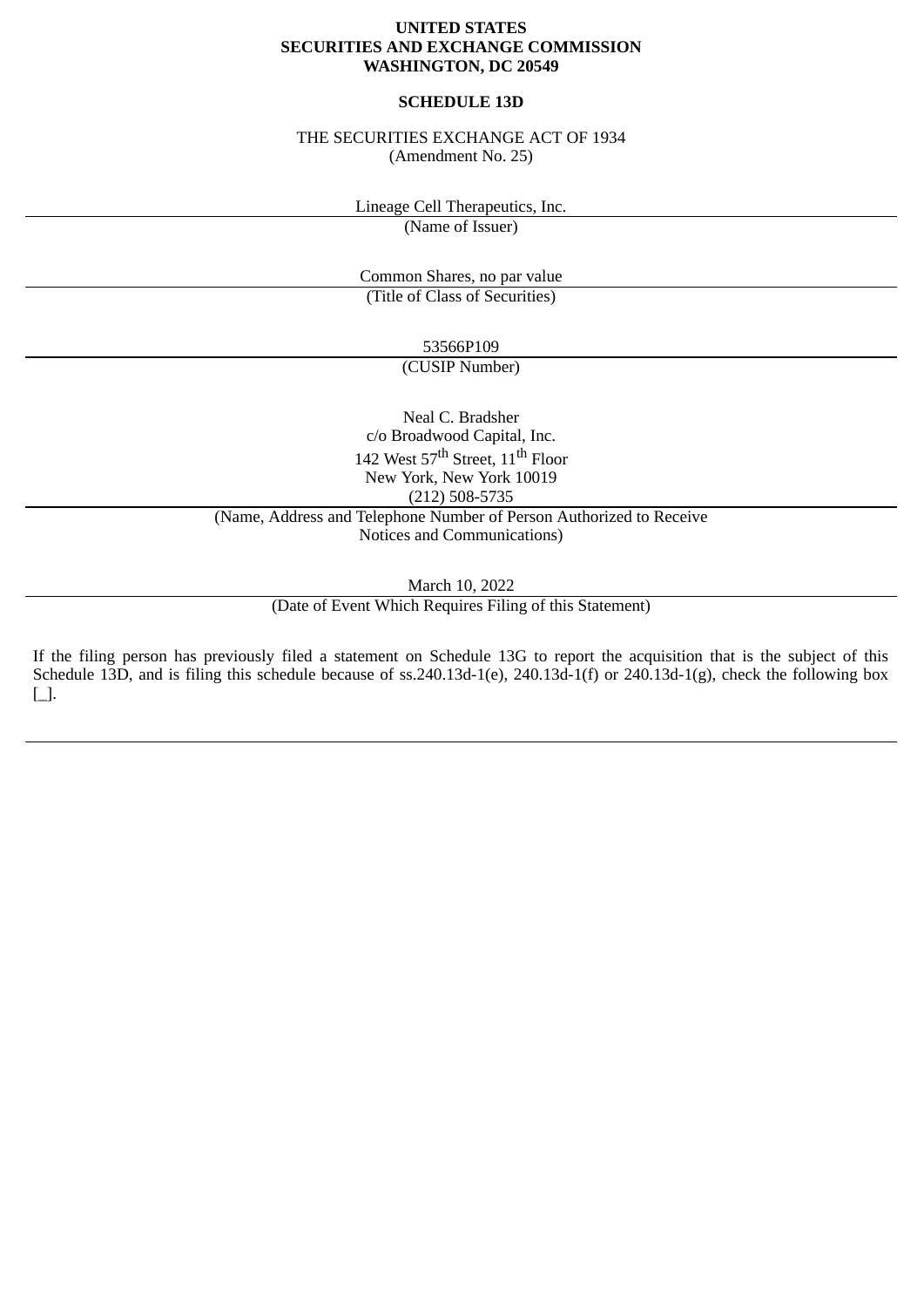| CUSIP No. | 53566P109                                                                                      |            |                       |
|-----------|------------------------------------------------------------------------------------------------|------------|-----------------------|
| 1.        | NAME OF REPORTING PERSONS                                                                      |            |                       |
|           | Broadwood Partners, L.P.                                                                       |            |                       |
| 2.        | CHECK THE APPROPRIATE BOX IF A MEMBER OF A GROUP*                                              | (a)<br>(b) | $\Box$<br>[X]         |
| 3.        | <b>SEC USE ONLY</b>                                                                            |            |                       |
| 4.        | <b>SOURCE OF FUNDS</b>                                                                         |            |                       |
|           | <b>WC</b>                                                                                      |            |                       |
| 5.        | CHECK BOX IF DISCLOSURE OF LEGAL PROCEEDINGS IS REQUIRED PURSUANT TO<br>ITEMS $2(d)$ OR $2(e)$ |            | $\boxed{\phantom{0}}$ |
| 6.        | CITIZENSHIP OR PLACE OF ORGANIZATION                                                           |            |                       |
|           | Delaware                                                                                       |            |                       |
|           | NUMBER OF SHARES BENEFICIALLY OWNED BY EACH REPORTING PERSON WITH                              |            |                       |
| 7.        | <b>SOLE VOTING POWER</b>                                                                       |            |                       |
|           | $\boldsymbol{0}$                                                                               |            |                       |
| 8.        | SHARED VOTING POWER                                                                            |            |                       |
|           | 34,935,485                                                                                     |            |                       |
| 9.        | SOLE DISPOSITIVE POWER                                                                         |            |                       |
|           | $\boldsymbol{0}$                                                                               |            |                       |
| 10.       | SHARED DISPOSITIVE POWER                                                                       |            |                       |

34,935,485

11. AGGREGATE AMOUNT BENEFICIALLY OWNED BY EACH REPORTING PERSON

34,935,485

12. CHECK BOX IF THE AGGREGATE AMOUNT IN ROW (11) EXCLUDES CERTAIN SHARES [\_]

13. PERCENT OF CLASS REPRESENTED BY AMOUNT IN ROW (11)

20.6%

14. TYPE OF REPORTING PERSON

PN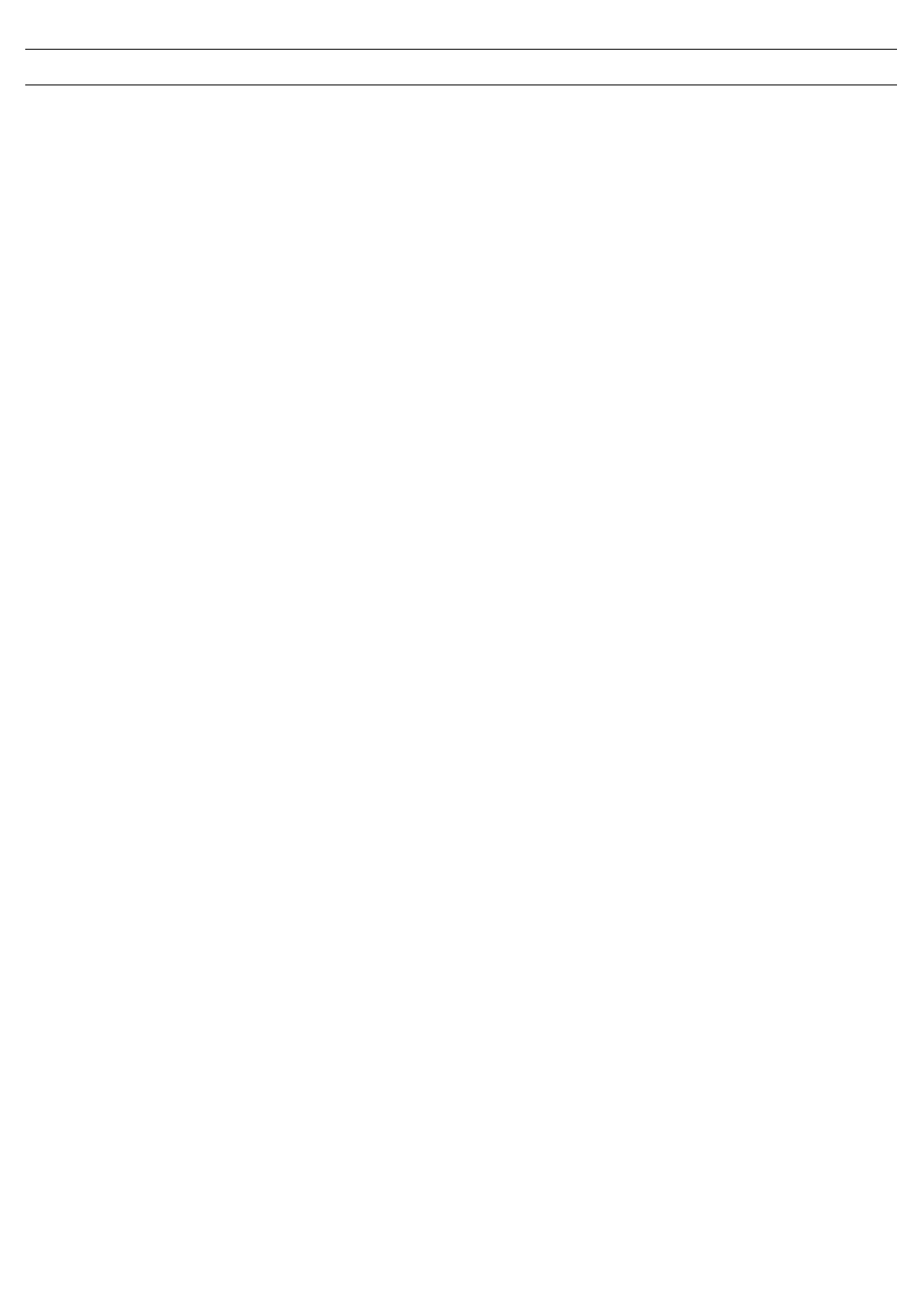CUSIP No. 53566P109

| NAME OF REPORTING PERSONS |
|---------------------------|
|                           |

Broadwood Capital, Inc.

- 2. CHECK THE APPROPRIATE BOX IF A MEMBER OF A GROUP\*
- 3. SEC USE ONLY

### 4. SOURCE OF FUNDS

AF

5. CHECK BOX IF DISCLOSURE OF LEGAL PROCEEDINGS IS REQUIRED PURSUANT TO ITEMS  $2(d)$  OR  $2(e)$  [\_]

 $(a) \quad \lceil \; \rceil$ (b) [X]

#### 6. CITIZENSHIP OR PLACE OF ORGANIZATION

New York

### NUMBER OF SHARES BENEFICIALLY OWNED BY EACH REPORTING PERSON WITH

0

8. SHARED VOTING POWER

34,935,485

9. SOLE DISPOSITIVE POWER

0

10. SHARED DISPOSITIVE POWER

34,935,485

### 11. AGGREGATE AMOUNT BENEFICIALLY OWNED BY EACH REPORTING PERSON

34,935,485

12. CHECK BOX IF THE AGGREGATE AMOUNT IN ROW (11) EXCLUDES CERTAIN SHARES [ ]

13. PERCENT OF CLASS REPRESENTED BY AMOUNT IN ROW (11)

20.6%

14. TYPE OF REPORTING PERSON

CO, IA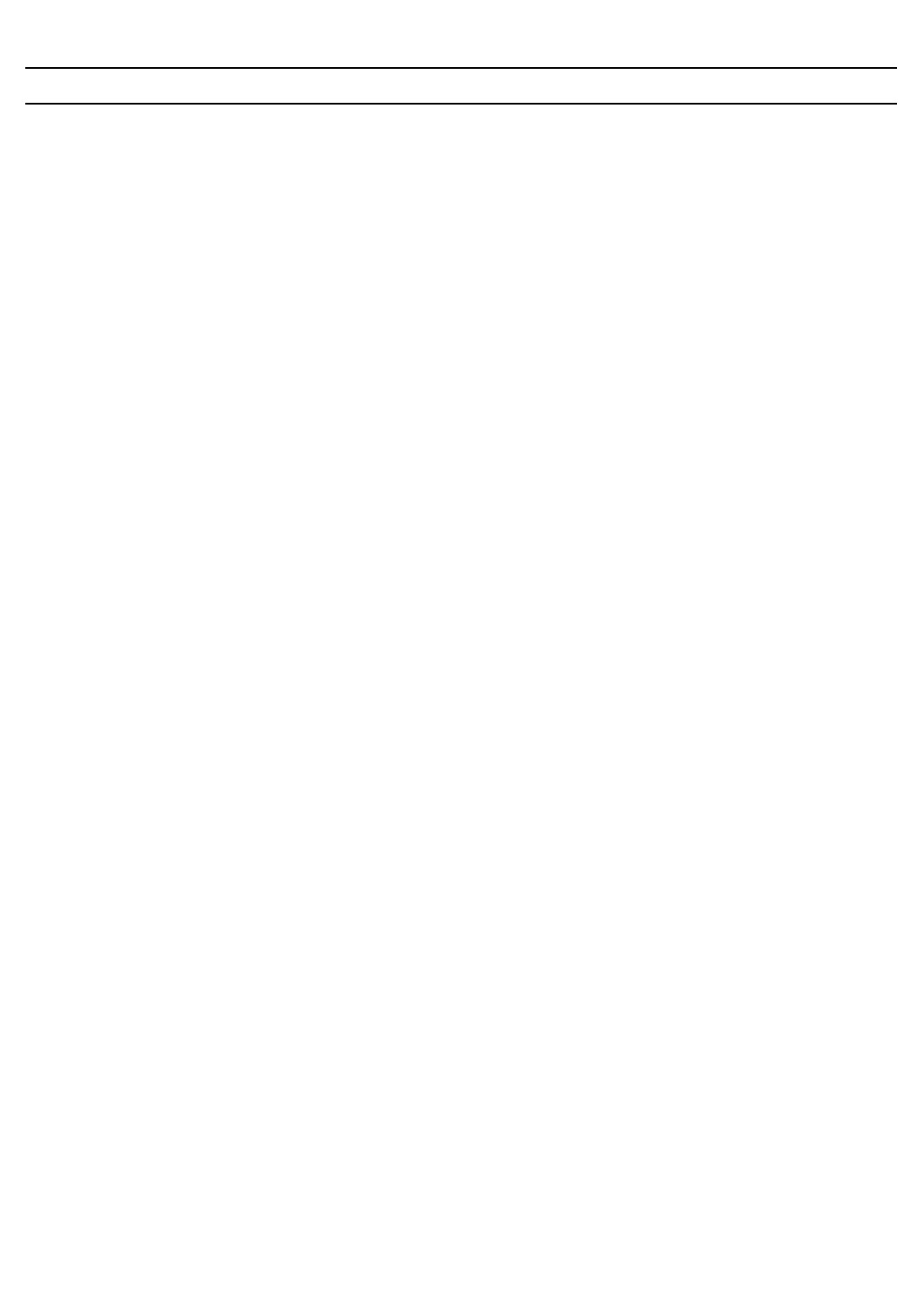CUSIP No. 53566P109

| 1.  | NAME OF REPORTING PERSONS                                                                      |            |        |
|-----|------------------------------------------------------------------------------------------------|------------|--------|
|     | Neal C. Bradsher                                                                               |            |        |
| 2.  | CHECK THE APPROPRIATE BOX IF A MEMBER OF A GROUP*                                              |            |        |
|     |                                                                                                | (a)<br>(b) | [X]    |
| 3.  | <b>SEC USE ONLY</b>                                                                            |            |        |
|     |                                                                                                |            |        |
| 4.  | <b>SOURCE OF FUNDS</b>                                                                         |            |        |
|     | PF, AF, OO                                                                                     |            |        |
| 5.  | CHECK BOX IF DISCLOSURE OF LEGAL PROCEEDINGS IS REQUIRED PURSUANT TO<br>ITEMS $2(d)$ OR $2(e)$ |            | $\Box$ |
| 6.  | CITIZENSHIP OR PLACE OF ORGANIZATION                                                           |            |        |
|     | <b>United States of America</b>                                                                |            |        |
|     | NUMBER OF SHARES BENEFICIALLY OWNED BY EACH REPORTING PERSON WITH                              |            |        |
| 7.  | <b>SOLE VOTING POWER</b>                                                                       |            |        |
|     | 291,788                                                                                        |            |        |
| 8.  | <b>SHARED VOTING POWER</b>                                                                     |            |        |
|     | 34,935,485                                                                                     |            |        |
| 9.  | SOLE DISPOSITIVE POWER                                                                         |            |        |
|     | 291,788                                                                                        |            |        |
| 10. | SHARED DISPOSITIVE POWER                                                                       |            |        |
|     | 34,935,485                                                                                     |            |        |
| 11. | AGGREGATE AMOUNT BENEFICIALLY OWNED BY EACH REPORTING                                          |            |        |
|     | <b>PERSON</b>                                                                                  |            |        |
|     | 35,227,273                                                                                     |            |        |

- 12. CHECK BOX IF THE AGGREGATE AMOUNT IN ROW (11) EXCLUDES CERTAIN SHARES [\_]
	-

13. PERCENT OF CLASS REPRESENTED BY AMOUNT IN ROW (11)

20.7%

14. TYPE OF REPORTING PERSON

IN, HC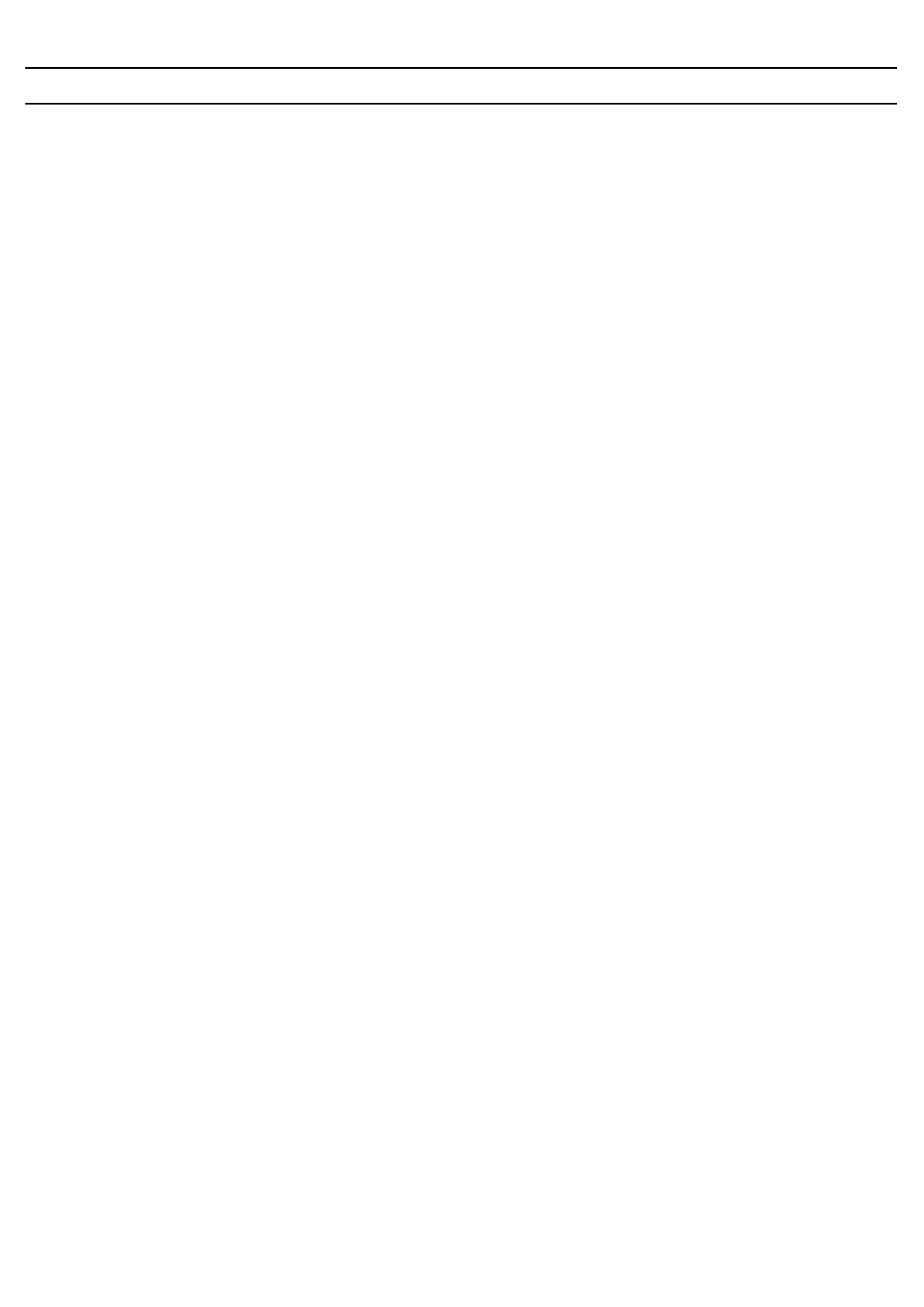CUSIP No. 53566P109

Item 1. Security and Issuer.

The name of the issuer is Lineage Cell Therapeutics, Inc., a California corporation (the "Issuer"). The address of the Issuer's principal executive office is 2173 Salk Avenue, Suite 200, Carlsbad, California 92008. This Amendment No. 25 to Schedule 13D relates to the Issuer's Common Shares, no par value (the "Shares").

Item 2. Identity and Background.

- (a), (f) The persons filing this statement are: (i) Broadwood Partners, L.P., a Delaware limited partnership ("Broadwood Partners"); (ii) Broadwood Capital, Inc., a New York corporation ("Broadwood Capital"); and (iii) Neal C. Bradsher, a United States citizen ("Mr. Bradsher", and collectively with Broadwood Partners and Broadwood Capital, the "Reporting Persons").
- (b), (c) Broadwood Capital is an investment adviser registered with the Securities and Exchange Commission that is principally engaged in the business of providing investment advisory services. Broadwood Partners is a pooled investment vehicle that is principally engaged in the business of investing its assets in securities. Broadwood Capital serves as the general partner of Broadwood Partners. Neal Bradsher is the President of Broadwood Capital. The principal business address of the Reporting Persons is: c/o Broadwood Capital, Inc., 142 West 57th Street, 11th Floor, New York, New York 10019.
- (d) None of the Reporting Persons have, during the last five years, been convicted in a criminal proceeding (excluding traffic violations or similar misdemeanors).
- (e) None of the Reporting Persons have, during the last five years, been a party to a civil proceeding of a judicial or administrative body of competent jurisdiction and as a result of such proceeding was or is subject to a judgment, decree or final order enjoining future violations of, or prohibiting or mandating activities subject to, federal or state securities laws or finding any violation with respect to such laws.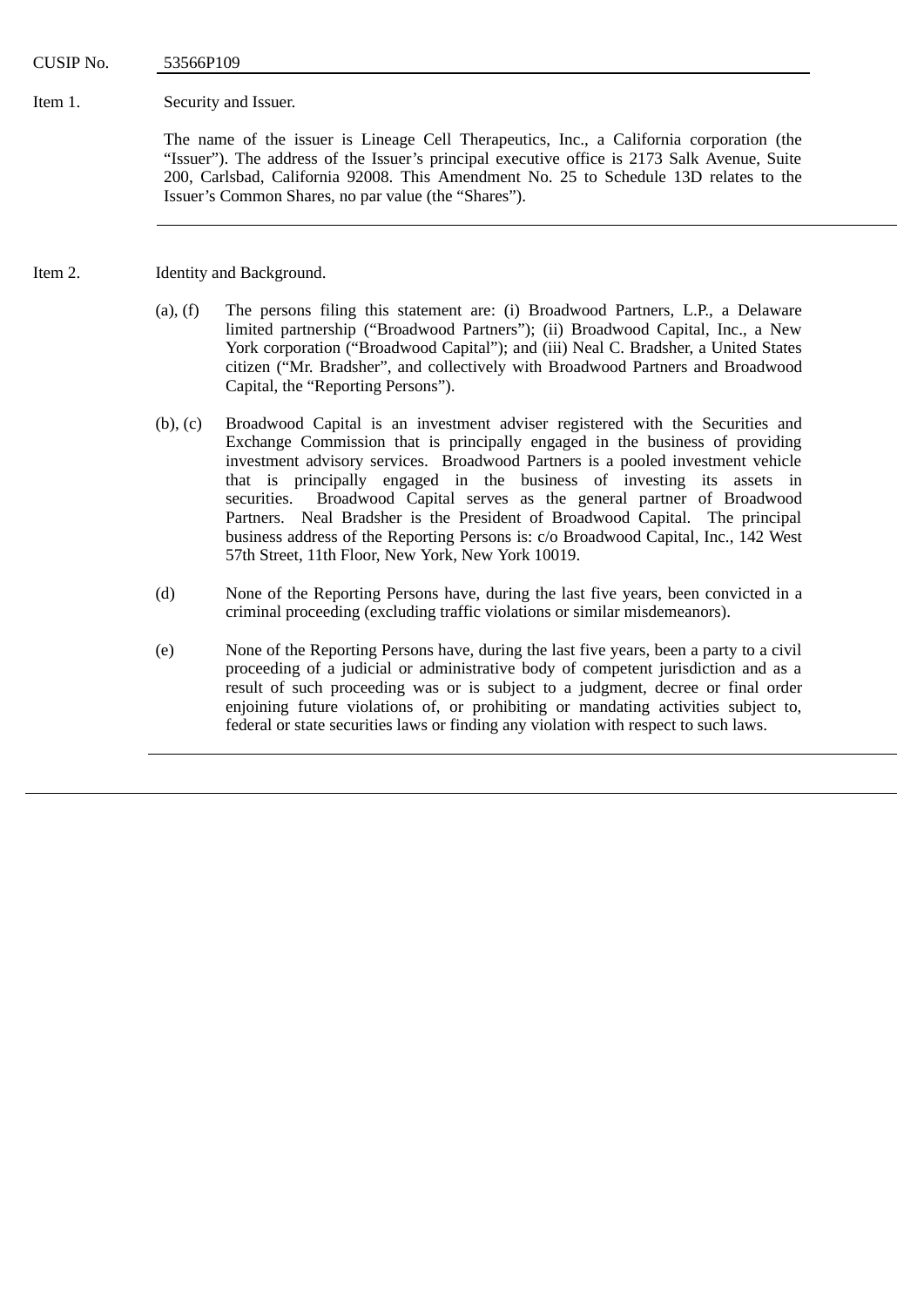Item 3. Source and Amount of Funds or Other Consideration.

The funds for the purchase of the 34,935,485 Shares beneficially owned by Broadwood Partners came from its working capital. No borrowed funds were used to purchase the Shares, other than any borrowed funds used for working capital purposes in the ordinary course of business.

The funds for the purchase of the 34,935,485 Shares beneficially owned by Broadwood Capital came from the working capital of Broadwood Partners, which is the direct owner of the Shares. No borrowed funds were used to purchase the Shares, other than any borrowed funds used for working capital purposes in the ordinary course of business.

The funds for the purchase of the 35,227,273 Shares beneficially owned by Mr. Bradsher came from his personal funds and the working capital of Broadwood Partners. Certain of the Shares beneficially owned by Mr. Brasher were granted to him by the Issuer as compensation for his service as a member of the Issuer's board of directors (the "Board of Directors"). No borrowed funds were used to purchase the Shares, other than any borrowed funds used for working capital purposes in the ordinary course of business.

Item 4. Purpose of Transaction.

The Reporting Persons acquired their Shares for investment purposes and are filing this Schedule 13D/A to report a change in their respective beneficial ownership percentages of the Shares resulting from an increase in the Issuer's outstanding Shares.

Mr. Bradsher serves on the Board of Directors.

Except as otherwise set forth below, the Reporting Persons do not have any present plans or proposals which would relate to, or result in, the matters set forth in subparagraphs (a) – (j) of Item 4 of Schedule 13D. However, subject to market conditions and in compliance with applicable securities laws, the Reporting Persons reserve the right, at a later date, to effect one or more of such changes or transactions in the number of Shares they may be deemed to beneficially own in open-market or privately negotiated transactions, on such terms and at such times as the Reporting Persons may deem advisable.

The Reporting Persons have been and may continue to be in contact with members of the Board of Directors, other significant shareholders and others regarding alternatives and strategies that the Issuer could employ to significantly increase shareholder value over time. Among these alternatives are additional improvements to the Board of Directors and management, as well as refinements to the Issuer's strategy that may improve its business, accelerate its progress with respect to its major growth opportunities, and realize the value of its non-strategic assets. The Reporting Persons further reserve the right to act in concert with any other shareholders of the Issuer, or other persons, for a common purpose should they determine to do so, and/or to recommend courses of action to shareholders, the Board of Directors and/or the management of the Issuer.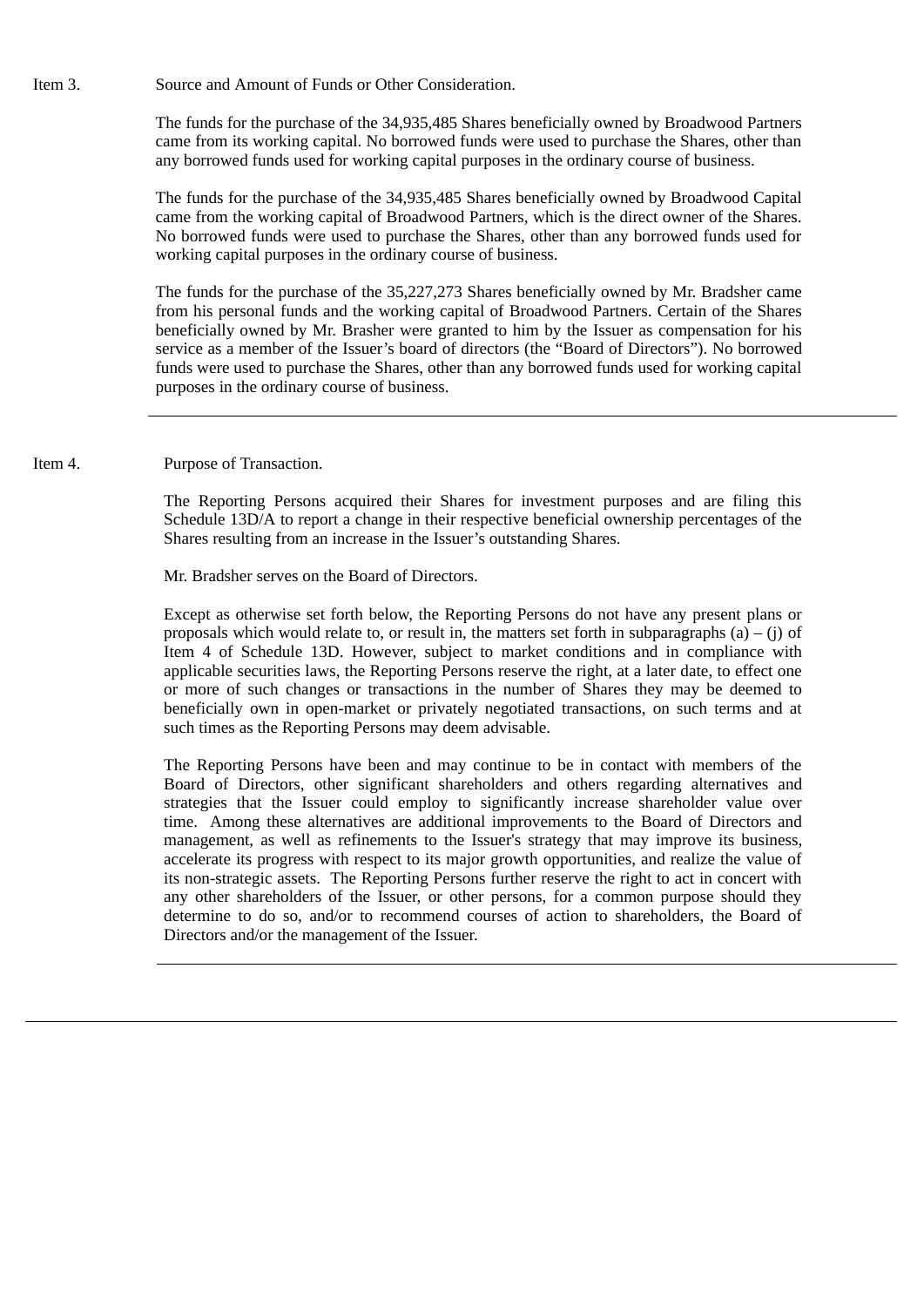- Item 5. Interest in Securities of the Issuer.
	- $(a) (d)$  As of the date hereof, Broadwood Partners may be deemed to be the beneficial owner of 34,935,485 Shares, constituting 20.6% of the Shares, based upon 169,709,292 Shares outstanding as of the date hereof. Broadwood Partners has the sole power to vote or direct the vote of 0 Shares and the shared power to vote or direct the vote of 34,935,485 Shares. Broadwood Partners has sole power to dispose or direct the disposition of 0 Shares and the shared power to dispose or direct the disposition 34,935,485 Shares.

As of the date hereof, Broadwood Capital may be deemed to be the beneficial owner of 34,935,485 Shares, constituting 20.6% of the Shares, based upon 169,709,292 Shares outstanding as of the date hereof. Broadwood Capital has the sole power to vote or direct the vote of 0 Shares and the shared power to vote or direct the vote of 34,935,485 Shares. Broadwood Capital has sole power to dispose or direct the disposition of 0 Shares and the shared power to dispose or direct the disposition 34,935,485 Shares.

As of the date hereof, Mr. Bradsher may be deemed to be the beneficial owner of 35,227,273 Shares, constituting 20.7% of the Shares, based upon 169,913,452 Shares outstanding as of the date hereof, as adjusted to include stock options of the Issuer beneficially owned by Mr. Bradsher. Mr. Bradsher has the sole power to vote or direct the vote of 291,788 Shares and the shared power to vote or direct the vote of 34,935,485 Shares. Mr. Bradsher has sole power to dispose or direct the disposition of 291,788 Shares and the shared power to dispose or direct the disposition 34,935,485 Shares.

The transactions in the Shares by the Reporting Persons during the past sixty days are set forth on Exhibit B. All of the reported transactions set forth on Exhibit B were open-market transactions entered into by the Broadwood Partners.

 $(e)$  N/A

Item 6. Contracts, Arrangements, Understandings or Relationships with Respect to Securities of the Issuer.

> The information set forth in Item 4 above is incorporated by reference in its entirety in this Item 6. The Reporting Persons do not have any contract, arrangement, understanding or relationship with any person with respect to securities of the Issuer that is not described herein and/or in a previous Schedule 13D filed by the Reporting Persons in respect of the Issuer.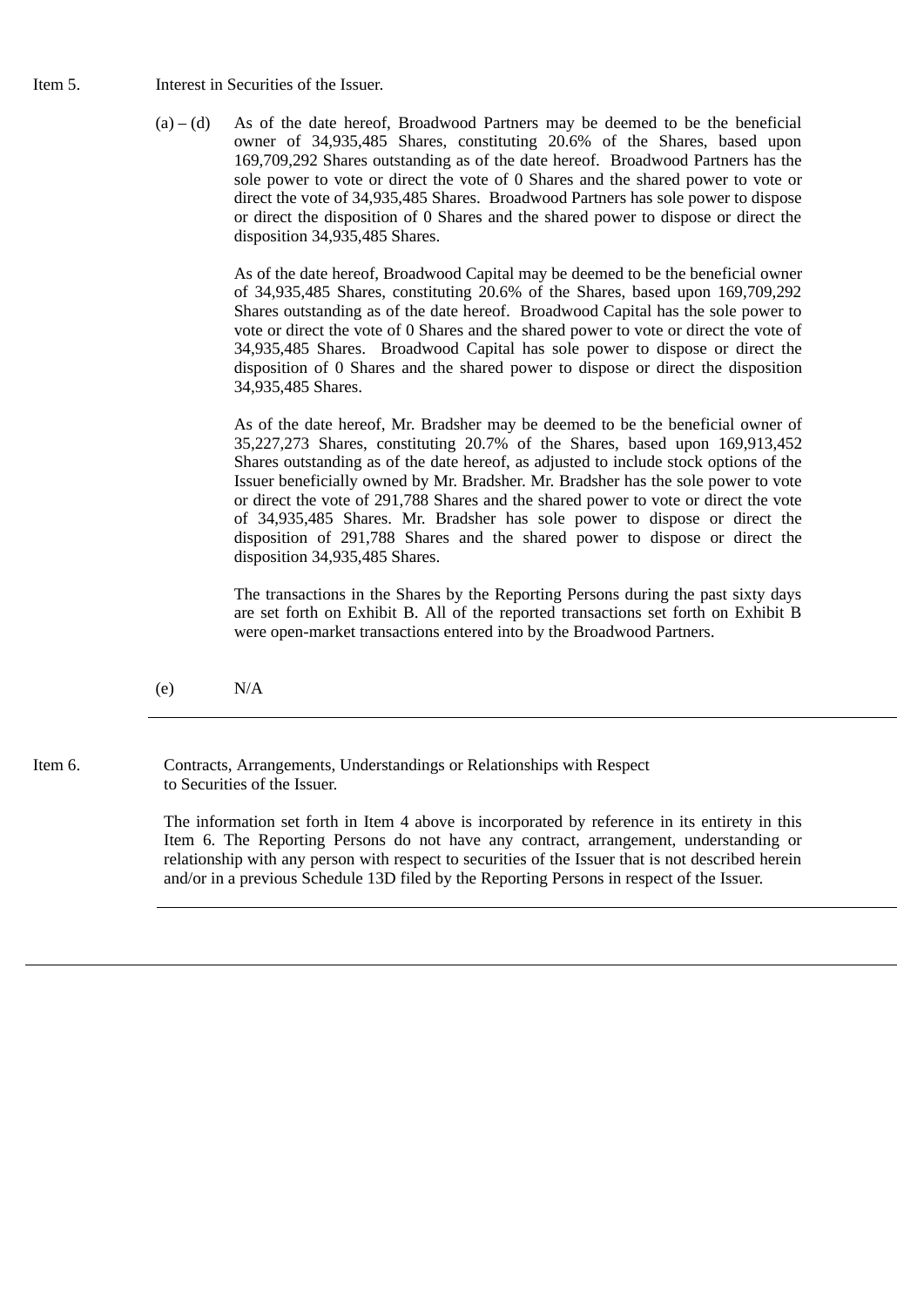Item 7. Material to be Filed as Exhibits.

Exhibit A: Joint Filing Agreement

Exhibit B: Schedule of Transactions in the Shares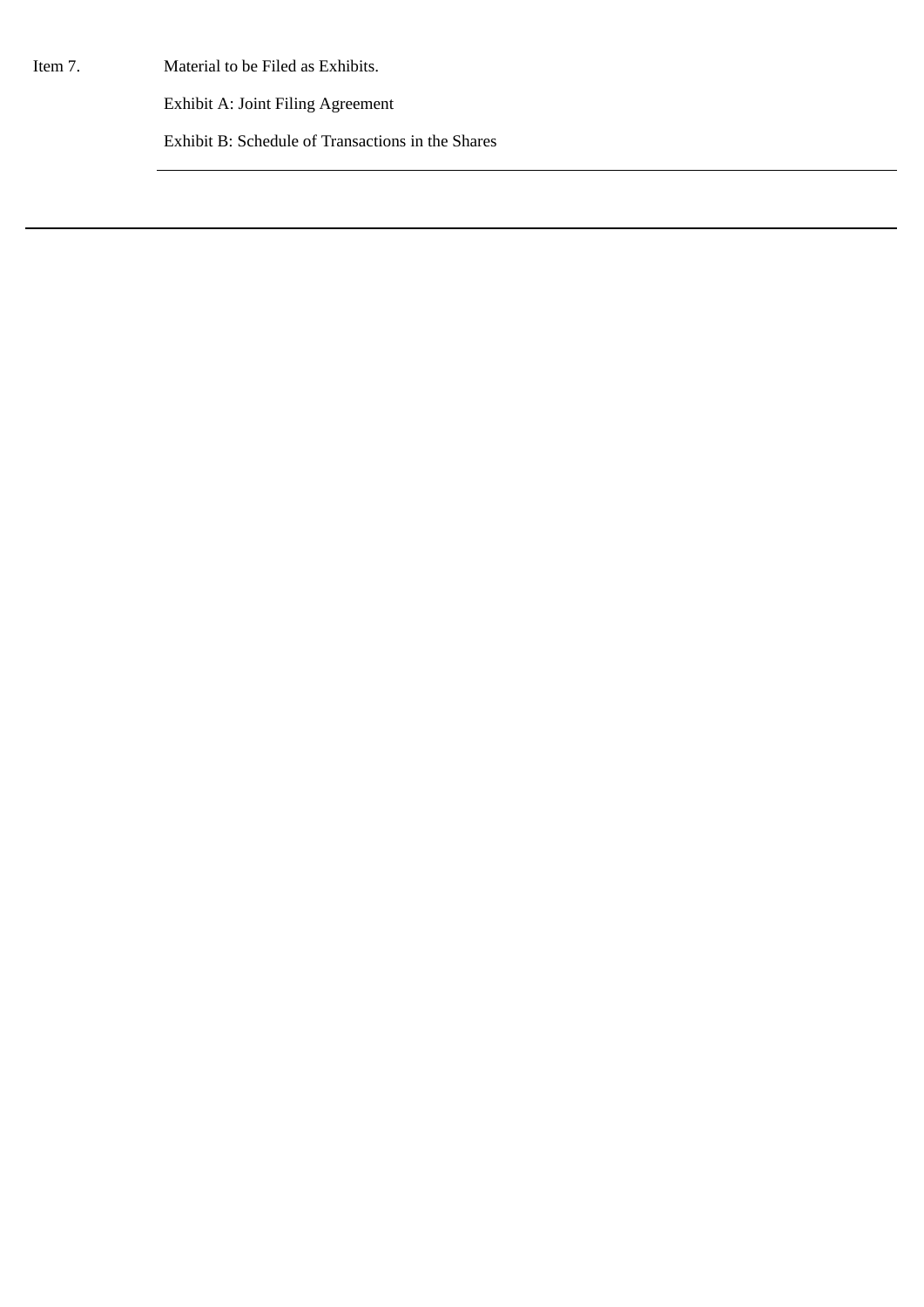#### SIGNATURES

After reasonable inquiry and to the best of my knowledge and belief, I certify that the information set forth in this statement is true, complete and correct.

#### Dated: March 25, 2022 **BROADWOOD PARTNERS, L.P.**\*

By: Broadwood Capital, Inc.

| By:    | /s/ Neal C. Bradsher |
|--------|----------------------|
| Name:  | Neal C. Bradsher     |
| Title: | President            |

#### BROADWOOD CAPITAL, INC.\*

| By:    | /s/ Neal C. Bradsher |
|--------|----------------------|
| Name:  | Neal C. Bradsher     |
| Title: | President            |

/s/ Neal C. Bradsher NEAL C. BRADSHER\*

\* This Reporting Person disclaims beneficial ownership over the securities reported herein except to the extent of his or its pecuniary interest therein, and this report shall not be deemed an admission that such Reporting Person is the beneficial owner of the securities for purposes of Section 16 of the Securities Exchange Act of 1934, as amended, or for any other purpose.

Attention: Intentional misstatements or omissions of fact constitute Federal criminal violations (see 18 U.S.C. 1001).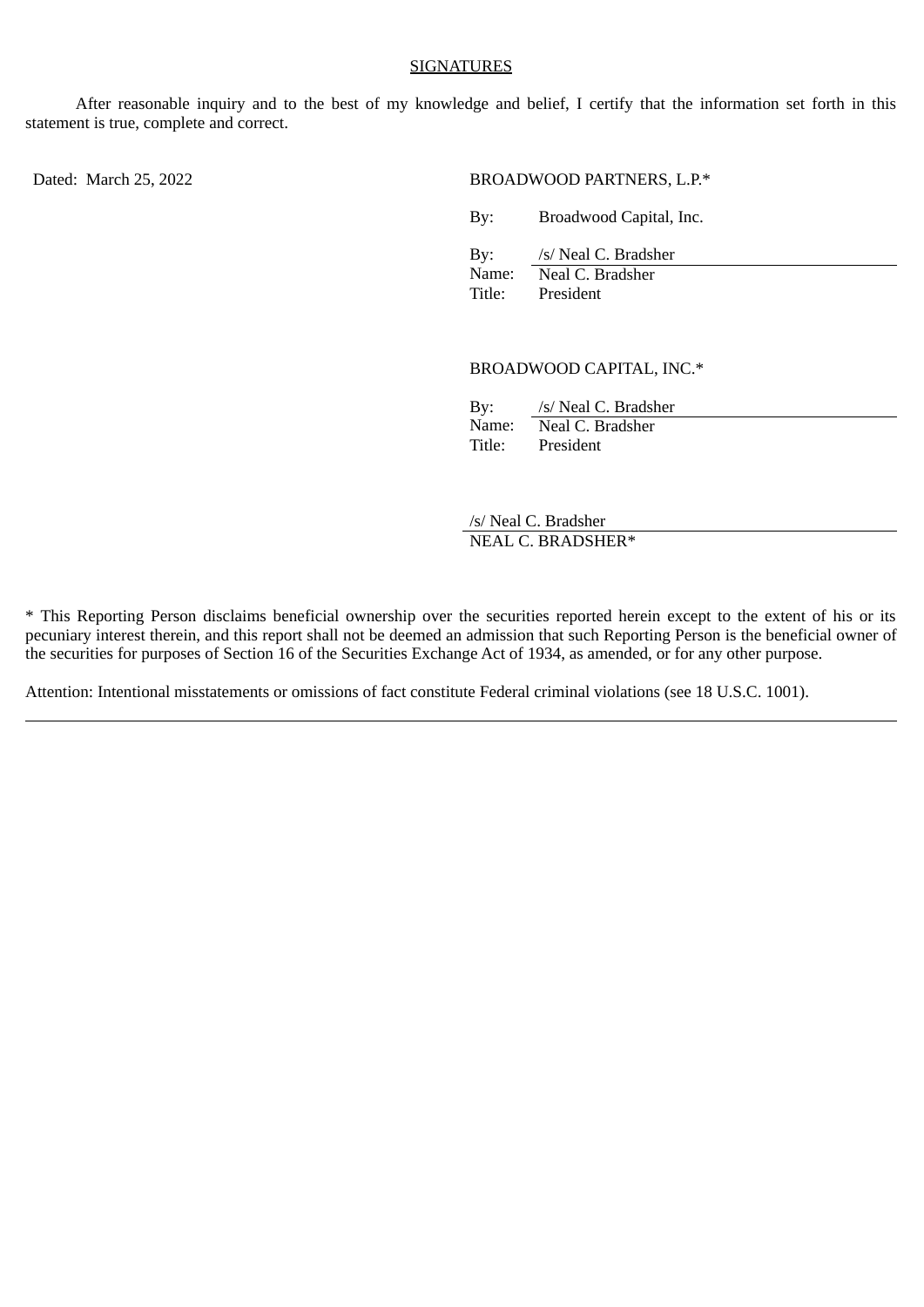### JOINT FILING AGREEMENT

The undersigned agree that this Amendment No. 25 to Schedule 13D, dated March 25, 2022, relating to the Common Shares, no par value, of Lineage Cell Therapeutics, Inc. shall be filed on behalf of the undersigned.

Dated: March 25, 2022 BROADWOOD PARTNERS, L.P.

By: Broadwood Capital, Inc.

By: /s/ Neal C. Bradsher<br>Name: /s/ Neal C. Bradsher Neal C. Bradsher

Title: President

BROADWOOD CAPITAL, INC.

| By:    | /s/ Neal C. Bradsher |
|--------|----------------------|
| Name:  | Neal C. Bradsher     |
| Title: | President            |

/s/ Neal C. Bradsher NEAL C. BRADSHER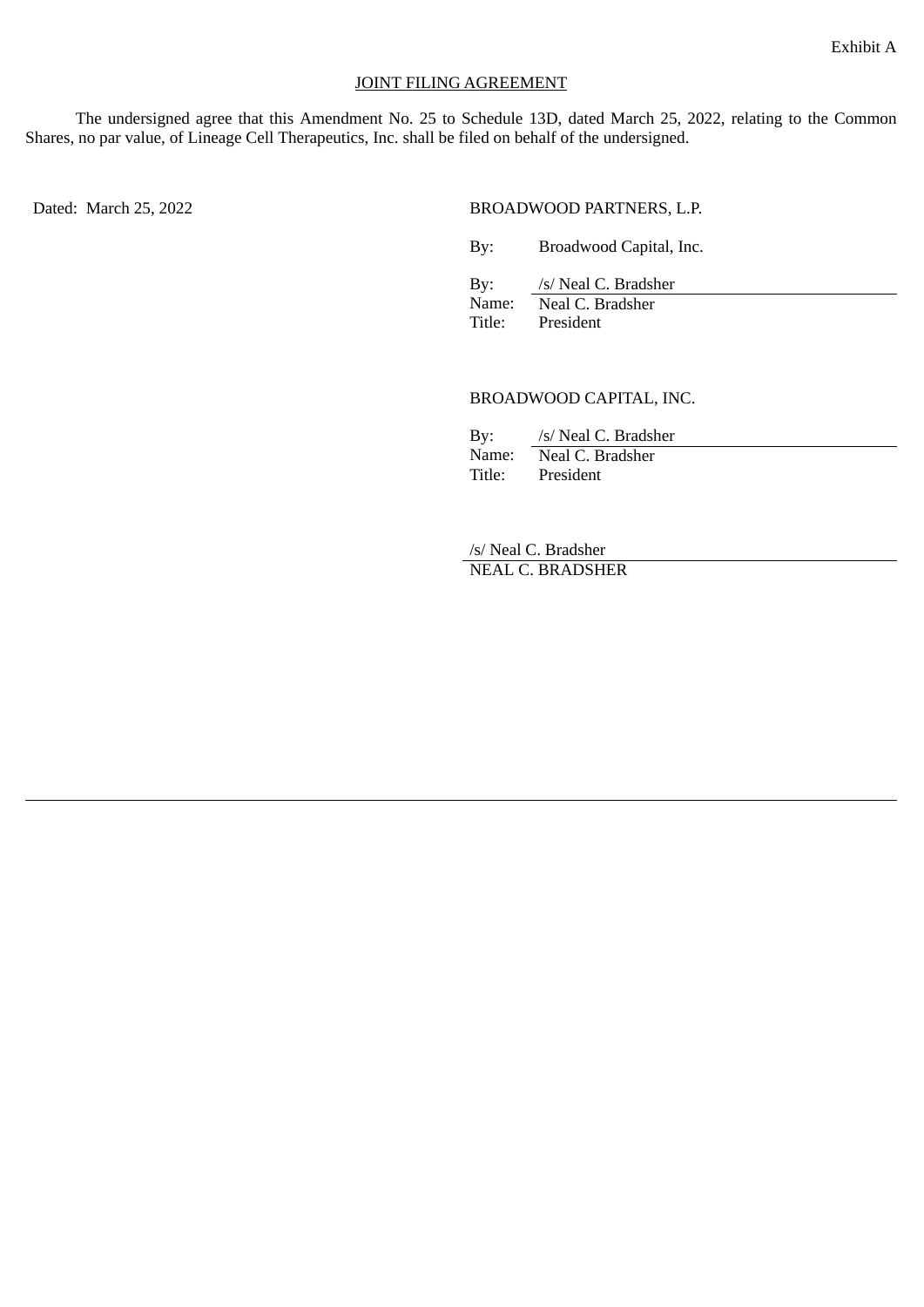# **Schedule of Transactions in the Shares**

| <b>Trade Date</b> | <b>Purchase/Sale</b> | <b>Quantity</b> | Price  |
|-------------------|----------------------|-----------------|--------|
| 03/23/22          | Purchase             | 100             | \$1.35 |
| 03/23/22          | Purchase             | 100             | \$1.35 |
| 03/23/22          | Purchase             | 200             | \$1.34 |
| 03/23/22          | Purchase             | 108             | \$1.35 |
| 03/23/22          | Purchase             | 100             | \$1.35 |
| 03/23/22          | Purchase             | 200             | \$1.35 |
| 03/23/22          | Purchase             | 200             | \$1.34 |
| 03/23/22          | Purchase             | 1,000           | \$1.35 |
| 03/23/22          | Purchase             | 800             | \$1.34 |
| 03/23/22          | Purchase             | 200             | \$1.34 |
| 03/23/22          | Purchase             | 200             | \$1.34 |
| 03/23/22          | Purchase             | 3,600           | \$1.35 |
| 03/23/22          | Purchase             | 2,192           | \$1.35 |
| 03/23/22          | Purchase             | 1,000           | \$1.35 |
| 03/23/22          | Purchase             | 300             | \$1.34 |
| 03/23/22          | Purchase             | 100             | \$1.34 |
| 03/23/22          | Purchase             | 200             | \$1.34 |
| 03/23/22          | Purchase             | 300             | \$1.34 |
| 03/23/22          | Purchase             | 200             | \$1.34 |
| 03/23/22          | Purchase             | 100             | \$1.34 |
| 03/23/22          | Purchase             | 200             | \$1.34 |
| 03/23/22          | Purchase             | 200             | \$1.34 |
| 03/23/22          | Purchase             | 100             | \$1.34 |
| 03/23/22          | Purchase             | 300             | \$1.34 |
| 03/23/22          | Purchase             | 100             | \$1.34 |
| 03/23/22          | Purchase             | 1,100           | \$1.35 |
| 03/23/22          | Purchase             | 800             | \$1.35 |
| 03/23/22          | Purchase             | 800             | \$1.35 |
| 03/23/22          | Purchase             | 150             | \$1.35 |
| 03/23/22          | Purchase             | 200             | \$1.35 |
| 03/23/22          | Purchase             | 300             | \$1.35 |
| 03/23/22          | Purchase             | 1,550           | \$1.35 |
| 03/23/22          | Purchase             | 100             | \$1.35 |
| 03/23/22          | Purchase             | 300             | \$1.34 |
| 03/23/22          | Purchase             | 100             | \$1.34 |
| 03/23/22          | Purchase             | 200             | \$1.34 |
| 03/23/22          | Purchase             | 100             | \$1.34 |
| 03/23/22          | Purchase             | 100             | \$1.34 |
| 03/23/22          | Purchase             | $\overline{77}$ | \$1.34 |
| 03/23/22          | Purchase             | 100             | \$1.34 |
| 03/23/22          | Purchase             | 100             | \$1.34 |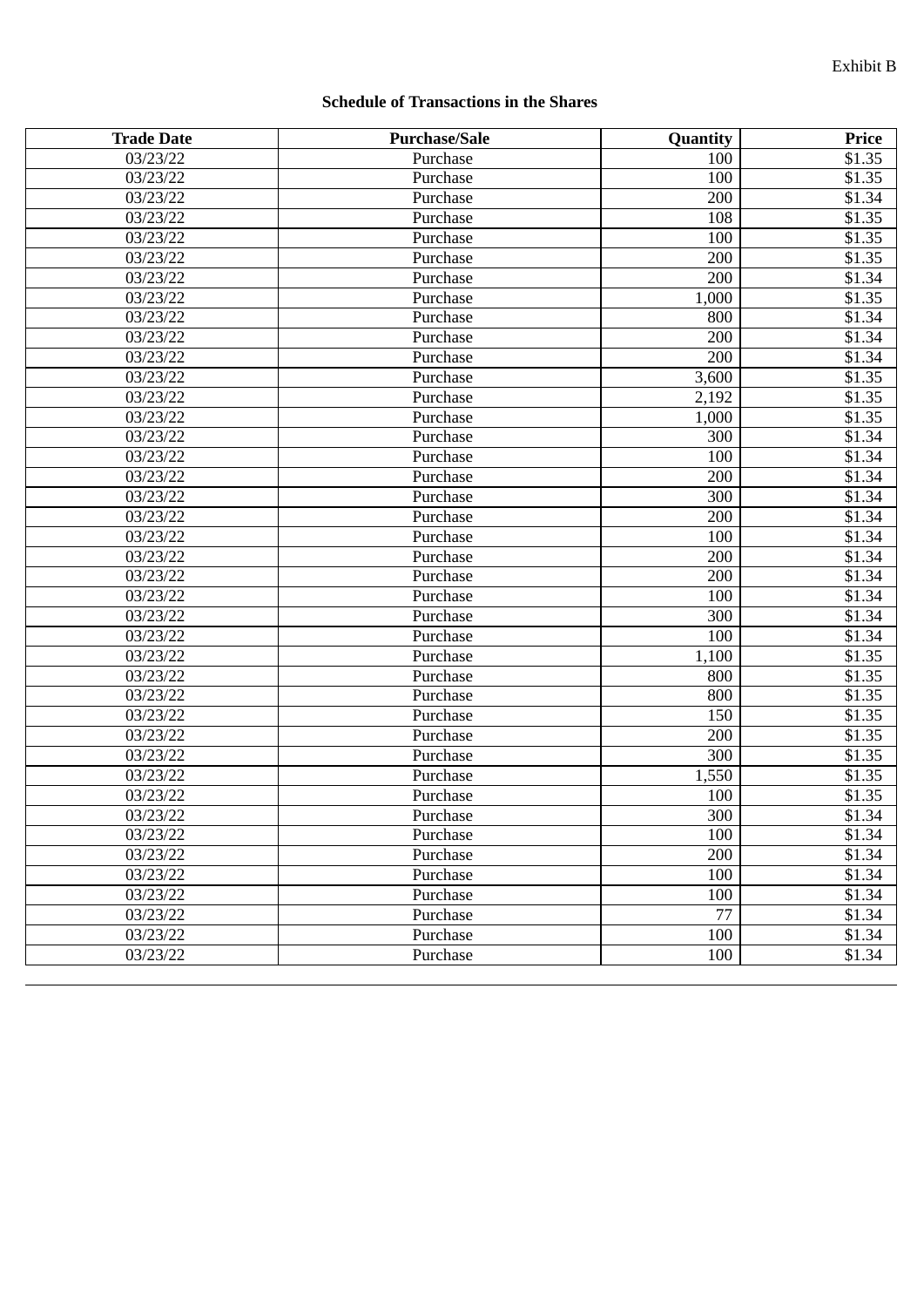| 03/23/22              | Purchase | 100 | \$1.34 |
|-----------------------|----------|-----|--------|
| 03/23/22              | Purchase | 100 | \$1.34 |
| 03/23/22              | Purchase | 100 | \$1.34 |
| 03/23/22              | Purchase | 200 | \$1.34 |
| 03/23/22              | Purchase | 100 | \$1.34 |
| 03/23/22              | Purchase | 200 | \$1.34 |
| 03/23/22              | Purchase | 100 | \$1.34 |
| 03/23/22              | Purchase | 100 | \$1.34 |
| 03/23/22              | Purchase | 100 | \$1.34 |
| 03/23/22              | Purchase | 100 | \$1.34 |
| 03/23/22              | Purchase | 100 | \$1.34 |
| 03/23/22              | Purchase | 200 | \$1.34 |
| 03/23/22              | Purchase | 100 | \$1.34 |
| $\overline{03/2}3/22$ | Purchase | 100 | \$1.34 |
| 03/23/22              | Purchase | 100 | \$1.34 |
| 03/23/22              | Purchase | 4   | \$1.34 |
| 03/23/22              | Purchase | 100 | \$1.34 |
| 03/23/22              | Purchase | 200 | \$1.34 |
| 03/23/22              | Purchase | 216 | \$1.34 |
| 03/23/22              | Purchase | 100 | \$1.34 |
| 03/23/22              | Purchase | 3   | \$1.34 |
| 03/23/22              | Purchase | 200 | \$1.33 |
| 03/23/22              | Purchase | 200 | \$1.33 |
| 03/23/22              | Purchase | 100 | \$1.33 |
| 03/23/22              | Purchase | 300 | \$1.33 |
| 03/23/22              | Purchase | 200 | \$1.33 |
| 03/23/22              | Purchase | 100 | \$1.33 |
| 03/23/22              | Purchase | 100 | \$1.33 |
| 03/23/22              | Purchase | 300 | \$1.33 |
| 03/23/22              | Purchase | 100 | \$1.35 |
| 03/23/22              | Purchase | 100 | \$1.35 |
| 03/23/22              | Purchase | 100 | \$1.35 |
| 03/23/22              | Purchase | 100 | \$1.35 |
| 03/23/22              | Purchase | 100 | \$1.35 |
| 03/23/22              | Purchase | 100 | \$1.35 |
| 03/23/22              | Purchase | 800 | \$1.35 |
| 03/23/22              | Purchase | 100 | \$1.35 |
| 03/23/22              | Purchase | 400 | \$1.35 |
| 03/23/22              | Purchase | 200 | \$1.35 |
| 03/23/22              | Purchase | 300 | \$1.35 |
| 03/23/22              | Purchase | 700 | \$1.35 |
| 03/23/22              | Purchase | 100 | \$1.35 |
| 03/23/22              | Purchase | 100 | \$1.35 |
| 03/23/22              | Purchase | 100 | \$1.35 |
| 03/23/22              | Purchase | 300 | \$1.35 |
| 03/23/22              | Purchase | 100 | \$1.35 |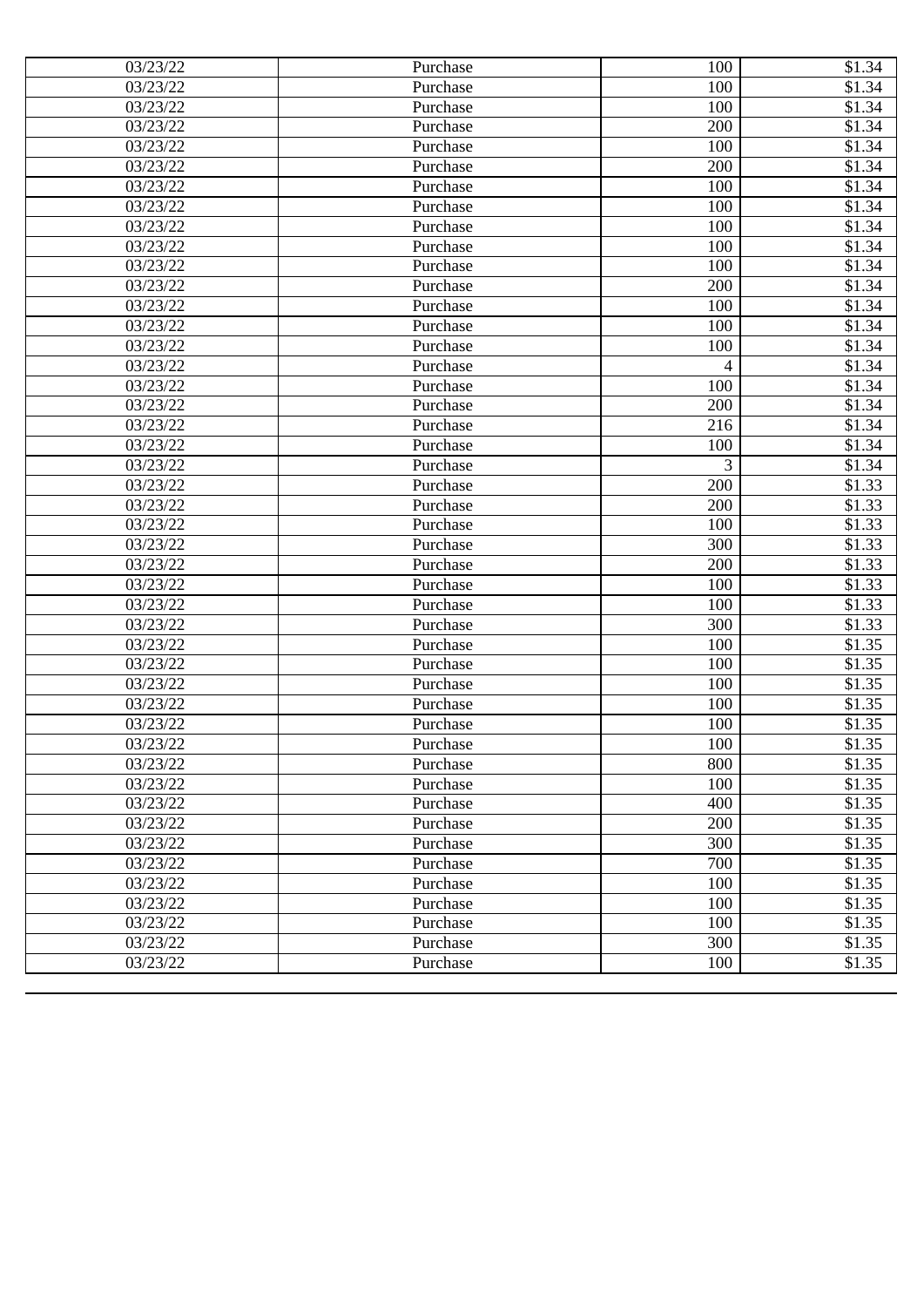| 03/23/22              | Purchase | 200            | \$1.35 |
|-----------------------|----------|----------------|--------|
| 03/23/22              | Purchase | 400            | \$1.35 |
| 03/23/22              | Purchase | 100            | \$1.35 |
| 03/23/22              | Purchase | 100            | \$1.35 |
| 03/23/22              | Purchase | 200            | \$1.35 |
| 03/23/22              | Purchase | 100            | \$1.35 |
| 03/23/22              | Purchase | 100            | \$1.35 |
| 03/23/22              | Purchase | 100            | \$1.35 |
| 03/23/22              | Purchase | 300            | \$1.35 |
| 03/23/22              | Purchase | 200            | \$1.35 |
| 03/23/22              | Purchase | 200            | \$1.35 |
| 03/23/22              | Purchase | 200            | \$1.35 |
| 03/23/22              | Purchase | 100            | \$1.35 |
| 03/23/22              | Purchase | 100            | \$1.35 |
| 03/23/22              | Purchase | 200            | \$1.35 |
| 03/23/22              | Purchase | 300            | \$1.35 |
| 03/23/22              | Purchase | 300            | \$1.35 |
| 03/23/22              | Purchase | 300            | \$1.35 |
| 03/23/22              | Purchase | 100            | \$1.35 |
| 03/23/22              | Purchase | 64             | \$1.35 |
| 03/23/22              | Purchase | 200            | \$1.35 |
| 03/23/22              | Purchase | 91             | \$1.35 |
| 03/23/22              | Purchase | 7              | \$1.35 |
| 03/23/22              | Purchase | 7              | \$1.35 |
| 03/23/22              | Purchase | $\overline{4}$ | \$1.35 |
| 03/23/22              | Purchase | 900            | \$1.35 |
| 03/23/22              | Purchase | 100            | \$1.35 |
| 03/23/22              | Purchase | 4              | \$1.35 |
| 03/23/22              | Purchase | 4              | \$1.35 |
| 03/23/22              | Purchase | 15             | \$1.35 |
| 03/23/22              | Purchase | $\overline{4}$ | \$1.35 |
| 03/23/22              | Purchase | 100            | \$1.35 |
| 03/23/22              | Purchase | 400            | \$1.35 |
| 03/23/22              | Purchase | 500            | \$1.35 |
| $\overline{0}3/23/22$ | Purchase | 100            | \$1.35 |
| 03/23/22              | Purchase | 100            | \$1.35 |
| 03/23/22              | Purchase | 100            | \$1.35 |
| 03/23/22              | Purchase | 100            | \$1.35 |
| 03/23/22              | Purchase | 100            | \$1.35 |
| 03/23/22              | Purchase | 100            | \$1.35 |
| 03/23/22              | Purchase | 100            | \$1.35 |
| 03/23/22              | Purchase | 100            | \$1.35 |
| 03/23/22              | Purchase | 400            | \$1.35 |
| 03/23/22              | Purchase | 321            | \$1.35 |
| 03/23/22              | Purchase | 69             | \$1.35 |
| 03/23/22              | Purchase | 100            | \$1.35 |
|                       |          |                |        |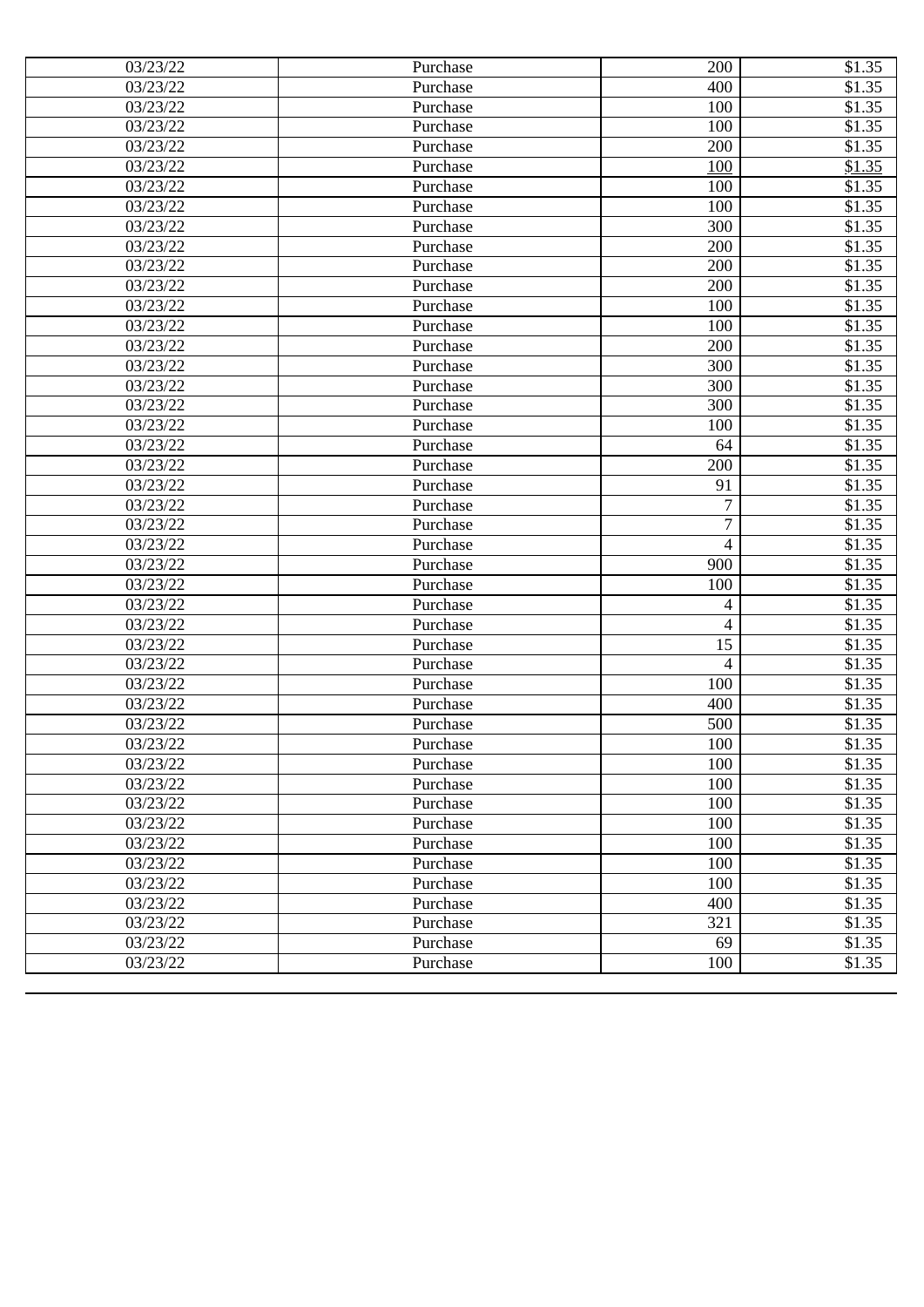| 03/23/22 | Purchase | 100            | \$1.35 |
|----------|----------|----------------|--------|
| 03/23/22 | Purchase | 100            | \$1.35 |
| 03/23/22 | Purchase | 100            | \$1.35 |
| 03/23/22 | Purchase | 100            | \$1.35 |
| 03/23/22 | Purchase | 900            | \$1.35 |
| 03/23/22 | Purchase | 400            | \$1.35 |
| 03/23/22 | Purchase | 400            | \$1.35 |
| 03/23/22 | Purchase | 100            | \$1.35 |
| 03/23/22 | Purchase | 100            | \$1.35 |
| 03/23/22 | Purchase | 100            | \$1.35 |
| 03/23/22 | Purchase | 100            | \$1.35 |
| 03/23/22 | Purchase | 100            | \$1.35 |
| 03/23/22 | Purchase | 100            | \$1.35 |
| 03/23/22 | Purchase | $\overline{2}$ | \$1.35 |
| 03/23/22 | Purchase | 8              | \$1.35 |
| 03/23/22 | Purchase | 250            | \$1.35 |
| 03/23/22 | Purchase | 850            | \$1.35 |
| 03/23/22 | Purchase | 300            | \$1.35 |
| 03/23/22 | Purchase | 300            | \$1.35 |
| 03/23/22 | Purchase | 200            | \$1.35 |
| 03/23/22 | Purchase | 500            | \$1.35 |
| 03/23/22 | Purchase | 800            | \$1.35 |
| 03/23/22 | Purchase | 200            | \$1.35 |
| 03/23/22 | Purchase | 300            | \$1.35 |
| 03/23/22 | Purchase | 200            | \$1.35 |
| 03/23/22 | Purchase | 7              | \$1.35 |
| 03/23/22 | Purchase | 100            | \$1.35 |
| 03/23/22 | Purchase | 100            | \$1.35 |
| 03/23/22 | Purchase | 393            | \$1.35 |
| 03/23/22 | Purchase | 300            | \$1.36 |
| 03/23/22 | Purchase | 300            | \$1.36 |
| 03/23/22 | Purchase | 100            | \$1.36 |
| 03/23/22 | Purchase | 100            | \$1.36 |
| 03/23/22 | Purchase | 200            | \$1.36 |
| 03/23/22 | Purchase | 283            | \$1.36 |
| 03/23/22 | Purchase | 17             | \$1.36 |
| 03/23/22 | Purchase | 100            | \$1.36 |
| 03/23/22 | Purchase | 300            | \$1.36 |
| 03/23/22 | Purchase | 200            | \$1.36 |
| 03/23/22 | Purchase | 200            | \$1.36 |
| 03/23/22 | Purchase | 100            | \$1.36 |
| 03/23/22 | Purchase | 100            | \$1.36 |
| 03/23/22 | Purchase | 100            | \$1.36 |
| 03/23/22 | Purchase | 100            | \$1.36 |
| 03/23/22 | Purchase | 100            | \$1.36 |
| 03/23/22 | Purchase | 400            | \$1.36 |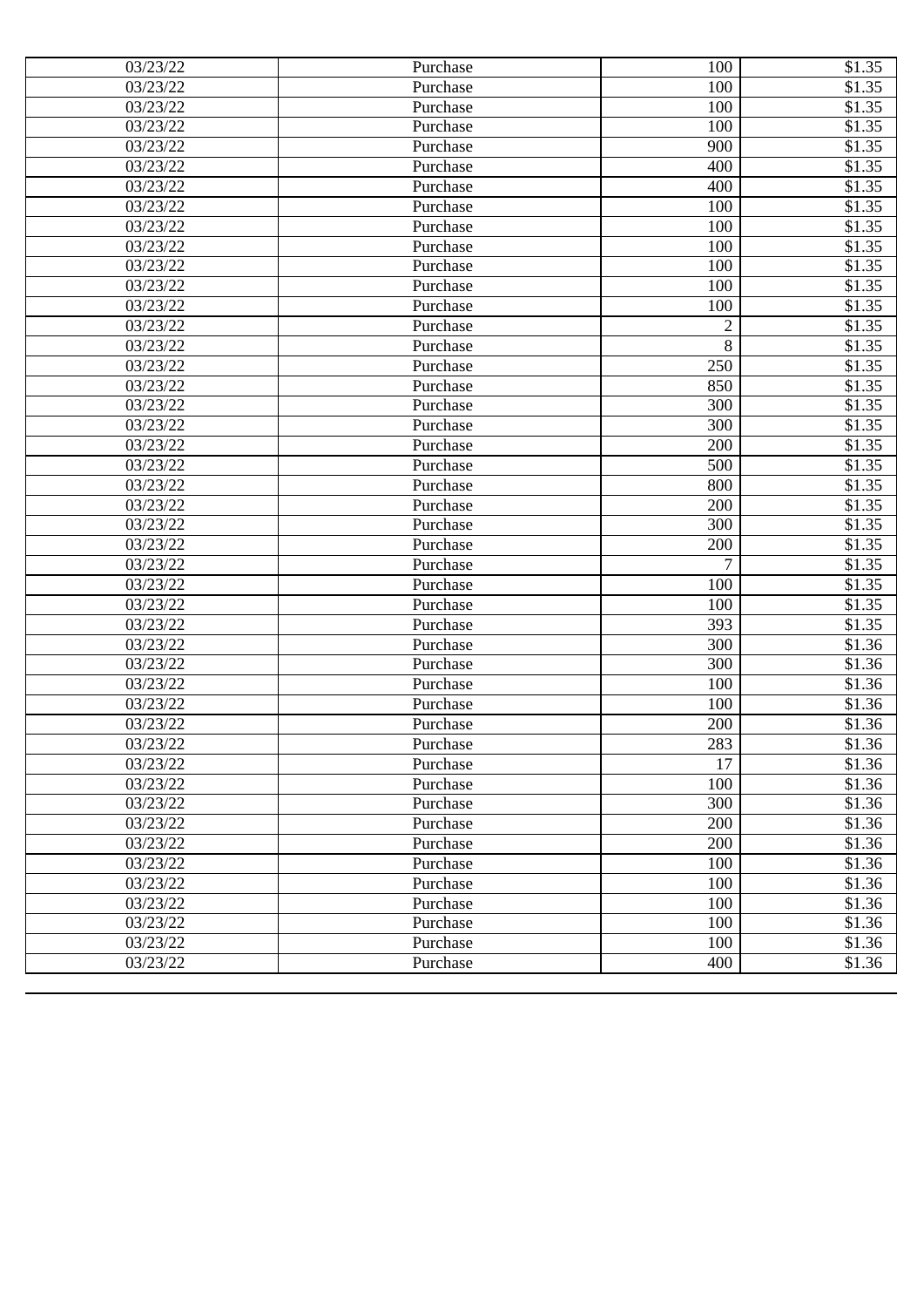| 03/23/22<br>100<br>\$1.36<br>Purchase<br>03/23/22<br>100<br>\$1.36<br>Purchase<br>\$1.36<br>200<br>03/23/22<br>Purchase<br>03/23/22<br>\$1.36<br>100<br>Purchase<br>\$1.36<br>03/23/22<br>100<br>Purchase<br>\$1.36<br>03/23/22<br>100<br>Purchase<br>\$1.36<br>03/23/22<br>100<br>Purchase<br>\$1.36<br>03/23/22<br>Purchase<br>100<br>03/23/22<br>\$1.36<br>100<br>Purchase<br>\$1.36<br>03/23/22<br>100<br>Purchase<br>\$1.36<br>03/23/22<br>7<br>Purchase<br>$\overline{2}$<br>\$1.36<br>03/23/22<br>Purchase<br>3<br>\$1.36<br>03/23/22<br>Purchase<br>\$1.36<br>100<br>03/23/22<br>Purchase<br>\$1.36<br>03/23/22<br>200<br>Purchase<br>03/23/22<br>100<br>\$1.36<br>Purchase<br>\$1.36<br>03/23/22<br>100<br>Purchase<br>\$1.36<br>03/23/22<br>100<br>Purchase<br>\$1.36<br>03/23/22<br>100<br>Purchase<br>\$1.36<br>03/23/22<br>Purchase<br>4<br>\$1.37<br>03/23/22<br>100<br>Purchase<br>03/23/22<br>\$1.37<br>100<br>Purchase<br>03/23/22<br>100<br>\$1.37<br>Purchase<br>400<br>\$1.37<br>03/23/22<br>Purchase<br>\$1.37<br>03/23/22<br>500<br>Purchase<br>03/23/22<br>\$1.37<br>400<br>Purchase<br>\$1.37<br>03/23/22<br>400<br>Purchase<br>\$1.37<br>03/23/22<br>200<br>Purchase<br>\$1.37<br>03/23/22<br>100<br>Purchase<br>03/23/22<br>100<br>\$1.37<br>Purchase<br>03/23/22<br>\$1.37<br>100<br>Purchase<br>\$1.37<br>03/23/22<br>Purchase<br>100<br>03/23/22<br>200<br>\$1.37<br>Purchase<br>03/23/22<br>\$1.37<br>Purchase<br>100<br>03/23/22<br>\$1.37<br>Purchase<br>100<br>100<br>\$1.37<br>03/23/22<br>Purchase<br>100<br>03/23/22<br>Purchase<br>\$1.37<br>03/23/22<br>100<br>\$1.37<br>Purchase<br>03/23/22<br>100<br>\$1.37<br>Purchase<br>03/23/22<br>300<br>\$1.37<br>Purchase<br>03/23/22<br>Purchase<br>100<br>\$1.37<br>03/23/22<br>200<br>\$1.37<br>Purchase<br>200<br>\$1.37<br>03/23/22<br>Purchase<br>200<br>03/23/22<br>\$1.37<br>Purchase<br>03/23/22<br>100<br>Purchase<br>\$1.37 | 03/23/22 | Purchase | 100 | \$1.36 |
|------------------------------------------------------------------------------------------------------------------------------------------------------------------------------------------------------------------------------------------------------------------------------------------------------------------------------------------------------------------------------------------------------------------------------------------------------------------------------------------------------------------------------------------------------------------------------------------------------------------------------------------------------------------------------------------------------------------------------------------------------------------------------------------------------------------------------------------------------------------------------------------------------------------------------------------------------------------------------------------------------------------------------------------------------------------------------------------------------------------------------------------------------------------------------------------------------------------------------------------------------------------------------------------------------------------------------------------------------------------------------------------------------------------------------------------------------------------------------------------------------------------------------------------------------------------------------------------------------------------------------------------------------------------------------------------------------------------------------------------------------------------------------------------------------------------------------------------------------------------------------------------------------------------------|----------|----------|-----|--------|
|                                                                                                                                                                                                                                                                                                                                                                                                                                                                                                                                                                                                                                                                                                                                                                                                                                                                                                                                                                                                                                                                                                                                                                                                                                                                                                                                                                                                                                                                                                                                                                                                                                                                                                                                                                                                                                                                                                                        |          |          |     |        |
|                                                                                                                                                                                                                                                                                                                                                                                                                                                                                                                                                                                                                                                                                                                                                                                                                                                                                                                                                                                                                                                                                                                                                                                                                                                                                                                                                                                                                                                                                                                                                                                                                                                                                                                                                                                                                                                                                                                        |          |          |     |        |
|                                                                                                                                                                                                                                                                                                                                                                                                                                                                                                                                                                                                                                                                                                                                                                                                                                                                                                                                                                                                                                                                                                                                                                                                                                                                                                                                                                                                                                                                                                                                                                                                                                                                                                                                                                                                                                                                                                                        |          |          |     |        |
|                                                                                                                                                                                                                                                                                                                                                                                                                                                                                                                                                                                                                                                                                                                                                                                                                                                                                                                                                                                                                                                                                                                                                                                                                                                                                                                                                                                                                                                                                                                                                                                                                                                                                                                                                                                                                                                                                                                        |          |          |     |        |
|                                                                                                                                                                                                                                                                                                                                                                                                                                                                                                                                                                                                                                                                                                                                                                                                                                                                                                                                                                                                                                                                                                                                                                                                                                                                                                                                                                                                                                                                                                                                                                                                                                                                                                                                                                                                                                                                                                                        |          |          |     |        |
|                                                                                                                                                                                                                                                                                                                                                                                                                                                                                                                                                                                                                                                                                                                                                                                                                                                                                                                                                                                                                                                                                                                                                                                                                                                                                                                                                                                                                                                                                                                                                                                                                                                                                                                                                                                                                                                                                                                        |          |          |     |        |
|                                                                                                                                                                                                                                                                                                                                                                                                                                                                                                                                                                                                                                                                                                                                                                                                                                                                                                                                                                                                                                                                                                                                                                                                                                                                                                                                                                                                                                                                                                                                                                                                                                                                                                                                                                                                                                                                                                                        |          |          |     |        |
|                                                                                                                                                                                                                                                                                                                                                                                                                                                                                                                                                                                                                                                                                                                                                                                                                                                                                                                                                                                                                                                                                                                                                                                                                                                                                                                                                                                                                                                                                                                                                                                                                                                                                                                                                                                                                                                                                                                        |          |          |     |        |
|                                                                                                                                                                                                                                                                                                                                                                                                                                                                                                                                                                                                                                                                                                                                                                                                                                                                                                                                                                                                                                                                                                                                                                                                                                                                                                                                                                                                                                                                                                                                                                                                                                                                                                                                                                                                                                                                                                                        |          |          |     |        |
|                                                                                                                                                                                                                                                                                                                                                                                                                                                                                                                                                                                                                                                                                                                                                                                                                                                                                                                                                                                                                                                                                                                                                                                                                                                                                                                                                                                                                                                                                                                                                                                                                                                                                                                                                                                                                                                                                                                        |          |          |     |        |
|                                                                                                                                                                                                                                                                                                                                                                                                                                                                                                                                                                                                                                                                                                                                                                                                                                                                                                                                                                                                                                                                                                                                                                                                                                                                                                                                                                                                                                                                                                                                                                                                                                                                                                                                                                                                                                                                                                                        |          |          |     |        |
|                                                                                                                                                                                                                                                                                                                                                                                                                                                                                                                                                                                                                                                                                                                                                                                                                                                                                                                                                                                                                                                                                                                                                                                                                                                                                                                                                                                                                                                                                                                                                                                                                                                                                                                                                                                                                                                                                                                        |          |          |     |        |
|                                                                                                                                                                                                                                                                                                                                                                                                                                                                                                                                                                                                                                                                                                                                                                                                                                                                                                                                                                                                                                                                                                                                                                                                                                                                                                                                                                                                                                                                                                                                                                                                                                                                                                                                                                                                                                                                                                                        |          |          |     |        |
|                                                                                                                                                                                                                                                                                                                                                                                                                                                                                                                                                                                                                                                                                                                                                                                                                                                                                                                                                                                                                                                                                                                                                                                                                                                                                                                                                                                                                                                                                                                                                                                                                                                                                                                                                                                                                                                                                                                        |          |          |     |        |
|                                                                                                                                                                                                                                                                                                                                                                                                                                                                                                                                                                                                                                                                                                                                                                                                                                                                                                                                                                                                                                                                                                                                                                                                                                                                                                                                                                                                                                                                                                                                                                                                                                                                                                                                                                                                                                                                                                                        |          |          |     |        |
|                                                                                                                                                                                                                                                                                                                                                                                                                                                                                                                                                                                                                                                                                                                                                                                                                                                                                                                                                                                                                                                                                                                                                                                                                                                                                                                                                                                                                                                                                                                                                                                                                                                                                                                                                                                                                                                                                                                        |          |          |     |        |
|                                                                                                                                                                                                                                                                                                                                                                                                                                                                                                                                                                                                                                                                                                                                                                                                                                                                                                                                                                                                                                                                                                                                                                                                                                                                                                                                                                                                                                                                                                                                                                                                                                                                                                                                                                                                                                                                                                                        |          |          |     |        |
|                                                                                                                                                                                                                                                                                                                                                                                                                                                                                                                                                                                                                                                                                                                                                                                                                                                                                                                                                                                                                                                                                                                                                                                                                                                                                                                                                                                                                                                                                                                                                                                                                                                                                                                                                                                                                                                                                                                        |          |          |     |        |
|                                                                                                                                                                                                                                                                                                                                                                                                                                                                                                                                                                                                                                                                                                                                                                                                                                                                                                                                                                                                                                                                                                                                                                                                                                                                                                                                                                                                                                                                                                                                                                                                                                                                                                                                                                                                                                                                                                                        |          |          |     |        |
|                                                                                                                                                                                                                                                                                                                                                                                                                                                                                                                                                                                                                                                                                                                                                                                                                                                                                                                                                                                                                                                                                                                                                                                                                                                                                                                                                                                                                                                                                                                                                                                                                                                                                                                                                                                                                                                                                                                        |          |          |     |        |
|                                                                                                                                                                                                                                                                                                                                                                                                                                                                                                                                                                                                                                                                                                                                                                                                                                                                                                                                                                                                                                                                                                                                                                                                                                                                                                                                                                                                                                                                                                                                                                                                                                                                                                                                                                                                                                                                                                                        |          |          |     |        |
|                                                                                                                                                                                                                                                                                                                                                                                                                                                                                                                                                                                                                                                                                                                                                                                                                                                                                                                                                                                                                                                                                                                                                                                                                                                                                                                                                                                                                                                                                                                                                                                                                                                                                                                                                                                                                                                                                                                        |          |          |     |        |
|                                                                                                                                                                                                                                                                                                                                                                                                                                                                                                                                                                                                                                                                                                                                                                                                                                                                                                                                                                                                                                                                                                                                                                                                                                                                                                                                                                                                                                                                                                                                                                                                                                                                                                                                                                                                                                                                                                                        |          |          |     |        |
|                                                                                                                                                                                                                                                                                                                                                                                                                                                                                                                                                                                                                                                                                                                                                                                                                                                                                                                                                                                                                                                                                                                                                                                                                                                                                                                                                                                                                                                                                                                                                                                                                                                                                                                                                                                                                                                                                                                        |          |          |     |        |
|                                                                                                                                                                                                                                                                                                                                                                                                                                                                                                                                                                                                                                                                                                                                                                                                                                                                                                                                                                                                                                                                                                                                                                                                                                                                                                                                                                                                                                                                                                                                                                                                                                                                                                                                                                                                                                                                                                                        |          |          |     |        |
|                                                                                                                                                                                                                                                                                                                                                                                                                                                                                                                                                                                                                                                                                                                                                                                                                                                                                                                                                                                                                                                                                                                                                                                                                                                                                                                                                                                                                                                                                                                                                                                                                                                                                                                                                                                                                                                                                                                        |          |          |     |        |
|                                                                                                                                                                                                                                                                                                                                                                                                                                                                                                                                                                                                                                                                                                                                                                                                                                                                                                                                                                                                                                                                                                                                                                                                                                                                                                                                                                                                                                                                                                                                                                                                                                                                                                                                                                                                                                                                                                                        |          |          |     |        |
|                                                                                                                                                                                                                                                                                                                                                                                                                                                                                                                                                                                                                                                                                                                                                                                                                                                                                                                                                                                                                                                                                                                                                                                                                                                                                                                                                                                                                                                                                                                                                                                                                                                                                                                                                                                                                                                                                                                        |          |          |     |        |
|                                                                                                                                                                                                                                                                                                                                                                                                                                                                                                                                                                                                                                                                                                                                                                                                                                                                                                                                                                                                                                                                                                                                                                                                                                                                                                                                                                                                                                                                                                                                                                                                                                                                                                                                                                                                                                                                                                                        |          |          |     |        |
|                                                                                                                                                                                                                                                                                                                                                                                                                                                                                                                                                                                                                                                                                                                                                                                                                                                                                                                                                                                                                                                                                                                                                                                                                                                                                                                                                                                                                                                                                                                                                                                                                                                                                                                                                                                                                                                                                                                        |          |          |     |        |
|                                                                                                                                                                                                                                                                                                                                                                                                                                                                                                                                                                                                                                                                                                                                                                                                                                                                                                                                                                                                                                                                                                                                                                                                                                                                                                                                                                                                                                                                                                                                                                                                                                                                                                                                                                                                                                                                                                                        |          |          |     |        |
|                                                                                                                                                                                                                                                                                                                                                                                                                                                                                                                                                                                                                                                                                                                                                                                                                                                                                                                                                                                                                                                                                                                                                                                                                                                                                                                                                                                                                                                                                                                                                                                                                                                                                                                                                                                                                                                                                                                        |          |          |     |        |
|                                                                                                                                                                                                                                                                                                                                                                                                                                                                                                                                                                                                                                                                                                                                                                                                                                                                                                                                                                                                                                                                                                                                                                                                                                                                                                                                                                                                                                                                                                                                                                                                                                                                                                                                                                                                                                                                                                                        |          |          |     |        |
|                                                                                                                                                                                                                                                                                                                                                                                                                                                                                                                                                                                                                                                                                                                                                                                                                                                                                                                                                                                                                                                                                                                                                                                                                                                                                                                                                                                                                                                                                                                                                                                                                                                                                                                                                                                                                                                                                                                        |          |          |     |        |
|                                                                                                                                                                                                                                                                                                                                                                                                                                                                                                                                                                                                                                                                                                                                                                                                                                                                                                                                                                                                                                                                                                                                                                                                                                                                                                                                                                                                                                                                                                                                                                                                                                                                                                                                                                                                                                                                                                                        |          |          |     |        |
|                                                                                                                                                                                                                                                                                                                                                                                                                                                                                                                                                                                                                                                                                                                                                                                                                                                                                                                                                                                                                                                                                                                                                                                                                                                                                                                                                                                                                                                                                                                                                                                                                                                                                                                                                                                                                                                                                                                        |          |          |     |        |
|                                                                                                                                                                                                                                                                                                                                                                                                                                                                                                                                                                                                                                                                                                                                                                                                                                                                                                                                                                                                                                                                                                                                                                                                                                                                                                                                                                                                                                                                                                                                                                                                                                                                                                                                                                                                                                                                                                                        |          |          |     |        |
|                                                                                                                                                                                                                                                                                                                                                                                                                                                                                                                                                                                                                                                                                                                                                                                                                                                                                                                                                                                                                                                                                                                                                                                                                                                                                                                                                                                                                                                                                                                                                                                                                                                                                                                                                                                                                                                                                                                        |          |          |     |        |
|                                                                                                                                                                                                                                                                                                                                                                                                                                                                                                                                                                                                                                                                                                                                                                                                                                                                                                                                                                                                                                                                                                                                                                                                                                                                                                                                                                                                                                                                                                                                                                                                                                                                                                                                                                                                                                                                                                                        |          |          |     |        |
|                                                                                                                                                                                                                                                                                                                                                                                                                                                                                                                                                                                                                                                                                                                                                                                                                                                                                                                                                                                                                                                                                                                                                                                                                                                                                                                                                                                                                                                                                                                                                                                                                                                                                                                                                                                                                                                                                                                        |          |          |     |        |
|                                                                                                                                                                                                                                                                                                                                                                                                                                                                                                                                                                                                                                                                                                                                                                                                                                                                                                                                                                                                                                                                                                                                                                                                                                                                                                                                                                                                                                                                                                                                                                                                                                                                                                                                                                                                                                                                                                                        |          |          |     |        |
|                                                                                                                                                                                                                                                                                                                                                                                                                                                                                                                                                                                                                                                                                                                                                                                                                                                                                                                                                                                                                                                                                                                                                                                                                                                                                                                                                                                                                                                                                                                                                                                                                                                                                                                                                                                                                                                                                                                        |          |          |     |        |
|                                                                                                                                                                                                                                                                                                                                                                                                                                                                                                                                                                                                                                                                                                                                                                                                                                                                                                                                                                                                                                                                                                                                                                                                                                                                                                                                                                                                                                                                                                                                                                                                                                                                                                                                                                                                                                                                                                                        |          |          |     |        |
|                                                                                                                                                                                                                                                                                                                                                                                                                                                                                                                                                                                                                                                                                                                                                                                                                                                                                                                                                                                                                                                                                                                                                                                                                                                                                                                                                                                                                                                                                                                                                                                                                                                                                                                                                                                                                                                                                                                        |          |          |     |        |
|                                                                                                                                                                                                                                                                                                                                                                                                                                                                                                                                                                                                                                                                                                                                                                                                                                                                                                                                                                                                                                                                                                                                                                                                                                                                                                                                                                                                                                                                                                                                                                                                                                                                                                                                                                                                                                                                                                                        |          |          |     |        |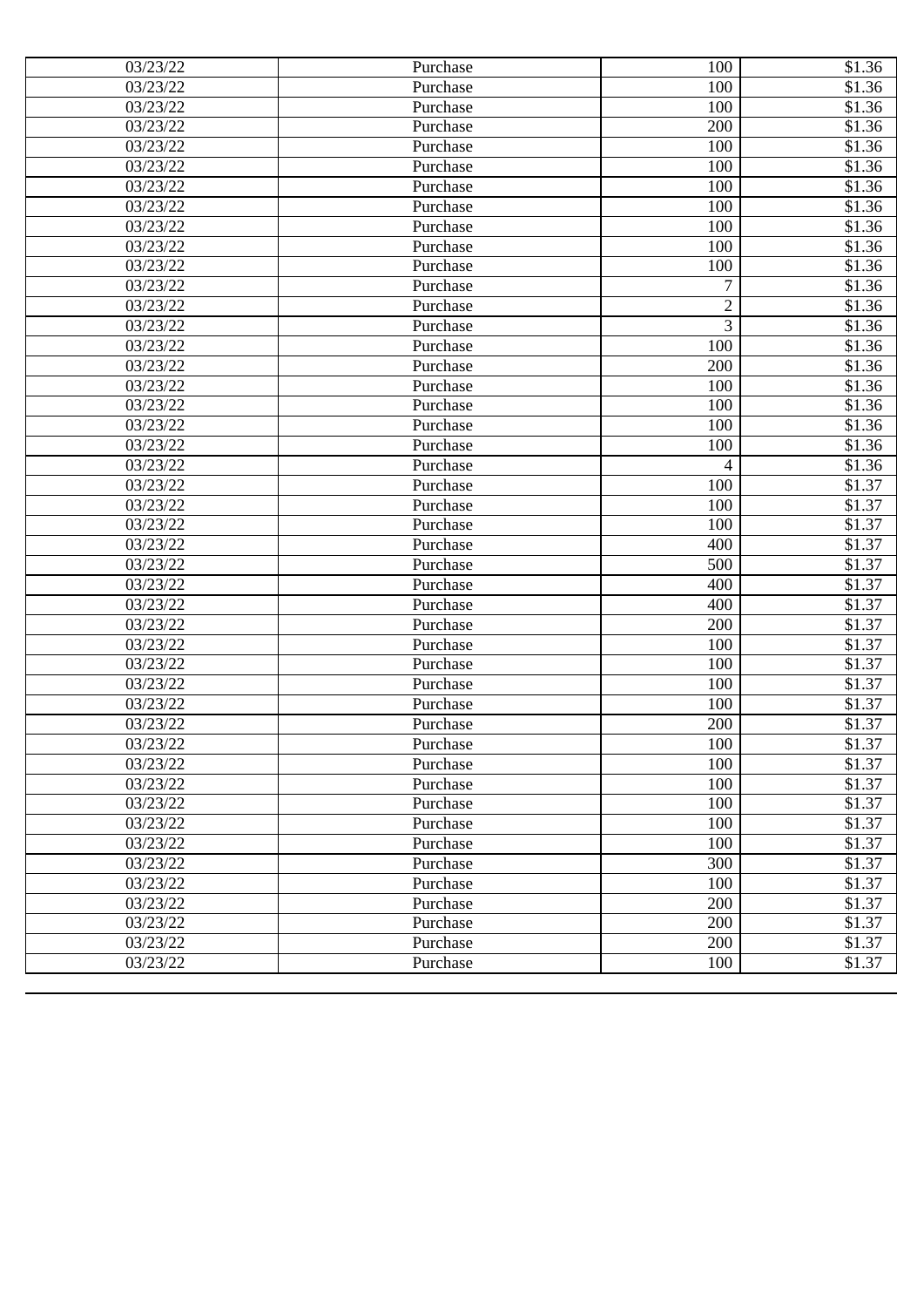| 03/23/22 | Purchase | 100 | \$1.37 |
|----------|----------|-----|--------|
| 03/23/22 | Purchase | 100 | \$1.37 |
| 03/23/22 | Purchase | 100 | \$1.37 |
| 03/23/22 | Purchase | 100 | \$1.37 |
| 03/23/22 | Purchase | 100 | \$1.37 |
| 03/23/22 | Purchase | 100 | \$1.37 |
| 03/23/22 | Purchase | 100 | \$1.37 |
| 03/23/22 | Purchase | 100 | \$1.37 |
| 03/23/22 | Purchase | 200 | \$1.37 |
| 03/23/22 | Purchase | 100 | \$1.37 |
| 03/23/22 | Purchase | 100 | \$1.37 |
| 03/23/22 | Purchase | 100 | \$1.37 |
| 03/23/22 | Purchase | 100 | \$1.37 |
| 03/23/22 | Purchase | 100 | \$1.37 |
| 03/23/22 | Purchase | 100 | \$1.37 |
| 03/23/22 | Purchase | 100 | \$1.37 |
| 03/23/22 | Purchase | 100 | \$1.37 |
| 03/23/22 | Purchase | 100 | \$1.37 |
| 03/23/22 | Purchase | 100 | \$1.37 |
| 03/23/22 | Purchase | 100 | \$1.37 |
| 03/23/22 | Purchase | 100 | \$1.37 |
| 03/23/22 | Purchase | 100 | \$1.37 |
| 03/23/22 | Purchase | 200 | \$1.37 |
| 03/23/22 | Purchase | 100 | \$1.37 |
| 03/23/22 | Purchase | 100 | \$1.37 |
| 03/23/22 | Purchase | 100 | \$1.37 |
| 03/23/22 | Purchase | 276 | \$1.37 |
| 03/23/22 | Purchase | 100 | \$1.37 |
| 03/23/22 | Purchase | 100 | \$1.36 |
| 03/23/22 | Purchase | 100 | \$1.37 |
| 03/23/22 | Purchase | 100 | \$1.37 |
| 03/23/22 | Purchase | 230 | \$1.37 |
| 03/23/22 | Purchase | 184 | \$1.37 |
| 03/23/22 | Purchase | 100 | \$1.37 |
| 03/23/22 | Purchase | 100 | \$1.37 |
| 03/23/22 | Purchase | 100 | \$1.37 |
| 03/23/22 | Purchase | 100 | \$1.37 |
| 03/23/22 | Purchase | 100 | \$1.37 |
| 03/23/22 | Purchase | 100 | \$1.37 |
| 03/23/22 | Purchase | 100 | \$1.37 |
| 03/23/22 | Purchase | 100 | \$1.37 |
| 03/23/22 | Purchase | 100 | \$1.37 |
| 03/23/22 | Purchase | 100 | \$1.37 |
| 03/23/22 | Purchase | 100 | \$1.37 |
| 03/23/22 | Purchase | 100 | \$1.37 |
| 03/23/22 | Purchase | 100 | \$1.37 |
|          |          |     |        |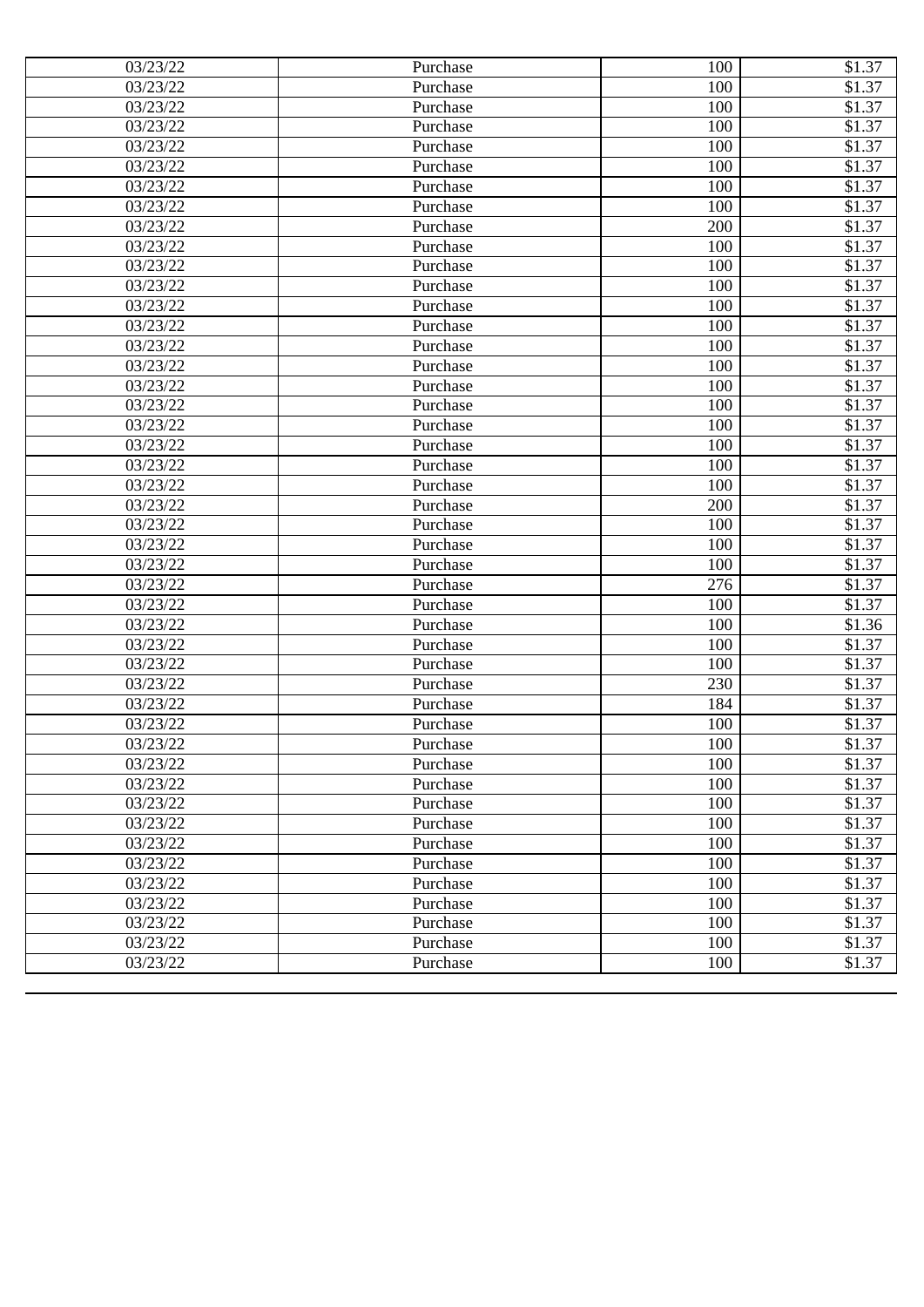| 03/23/22 | Purchase | 100   | \$1.37 |
|----------|----------|-------|--------|
| 03/23/22 | Purchase | 100   | \$1.37 |
| 03/23/22 | Purchase | 96    | \$1.37 |
| 03/23/22 | Purchase | 336   | \$1.37 |
| 03/23/22 | Purchase | 200   | \$1.37 |
| 03/23/22 | Purchase | 100   | \$1.37 |
| 03/23/22 | Purchase | 100   | \$1.37 |
| 03/23/22 | Purchase | 35    | \$1.37 |
| 03/23/22 | Purchase | 57    | \$1.37 |
| 03/23/22 | Purchase | 100   | \$1.37 |
| 03/23/22 | Purchase | 100   | \$1.37 |
| 03/23/22 | Purchase | 200   | \$1.37 |
| 03/23/22 | Purchase | 100   | \$1.37 |
| 03/23/22 | Purchase | 200   | \$1.37 |
| 03/23/22 | Purchase | 400   | \$1.37 |
| 03/23/22 | Purchase | 300   | \$1.37 |
| 03/23/22 | Purchase | 200   | \$1.37 |
| 03/23/22 | Purchase | 400   | \$1.37 |
| 03/23/22 | Purchase | 100   | \$1.37 |
| 03/23/22 | Purchase | 900   | \$1.37 |
| 03/23/22 | Purchase | 100   | \$1.37 |
| 03/23/22 | Purchase | 200   | \$1.37 |
| 03/23/22 | Purchase | 400   | \$1.37 |
| 03/23/22 | Purchase | 400   | \$1.37 |
| 03/23/22 | Purchase | 100   | \$1.37 |
| 03/23/22 | Purchase | 100   | \$1.37 |
| 03/23/22 | Purchase | 378   | \$1.37 |
| 03/23/22 | Purchase | 300   | \$1.37 |
| 03/23/22 | Purchase | 100   | \$1.37 |
| 03/23/22 | Purchase | 56    | \$1.37 |
| 03/23/22 | Purchase | 200   | \$1.37 |
| 03/23/22 | Purchase | 100   | \$1.37 |
| 03/23/22 | Purchase | 200   | \$1.37 |
| 03/23/22 | Purchase | 100   | \$1.37 |
| 03/23/22 | Purchase | 100   | \$1.37 |
| 03/23/22 | Purchase | 400   | \$1.37 |
| 03/23/22 | Purchase | 200   | \$1.37 |
| 03/23/22 | Purchase | 400   | \$1.37 |
| 03/23/22 | Purchase | 100   | \$1.37 |
| 03/23/22 | Purchase | 100   | \$1.37 |
| 03/23/22 | Purchase | 100   | \$1.37 |
| 03/23/22 | Purchase | 100   | \$1.37 |
| 03/23/22 | Purchase | 400   | \$1.37 |
| 03/23/22 | Purchase | 1,100 | \$1.37 |
| 03/23/22 | Purchase | 132   | \$1.37 |
| 03/23/22 | Purchase | 100   | \$1.37 |
|          |          |       |        |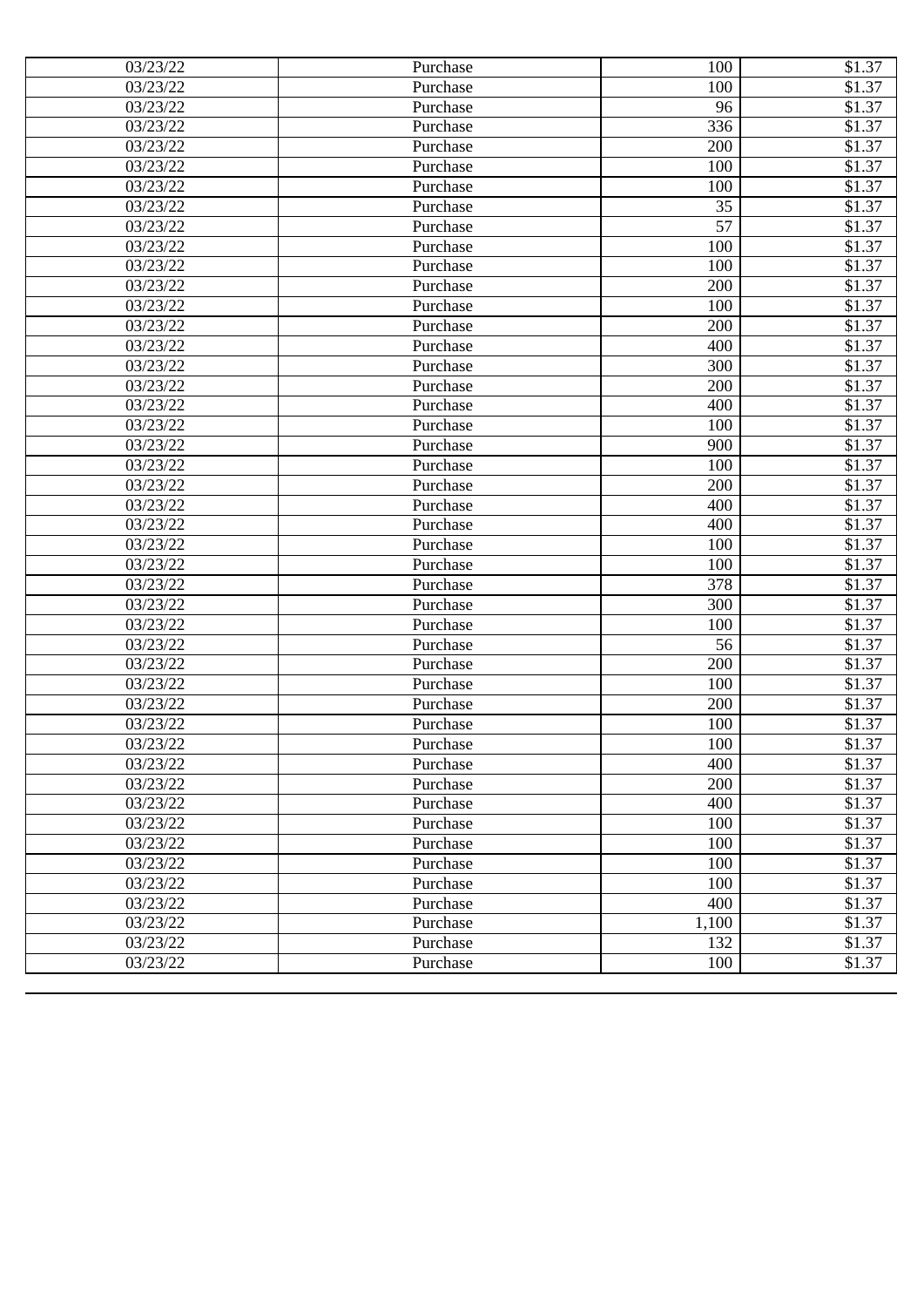| 03/23/22<br>50<br>\$1.37<br>Purchase<br>50<br>03/23/22<br>\$1.37<br>Purchase<br>100<br>\$1.37<br>03/23/22<br>Purchase<br>03/23/22<br>\$1.37<br>300<br>Purchase<br>03/23/22<br>100<br>\$1.37<br>Purchase<br>03/23/22<br>\$1.37<br>236<br>Purchase<br>\$1.37<br>03/23/22<br>Purchase<br>11<br>54<br>03/23/22<br>\$1.37<br>Purchase<br>5<br>03/23/22<br>\$1.37<br>Purchase<br>\$1.37<br>149<br>03/23/22<br>Purchase<br>03/23/22<br>158<br>\$1.37<br>Purchase<br>\$1.37<br>03/23/22<br>158<br>Purchase<br>\$1.37<br>03/23/22<br>100<br>Purchase<br>\$1.37<br>03/23/22<br>100<br>Purchase<br>\$1.37<br>03/23/22<br>100<br>Purchase<br>03/23/22<br>58<br>\$1.37<br>Purchase<br>\$1.37<br>03/23/22<br>100<br>Purchase<br>\$1.37<br>03/23/22<br>100<br>Purchase<br>\$1.37<br>03/23/22<br>200<br>Purchase<br>200<br>\$1.37<br>03/23/22<br>Purchase<br>\$1.37<br>03/23/22<br>400<br>Purchase<br>\$1.37<br>03/23/22<br>100<br>Purchase<br>03/23/22<br>400<br>\$1.37<br>Purchase<br>100<br>\$1.37<br>03/23/22<br>Purchase<br>\$1.37<br>03/23/22<br>100<br>Purchase<br>\$1.37<br>03/23/22<br>100<br>Purchase<br>\$1.37<br>03/23/22<br>400<br>Purchase<br>\$1.37<br>03/23/22<br>400<br>Purchase<br>\$1.37<br>03/23/22<br>100<br>Purchase<br>03/23/22<br>100<br>\$1.37<br>Purchase<br>\$1.37<br>03/23/22<br>100<br>Purchase<br>50<br>\$1.37<br>03/23/22<br>Purchase<br>03/23/22<br>100<br>\$1.37<br>Purchase<br>\$1.37<br>03/23/22<br>Purchase<br>400<br>\$1.37<br>03/23/22<br>Purchase<br>200<br>3,300<br>\$1.37<br>03/23/22<br>Purchase<br>03/23/22<br>Purchase<br>926<br>\$1.37<br>35<br>03/23/22<br>\$1.37<br>Purchase<br>360<br>\$1.37<br>03/23/22<br>Purchase<br>03/23/22<br>100<br>\$1.37<br>Purchase<br>300<br>03/23/22<br>Purchase<br>\$1.37<br>03/23/22<br>100<br>\$1.37<br>Purchase<br>200<br>\$1.37<br>03/23/22<br>Purchase<br>557<br>03/23/22<br>\$1.37<br>Purchase<br>03/23/22<br>200<br>Purchase<br>\$1.37 | 03/23/22 | Purchase | 10 | \$1.37 |
|------------------------------------------------------------------------------------------------------------------------------------------------------------------------------------------------------------------------------------------------------------------------------------------------------------------------------------------------------------------------------------------------------------------------------------------------------------------------------------------------------------------------------------------------------------------------------------------------------------------------------------------------------------------------------------------------------------------------------------------------------------------------------------------------------------------------------------------------------------------------------------------------------------------------------------------------------------------------------------------------------------------------------------------------------------------------------------------------------------------------------------------------------------------------------------------------------------------------------------------------------------------------------------------------------------------------------------------------------------------------------------------------------------------------------------------------------------------------------------------------------------------------------------------------------------------------------------------------------------------------------------------------------------------------------------------------------------------------------------------------------------------------------------------------------------------------------------------------------------------------------------------------------------|----------|----------|----|--------|
|                                                                                                                                                                                                                                                                                                                                                                                                                                                                                                                                                                                                                                                                                                                                                                                                                                                                                                                                                                                                                                                                                                                                                                                                                                                                                                                                                                                                                                                                                                                                                                                                                                                                                                                                                                                                                                                                                                            |          |          |    |        |
|                                                                                                                                                                                                                                                                                                                                                                                                                                                                                                                                                                                                                                                                                                                                                                                                                                                                                                                                                                                                                                                                                                                                                                                                                                                                                                                                                                                                                                                                                                                                                                                                                                                                                                                                                                                                                                                                                                            |          |          |    |        |
|                                                                                                                                                                                                                                                                                                                                                                                                                                                                                                                                                                                                                                                                                                                                                                                                                                                                                                                                                                                                                                                                                                                                                                                                                                                                                                                                                                                                                                                                                                                                                                                                                                                                                                                                                                                                                                                                                                            |          |          |    |        |
|                                                                                                                                                                                                                                                                                                                                                                                                                                                                                                                                                                                                                                                                                                                                                                                                                                                                                                                                                                                                                                                                                                                                                                                                                                                                                                                                                                                                                                                                                                                                                                                                                                                                                                                                                                                                                                                                                                            |          |          |    |        |
|                                                                                                                                                                                                                                                                                                                                                                                                                                                                                                                                                                                                                                                                                                                                                                                                                                                                                                                                                                                                                                                                                                                                                                                                                                                                                                                                                                                                                                                                                                                                                                                                                                                                                                                                                                                                                                                                                                            |          |          |    |        |
|                                                                                                                                                                                                                                                                                                                                                                                                                                                                                                                                                                                                                                                                                                                                                                                                                                                                                                                                                                                                                                                                                                                                                                                                                                                                                                                                                                                                                                                                                                                                                                                                                                                                                                                                                                                                                                                                                                            |          |          |    |        |
|                                                                                                                                                                                                                                                                                                                                                                                                                                                                                                                                                                                                                                                                                                                                                                                                                                                                                                                                                                                                                                                                                                                                                                                                                                                                                                                                                                                                                                                                                                                                                                                                                                                                                                                                                                                                                                                                                                            |          |          |    |        |
|                                                                                                                                                                                                                                                                                                                                                                                                                                                                                                                                                                                                                                                                                                                                                                                                                                                                                                                                                                                                                                                                                                                                                                                                                                                                                                                                                                                                                                                                                                                                                                                                                                                                                                                                                                                                                                                                                                            |          |          |    |        |
|                                                                                                                                                                                                                                                                                                                                                                                                                                                                                                                                                                                                                                                                                                                                                                                                                                                                                                                                                                                                                                                                                                                                                                                                                                                                                                                                                                                                                                                                                                                                                                                                                                                                                                                                                                                                                                                                                                            |          |          |    |        |
|                                                                                                                                                                                                                                                                                                                                                                                                                                                                                                                                                                                                                                                                                                                                                                                                                                                                                                                                                                                                                                                                                                                                                                                                                                                                                                                                                                                                                                                                                                                                                                                                                                                                                                                                                                                                                                                                                                            |          |          |    |        |
|                                                                                                                                                                                                                                                                                                                                                                                                                                                                                                                                                                                                                                                                                                                                                                                                                                                                                                                                                                                                                                                                                                                                                                                                                                                                                                                                                                                                                                                                                                                                                                                                                                                                                                                                                                                                                                                                                                            |          |          |    |        |
|                                                                                                                                                                                                                                                                                                                                                                                                                                                                                                                                                                                                                                                                                                                                                                                                                                                                                                                                                                                                                                                                                                                                                                                                                                                                                                                                                                                                                                                                                                                                                                                                                                                                                                                                                                                                                                                                                                            |          |          |    |        |
|                                                                                                                                                                                                                                                                                                                                                                                                                                                                                                                                                                                                                                                                                                                                                                                                                                                                                                                                                                                                                                                                                                                                                                                                                                                                                                                                                                                                                                                                                                                                                                                                                                                                                                                                                                                                                                                                                                            |          |          |    |        |
|                                                                                                                                                                                                                                                                                                                                                                                                                                                                                                                                                                                                                                                                                                                                                                                                                                                                                                                                                                                                                                                                                                                                                                                                                                                                                                                                                                                                                                                                                                                                                                                                                                                                                                                                                                                                                                                                                                            |          |          |    |        |
|                                                                                                                                                                                                                                                                                                                                                                                                                                                                                                                                                                                                                                                                                                                                                                                                                                                                                                                                                                                                                                                                                                                                                                                                                                                                                                                                                                                                                                                                                                                                                                                                                                                                                                                                                                                                                                                                                                            |          |          |    |        |
|                                                                                                                                                                                                                                                                                                                                                                                                                                                                                                                                                                                                                                                                                                                                                                                                                                                                                                                                                                                                                                                                                                                                                                                                                                                                                                                                                                                                                                                                                                                                                                                                                                                                                                                                                                                                                                                                                                            |          |          |    |        |
|                                                                                                                                                                                                                                                                                                                                                                                                                                                                                                                                                                                                                                                                                                                                                                                                                                                                                                                                                                                                                                                                                                                                                                                                                                                                                                                                                                                                                                                                                                                                                                                                                                                                                                                                                                                                                                                                                                            |          |          |    |        |
|                                                                                                                                                                                                                                                                                                                                                                                                                                                                                                                                                                                                                                                                                                                                                                                                                                                                                                                                                                                                                                                                                                                                                                                                                                                                                                                                                                                                                                                                                                                                                                                                                                                                                                                                                                                                                                                                                                            |          |          |    |        |
|                                                                                                                                                                                                                                                                                                                                                                                                                                                                                                                                                                                                                                                                                                                                                                                                                                                                                                                                                                                                                                                                                                                                                                                                                                                                                                                                                                                                                                                                                                                                                                                                                                                                                                                                                                                                                                                                                                            |          |          |    |        |
|                                                                                                                                                                                                                                                                                                                                                                                                                                                                                                                                                                                                                                                                                                                                                                                                                                                                                                                                                                                                                                                                                                                                                                                                                                                                                                                                                                                                                                                                                                                                                                                                                                                                                                                                                                                                                                                                                                            |          |          |    |        |
|                                                                                                                                                                                                                                                                                                                                                                                                                                                                                                                                                                                                                                                                                                                                                                                                                                                                                                                                                                                                                                                                                                                                                                                                                                                                                                                                                                                                                                                                                                                                                                                                                                                                                                                                                                                                                                                                                                            |          |          |    |        |
|                                                                                                                                                                                                                                                                                                                                                                                                                                                                                                                                                                                                                                                                                                                                                                                                                                                                                                                                                                                                                                                                                                                                                                                                                                                                                                                                                                                                                                                                                                                                                                                                                                                                                                                                                                                                                                                                                                            |          |          |    |        |
|                                                                                                                                                                                                                                                                                                                                                                                                                                                                                                                                                                                                                                                                                                                                                                                                                                                                                                                                                                                                                                                                                                                                                                                                                                                                                                                                                                                                                                                                                                                                                                                                                                                                                                                                                                                                                                                                                                            |          |          |    |        |
|                                                                                                                                                                                                                                                                                                                                                                                                                                                                                                                                                                                                                                                                                                                                                                                                                                                                                                                                                                                                                                                                                                                                                                                                                                                                                                                                                                                                                                                                                                                                                                                                                                                                                                                                                                                                                                                                                                            |          |          |    |        |
|                                                                                                                                                                                                                                                                                                                                                                                                                                                                                                                                                                                                                                                                                                                                                                                                                                                                                                                                                                                                                                                                                                                                                                                                                                                                                                                                                                                                                                                                                                                                                                                                                                                                                                                                                                                                                                                                                                            |          |          |    |        |
|                                                                                                                                                                                                                                                                                                                                                                                                                                                                                                                                                                                                                                                                                                                                                                                                                                                                                                                                                                                                                                                                                                                                                                                                                                                                                                                                                                                                                                                                                                                                                                                                                                                                                                                                                                                                                                                                                                            |          |          |    |        |
|                                                                                                                                                                                                                                                                                                                                                                                                                                                                                                                                                                                                                                                                                                                                                                                                                                                                                                                                                                                                                                                                                                                                                                                                                                                                                                                                                                                                                                                                                                                                                                                                                                                                                                                                                                                                                                                                                                            |          |          |    |        |
|                                                                                                                                                                                                                                                                                                                                                                                                                                                                                                                                                                                                                                                                                                                                                                                                                                                                                                                                                                                                                                                                                                                                                                                                                                                                                                                                                                                                                                                                                                                                                                                                                                                                                                                                                                                                                                                                                                            |          |          |    |        |
|                                                                                                                                                                                                                                                                                                                                                                                                                                                                                                                                                                                                                                                                                                                                                                                                                                                                                                                                                                                                                                                                                                                                                                                                                                                                                                                                                                                                                                                                                                                                                                                                                                                                                                                                                                                                                                                                                                            |          |          |    |        |
|                                                                                                                                                                                                                                                                                                                                                                                                                                                                                                                                                                                                                                                                                                                                                                                                                                                                                                                                                                                                                                                                                                                                                                                                                                                                                                                                                                                                                                                                                                                                                                                                                                                                                                                                                                                                                                                                                                            |          |          |    |        |
|                                                                                                                                                                                                                                                                                                                                                                                                                                                                                                                                                                                                                                                                                                                                                                                                                                                                                                                                                                                                                                                                                                                                                                                                                                                                                                                                                                                                                                                                                                                                                                                                                                                                                                                                                                                                                                                                                                            |          |          |    |        |
|                                                                                                                                                                                                                                                                                                                                                                                                                                                                                                                                                                                                                                                                                                                                                                                                                                                                                                                                                                                                                                                                                                                                                                                                                                                                                                                                                                                                                                                                                                                                                                                                                                                                                                                                                                                                                                                                                                            |          |          |    |        |
|                                                                                                                                                                                                                                                                                                                                                                                                                                                                                                                                                                                                                                                                                                                                                                                                                                                                                                                                                                                                                                                                                                                                                                                                                                                                                                                                                                                                                                                                                                                                                                                                                                                                                                                                                                                                                                                                                                            |          |          |    |        |
|                                                                                                                                                                                                                                                                                                                                                                                                                                                                                                                                                                                                                                                                                                                                                                                                                                                                                                                                                                                                                                                                                                                                                                                                                                                                                                                                                                                                                                                                                                                                                                                                                                                                                                                                                                                                                                                                                                            |          |          |    |        |
|                                                                                                                                                                                                                                                                                                                                                                                                                                                                                                                                                                                                                                                                                                                                                                                                                                                                                                                                                                                                                                                                                                                                                                                                                                                                                                                                                                                                                                                                                                                                                                                                                                                                                                                                                                                                                                                                                                            |          |          |    |        |
|                                                                                                                                                                                                                                                                                                                                                                                                                                                                                                                                                                                                                                                                                                                                                                                                                                                                                                                                                                                                                                                                                                                                                                                                                                                                                                                                                                                                                                                                                                                                                                                                                                                                                                                                                                                                                                                                                                            |          |          |    |        |
|                                                                                                                                                                                                                                                                                                                                                                                                                                                                                                                                                                                                                                                                                                                                                                                                                                                                                                                                                                                                                                                                                                                                                                                                                                                                                                                                                                                                                                                                                                                                                                                                                                                                                                                                                                                                                                                                                                            |          |          |    |        |
|                                                                                                                                                                                                                                                                                                                                                                                                                                                                                                                                                                                                                                                                                                                                                                                                                                                                                                                                                                                                                                                                                                                                                                                                                                                                                                                                                                                                                                                                                                                                                                                                                                                                                                                                                                                                                                                                                                            |          |          |    |        |
|                                                                                                                                                                                                                                                                                                                                                                                                                                                                                                                                                                                                                                                                                                                                                                                                                                                                                                                                                                                                                                                                                                                                                                                                                                                                                                                                                                                                                                                                                                                                                                                                                                                                                                                                                                                                                                                                                                            |          |          |    |        |
|                                                                                                                                                                                                                                                                                                                                                                                                                                                                                                                                                                                                                                                                                                                                                                                                                                                                                                                                                                                                                                                                                                                                                                                                                                                                                                                                                                                                                                                                                                                                                                                                                                                                                                                                                                                                                                                                                                            |          |          |    |        |
|                                                                                                                                                                                                                                                                                                                                                                                                                                                                                                                                                                                                                                                                                                                                                                                                                                                                                                                                                                                                                                                                                                                                                                                                                                                                                                                                                                                                                                                                                                                                                                                                                                                                                                                                                                                                                                                                                                            |          |          |    |        |
|                                                                                                                                                                                                                                                                                                                                                                                                                                                                                                                                                                                                                                                                                                                                                                                                                                                                                                                                                                                                                                                                                                                                                                                                                                                                                                                                                                                                                                                                                                                                                                                                                                                                                                                                                                                                                                                                                                            |          |          |    |        |
|                                                                                                                                                                                                                                                                                                                                                                                                                                                                                                                                                                                                                                                                                                                                                                                                                                                                                                                                                                                                                                                                                                                                                                                                                                                                                                                                                                                                                                                                                                                                                                                                                                                                                                                                                                                                                                                                                                            |          |          |    |        |
|                                                                                                                                                                                                                                                                                                                                                                                                                                                                                                                                                                                                                                                                                                                                                                                                                                                                                                                                                                                                                                                                                                                                                                                                                                                                                                                                                                                                                                                                                                                                                                                                                                                                                                                                                                                                                                                                                                            |          |          |    |        |
|                                                                                                                                                                                                                                                                                                                                                                                                                                                                                                                                                                                                                                                                                                                                                                                                                                                                                                                                                                                                                                                                                                                                                                                                                                                                                                                                                                                                                                                                                                                                                                                                                                                                                                                                                                                                                                                                                                            |          |          |    |        |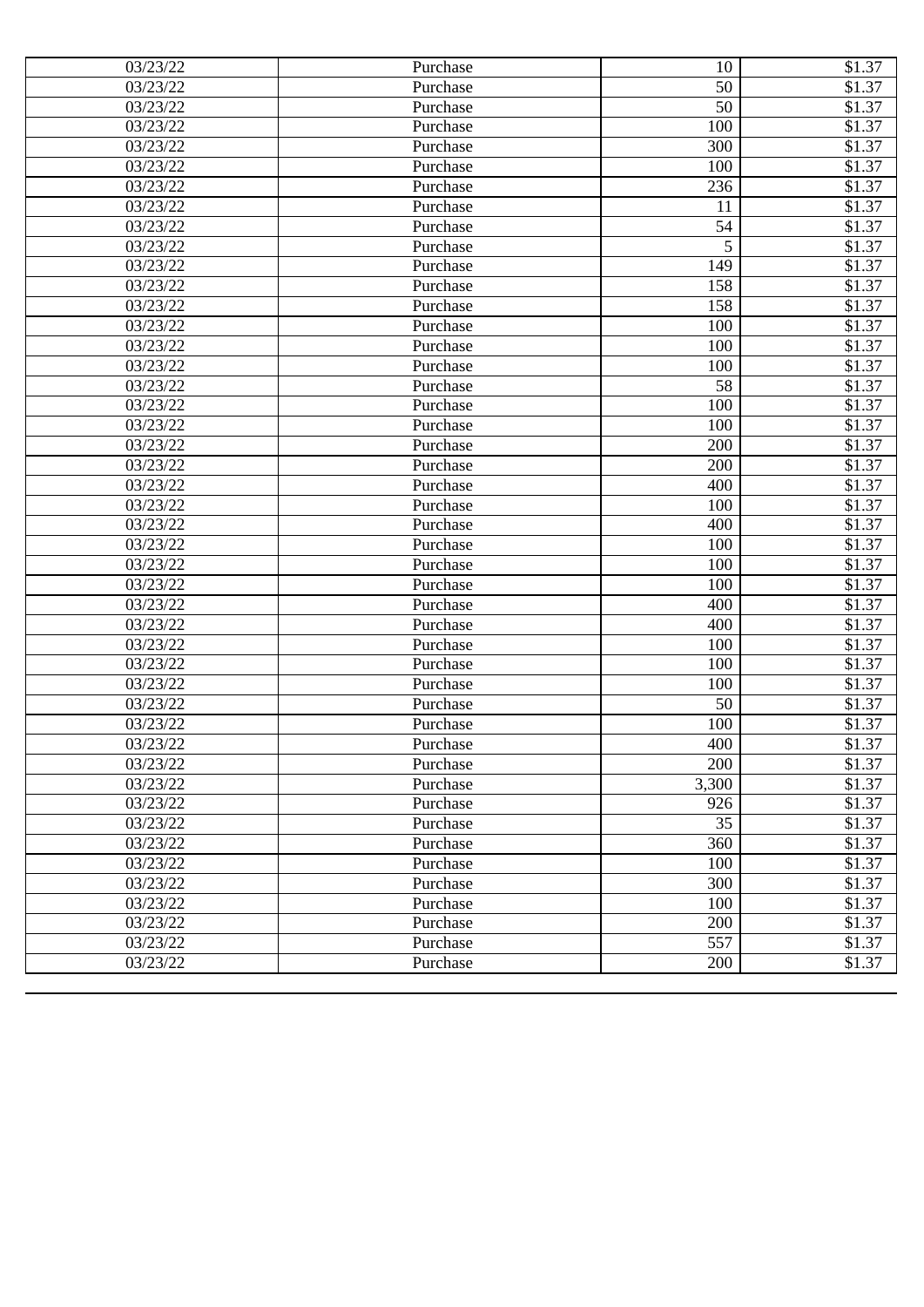| 03/23/22 | Purchase | 200            | \$1.37             |
|----------|----------|----------------|--------------------|
| 03/23/22 | Purchase | 100            | \$1.37             |
| 03/23/22 | Purchase | 200            | \$1.37             |
| 03/23/22 | Purchase | 200            | \$1.37             |
| 03/23/22 | Purchase | 470            | \$1.37             |
| 03/23/22 | Purchase | 500            | \$1.37             |
| 03/23/22 | Purchase | 500            | \$1.37             |
| 03/23/22 | Purchase | 98             | \$1.37             |
| 03/23/22 | Purchase | 595            | \$1.37             |
| 03/23/22 | Purchase | 100            | \$1.37             |
| 03/23/22 | Purchase | 225            | \$1.37             |
| 03/23/22 | Purchase | 399            | \$1.37             |
| 03/23/22 | Purchase | 261            | \$1.37             |
| 03/23/22 | Purchase | 142            | \$1.37             |
| 03/23/22 | Purchase | 100            | \$1.37             |
| 03/23/22 | Purchase | 73             | \$1.37             |
| 03/23/22 | Purchase | 200            | \$1.37             |
| 03/23/22 | Purchase | 200            | \$1.37             |
| 03/23/22 | Purchase | 300            | $$1.\overline{37}$ |
| 03/23/22 | Purchase | 223            | \$1.37             |
| 03/23/22 | Purchase | 200            | \$1.37             |
| 03/23/22 | Purchase | 200            | \$1.37             |
| 03/23/22 | Purchase | 637            | \$1.37             |
| 03/23/22 | Purchase | 163            | \$1.37             |
| 03/23/22 | Purchase | 18             | \$1.37             |
| 03/23/22 | Purchase | 200            | \$1.37             |
| 03/23/22 | Purchase | 200            | \$1.37             |
| 03/23/22 | Purchase | 200            | \$1.37             |
| 03/23/22 | Purchase | 200            | \$1.37             |
| 03/23/22 | Purchase | 500            | \$1.37             |
| 03/23/22 | Purchase | 174            | \$1.37             |
| 03/23/22 | Purchase | 200            | \$1.37             |
| 03/23/22 | Purchase | 100            | \$1.37             |
| 03/23/22 | Purchase | $\overline{2}$ | \$1.37             |
| 03/23/22 | Purchase | 66             | \$1.37             |
| 03/23/22 | Purchase | 100            | \$1.37             |
| 03/23/22 | Purchase | 134            | \$1.37             |
| 03/23/22 | Purchase | 100            | \$1.37             |
| 03/23/22 | Purchase | 100            | \$1.37             |
| 03/23/22 | Purchase | 100            | \$1.37             |
| 03/23/22 | Purchase | 100            | \$1.37             |
| 03/23/22 | Purchase | 100            | \$1.37             |
| 03/23/22 | Purchase | 100            | \$1.37             |
| 03/23/22 | Purchase | 100            | \$1.37             |
| 03/23/22 | Purchase | 100            | \$1.37             |
| 03/23/22 | Purchase | 100            | \$1.37             |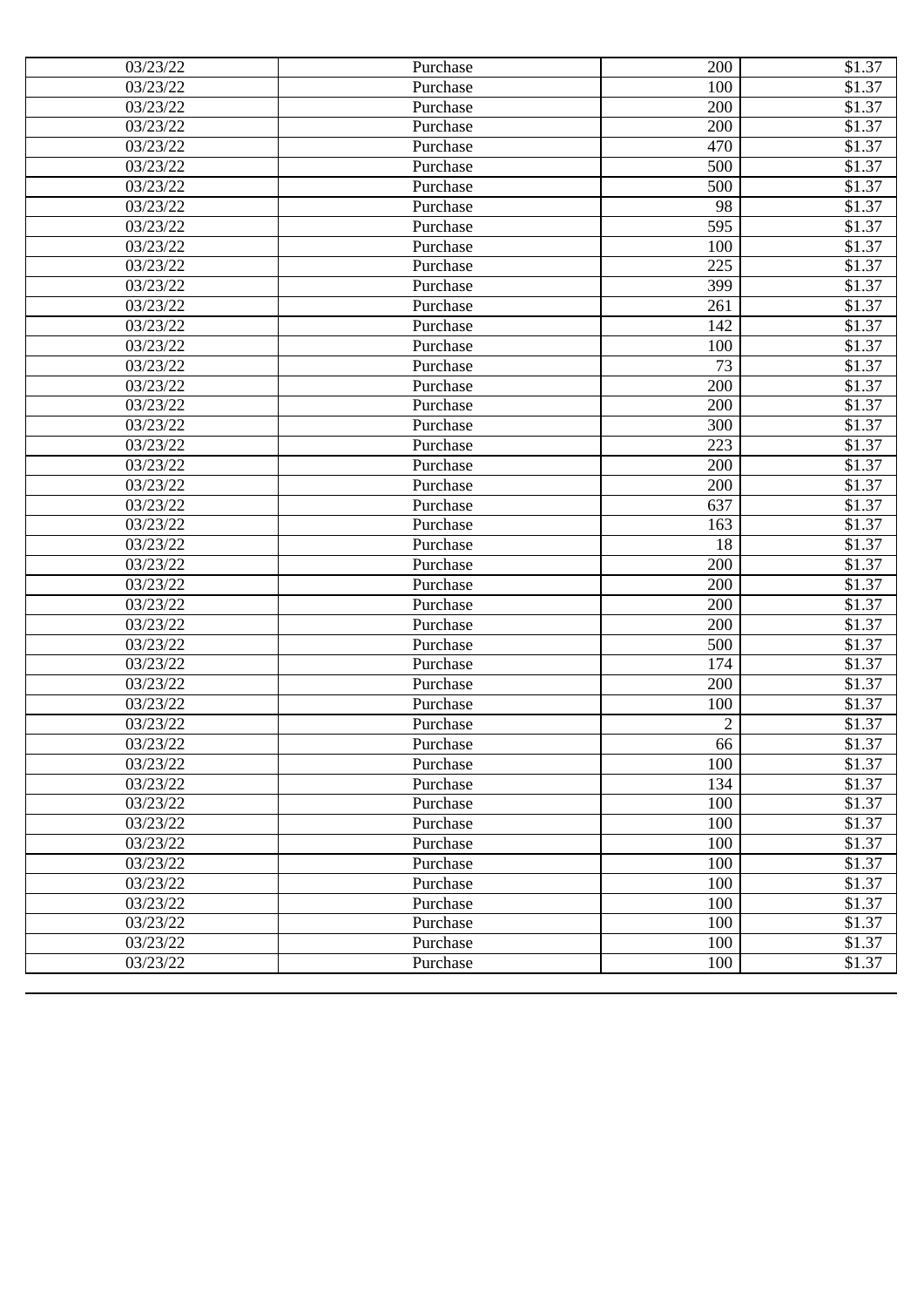| 03/23/22 | Purchase | 100            | \$1.37 |
|----------|----------|----------------|--------|
| 03/23/22 | Purchase | 100            | \$1.37 |
| 03/23/22 | Purchase | 100            | \$1.37 |
| 03/23/22 | Purchase | 52             | \$1.37 |
| 03/23/22 | Purchase | 100            | \$1.37 |
| 03/23/22 | Purchase | 100            | \$1.37 |
| 03/23/22 | Purchase | 200            | \$1.37 |
| 03/23/22 | Purchase | 100            | \$1.37 |
| 03/23/22 | Purchase | 100            | \$1.37 |
| 03/23/22 | Purchase | 100            | \$1.37 |
| 03/23/22 | Purchase | 100            | \$1.37 |
| 03/23/22 | Purchase | 100            | \$1.37 |
| 03/23/22 | Purchase | 90             | \$1.37 |
| 03/23/22 | Purchase | 126            | \$1.37 |
| 03/23/22 | Purchase | 18             | \$1.37 |
| 03/23/22 | Purchase | 400            | \$1.37 |
| 03/23/22 | Purchase | 300            | \$1.37 |
| 03/23/22 | Purchase | 200            | \$1.37 |
| 03/23/22 | Purchase | 200            | \$1.37 |
| 03/23/22 | Purchase | 200            | \$1.37 |
| 03/23/22 | Purchase | 200            | \$1.37 |
| 03/23/22 | Purchase | 200            | \$1.37 |
| 03/23/22 | Purchase | 200            | \$1.37 |
| 03/23/22 | Purchase | 300            | \$1.37 |
| 03/23/22 | Purchase | 100            | \$1.37 |
| 03/23/22 | Purchase | 100            | \$1.37 |
| 03/23/22 | Purchase | 100            | \$1.37 |
| 03/23/22 | Purchase | 100            | \$1.37 |
| 03/23/22 | Purchase | 100            | \$1.37 |
| 03/23/22 | Purchase | 100            | \$1.37 |
| 03/23/22 | Purchase | 7              | \$1.37 |
| 03/23/22 | Purchase | $\overline{2}$ | \$1.37 |
| 03/23/22 | Purchase | 14             | \$1.37 |
| 03/23/22 | Purchase | 100            | \$1.37 |
| 03/23/22 | Purchase | 81             | \$1.37 |
| 03/23/22 | Purchase | 100            | \$1.37 |
| 03/23/22 | Purchase | 100            | \$1.37 |
| 03/23/22 | Purchase | 100            | \$1.37 |
| 03/23/22 | Purchase | 100            | \$1.37 |
| 03/23/22 | Purchase | 100            | \$1.37 |
| 03/23/22 | Purchase | 100            | \$1.37 |
| 03/23/22 | Purchase | 100            | \$1.37 |
| 03/23/22 | Purchase | 100            | \$1.37 |
| 03/23/22 | Purchase | 600            | \$1.37 |
| 03/23/22 | Purchase | 100            | \$1.37 |
| 03/23/22 | Purchase | 100            | \$1.37 |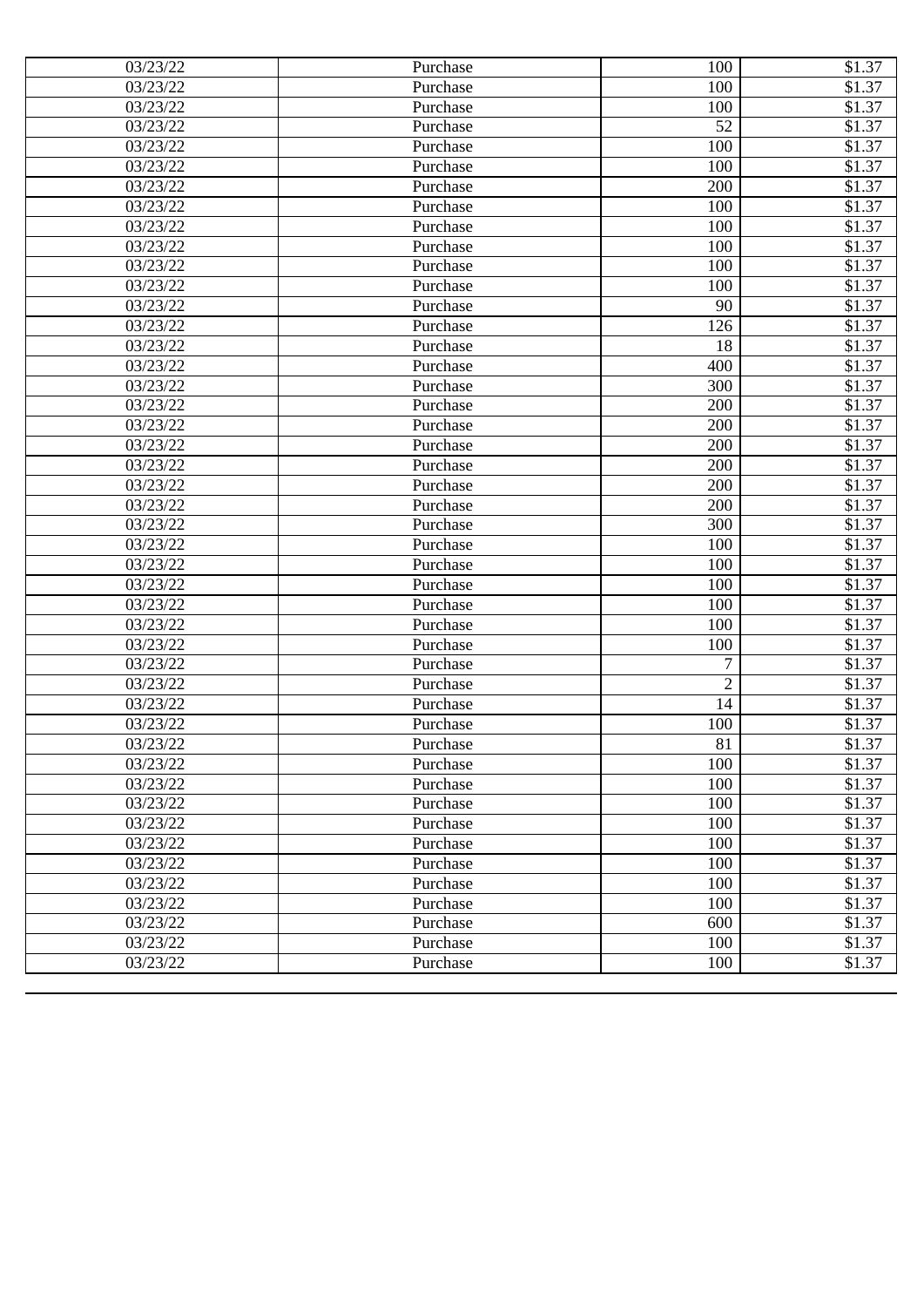| 03/23/22 | Purchase | 100   | \$1.37             |
|----------|----------|-------|--------------------|
| 03/23/22 | Purchase | 83    | \$1.37             |
| 03/23/22 | Purchase | 189   | \$1.37             |
| 03/23/22 | Purchase | 100   | \$1.37             |
| 03/23/22 | Purchase | 58    | \$1.37             |
| 03/23/22 | Purchase | 100   | \$1.37             |
| 03/23/22 | Purchase | 100   | \$1.37             |
| 03/23/22 | Purchase | 100   | \$1.37             |
| 03/23/22 | Purchase | 100   | \$1.37             |
| 03/23/22 | Purchase | 100   | \$1.37             |
| 03/23/22 | Purchase | 100   | \$1.37             |
| 03/23/22 | Purchase | 85    | \$1.37             |
| 03/23/22 | Purchase | 85    | \$1.37             |
| 03/23/22 | Purchase | 100   | \$1.37             |
| 03/23/22 | Purchase | 25    | \$1.37             |
| 03/23/22 | Purchase | 100   | \$1.37             |
| 03/23/22 | Purchase | 100   | \$1.37             |
| 03/23/22 | Purchase | 157   | \$1.37             |
| 03/23/22 | Purchase | 100   | $$1.\overline{37}$ |
| 03/23/22 | Purchase | 78    | \$1.37             |
| 03/23/22 | Purchase | 100   | \$1.37             |
| 03/23/22 | Purchase | 100   | \$1.37             |
| 03/23/22 | Purchase | 200   | \$1.37             |
| 03/23/22 | Purchase | 200   | \$1.37             |
| 03/23/22 | Purchase | 500   | \$1.37             |
| 03/23/22 | Purchase | 228   | \$1.37             |
| 03/23/22 | Purchase | 500   | \$1.37             |
| 03/23/22 | Purchase | 24    | \$1.37             |
| 03/23/22 | Purchase | 48    | \$1.37             |
| 03/23/22 | Purchase | 214   | \$1.37             |
| 03/23/22 | Purchase | 300   | \$1.37             |
| 03/23/22 | Purchase | 100   | \$1.37             |
| 03/23/22 | Purchase | 200   | \$1.37             |
| 03/23/22 | Purchase | 1,100 | \$1.37             |
| 03/23/22 | Purchase | 200   | \$1.37             |
| 03/23/22 | Purchase | 200   | \$1.37             |
| 03/23/22 | Purchase | 200   | \$1.37             |
| 03/23/22 | Purchase | 100   | \$1.37             |
| 03/23/22 | Purchase | 200   | \$1.37             |
| 03/23/22 | Purchase | 400   | \$1.37             |
| 03/23/22 | Purchase | 412   | \$1.37             |
| 03/23/22 | Purchase | 200   | \$1.37             |
| 03/23/22 | Purchase | 100   | \$1.37             |
| 03/23/22 | Purchase | 100   | \$1.37             |
| 03/23/22 | Purchase | 200   | \$1.37             |
| 03/23/22 | Purchase | 200   | \$1.37             |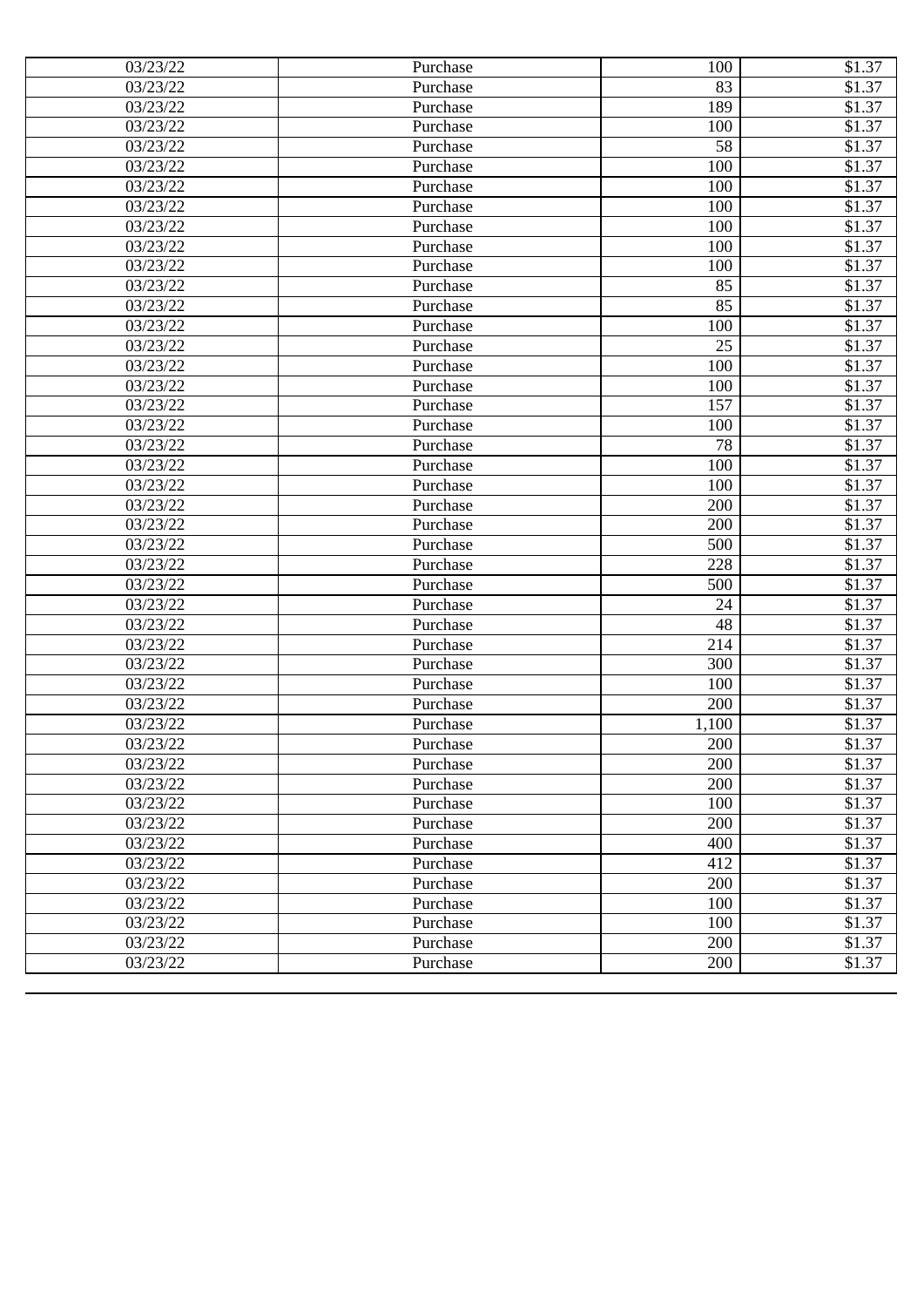| 03/23/22 | Purchase | 100   | \$1.37             |
|----------|----------|-------|--------------------|
| 03/23/22 | Purchase | 200   | \$1.37             |
| 03/23/22 | Purchase | 100   | \$1.37             |
| 03/23/22 | Purchase | 100   | \$1.37             |
| 03/23/22 | Purchase | 200   | \$1.37             |
| 03/23/22 | Purchase | 100   | \$1.37             |
| 03/23/22 | Purchase | 100   | \$1.37             |
| 03/23/22 | Purchase | 122   | \$1.37             |
| 03/23/22 | Purchase | 200   | \$1.37             |
| 03/23/22 | Purchase | 100   | \$1.37             |
| 03/23/22 | Purchase | 100   | \$1.37             |
| 03/23/22 | Purchase | 100   | \$1.37             |
| 03/23/22 | Purchase | 100   | \$1.37             |
| 03/23/22 | Purchase | 100   | \$1.37             |
| 03/23/22 | Purchase | 100   | \$1.37             |
| 03/23/22 | Purchase | 100   | \$1.37             |
| 03/23/22 | Purchase | 100   | \$1.37             |
| 03/23/22 | Purchase | 100   | \$1.37             |
| 03/23/22 | Purchase | 200   | $$1.\overline{37}$ |
| 03/23/22 | Purchase | 200   | \$1.37             |
| 03/23/22 | Purchase | 200   | \$1.37             |
| 03/23/22 | Purchase | 100   | \$1.37             |
| 03/23/22 | Purchase | 1,100 | \$1.37             |
| 03/23/22 | Purchase | 100   | \$1.37             |
| 03/23/22 | Purchase | 100   | \$1.37             |
| 03/23/22 | Purchase | 200   | \$1.37             |
| 03/23/22 | Purchase | 100   | \$1.37             |
| 03/23/22 | Purchase | 100   | \$1.37             |
| 03/23/22 | Purchase | 200   | \$1.37             |
| 03/23/22 | Purchase | 100   | \$1.37             |
| 03/23/22 | Purchase | 87    | \$1.37             |
| 03/23/22 | Purchase | 100   | \$1.37             |
| 03/23/22 | Purchase | 100   | \$1.37             |
| 03/23/22 | Purchase | 100   | \$1.37             |
| 03/23/22 | Purchase | 400   | \$1.37             |
| 03/23/22 | Purchase | 400   | \$1.37             |
| 03/23/22 | Purchase | 100   | \$1.37             |
| 03/23/22 | Purchase | 100   | \$1.37             |
| 03/23/22 | Purchase | 200   | \$1.37             |
| 03/23/22 | Purchase | 200   | \$1.37             |
| 03/23/22 | Purchase | 200   | \$1.37             |
| 03/23/22 | Purchase | 400   | \$1.37             |
| 03/23/22 | Purchase | 400   | \$1.37             |
| 03/23/22 | Purchase | 200   | \$1.37             |
| 03/23/22 | Purchase | 200   | \$1.37             |
| 03/23/22 | Purchase | 100   | \$1.37             |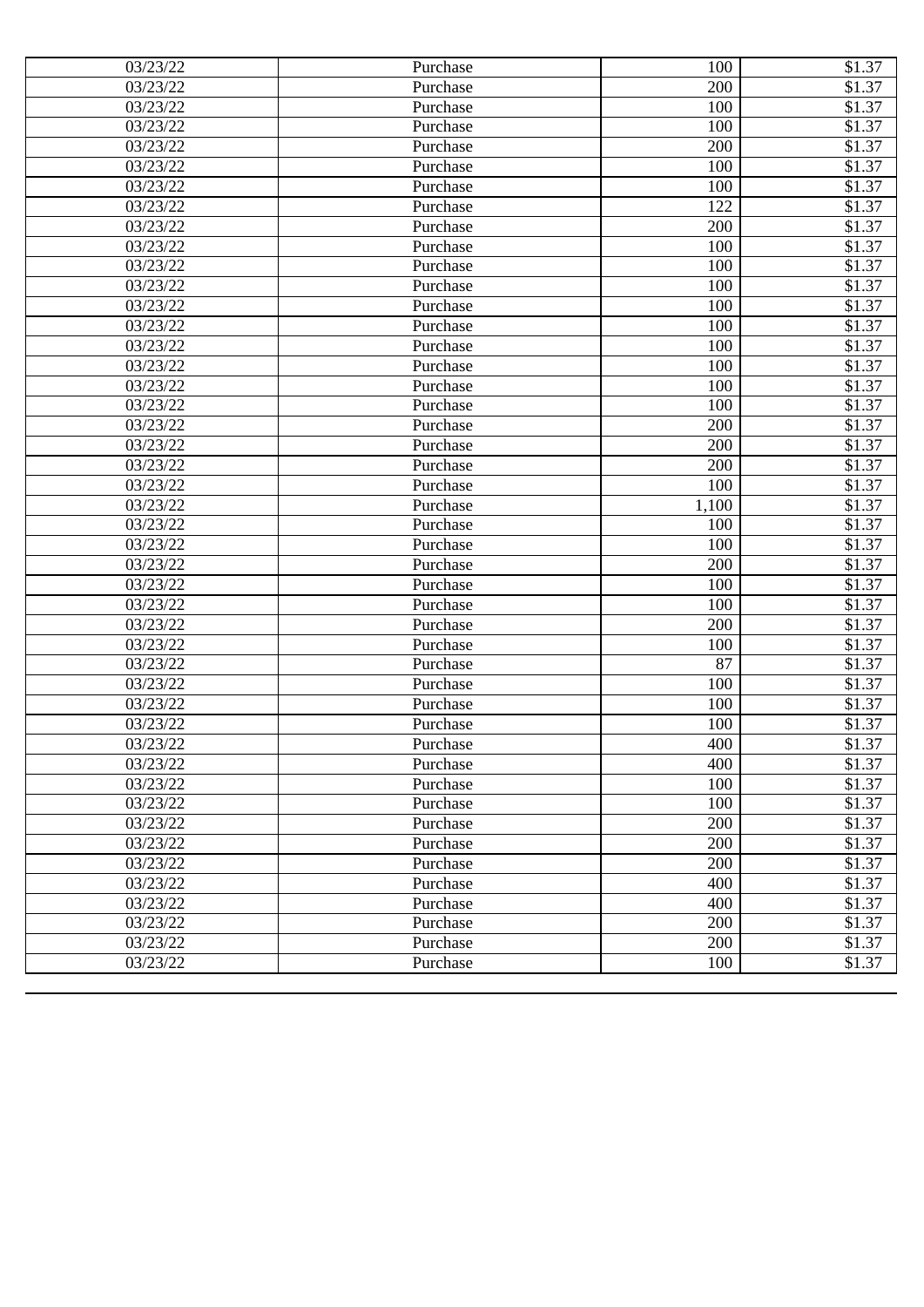| 03/23/22<br>100<br>\$1.37<br>Purchase<br>03/23/22<br>400<br>\$1.37<br>Purchase<br>400<br>\$1.37<br>03/23/22<br>Purchase<br>03/23/22<br>\$1.37<br>100<br>Purchase<br>03/23/22<br>100<br>\$1.37<br>Purchase<br>03/23/22<br>\$1.37<br>100<br>Purchase<br>\$1.37<br>03/23/22<br>100<br>Purchase<br>03/23/22<br>\$1.37<br>Purchase<br>100<br>03/23/22<br>100<br>\$1.37<br>Purchase<br>\$1.37<br>03/23/22<br>100<br>Purchase<br>03/23/22<br>100<br>\$1.37<br>Purchase<br>\$1.37<br>03/23/22<br>100<br>Purchase<br>\$1.37<br>03/23/22<br>100<br>Purchase<br>\$1.37<br>03/23/22<br>100<br>Purchase<br>\$1.37<br>03/23/22<br>100<br>Purchase<br>03/23/22<br>100<br>\$1.37<br>Purchase<br>\$1.37<br>03/23/22<br>100<br>Purchase<br>\$1.37<br>03/23/22<br>200<br>Purchase<br>\$1.37<br>03/23/22<br>400<br>Purchase<br>\$1.37<br>03/23/22<br>400<br>Purchase<br>\$1.37<br>03/23/22<br>100<br>Purchase<br>\$1.37<br>03/23/22<br>550<br>Purchase<br>03/23/22<br>250<br>\$1.37<br>Purchase<br>\$1.37<br>03/23/22<br>100<br>Purchase<br>\$1.37<br>03/23/22<br>100<br>Purchase<br>\$1.37<br>03/23/22<br>200<br>Purchase<br>\$1.37<br>200<br>03/23/22<br>Purchase<br>\$1.37<br>03/23/22<br>400<br>Purchase<br>387<br>\$1.37<br>03/23/22<br>Purchase<br>03/23/22<br>900<br>\$1.37<br>Purchase<br>\$1.37<br>03/23/22<br>100<br>Purchase<br>\$1.37<br>03/23/22<br>Purchase<br>100<br>03/23/22<br>250<br>\$1.37<br>Purchase<br>\$1.37<br>03/23/22<br>Purchase<br>100<br>400<br>\$1.37<br>03/23/22<br>Purchase<br>200<br>\$1.37<br>03/23/22<br>Purchase<br>03/23/22<br>Purchase<br>200<br>\$1.37<br>03/23/22<br>400<br>\$1.37<br>Purchase<br>1,400<br>\$1.37<br>03/23/22<br>Purchase<br>03/23/22<br>700<br>\$1.37<br>Purchase<br>03/23/22<br>Purchase<br>200<br>\$1.37<br>03/23/22<br>200<br>\$1.37<br>Purchase<br>200<br>\$1.37<br>03/23/22<br>Purchase<br>200<br>03/23/22<br>\$1.37<br>Purchase<br>03/23/22<br>500<br>Purchase<br>\$1.37 | 03/23/22 | Purchase | 100 | \$1.37 |
|---------------------------------------------------------------------------------------------------------------------------------------------------------------------------------------------------------------------------------------------------------------------------------------------------------------------------------------------------------------------------------------------------------------------------------------------------------------------------------------------------------------------------------------------------------------------------------------------------------------------------------------------------------------------------------------------------------------------------------------------------------------------------------------------------------------------------------------------------------------------------------------------------------------------------------------------------------------------------------------------------------------------------------------------------------------------------------------------------------------------------------------------------------------------------------------------------------------------------------------------------------------------------------------------------------------------------------------------------------------------------------------------------------------------------------------------------------------------------------------------------------------------------------------------------------------------------------------------------------------------------------------------------------------------------------------------------------------------------------------------------------------------------------------------------------------------------------------------------------------------------------------------------------------------|----------|----------|-----|--------|
|                                                                                                                                                                                                                                                                                                                                                                                                                                                                                                                                                                                                                                                                                                                                                                                                                                                                                                                                                                                                                                                                                                                                                                                                                                                                                                                                                                                                                                                                                                                                                                                                                                                                                                                                                                                                                                                                                                                     |          |          |     |        |
|                                                                                                                                                                                                                                                                                                                                                                                                                                                                                                                                                                                                                                                                                                                                                                                                                                                                                                                                                                                                                                                                                                                                                                                                                                                                                                                                                                                                                                                                                                                                                                                                                                                                                                                                                                                                                                                                                                                     |          |          |     |        |
|                                                                                                                                                                                                                                                                                                                                                                                                                                                                                                                                                                                                                                                                                                                                                                                                                                                                                                                                                                                                                                                                                                                                                                                                                                                                                                                                                                                                                                                                                                                                                                                                                                                                                                                                                                                                                                                                                                                     |          |          |     |        |
|                                                                                                                                                                                                                                                                                                                                                                                                                                                                                                                                                                                                                                                                                                                                                                                                                                                                                                                                                                                                                                                                                                                                                                                                                                                                                                                                                                                                                                                                                                                                                                                                                                                                                                                                                                                                                                                                                                                     |          |          |     |        |
|                                                                                                                                                                                                                                                                                                                                                                                                                                                                                                                                                                                                                                                                                                                                                                                                                                                                                                                                                                                                                                                                                                                                                                                                                                                                                                                                                                                                                                                                                                                                                                                                                                                                                                                                                                                                                                                                                                                     |          |          |     |        |
|                                                                                                                                                                                                                                                                                                                                                                                                                                                                                                                                                                                                                                                                                                                                                                                                                                                                                                                                                                                                                                                                                                                                                                                                                                                                                                                                                                                                                                                                                                                                                                                                                                                                                                                                                                                                                                                                                                                     |          |          |     |        |
|                                                                                                                                                                                                                                                                                                                                                                                                                                                                                                                                                                                                                                                                                                                                                                                                                                                                                                                                                                                                                                                                                                                                                                                                                                                                                                                                                                                                                                                                                                                                                                                                                                                                                                                                                                                                                                                                                                                     |          |          |     |        |
|                                                                                                                                                                                                                                                                                                                                                                                                                                                                                                                                                                                                                                                                                                                                                                                                                                                                                                                                                                                                                                                                                                                                                                                                                                                                                                                                                                                                                                                                                                                                                                                                                                                                                                                                                                                                                                                                                                                     |          |          |     |        |
|                                                                                                                                                                                                                                                                                                                                                                                                                                                                                                                                                                                                                                                                                                                                                                                                                                                                                                                                                                                                                                                                                                                                                                                                                                                                                                                                                                                                                                                                                                                                                                                                                                                                                                                                                                                                                                                                                                                     |          |          |     |        |
|                                                                                                                                                                                                                                                                                                                                                                                                                                                                                                                                                                                                                                                                                                                                                                                                                                                                                                                                                                                                                                                                                                                                                                                                                                                                                                                                                                                                                                                                                                                                                                                                                                                                                                                                                                                                                                                                                                                     |          |          |     |        |
|                                                                                                                                                                                                                                                                                                                                                                                                                                                                                                                                                                                                                                                                                                                                                                                                                                                                                                                                                                                                                                                                                                                                                                                                                                                                                                                                                                                                                                                                                                                                                                                                                                                                                                                                                                                                                                                                                                                     |          |          |     |        |
|                                                                                                                                                                                                                                                                                                                                                                                                                                                                                                                                                                                                                                                                                                                                                                                                                                                                                                                                                                                                                                                                                                                                                                                                                                                                                                                                                                                                                                                                                                                                                                                                                                                                                                                                                                                                                                                                                                                     |          |          |     |        |
|                                                                                                                                                                                                                                                                                                                                                                                                                                                                                                                                                                                                                                                                                                                                                                                                                                                                                                                                                                                                                                                                                                                                                                                                                                                                                                                                                                                                                                                                                                                                                                                                                                                                                                                                                                                                                                                                                                                     |          |          |     |        |
|                                                                                                                                                                                                                                                                                                                                                                                                                                                                                                                                                                                                                                                                                                                                                                                                                                                                                                                                                                                                                                                                                                                                                                                                                                                                                                                                                                                                                                                                                                                                                                                                                                                                                                                                                                                                                                                                                                                     |          |          |     |        |
|                                                                                                                                                                                                                                                                                                                                                                                                                                                                                                                                                                                                                                                                                                                                                                                                                                                                                                                                                                                                                                                                                                                                                                                                                                                                                                                                                                                                                                                                                                                                                                                                                                                                                                                                                                                                                                                                                                                     |          |          |     |        |
|                                                                                                                                                                                                                                                                                                                                                                                                                                                                                                                                                                                                                                                                                                                                                                                                                                                                                                                                                                                                                                                                                                                                                                                                                                                                                                                                                                                                                                                                                                                                                                                                                                                                                                                                                                                                                                                                                                                     |          |          |     |        |
|                                                                                                                                                                                                                                                                                                                                                                                                                                                                                                                                                                                                                                                                                                                                                                                                                                                                                                                                                                                                                                                                                                                                                                                                                                                                                                                                                                                                                                                                                                                                                                                                                                                                                                                                                                                                                                                                                                                     |          |          |     |        |
|                                                                                                                                                                                                                                                                                                                                                                                                                                                                                                                                                                                                                                                                                                                                                                                                                                                                                                                                                                                                                                                                                                                                                                                                                                                                                                                                                                                                                                                                                                                                                                                                                                                                                                                                                                                                                                                                                                                     |          |          |     |        |
|                                                                                                                                                                                                                                                                                                                                                                                                                                                                                                                                                                                                                                                                                                                                                                                                                                                                                                                                                                                                                                                                                                                                                                                                                                                                                                                                                                                                                                                                                                                                                                                                                                                                                                                                                                                                                                                                                                                     |          |          |     |        |
|                                                                                                                                                                                                                                                                                                                                                                                                                                                                                                                                                                                                                                                                                                                                                                                                                                                                                                                                                                                                                                                                                                                                                                                                                                                                                                                                                                                                                                                                                                                                                                                                                                                                                                                                                                                                                                                                                                                     |          |          |     |        |
|                                                                                                                                                                                                                                                                                                                                                                                                                                                                                                                                                                                                                                                                                                                                                                                                                                                                                                                                                                                                                                                                                                                                                                                                                                                                                                                                                                                                                                                                                                                                                                                                                                                                                                                                                                                                                                                                                                                     |          |          |     |        |
|                                                                                                                                                                                                                                                                                                                                                                                                                                                                                                                                                                                                                                                                                                                                                                                                                                                                                                                                                                                                                                                                                                                                                                                                                                                                                                                                                                                                                                                                                                                                                                                                                                                                                                                                                                                                                                                                                                                     |          |          |     |        |
|                                                                                                                                                                                                                                                                                                                                                                                                                                                                                                                                                                                                                                                                                                                                                                                                                                                                                                                                                                                                                                                                                                                                                                                                                                                                                                                                                                                                                                                                                                                                                                                                                                                                                                                                                                                                                                                                                                                     |          |          |     |        |
|                                                                                                                                                                                                                                                                                                                                                                                                                                                                                                                                                                                                                                                                                                                                                                                                                                                                                                                                                                                                                                                                                                                                                                                                                                                                                                                                                                                                                                                                                                                                                                                                                                                                                                                                                                                                                                                                                                                     |          |          |     |        |
|                                                                                                                                                                                                                                                                                                                                                                                                                                                                                                                                                                                                                                                                                                                                                                                                                                                                                                                                                                                                                                                                                                                                                                                                                                                                                                                                                                                                                                                                                                                                                                                                                                                                                                                                                                                                                                                                                                                     |          |          |     |        |
|                                                                                                                                                                                                                                                                                                                                                                                                                                                                                                                                                                                                                                                                                                                                                                                                                                                                                                                                                                                                                                                                                                                                                                                                                                                                                                                                                                                                                                                                                                                                                                                                                                                                                                                                                                                                                                                                                                                     |          |          |     |        |
|                                                                                                                                                                                                                                                                                                                                                                                                                                                                                                                                                                                                                                                                                                                                                                                                                                                                                                                                                                                                                                                                                                                                                                                                                                                                                                                                                                                                                                                                                                                                                                                                                                                                                                                                                                                                                                                                                                                     |          |          |     |        |
|                                                                                                                                                                                                                                                                                                                                                                                                                                                                                                                                                                                                                                                                                                                                                                                                                                                                                                                                                                                                                                                                                                                                                                                                                                                                                                                                                                                                                                                                                                                                                                                                                                                                                                                                                                                                                                                                                                                     |          |          |     |        |
|                                                                                                                                                                                                                                                                                                                                                                                                                                                                                                                                                                                                                                                                                                                                                                                                                                                                                                                                                                                                                                                                                                                                                                                                                                                                                                                                                                                                                                                                                                                                                                                                                                                                                                                                                                                                                                                                                                                     |          |          |     |        |
|                                                                                                                                                                                                                                                                                                                                                                                                                                                                                                                                                                                                                                                                                                                                                                                                                                                                                                                                                                                                                                                                                                                                                                                                                                                                                                                                                                                                                                                                                                                                                                                                                                                                                                                                                                                                                                                                                                                     |          |          |     |        |
|                                                                                                                                                                                                                                                                                                                                                                                                                                                                                                                                                                                                                                                                                                                                                                                                                                                                                                                                                                                                                                                                                                                                                                                                                                                                                                                                                                                                                                                                                                                                                                                                                                                                                                                                                                                                                                                                                                                     |          |          |     |        |
|                                                                                                                                                                                                                                                                                                                                                                                                                                                                                                                                                                                                                                                                                                                                                                                                                                                                                                                                                                                                                                                                                                                                                                                                                                                                                                                                                                                                                                                                                                                                                                                                                                                                                                                                                                                                                                                                                                                     |          |          |     |        |
|                                                                                                                                                                                                                                                                                                                                                                                                                                                                                                                                                                                                                                                                                                                                                                                                                                                                                                                                                                                                                                                                                                                                                                                                                                                                                                                                                                                                                                                                                                                                                                                                                                                                                                                                                                                                                                                                                                                     |          |          |     |        |
|                                                                                                                                                                                                                                                                                                                                                                                                                                                                                                                                                                                                                                                                                                                                                                                                                                                                                                                                                                                                                                                                                                                                                                                                                                                                                                                                                                                                                                                                                                                                                                                                                                                                                                                                                                                                                                                                                                                     |          |          |     |        |
|                                                                                                                                                                                                                                                                                                                                                                                                                                                                                                                                                                                                                                                                                                                                                                                                                                                                                                                                                                                                                                                                                                                                                                                                                                                                                                                                                                                                                                                                                                                                                                                                                                                                                                                                                                                                                                                                                                                     |          |          |     |        |
|                                                                                                                                                                                                                                                                                                                                                                                                                                                                                                                                                                                                                                                                                                                                                                                                                                                                                                                                                                                                                                                                                                                                                                                                                                                                                                                                                                                                                                                                                                                                                                                                                                                                                                                                                                                                                                                                                                                     |          |          |     |        |
|                                                                                                                                                                                                                                                                                                                                                                                                                                                                                                                                                                                                                                                                                                                                                                                                                                                                                                                                                                                                                                                                                                                                                                                                                                                                                                                                                                                                                                                                                                                                                                                                                                                                                                                                                                                                                                                                                                                     |          |          |     |        |
|                                                                                                                                                                                                                                                                                                                                                                                                                                                                                                                                                                                                                                                                                                                                                                                                                                                                                                                                                                                                                                                                                                                                                                                                                                                                                                                                                                                                                                                                                                                                                                                                                                                                                                                                                                                                                                                                                                                     |          |          |     |        |
|                                                                                                                                                                                                                                                                                                                                                                                                                                                                                                                                                                                                                                                                                                                                                                                                                                                                                                                                                                                                                                                                                                                                                                                                                                                                                                                                                                                                                                                                                                                                                                                                                                                                                                                                                                                                                                                                                                                     |          |          |     |        |
|                                                                                                                                                                                                                                                                                                                                                                                                                                                                                                                                                                                                                                                                                                                                                                                                                                                                                                                                                                                                                                                                                                                                                                                                                                                                                                                                                                                                                                                                                                                                                                                                                                                                                                                                                                                                                                                                                                                     |          |          |     |        |
|                                                                                                                                                                                                                                                                                                                                                                                                                                                                                                                                                                                                                                                                                                                                                                                                                                                                                                                                                                                                                                                                                                                                                                                                                                                                                                                                                                                                                                                                                                                                                                                                                                                                                                                                                                                                                                                                                                                     |          |          |     |        |
|                                                                                                                                                                                                                                                                                                                                                                                                                                                                                                                                                                                                                                                                                                                                                                                                                                                                                                                                                                                                                                                                                                                                                                                                                                                                                                                                                                                                                                                                                                                                                                                                                                                                                                                                                                                                                                                                                                                     |          |          |     |        |
|                                                                                                                                                                                                                                                                                                                                                                                                                                                                                                                                                                                                                                                                                                                                                                                                                                                                                                                                                                                                                                                                                                                                                                                                                                                                                                                                                                                                                                                                                                                                                                                                                                                                                                                                                                                                                                                                                                                     |          |          |     |        |
|                                                                                                                                                                                                                                                                                                                                                                                                                                                                                                                                                                                                                                                                                                                                                                                                                                                                                                                                                                                                                                                                                                                                                                                                                                                                                                                                                                                                                                                                                                                                                                                                                                                                                                                                                                                                                                                                                                                     |          |          |     |        |
|                                                                                                                                                                                                                                                                                                                                                                                                                                                                                                                                                                                                                                                                                                                                                                                                                                                                                                                                                                                                                                                                                                                                                                                                                                                                                                                                                                                                                                                                                                                                                                                                                                                                                                                                                                                                                                                                                                                     |          |          |     |        |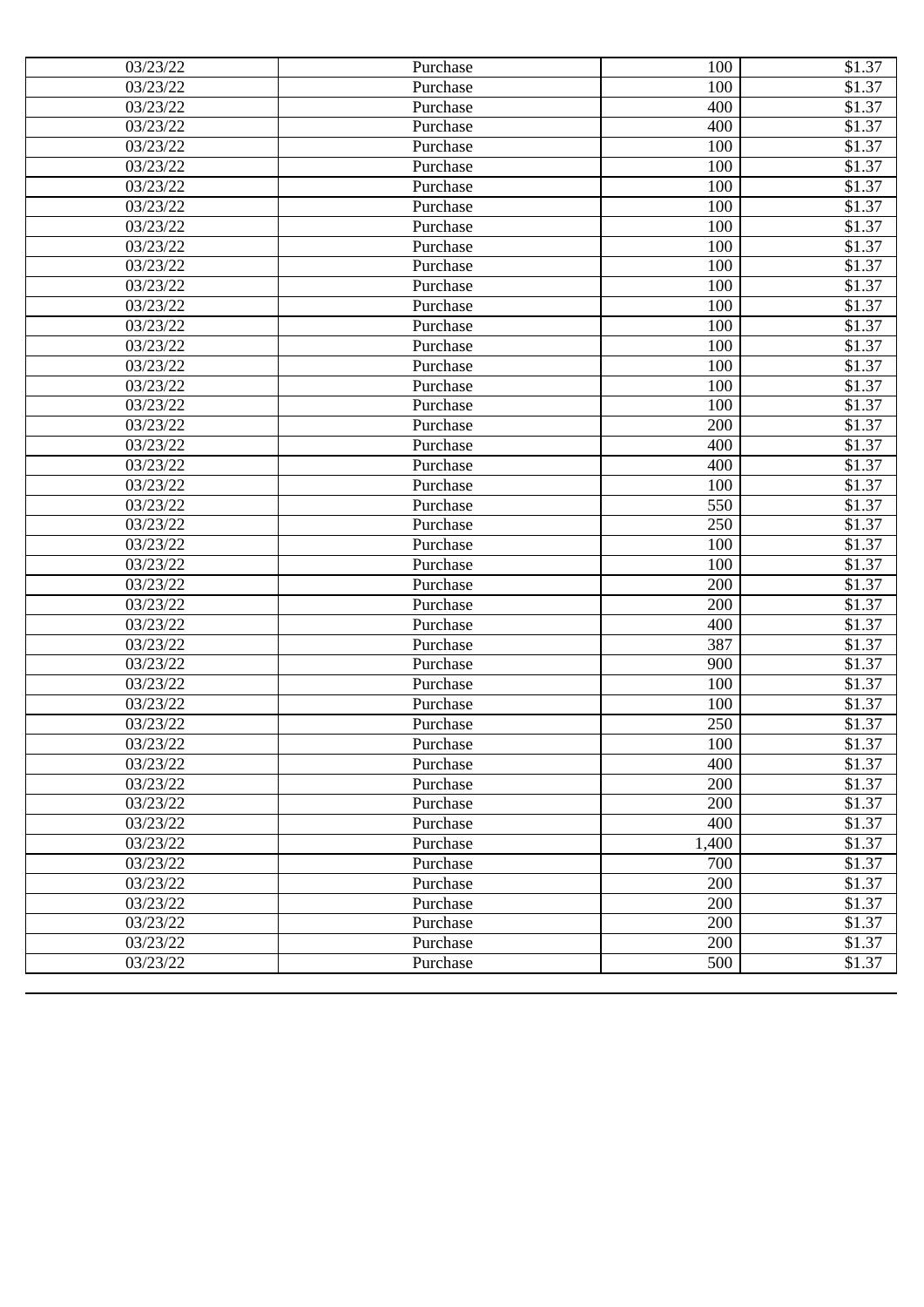| 03/23/22 | Purchase | 600   | \$1.37             |
|----------|----------|-------|--------------------|
| 03/23/22 | Purchase | 700   | \$1.37             |
| 03/23/22 | Purchase | 200   | \$1.37             |
| 03/23/22 | Purchase | 200   | \$1.37             |
| 03/23/22 | Purchase | 200   | \$1.37             |
| 03/23/22 | Purchase | 800   | \$1.37             |
| 03/23/22 | Purchase | 200   | \$1.37             |
| 03/23/22 | Purchase | 200   | \$1.37             |
| 03/23/22 | Purchase | 700   | \$1.37             |
| 03/23/22 | Purchase | 100   | \$1.37             |
| 03/23/22 | Purchase | 100   | \$1.37             |
| 03/23/22 | Purchase | 200   | \$1.37             |
| 03/23/22 | Purchase | 100   | \$1.37             |
| 03/23/22 | Purchase | 200   | \$1.37             |
| 03/23/22 | Purchase | 230   | \$1.37             |
| 03/23/22 | Purchase | 200   | \$1.37             |
| 03/23/22 | Purchase | 200   | \$1.37             |
| 03/23/22 | Purchase | 229   | \$1.37             |
| 03/23/22 | Purchase | 300   | $$1.\overline{37}$ |
| 03/23/22 | Purchase | 100   | \$1.37             |
| 03/23/22 | Purchase | 100   | \$1.37             |
| 03/23/22 | Purchase | 100   | \$1.37             |
| 03/23/22 | Purchase | 100   | \$1.37             |
| 03/23/22 | Purchase | 100   | \$1.37             |
| 03/23/22 | Purchase | 100   | \$1.37             |
| 03/23/22 | Purchase | 100   | \$1.37             |
| 03/23/22 | Purchase | 58    | \$1.37             |
| 03/23/22 | Purchase | 200   | \$1.37             |
| 03/23/22 | Purchase | 100   | \$1.37             |
| 03/23/22 | Purchase | 100   | \$1.37             |
| 03/23/22 | Purchase | 100   | \$1.37             |
| 03/23/22 | Purchase | 100   | \$1.37             |
| 03/23/22 | Purchase | 100   | \$1.37             |
| 03/23/22 | Purchase | 100   | \$1.37             |
| 03/23/22 | Purchase | 100   | \$1.37             |
| 03/23/22 | Purchase | 100   | \$1.37             |
| 03/23/22 | Purchase | 100   | \$1.37             |
| 03/23/22 | Purchase | 100   | \$1.37             |
| 03/23/22 | Purchase | 1,000 | \$1.37             |
| 03/23/22 | Purchase | 1,000 | \$1.37             |
| 03/23/22 | Purchase | 100   | \$1.37             |
| 03/23/22 | Purchase | 100   | \$1.37             |
| 03/23/22 | Purchase | 100   | \$1.37             |
| 03/23/22 | Purchase | 100   | \$1.37             |
| 03/23/22 | Purchase | 100   | \$1.37             |
| 03/23/22 | Purchase | 100   | \$1.37             |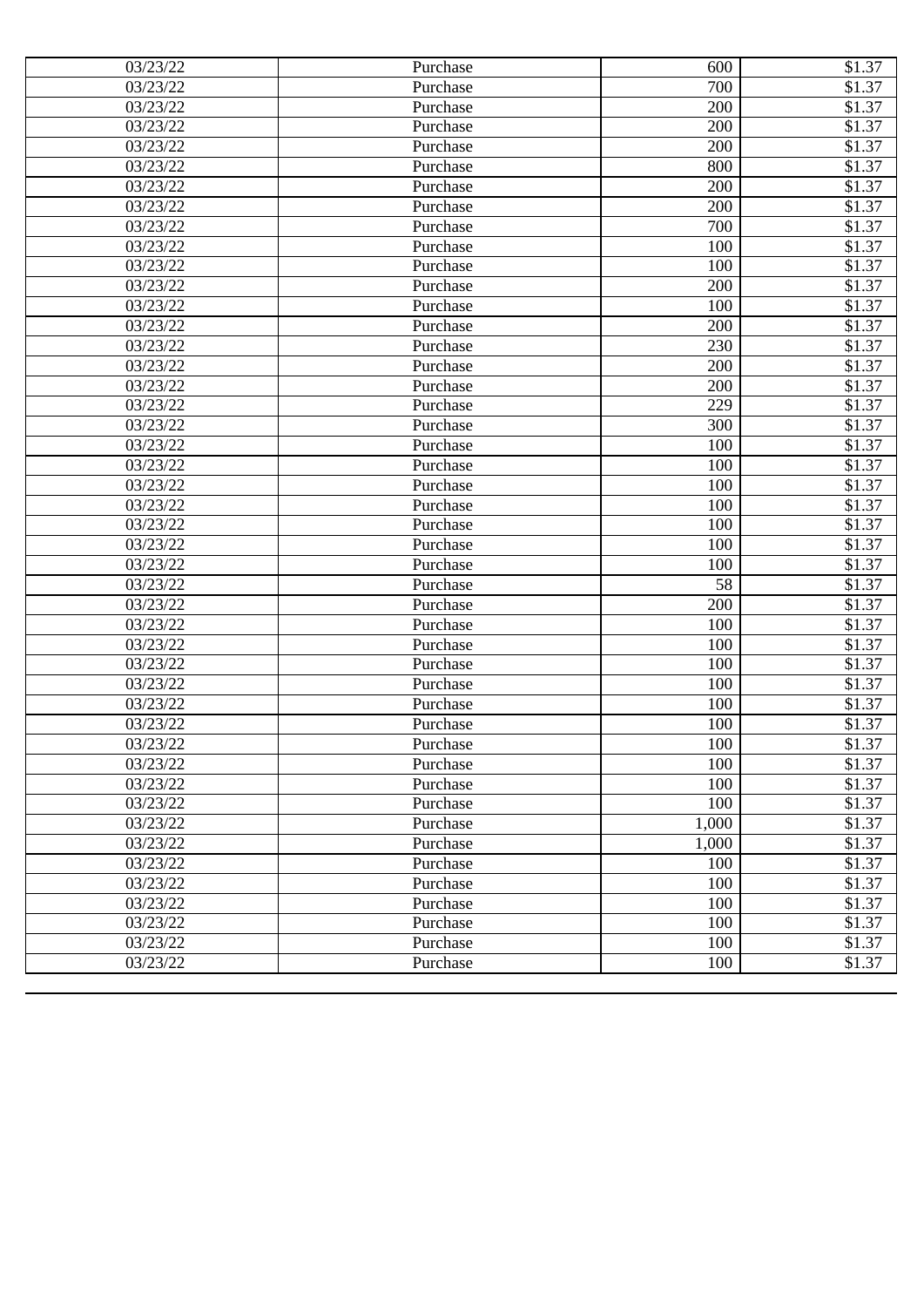| 03/23/22 | Purchase | 100   | \$1.37 |
|----------|----------|-------|--------|
| 03/23/22 | Purchase | 100   | \$1.37 |
| 03/23/22 | Purchase | 100   | \$1.37 |
| 03/23/22 | Purchase | 100   | \$1.37 |
| 03/23/22 | Purchase | 200   | \$1.37 |
| 03/23/22 | Purchase | 100   | \$1.37 |
| 03/23/22 | Purchase | 200   | \$1.37 |
| 03/23/22 | Purchase | 500   | \$1.37 |
| 03/23/22 | Purchase | 100   | \$1.37 |
| 03/23/22 | Purchase | 200   | \$1.37 |
| 03/23/22 | Purchase | 400   | \$1.37 |
| 03/23/22 | Purchase | 700   | \$1.37 |
| 03/23/22 | Purchase | 200   | \$1.37 |
| 03/23/22 | Purchase | 600   | \$1.37 |
| 03/23/22 | Purchase | 400   | \$1.37 |
| 03/23/22 | Purchase | 1,600 | \$1.37 |
| 03/23/22 | Purchase | 100   | \$1.37 |
| 03/23/22 | Purchase | 200   | \$1.37 |
| 03/23/22 | Purchase | 100   | \$1.37 |
| 03/23/22 | Purchase | 300   | \$1.37 |
| 03/23/22 | Purchase | 400   | \$1.37 |
| 03/23/22 | Purchase | 157   | \$1.37 |
| 03/23/22 | Purchase | 100   | \$1.37 |
| 03/23/22 | Purchase | 100   | \$1.37 |
| 03/23/22 | Purchase | 100   | \$1.37 |
| 03/23/22 | Purchase | 100   | \$1.37 |
| 03/23/22 | Purchase | 100   | \$1.37 |
| 03/23/22 | Purchase | 100   | \$1.37 |
| 03/23/22 | Purchase | 100   | \$1.37 |
| 03/23/22 | Purchase | 100   | \$1.37 |
| 03/23/22 | Purchase | 100   | \$1.37 |
| 03/23/22 | Purchase | 100   | \$1.37 |
| 03/23/22 | Purchase | 100   | \$1.37 |
| 03/23/22 | Purchase | 100   | \$1.37 |
| 03/23/22 | Purchase | 400   | \$1.37 |
| 03/23/22 | Purchase | 300   | \$1.37 |
| 03/23/22 | Purchase | 232   | \$1.37 |
| 03/23/22 | Purchase | 100   | \$1.37 |
| 03/23/22 | Purchase | 300   | \$1.37 |
| 03/23/22 | Purchase | 300   | \$1.37 |
| 03/23/22 | Purchase | 300   | \$1.37 |
| 03/23/22 | Purchase | 300   | \$1.37 |
| 03/23/22 | Purchase | 300   | \$1.37 |
| 03/23/22 | Purchase | 100   | \$1.37 |
| 03/23/22 | Purchase | 100   | \$1.37 |
| 03/23/22 | Purchase | 100   | \$1.37 |
|          |          |       |        |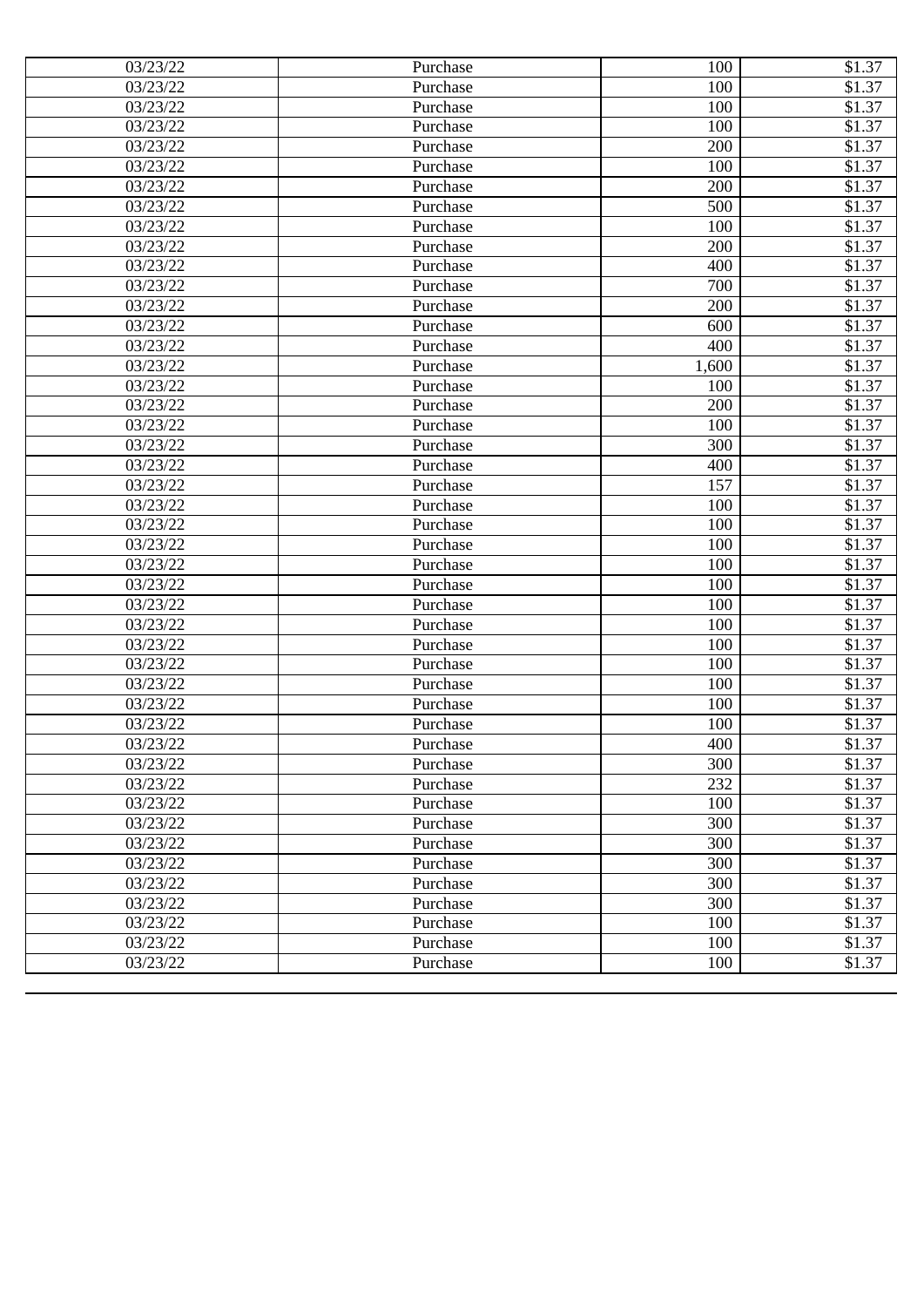| 03/23/22<br>200<br>\$1.37<br>Purchase<br>03/23/22<br>200<br>\$1.37<br>Purchase<br>\$1.37<br>03/23/22<br>Purchase<br>100<br>03/23/22<br>\$1.37<br>400<br>Purchase<br>03/23/22<br>100<br>\$1.37<br>Purchase<br>03/23/22<br>\$1.37<br>100<br>Purchase<br>\$1.37<br>03/23/22<br>43<br>Purchase<br>03/23/22<br>100<br>\$1.37<br>Purchase<br>03/23/22<br>100<br>\$1.37<br>Purchase<br>\$1.37<br>03/23/22<br>100<br>Purchase<br>\$1.37<br>03/23/22<br>400<br>Purchase<br>\$1.37<br>03/23/22<br>100<br>Purchase<br>\$1.37<br>03/23/22<br>100<br>Purchase<br>\$1.37<br>03/23/22<br>100<br>Purchase<br>\$1.37<br>03/23/22<br>100<br>Purchase<br>03/23/22<br>400<br>\$1.37<br>Purchase<br>\$1.37<br>03/23/22<br>100<br>Purchase<br>\$1.37<br>03/23/22<br>100<br>Purchase<br>\$1.37<br>03/23/22<br>200<br>Purchase<br>\$1.37<br>03/23/22<br>100<br>Purchase<br>\$1.37<br>03/23/22<br>200<br>Purchase<br>\$1.37<br>03/23/22<br>100<br>Purchase<br>03/23/22<br>100<br>\$1.37<br>Purchase<br>\$1.37<br>03/23/22<br>100<br>Purchase<br>\$1.37<br>03/23/22<br>100<br>Purchase<br>\$1.37<br>03/23/22<br>100<br>Purchase<br>\$1.37<br>228<br>03/23/22<br>Purchase<br>\$1.37<br>03/23/22<br>200<br>Purchase<br>\$1.37<br>03/23/22<br>100<br>Purchase<br>03/23/22<br>100<br>\$1.37<br>Purchase<br>100<br>\$1.37<br>03/23/22<br>Purchase<br>\$1.37<br>03/23/22<br>Purchase<br>100<br>03/23/22<br>100<br>\$1.37<br>Purchase<br>7<br>\$1.37<br>03/23/22<br>Purchase<br>100<br>\$1.37<br>03/23/22<br>Purchase<br>100<br>\$1.37<br>03/23/22<br>Purchase<br>200<br>03/23/22<br>Purchase<br>\$1.37<br>03/23/22<br>100<br>\$1.37<br>Purchase<br>03/23/22<br>100<br>\$1.37<br>Purchase<br>03/23/22<br>7<br>\$1.37<br>Purchase<br>200<br>03/23/22<br>Purchase<br>\$1.37<br>7<br>03/23/22<br>\$1.37<br>Purchase<br>100<br>\$1.37<br>03/23/22<br>Purchase<br>100<br>03/23/22<br>\$1.37<br>Purchase<br>03/23/22<br>100<br>Purchase<br>\$1.37 | 03/23/22 | Purchase | 300 | \$1.37 |
|------------------------------------------------------------------------------------------------------------------------------------------------------------------------------------------------------------------------------------------------------------------------------------------------------------------------------------------------------------------------------------------------------------------------------------------------------------------------------------------------------------------------------------------------------------------------------------------------------------------------------------------------------------------------------------------------------------------------------------------------------------------------------------------------------------------------------------------------------------------------------------------------------------------------------------------------------------------------------------------------------------------------------------------------------------------------------------------------------------------------------------------------------------------------------------------------------------------------------------------------------------------------------------------------------------------------------------------------------------------------------------------------------------------------------------------------------------------------------------------------------------------------------------------------------------------------------------------------------------------------------------------------------------------------------------------------------------------------------------------------------------------------------------------------------------------------------------------------------------------------------------------------------------|----------|----------|-----|--------|
|                                                                                                                                                                                                                                                                                                                                                                                                                                                                                                                                                                                                                                                                                                                                                                                                                                                                                                                                                                                                                                                                                                                                                                                                                                                                                                                                                                                                                                                                                                                                                                                                                                                                                                                                                                                                                                                                                                            |          |          |     |        |
|                                                                                                                                                                                                                                                                                                                                                                                                                                                                                                                                                                                                                                                                                                                                                                                                                                                                                                                                                                                                                                                                                                                                                                                                                                                                                                                                                                                                                                                                                                                                                                                                                                                                                                                                                                                                                                                                                                            |          |          |     |        |
|                                                                                                                                                                                                                                                                                                                                                                                                                                                                                                                                                                                                                                                                                                                                                                                                                                                                                                                                                                                                                                                                                                                                                                                                                                                                                                                                                                                                                                                                                                                                                                                                                                                                                                                                                                                                                                                                                                            |          |          |     |        |
|                                                                                                                                                                                                                                                                                                                                                                                                                                                                                                                                                                                                                                                                                                                                                                                                                                                                                                                                                                                                                                                                                                                                                                                                                                                                                                                                                                                                                                                                                                                                                                                                                                                                                                                                                                                                                                                                                                            |          |          |     |        |
|                                                                                                                                                                                                                                                                                                                                                                                                                                                                                                                                                                                                                                                                                                                                                                                                                                                                                                                                                                                                                                                                                                                                                                                                                                                                                                                                                                                                                                                                                                                                                                                                                                                                                                                                                                                                                                                                                                            |          |          |     |        |
|                                                                                                                                                                                                                                                                                                                                                                                                                                                                                                                                                                                                                                                                                                                                                                                                                                                                                                                                                                                                                                                                                                                                                                                                                                                                                                                                                                                                                                                                                                                                                                                                                                                                                                                                                                                                                                                                                                            |          |          |     |        |
|                                                                                                                                                                                                                                                                                                                                                                                                                                                                                                                                                                                                                                                                                                                                                                                                                                                                                                                                                                                                                                                                                                                                                                                                                                                                                                                                                                                                                                                                                                                                                                                                                                                                                                                                                                                                                                                                                                            |          |          |     |        |
|                                                                                                                                                                                                                                                                                                                                                                                                                                                                                                                                                                                                                                                                                                                                                                                                                                                                                                                                                                                                                                                                                                                                                                                                                                                                                                                                                                                                                                                                                                                                                                                                                                                                                                                                                                                                                                                                                                            |          |          |     |        |
|                                                                                                                                                                                                                                                                                                                                                                                                                                                                                                                                                                                                                                                                                                                                                                                                                                                                                                                                                                                                                                                                                                                                                                                                                                                                                                                                                                                                                                                                                                                                                                                                                                                                                                                                                                                                                                                                                                            |          |          |     |        |
|                                                                                                                                                                                                                                                                                                                                                                                                                                                                                                                                                                                                                                                                                                                                                                                                                                                                                                                                                                                                                                                                                                                                                                                                                                                                                                                                                                                                                                                                                                                                                                                                                                                                                                                                                                                                                                                                                                            |          |          |     |        |
|                                                                                                                                                                                                                                                                                                                                                                                                                                                                                                                                                                                                                                                                                                                                                                                                                                                                                                                                                                                                                                                                                                                                                                                                                                                                                                                                                                                                                                                                                                                                                                                                                                                                                                                                                                                                                                                                                                            |          |          |     |        |
|                                                                                                                                                                                                                                                                                                                                                                                                                                                                                                                                                                                                                                                                                                                                                                                                                                                                                                                                                                                                                                                                                                                                                                                                                                                                                                                                                                                                                                                                                                                                                                                                                                                                                                                                                                                                                                                                                                            |          |          |     |        |
|                                                                                                                                                                                                                                                                                                                                                                                                                                                                                                                                                                                                                                                                                                                                                                                                                                                                                                                                                                                                                                                                                                                                                                                                                                                                                                                                                                                                                                                                                                                                                                                                                                                                                                                                                                                                                                                                                                            |          |          |     |        |
|                                                                                                                                                                                                                                                                                                                                                                                                                                                                                                                                                                                                                                                                                                                                                                                                                                                                                                                                                                                                                                                                                                                                                                                                                                                                                                                                                                                                                                                                                                                                                                                                                                                                                                                                                                                                                                                                                                            |          |          |     |        |
|                                                                                                                                                                                                                                                                                                                                                                                                                                                                                                                                                                                                                                                                                                                                                                                                                                                                                                                                                                                                                                                                                                                                                                                                                                                                                                                                                                                                                                                                                                                                                                                                                                                                                                                                                                                                                                                                                                            |          |          |     |        |
|                                                                                                                                                                                                                                                                                                                                                                                                                                                                                                                                                                                                                                                                                                                                                                                                                                                                                                                                                                                                                                                                                                                                                                                                                                                                                                                                                                                                                                                                                                                                                                                                                                                                                                                                                                                                                                                                                                            |          |          |     |        |
|                                                                                                                                                                                                                                                                                                                                                                                                                                                                                                                                                                                                                                                                                                                                                                                                                                                                                                                                                                                                                                                                                                                                                                                                                                                                                                                                                                                                                                                                                                                                                                                                                                                                                                                                                                                                                                                                                                            |          |          |     |        |
|                                                                                                                                                                                                                                                                                                                                                                                                                                                                                                                                                                                                                                                                                                                                                                                                                                                                                                                                                                                                                                                                                                                                                                                                                                                                                                                                                                                                                                                                                                                                                                                                                                                                                                                                                                                                                                                                                                            |          |          |     |        |
|                                                                                                                                                                                                                                                                                                                                                                                                                                                                                                                                                                                                                                                                                                                                                                                                                                                                                                                                                                                                                                                                                                                                                                                                                                                                                                                                                                                                                                                                                                                                                                                                                                                                                                                                                                                                                                                                                                            |          |          |     |        |
|                                                                                                                                                                                                                                                                                                                                                                                                                                                                                                                                                                                                                                                                                                                                                                                                                                                                                                                                                                                                                                                                                                                                                                                                                                                                                                                                                                                                                                                                                                                                                                                                                                                                                                                                                                                                                                                                                                            |          |          |     |        |
|                                                                                                                                                                                                                                                                                                                                                                                                                                                                                                                                                                                                                                                                                                                                                                                                                                                                                                                                                                                                                                                                                                                                                                                                                                                                                                                                                                                                                                                                                                                                                                                                                                                                                                                                                                                                                                                                                                            |          |          |     |        |
|                                                                                                                                                                                                                                                                                                                                                                                                                                                                                                                                                                                                                                                                                                                                                                                                                                                                                                                                                                                                                                                                                                                                                                                                                                                                                                                                                                                                                                                                                                                                                                                                                                                                                                                                                                                                                                                                                                            |          |          |     |        |
|                                                                                                                                                                                                                                                                                                                                                                                                                                                                                                                                                                                                                                                                                                                                                                                                                                                                                                                                                                                                                                                                                                                                                                                                                                                                                                                                                                                                                                                                                                                                                                                                                                                                                                                                                                                                                                                                                                            |          |          |     |        |
|                                                                                                                                                                                                                                                                                                                                                                                                                                                                                                                                                                                                                                                                                                                                                                                                                                                                                                                                                                                                                                                                                                                                                                                                                                                                                                                                                                                                                                                                                                                                                                                                                                                                                                                                                                                                                                                                                                            |          |          |     |        |
|                                                                                                                                                                                                                                                                                                                                                                                                                                                                                                                                                                                                                                                                                                                                                                                                                                                                                                                                                                                                                                                                                                                                                                                                                                                                                                                                                                                                                                                                                                                                                                                                                                                                                                                                                                                                                                                                                                            |          |          |     |        |
|                                                                                                                                                                                                                                                                                                                                                                                                                                                                                                                                                                                                                                                                                                                                                                                                                                                                                                                                                                                                                                                                                                                                                                                                                                                                                                                                                                                                                                                                                                                                                                                                                                                                                                                                                                                                                                                                                                            |          |          |     |        |
|                                                                                                                                                                                                                                                                                                                                                                                                                                                                                                                                                                                                                                                                                                                                                                                                                                                                                                                                                                                                                                                                                                                                                                                                                                                                                                                                                                                                                                                                                                                                                                                                                                                                                                                                                                                                                                                                                                            |          |          |     |        |
|                                                                                                                                                                                                                                                                                                                                                                                                                                                                                                                                                                                                                                                                                                                                                                                                                                                                                                                                                                                                                                                                                                                                                                                                                                                                                                                                                                                                                                                                                                                                                                                                                                                                                                                                                                                                                                                                                                            |          |          |     |        |
|                                                                                                                                                                                                                                                                                                                                                                                                                                                                                                                                                                                                                                                                                                                                                                                                                                                                                                                                                                                                                                                                                                                                                                                                                                                                                                                                                                                                                                                                                                                                                                                                                                                                                                                                                                                                                                                                                                            |          |          |     |        |
|                                                                                                                                                                                                                                                                                                                                                                                                                                                                                                                                                                                                                                                                                                                                                                                                                                                                                                                                                                                                                                                                                                                                                                                                                                                                                                                                                                                                                                                                                                                                                                                                                                                                                                                                                                                                                                                                                                            |          |          |     |        |
|                                                                                                                                                                                                                                                                                                                                                                                                                                                                                                                                                                                                                                                                                                                                                                                                                                                                                                                                                                                                                                                                                                                                                                                                                                                                                                                                                                                                                                                                                                                                                                                                                                                                                                                                                                                                                                                                                                            |          |          |     |        |
|                                                                                                                                                                                                                                                                                                                                                                                                                                                                                                                                                                                                                                                                                                                                                                                                                                                                                                                                                                                                                                                                                                                                                                                                                                                                                                                                                                                                                                                                                                                                                                                                                                                                                                                                                                                                                                                                                                            |          |          |     |        |
|                                                                                                                                                                                                                                                                                                                                                                                                                                                                                                                                                                                                                                                                                                                                                                                                                                                                                                                                                                                                                                                                                                                                                                                                                                                                                                                                                                                                                                                                                                                                                                                                                                                                                                                                                                                                                                                                                                            |          |          |     |        |
|                                                                                                                                                                                                                                                                                                                                                                                                                                                                                                                                                                                                                                                                                                                                                                                                                                                                                                                                                                                                                                                                                                                                                                                                                                                                                                                                                                                                                                                                                                                                                                                                                                                                                                                                                                                                                                                                                                            |          |          |     |        |
|                                                                                                                                                                                                                                                                                                                                                                                                                                                                                                                                                                                                                                                                                                                                                                                                                                                                                                                                                                                                                                                                                                                                                                                                                                                                                                                                                                                                                                                                                                                                                                                                                                                                                                                                                                                                                                                                                                            |          |          |     |        |
|                                                                                                                                                                                                                                                                                                                                                                                                                                                                                                                                                                                                                                                                                                                                                                                                                                                                                                                                                                                                                                                                                                                                                                                                                                                                                                                                                                                                                                                                                                                                                                                                                                                                                                                                                                                                                                                                                                            |          |          |     |        |
|                                                                                                                                                                                                                                                                                                                                                                                                                                                                                                                                                                                                                                                                                                                                                                                                                                                                                                                                                                                                                                                                                                                                                                                                                                                                                                                                                                                                                                                                                                                                                                                                                                                                                                                                                                                                                                                                                                            |          |          |     |        |
|                                                                                                                                                                                                                                                                                                                                                                                                                                                                                                                                                                                                                                                                                                                                                                                                                                                                                                                                                                                                                                                                                                                                                                                                                                                                                                                                                                                                                                                                                                                                                                                                                                                                                                                                                                                                                                                                                                            |          |          |     |        |
|                                                                                                                                                                                                                                                                                                                                                                                                                                                                                                                                                                                                                                                                                                                                                                                                                                                                                                                                                                                                                                                                                                                                                                                                                                                                                                                                                                                                                                                                                                                                                                                                                                                                                                                                                                                                                                                                                                            |          |          |     |        |
|                                                                                                                                                                                                                                                                                                                                                                                                                                                                                                                                                                                                                                                                                                                                                                                                                                                                                                                                                                                                                                                                                                                                                                                                                                                                                                                                                                                                                                                                                                                                                                                                                                                                                                                                                                                                                                                                                                            |          |          |     |        |
|                                                                                                                                                                                                                                                                                                                                                                                                                                                                                                                                                                                                                                                                                                                                                                                                                                                                                                                                                                                                                                                                                                                                                                                                                                                                                                                                                                                                                                                                                                                                                                                                                                                                                                                                                                                                                                                                                                            |          |          |     |        |
|                                                                                                                                                                                                                                                                                                                                                                                                                                                                                                                                                                                                                                                                                                                                                                                                                                                                                                                                                                                                                                                                                                                                                                                                                                                                                                                                                                                                                                                                                                                                                                                                                                                                                                                                                                                                                                                                                                            |          |          |     |        |
|                                                                                                                                                                                                                                                                                                                                                                                                                                                                                                                                                                                                                                                                                                                                                                                                                                                                                                                                                                                                                                                                                                                                                                                                                                                                                                                                                                                                                                                                                                                                                                                                                                                                                                                                                                                                                                                                                                            |          |          |     |        |
|                                                                                                                                                                                                                                                                                                                                                                                                                                                                                                                                                                                                                                                                                                                                                                                                                                                                                                                                                                                                                                                                                                                                                                                                                                                                                                                                                                                                                                                                                                                                                                                                                                                                                                                                                                                                                                                                                                            |          |          |     |        |
|                                                                                                                                                                                                                                                                                                                                                                                                                                                                                                                                                                                                                                                                                                                                                                                                                                                                                                                                                                                                                                                                                                                                                                                                                                                                                                                                                                                                                                                                                                                                                                                                                                                                                                                                                                                                                                                                                                            |          |          |     |        |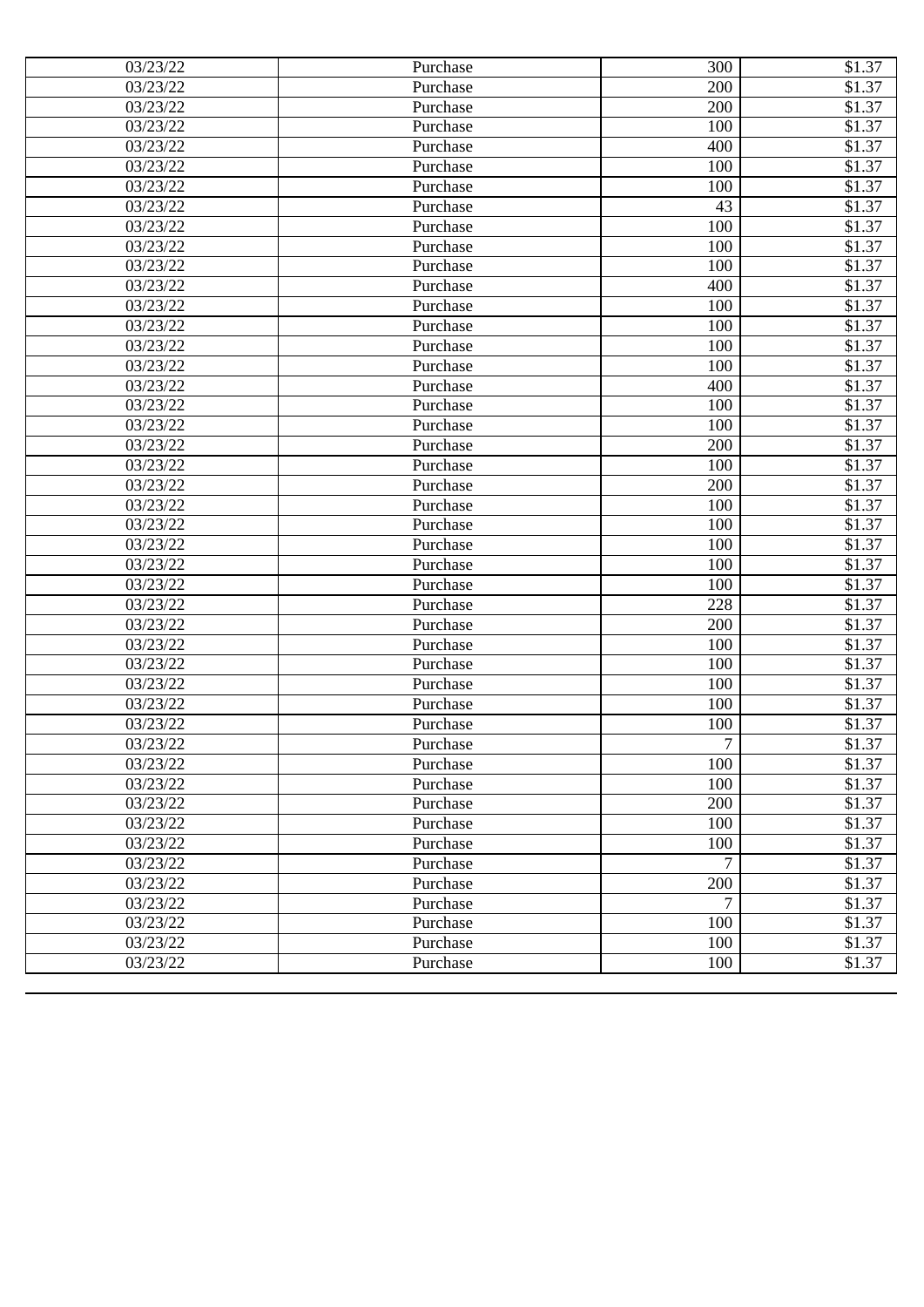| 03/23/22<br>100<br>\$1.37<br>Purchase<br>03/23/22<br>100<br>\$1.37<br>Purchase<br>\$1.37<br>03/23/22<br>Purchase<br>100<br>03/23/22<br>\$1.37<br>100<br>Purchase<br>03/23/22<br>100<br>\$1.37<br>Purchase<br>03/23/22<br>\$1.37<br>600<br>Purchase<br>\$1.37<br>03/23/22<br>200<br>Purchase<br>03/23/22<br>100<br>\$1.37<br>Purchase<br>03/23/22<br>100<br>\$1.37<br>Purchase<br>\$1.37<br>03/23/22<br>100<br>Purchase<br>\$1.37<br>03/23/22<br>400<br>Purchase<br>\$1.37<br>03/23/22<br>100<br>Purchase<br>\$1.37<br>03/23/22<br>134<br>Purchase<br>\$1.37<br>03/23/22<br>200<br>Purchase<br>\$1.37<br>03/23/22<br>200<br>Purchase<br>03/23/22<br>1,500<br>\$1.37<br>Purchase<br>\$1.37<br>03/23/22<br>200<br>Purchase<br>\$1.37<br>03/23/22<br>300<br>Purchase<br>\$1.37<br>03/23/22<br>200<br>Purchase<br>\$1.37<br>03/23/22<br>100<br>Purchase<br>\$1.37<br>03/23/22<br>100<br>Purchase<br>\$1.37<br>03/23/22<br>1,000<br>Purchase<br>03/23/22<br>\$1.37<br>Purchase<br>100<br>500<br>\$1.37<br>03/23/22<br>Purchase<br>\$1.37<br>03/23/22<br>156<br>Purchase<br>\$1.37<br>03/23/22<br>500<br>Purchase<br>\$1.37<br>03/23/22<br>600<br>Purchase<br>\$1.37<br>03/23/22<br>100<br>Purchase<br>\$1.37<br>03/23/22<br>200<br>Purchase<br>03/23/22<br>50<br>\$1.37<br>Purchase<br>133<br>\$1.37<br>03/23/22<br>Purchase<br>\$1.37<br>03/23/22<br>Purchase<br>100<br>03/23/22<br>200<br>\$1.37<br>Purchase<br>\$1.37<br>03/23/22<br>Purchase<br>100<br>\$1.37<br>03/23/22<br>Purchase<br>200<br>300<br>\$1.37<br>03/23/22<br>Purchase<br>100<br>03/23/22<br>Purchase<br>\$1.37<br>03/23/22<br>100<br>\$1.37<br>Purchase<br>166<br>\$1.37<br>03/23/22<br>Purchase<br>03/23/22<br>\$1.37<br>Purchase<br>$\mathbf{1}$<br>100<br>03/23/22<br>Purchase<br>\$1.37<br>03/23/22<br>200<br>\$1.37<br>Purchase<br>100<br>\$1.37<br>03/23/22<br>Purchase<br>100<br>03/23/22<br>\$1.37<br>Purchase<br>03/23/22<br>300<br>Purchase<br>\$1.37 | 03/23/22 | Purchase | 35 | \$1.37 |
|-------------------------------------------------------------------------------------------------------------------------------------------------------------------------------------------------------------------------------------------------------------------------------------------------------------------------------------------------------------------------------------------------------------------------------------------------------------------------------------------------------------------------------------------------------------------------------------------------------------------------------------------------------------------------------------------------------------------------------------------------------------------------------------------------------------------------------------------------------------------------------------------------------------------------------------------------------------------------------------------------------------------------------------------------------------------------------------------------------------------------------------------------------------------------------------------------------------------------------------------------------------------------------------------------------------------------------------------------------------------------------------------------------------------------------------------------------------------------------------------------------------------------------------------------------------------------------------------------------------------------------------------------------------------------------------------------------------------------------------------------------------------------------------------------------------------------------------------------------------------------------------------------------------------------------|----------|----------|----|--------|
|                                                                                                                                                                                                                                                                                                                                                                                                                                                                                                                                                                                                                                                                                                                                                                                                                                                                                                                                                                                                                                                                                                                                                                                                                                                                                                                                                                                                                                                                                                                                                                                                                                                                                                                                                                                                                                                                                                                               |          |          |    |        |
|                                                                                                                                                                                                                                                                                                                                                                                                                                                                                                                                                                                                                                                                                                                                                                                                                                                                                                                                                                                                                                                                                                                                                                                                                                                                                                                                                                                                                                                                                                                                                                                                                                                                                                                                                                                                                                                                                                                               |          |          |    |        |
|                                                                                                                                                                                                                                                                                                                                                                                                                                                                                                                                                                                                                                                                                                                                                                                                                                                                                                                                                                                                                                                                                                                                                                                                                                                                                                                                                                                                                                                                                                                                                                                                                                                                                                                                                                                                                                                                                                                               |          |          |    |        |
|                                                                                                                                                                                                                                                                                                                                                                                                                                                                                                                                                                                                                                                                                                                                                                                                                                                                                                                                                                                                                                                                                                                                                                                                                                                                                                                                                                                                                                                                                                                                                                                                                                                                                                                                                                                                                                                                                                                               |          |          |    |        |
|                                                                                                                                                                                                                                                                                                                                                                                                                                                                                                                                                                                                                                                                                                                                                                                                                                                                                                                                                                                                                                                                                                                                                                                                                                                                                                                                                                                                                                                                                                                                                                                                                                                                                                                                                                                                                                                                                                                               |          |          |    |        |
|                                                                                                                                                                                                                                                                                                                                                                                                                                                                                                                                                                                                                                                                                                                                                                                                                                                                                                                                                                                                                                                                                                                                                                                                                                                                                                                                                                                                                                                                                                                                                                                                                                                                                                                                                                                                                                                                                                                               |          |          |    |        |
|                                                                                                                                                                                                                                                                                                                                                                                                                                                                                                                                                                                                                                                                                                                                                                                                                                                                                                                                                                                                                                                                                                                                                                                                                                                                                                                                                                                                                                                                                                                                                                                                                                                                                                                                                                                                                                                                                                                               |          |          |    |        |
|                                                                                                                                                                                                                                                                                                                                                                                                                                                                                                                                                                                                                                                                                                                                                                                                                                                                                                                                                                                                                                                                                                                                                                                                                                                                                                                                                                                                                                                                                                                                                                                                                                                                                                                                                                                                                                                                                                                               |          |          |    |        |
|                                                                                                                                                                                                                                                                                                                                                                                                                                                                                                                                                                                                                                                                                                                                                                                                                                                                                                                                                                                                                                                                                                                                                                                                                                                                                                                                                                                                                                                                                                                                                                                                                                                                                                                                                                                                                                                                                                                               |          |          |    |        |
|                                                                                                                                                                                                                                                                                                                                                                                                                                                                                                                                                                                                                                                                                                                                                                                                                                                                                                                                                                                                                                                                                                                                                                                                                                                                                                                                                                                                                                                                                                                                                                                                                                                                                                                                                                                                                                                                                                                               |          |          |    |        |
|                                                                                                                                                                                                                                                                                                                                                                                                                                                                                                                                                                                                                                                                                                                                                                                                                                                                                                                                                                                                                                                                                                                                                                                                                                                                                                                                                                                                                                                                                                                                                                                                                                                                                                                                                                                                                                                                                                                               |          |          |    |        |
|                                                                                                                                                                                                                                                                                                                                                                                                                                                                                                                                                                                                                                                                                                                                                                                                                                                                                                                                                                                                                                                                                                                                                                                                                                                                                                                                                                                                                                                                                                                                                                                                                                                                                                                                                                                                                                                                                                                               |          |          |    |        |
|                                                                                                                                                                                                                                                                                                                                                                                                                                                                                                                                                                                                                                                                                                                                                                                                                                                                                                                                                                                                                                                                                                                                                                                                                                                                                                                                                                                                                                                                                                                                                                                                                                                                                                                                                                                                                                                                                                                               |          |          |    |        |
|                                                                                                                                                                                                                                                                                                                                                                                                                                                                                                                                                                                                                                                                                                                                                                                                                                                                                                                                                                                                                                                                                                                                                                                                                                                                                                                                                                                                                                                                                                                                                                                                                                                                                                                                                                                                                                                                                                                               |          |          |    |        |
|                                                                                                                                                                                                                                                                                                                                                                                                                                                                                                                                                                                                                                                                                                                                                                                                                                                                                                                                                                                                                                                                                                                                                                                                                                                                                                                                                                                                                                                                                                                                                                                                                                                                                                                                                                                                                                                                                                                               |          |          |    |        |
|                                                                                                                                                                                                                                                                                                                                                                                                                                                                                                                                                                                                                                                                                                                                                                                                                                                                                                                                                                                                                                                                                                                                                                                                                                                                                                                                                                                                                                                                                                                                                                                                                                                                                                                                                                                                                                                                                                                               |          |          |    |        |
|                                                                                                                                                                                                                                                                                                                                                                                                                                                                                                                                                                                                                                                                                                                                                                                                                                                                                                                                                                                                                                                                                                                                                                                                                                                                                                                                                                                                                                                                                                                                                                                                                                                                                                                                                                                                                                                                                                                               |          |          |    |        |
|                                                                                                                                                                                                                                                                                                                                                                                                                                                                                                                                                                                                                                                                                                                                                                                                                                                                                                                                                                                                                                                                                                                                                                                                                                                                                                                                                                                                                                                                                                                                                                                                                                                                                                                                                                                                                                                                                                                               |          |          |    |        |
|                                                                                                                                                                                                                                                                                                                                                                                                                                                                                                                                                                                                                                                                                                                                                                                                                                                                                                                                                                                                                                                                                                                                                                                                                                                                                                                                                                                                                                                                                                                                                                                                                                                                                                                                                                                                                                                                                                                               |          |          |    |        |
|                                                                                                                                                                                                                                                                                                                                                                                                                                                                                                                                                                                                                                                                                                                                                                                                                                                                                                                                                                                                                                                                                                                                                                                                                                                                                                                                                                                                                                                                                                                                                                                                                                                                                                                                                                                                                                                                                                                               |          |          |    |        |
|                                                                                                                                                                                                                                                                                                                                                                                                                                                                                                                                                                                                                                                                                                                                                                                                                                                                                                                                                                                                                                                                                                                                                                                                                                                                                                                                                                                                                                                                                                                                                                                                                                                                                                                                                                                                                                                                                                                               |          |          |    |        |
|                                                                                                                                                                                                                                                                                                                                                                                                                                                                                                                                                                                                                                                                                                                                                                                                                                                                                                                                                                                                                                                                                                                                                                                                                                                                                                                                                                                                                                                                                                                                                                                                                                                                                                                                                                                                                                                                                                                               |          |          |    |        |
|                                                                                                                                                                                                                                                                                                                                                                                                                                                                                                                                                                                                                                                                                                                                                                                                                                                                                                                                                                                                                                                                                                                                                                                                                                                                                                                                                                                                                                                                                                                                                                                                                                                                                                                                                                                                                                                                                                                               |          |          |    |        |
|                                                                                                                                                                                                                                                                                                                                                                                                                                                                                                                                                                                                                                                                                                                                                                                                                                                                                                                                                                                                                                                                                                                                                                                                                                                                                                                                                                                                                                                                                                                                                                                                                                                                                                                                                                                                                                                                                                                               |          |          |    |        |
|                                                                                                                                                                                                                                                                                                                                                                                                                                                                                                                                                                                                                                                                                                                                                                                                                                                                                                                                                                                                                                                                                                                                                                                                                                                                                                                                                                                                                                                                                                                                                                                                                                                                                                                                                                                                                                                                                                                               |          |          |    |        |
|                                                                                                                                                                                                                                                                                                                                                                                                                                                                                                                                                                                                                                                                                                                                                                                                                                                                                                                                                                                                                                                                                                                                                                                                                                                                                                                                                                                                                                                                                                                                                                                                                                                                                                                                                                                                                                                                                                                               |          |          |    |        |
|                                                                                                                                                                                                                                                                                                                                                                                                                                                                                                                                                                                                                                                                                                                                                                                                                                                                                                                                                                                                                                                                                                                                                                                                                                                                                                                                                                                                                                                                                                                                                                                                                                                                                                                                                                                                                                                                                                                               |          |          |    |        |
|                                                                                                                                                                                                                                                                                                                                                                                                                                                                                                                                                                                                                                                                                                                                                                                                                                                                                                                                                                                                                                                                                                                                                                                                                                                                                                                                                                                                                                                                                                                                                                                                                                                                                                                                                                                                                                                                                                                               |          |          |    |        |
|                                                                                                                                                                                                                                                                                                                                                                                                                                                                                                                                                                                                                                                                                                                                                                                                                                                                                                                                                                                                                                                                                                                                                                                                                                                                                                                                                                                                                                                                                                                                                                                                                                                                                                                                                                                                                                                                                                                               |          |          |    |        |
|                                                                                                                                                                                                                                                                                                                                                                                                                                                                                                                                                                                                                                                                                                                                                                                                                                                                                                                                                                                                                                                                                                                                                                                                                                                                                                                                                                                                                                                                                                                                                                                                                                                                                                                                                                                                                                                                                                                               |          |          |    |        |
|                                                                                                                                                                                                                                                                                                                                                                                                                                                                                                                                                                                                                                                                                                                                                                                                                                                                                                                                                                                                                                                                                                                                                                                                                                                                                                                                                                                                                                                                                                                                                                                                                                                                                                                                                                                                                                                                                                                               |          |          |    |        |
|                                                                                                                                                                                                                                                                                                                                                                                                                                                                                                                                                                                                                                                                                                                                                                                                                                                                                                                                                                                                                                                                                                                                                                                                                                                                                                                                                                                                                                                                                                                                                                                                                                                                                                                                                                                                                                                                                                                               |          |          |    |        |
|                                                                                                                                                                                                                                                                                                                                                                                                                                                                                                                                                                                                                                                                                                                                                                                                                                                                                                                                                                                                                                                                                                                                                                                                                                                                                                                                                                                                                                                                                                                                                                                                                                                                                                                                                                                                                                                                                                                               |          |          |    |        |
|                                                                                                                                                                                                                                                                                                                                                                                                                                                                                                                                                                                                                                                                                                                                                                                                                                                                                                                                                                                                                                                                                                                                                                                                                                                                                                                                                                                                                                                                                                                                                                                                                                                                                                                                                                                                                                                                                                                               |          |          |    |        |
|                                                                                                                                                                                                                                                                                                                                                                                                                                                                                                                                                                                                                                                                                                                                                                                                                                                                                                                                                                                                                                                                                                                                                                                                                                                                                                                                                                                                                                                                                                                                                                                                                                                                                                                                                                                                                                                                                                                               |          |          |    |        |
|                                                                                                                                                                                                                                                                                                                                                                                                                                                                                                                                                                                                                                                                                                                                                                                                                                                                                                                                                                                                                                                                                                                                                                                                                                                                                                                                                                                                                                                                                                                                                                                                                                                                                                                                                                                                                                                                                                                               |          |          |    |        |
|                                                                                                                                                                                                                                                                                                                                                                                                                                                                                                                                                                                                                                                                                                                                                                                                                                                                                                                                                                                                                                                                                                                                                                                                                                                                                                                                                                                                                                                                                                                                                                                                                                                                                                                                                                                                                                                                                                                               |          |          |    |        |
|                                                                                                                                                                                                                                                                                                                                                                                                                                                                                                                                                                                                                                                                                                                                                                                                                                                                                                                                                                                                                                                                                                                                                                                                                                                                                                                                                                                                                                                                                                                                                                                                                                                                                                                                                                                                                                                                                                                               |          |          |    |        |
|                                                                                                                                                                                                                                                                                                                                                                                                                                                                                                                                                                                                                                                                                                                                                                                                                                                                                                                                                                                                                                                                                                                                                                                                                                                                                                                                                                                                                                                                                                                                                                                                                                                                                                                                                                                                                                                                                                                               |          |          |    |        |
|                                                                                                                                                                                                                                                                                                                                                                                                                                                                                                                                                                                                                                                                                                                                                                                                                                                                                                                                                                                                                                                                                                                                                                                                                                                                                                                                                                                                                                                                                                                                                                                                                                                                                                                                                                                                                                                                                                                               |          |          |    |        |
|                                                                                                                                                                                                                                                                                                                                                                                                                                                                                                                                                                                                                                                                                                                                                                                                                                                                                                                                                                                                                                                                                                                                                                                                                                                                                                                                                                                                                                                                                                                                                                                                                                                                                                                                                                                                                                                                                                                               |          |          |    |        |
|                                                                                                                                                                                                                                                                                                                                                                                                                                                                                                                                                                                                                                                                                                                                                                                                                                                                                                                                                                                                                                                                                                                                                                                                                                                                                                                                                                                                                                                                                                                                                                                                                                                                                                                                                                                                                                                                                                                               |          |          |    |        |
|                                                                                                                                                                                                                                                                                                                                                                                                                                                                                                                                                                                                                                                                                                                                                                                                                                                                                                                                                                                                                                                                                                                                                                                                                                                                                                                                                                                                                                                                                                                                                                                                                                                                                                                                                                                                                                                                                                                               |          |          |    |        |
|                                                                                                                                                                                                                                                                                                                                                                                                                                                                                                                                                                                                                                                                                                                                                                                                                                                                                                                                                                                                                                                                                                                                                                                                                                                                                                                                                                                                                                                                                                                                                                                                                                                                                                                                                                                                                                                                                                                               |          |          |    |        |
|                                                                                                                                                                                                                                                                                                                                                                                                                                                                                                                                                                                                                                                                                                                                                                                                                                                                                                                                                                                                                                                                                                                                                                                                                                                                                                                                                                                                                                                                                                                                                                                                                                                                                                                                                                                                                                                                                                                               |          |          |    |        |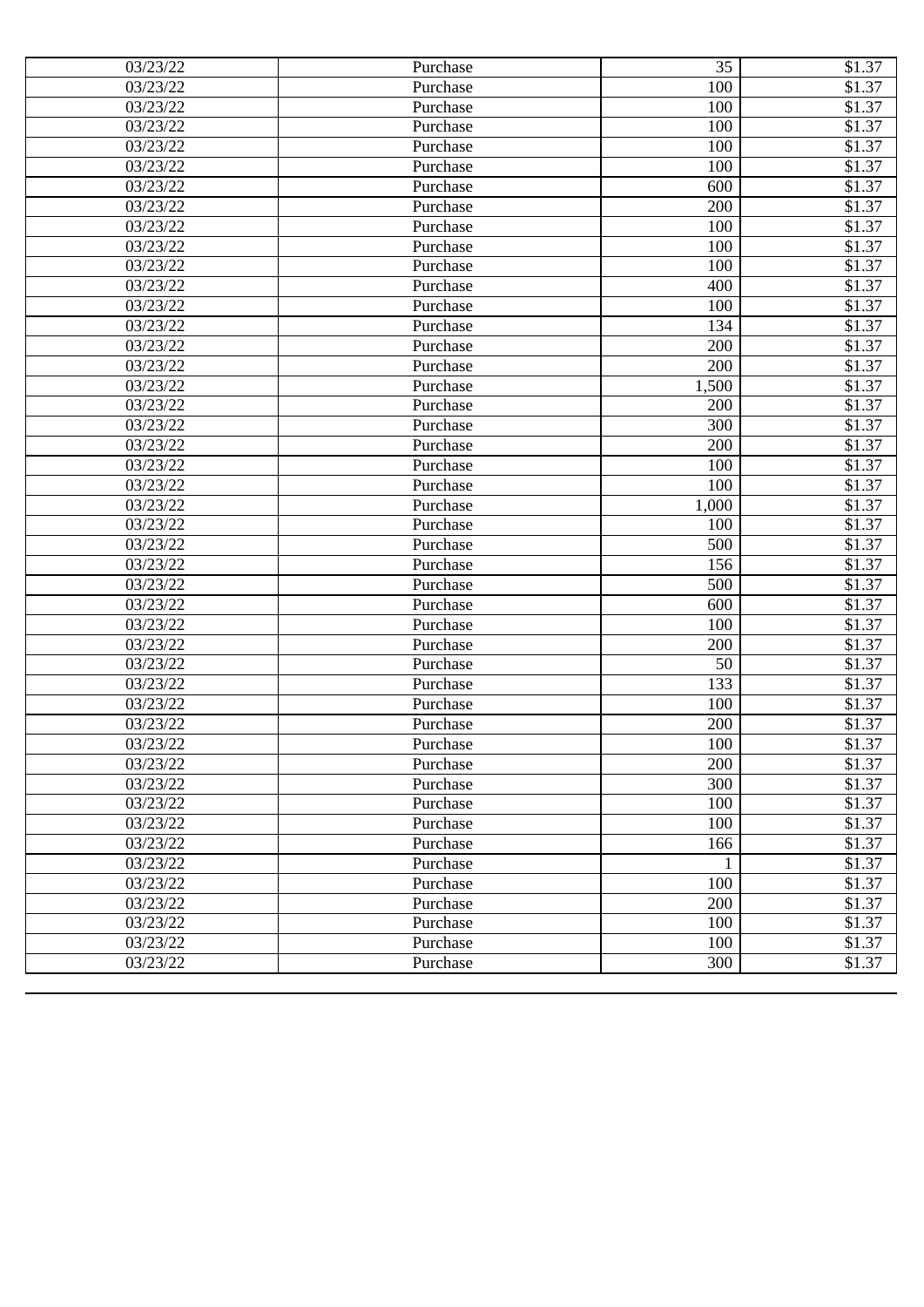| 03/23/22 | Purchase | 100            | \$1.37             |
|----------|----------|----------------|--------------------|
| 03/23/22 | Purchase | 100            | \$1.37             |
| 03/23/22 | Purchase | 200            | \$1.37             |
| 03/23/22 | Purchase | 100            | \$1.37             |
| 03/23/22 | Purchase | 200            | \$1.37             |
| 03/23/22 | Purchase | 300            | \$1.37             |
| 03/23/22 | Purchase | 100            | \$1.37             |
| 03/23/22 | Purchase | 100            | \$1.37             |
| 03/23/22 | Purchase | 100            | \$1.37             |
| 03/23/22 | Purchase | 100            | \$1.37             |
| 03/23/22 | Purchase | 100            | \$1.37             |
| 03/23/22 | Purchase | 1,800          | \$1.37             |
| 03/23/22 | Purchase | 228            | \$1.37             |
| 03/23/22 | Purchase | 100            | \$1.37             |
| 03/23/22 | Purchase | 185            | \$1.37             |
| 03/23/22 | Purchase | 185            | \$1.37             |
| 03/23/22 | Purchase | 685            | \$1.37             |
| 03/23/22 | Purchase | 140            | \$1.37             |
| 03/23/22 | Purchase | 200            | $$1.\overline{37}$ |
| 03/23/22 | Purchase | 300            | \$1.37             |
| 03/23/22 | Purchase | 545            | \$1.37             |
| 03/23/22 | Purchase | 300            | \$1.37             |
| 03/23/22 | Purchase | 100            | \$1.37             |
| 03/23/22 | Purchase | 200            | \$1.37             |
| 03/23/22 | Purchase | 200            | \$1.37             |
| 03/23/22 | Purchase | 200            | \$1.37             |
| 03/23/22 | Purchase | 400            | \$1.37             |
| 03/23/22 | Purchase | 200            | \$1.37             |
| 03/23/22 | Purchase | 300            | \$1.37             |
| 03/23/22 | Purchase | 500            | \$1.37             |
| 03/23/22 | Purchase | 200            | \$1.37             |
| 03/23/22 | Purchase | 200            | \$1.37             |
| 03/23/22 | Purchase | 500            | \$1.37             |
| 03/23/22 | Purchase | 300            | \$1.37             |
| 03/23/22 | Purchase | 2,500          | \$1.37             |
| 03/23/22 | Purchase | 400            | \$1.37             |
| 03/23/22 | Purchase | 800            | \$1.37             |
| 03/23/22 | Purchase | 1              | \$1.37             |
| 03/23/22 | Purchase | 96             | \$1.37             |
| 03/23/22 | Purchase | 1              | \$1.37             |
| 03/23/22 | Purchase | 100            | \$1.37             |
| 03/23/22 | Purchase | 19             | \$1.37             |
| 03/23/22 | Purchase | 100            | \$1.37             |
| 03/23/22 | Purchase | $\overline{2}$ | \$1.37             |
| 03/23/22 | Purchase | $\overline{2}$ | \$1.37             |
| 03/23/22 | Purchase | 350            | \$1.37             |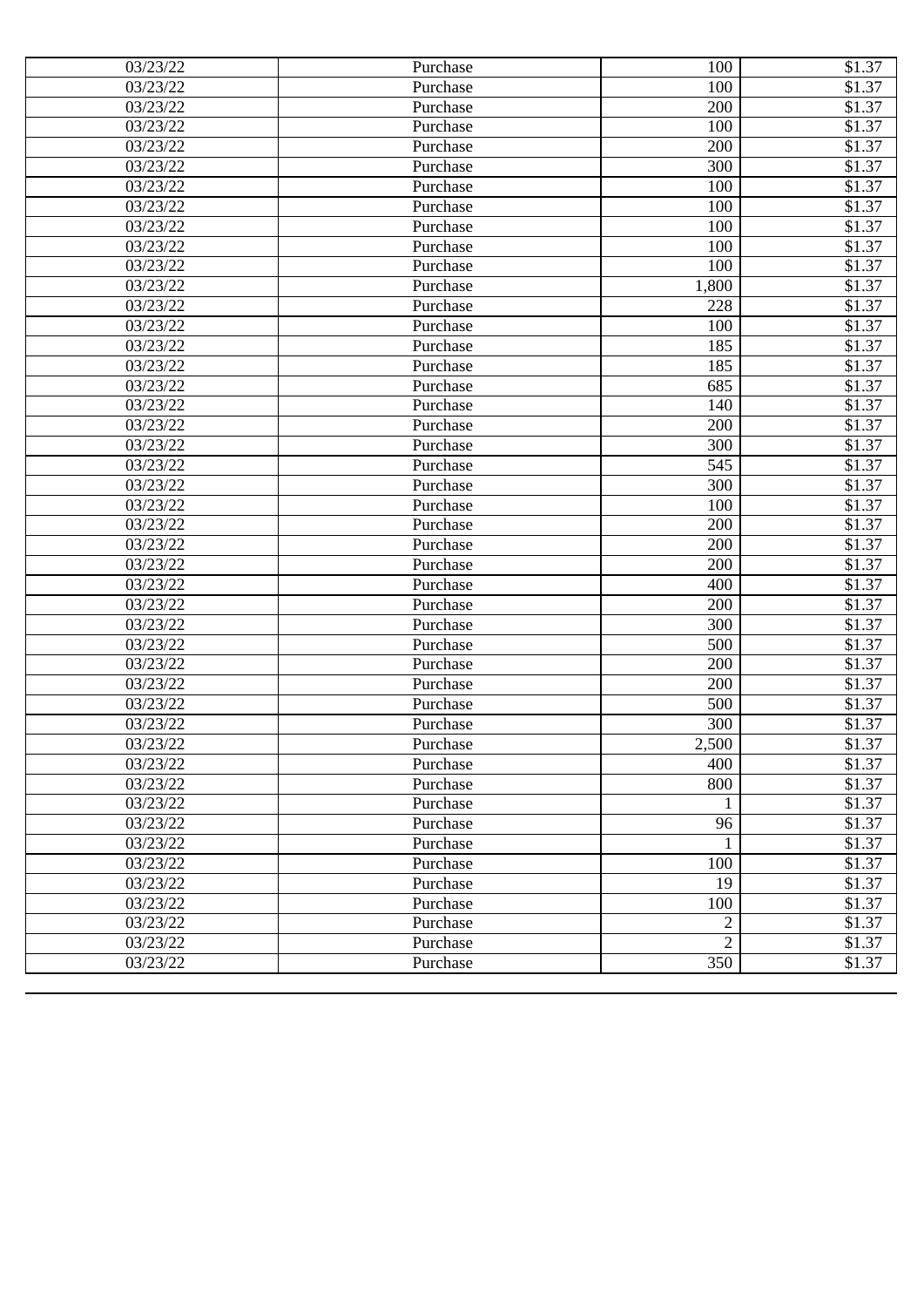| 03/23/22 | Purchase | 200   | \$1.37 |
|----------|----------|-------|--------|
| 03/23/22 | Purchase | 200   | \$1.37 |
| 03/23/22 | Purchase | 200   | \$1.37 |
| 03/23/22 | Purchase | 100   | \$1.37 |
| 03/23/22 | Purchase | 350   | \$1.37 |
| 03/23/22 | Purchase | 200   | \$1.37 |
| 03/23/22 | Purchase | 200   | \$1.37 |
| 03/23/22 | Purchase | 200   | \$1.37 |
| 03/23/22 | Purchase | 100   | \$1.37 |
| 03/23/22 | Purchase | 93    | \$1.37 |
| 03/23/22 | Purchase | 9     | \$1.37 |
| 03/23/22 | Purchase | 7     | \$1.37 |
| 03/23/22 | Purchase | 100   | \$1.37 |
| 03/23/22 | Purchase | 100   | \$1.37 |
| 03/23/22 | Purchase | 100   | \$1.37 |
| 03/23/22 | Purchase | 500   | \$1.37 |
| 03/23/22 | Purchase | 400   | \$1.37 |
| 03/23/22 | Purchase | 300   | \$1.37 |
| 03/23/22 | Purchase | 100   | \$1.37 |
| 03/23/22 | Purchase | 100   | \$1.37 |
| 03/23/22 | Purchase | 700   | \$1.37 |
| 03/23/22 | Purchase | 100   | \$1.37 |
| 03/23/22 | Purchase | 100   | \$1.37 |
| 03/23/22 | Purchase | 100   | \$1.37 |
| 03/23/22 | Purchase | 300   | \$1.37 |
| 03/23/22 | Purchase | 7     | \$1.37 |
| 03/23/22 | Purchase | 100   | \$1.37 |
| 03/23/22 | Purchase | 100   | \$1.37 |
| 03/23/22 | Purchase | 100   | \$1.37 |
| 03/23/22 | Purchase | 75    | \$1.37 |
| 03/23/22 | Purchase | 600   | \$1.37 |
| 03/23/22 | Purchase | 100   | \$1.37 |
| 03/23/22 | Purchase | 200   | \$1.37 |
| 03/23/22 | Purchase | 400   | \$1.37 |
| 03/23/22 | Purchase | 313   | \$1.37 |
| 03/23/22 | Purchase | 41    | \$1.37 |
| 03/23/22 | Purchase | 100   | \$1.37 |
| 03/23/22 | Purchase | 100   | \$1.37 |
| 03/23/22 | Purchase | 300   | \$1.37 |
| 03/23/22 | Purchase | 100   | \$1.37 |
| 03/23/22 | Purchase | 1,200 | \$1.37 |
| 03/23/22 | Purchase | 200   | \$1.37 |
| 03/23/22 | Purchase | 319   | \$1.37 |
| 03/23/22 | Purchase | 400   | \$1.37 |
| 03/23/22 | Purchase | 100   | \$1.37 |
| 03/23/22 | Purchase | 7     | \$1.37 |
|          |          |       |        |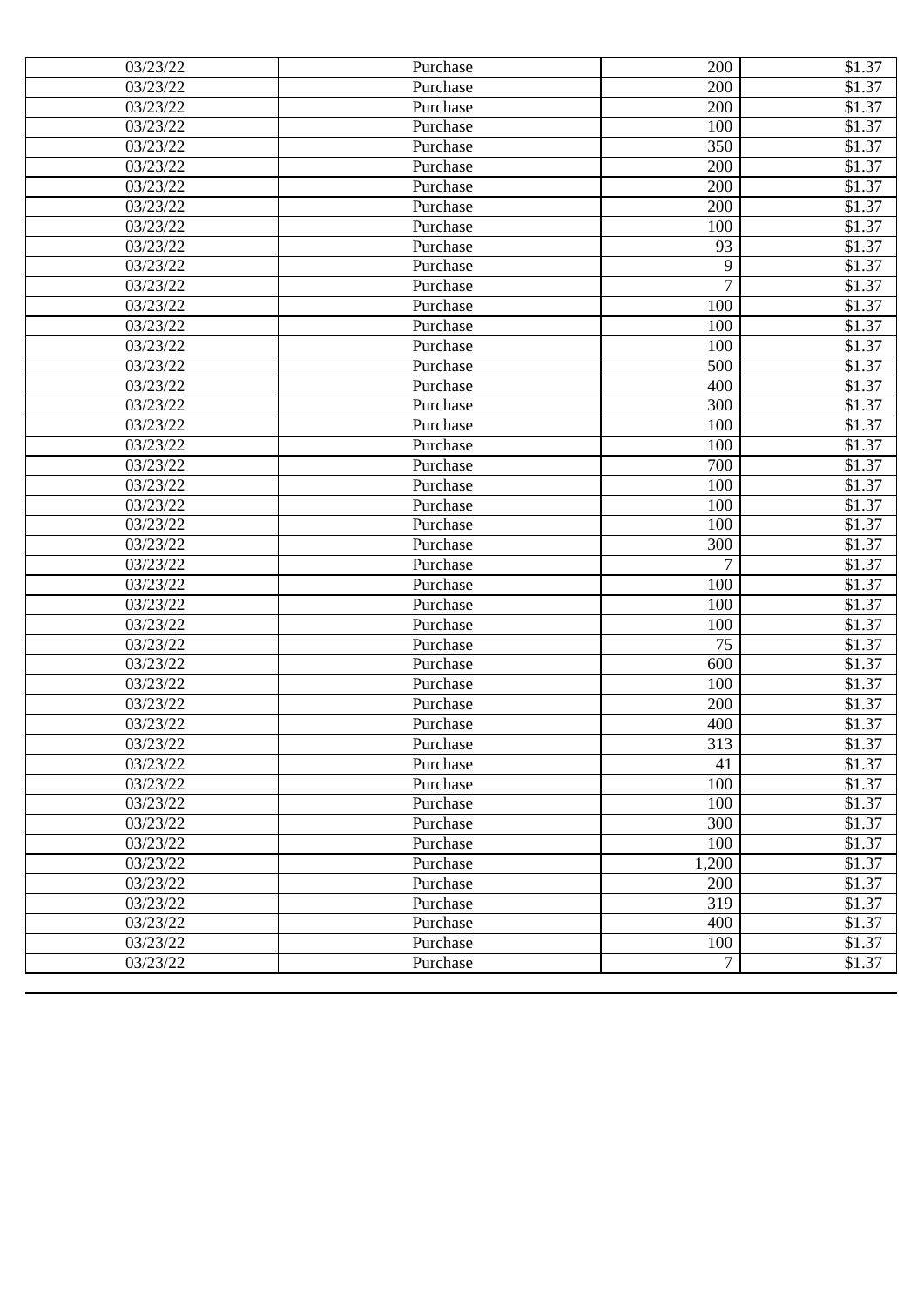| 03/23/22 | Purchase | 200 | \$1.37 |
|----------|----------|-----|--------|
| 03/23/22 | Purchase | 100 | \$1.37 |
| 03/23/22 | Purchase | 100 | \$1.37 |
| 03/23/22 | Purchase | 200 | \$1.37 |
| 03/23/22 | Purchase | 200 | \$1.37 |
| 03/23/22 | Purchase | 100 | \$1.37 |
| 03/23/22 | Purchase | 400 | \$1.37 |
| 03/23/22 | Purchase | 100 | \$1.37 |
| 03/23/22 | Purchase | 400 | \$1.37 |
| 03/23/22 | Purchase | 150 | \$1.37 |
| 03/23/22 | Purchase | 200 | \$1.37 |
| 03/23/22 | Purchase | 100 | \$1.37 |
| 03/23/22 | Purchase | 600 | \$1.37 |
| 03/23/22 | Purchase | 100 | \$1.37 |
| 03/23/22 | Purchase | 100 | \$1.37 |
| 03/23/22 | Purchase | 900 | \$1.37 |
| 03/23/22 | Purchase | 500 | \$1.37 |
| 03/23/22 | Purchase | 150 | \$1.37 |
| 03/23/22 | Purchase | 100 | \$1.37 |
| 03/23/22 | Purchase | 100 | \$1.37 |
| 03/23/22 | Purchase | 700 | \$1.37 |
| 03/23/22 | Purchase | 100 | \$1.37 |
| 03/23/22 | Purchase | 70  | \$1.37 |
| 03/23/22 | Purchase | 120 | \$1.37 |
| 03/23/22 | Purchase | 100 | \$1.37 |
| 03/23/22 | Purchase | 400 | \$1.37 |
| 03/23/22 | Purchase | 200 | \$1.37 |
| 03/23/22 | Purchase | 100 | \$1.37 |
| 03/23/22 | Purchase | 7   | \$1.37 |
| 03/23/22 | Purchase | 200 | \$1.37 |
| 03/23/22 | Purchase | 100 | \$1.37 |
| 03/23/22 | Purchase | 7   | \$1.37 |
| 03/23/22 | Purchase | 63  | \$1.37 |
| 03/23/22 | Purchase | 100 | \$1.37 |
| 03/23/22 | Purchase | 300 | \$1.37 |
| 03/23/22 | Purchase | 100 | \$1.37 |
| 03/23/22 | Purchase | 200 | \$1.37 |
| 03/23/22 | Purchase | 100 | \$1.37 |
| 03/23/22 | Purchase | 100 | \$1.37 |
| 03/23/22 | Purchase | 200 | \$1.37 |
| 03/23/22 | Purchase | 200 | \$1.37 |
| 03/23/22 | Purchase | 100 | \$1.37 |
| 03/23/22 | Purchase | 100 | \$1.37 |
| 03/23/22 | Purchase | 200 | \$1.37 |
| 03/23/22 | Purchase | 200 | \$1.37 |
| 03/23/22 | Purchase | 300 | \$1.37 |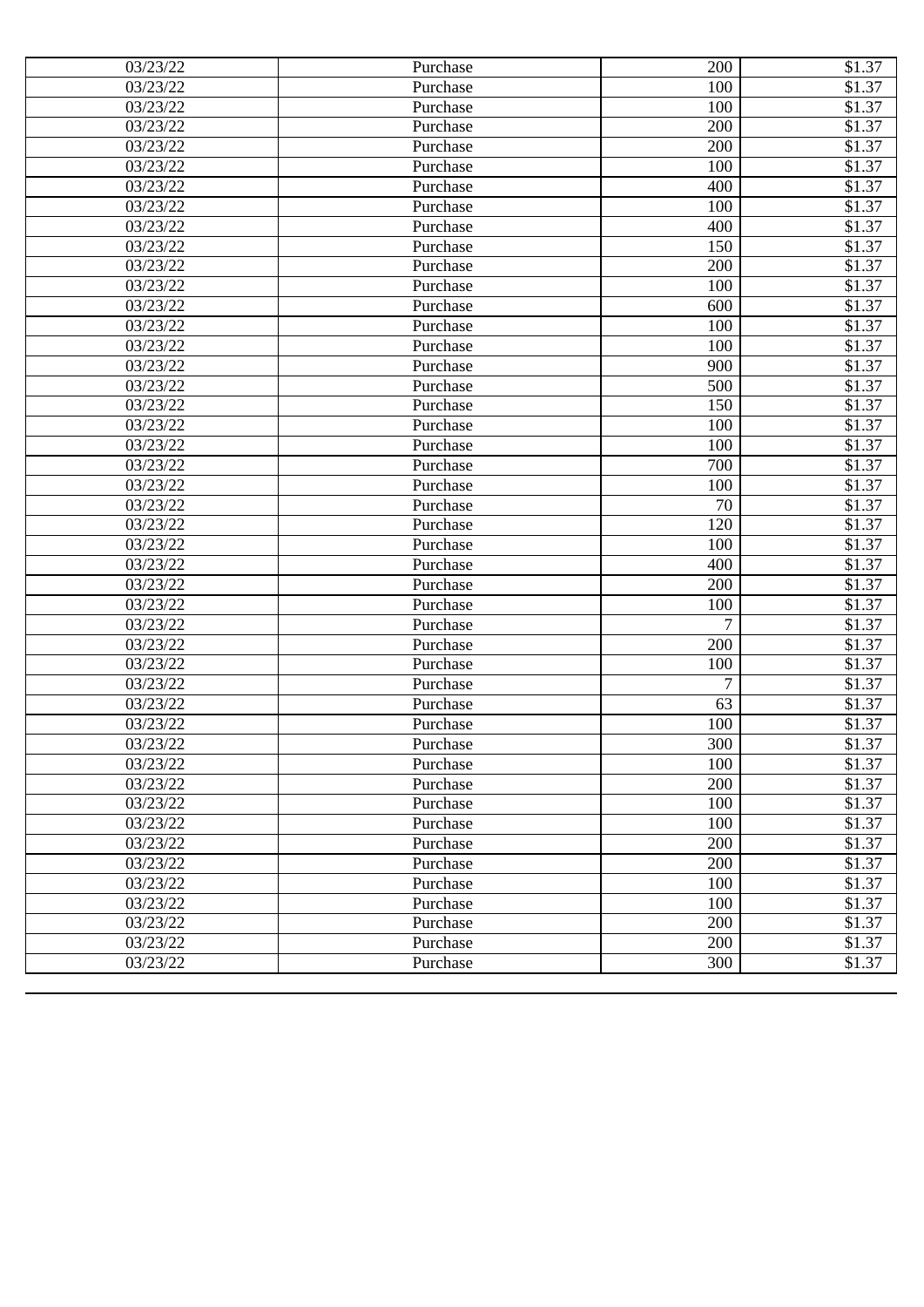| 03/23/22 | Purchase | 200 | \$1.37 |
|----------|----------|-----|--------|
| 03/23/22 | Purchase | 7   | \$1.37 |
| 03/23/22 | Purchase | 152 | \$1.37 |
| 03/23/22 | Purchase | 152 | \$1.37 |
| 03/23/22 | Purchase | 100 | \$1.37 |
| 03/23/22 | Purchase | 200 | \$1.37 |
| 03/23/22 | Purchase | 7   | \$1.37 |
| 03/23/22 | Purchase | 200 | \$1.37 |
| 03/23/22 | Purchase | 600 | \$1.37 |
| 03/23/22 | Purchase | 200 | \$1.37 |
| 03/23/22 | Purchase | 500 | \$1.37 |
| 03/23/22 | Purchase | 100 | \$1.37 |
| 03/23/22 | Purchase | 152 | \$1.37 |
| 03/23/22 | Purchase | 200 | \$1.37 |
| 03/23/22 | Purchase | 100 | \$1.37 |
| 03/23/22 | Purchase | 200 | \$1.37 |
| 03/23/22 | Purchase | 100 | \$1.37 |
| 03/23/22 | Purchase | 174 | \$1.37 |
| 03/23/22 | Purchase | 118 | \$1.37 |
| 03/23/22 | Purchase | 21  | \$1.37 |
| 03/23/22 | Purchase | 100 | \$1.38 |
| 03/23/22 | Purchase | 100 | \$1.38 |
| 03/23/22 | Purchase | 100 | \$1.38 |
| 03/23/22 | Purchase | 96  | \$1.38 |
| 03/23/22 | Purchase | 100 | \$1.38 |
| 03/23/22 | Purchase | 100 | \$1.38 |
| 03/23/22 | Purchase | 100 | \$1.38 |
| 03/23/22 | Purchase | 200 | \$1.38 |
| 03/23/22 | Purchase | 100 | \$1.38 |
| 03/23/22 | Purchase | 100 | \$1.38 |
| 03/23/22 | Purchase | 300 | \$1.38 |
| 03/23/22 | Purchase | 200 | \$1.38 |
| 03/23/22 | Purchase | 400 | \$1.38 |
| 03/23/22 | Purchase | 100 | \$1.38 |
| 03/23/22 | Purchase | 119 | \$1.38 |
| 03/23/22 | Purchase | 5   | \$1.38 |
| 03/23/22 | Purchase | 59  | \$1.38 |
| 03/23/22 | Purchase | 75  | \$1.37 |
| 03/23/22 | Purchase | 400 | \$1.37 |
| 03/23/22 | Purchase | 728 | \$1.37 |
| 03/23/22 | Purchase | 100 | \$1.37 |
| 03/23/22 | Purchase | 97  | \$1.37 |
| 03/23/22 | Purchase | 200 | \$1.37 |
| 03/23/22 | Purchase | 200 | \$1.37 |
| 03/23/22 | Purchase | 300 | \$1.37 |
| 03/23/22 | Purchase | 200 | \$1.37 |
|          |          |     |        |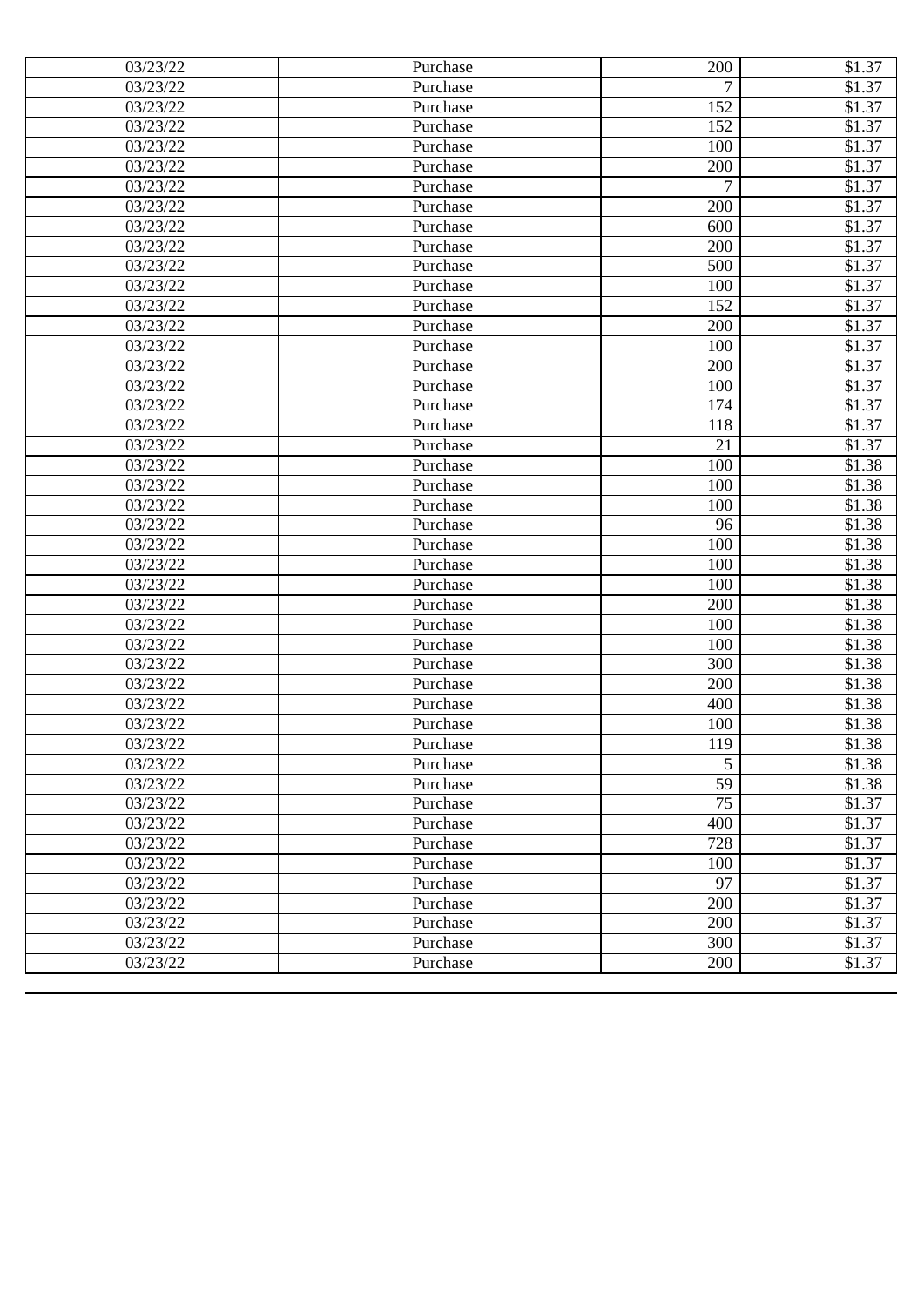| 03/23/22 | Purchase | 200   | \$1.37 |
|----------|----------|-------|--------|
| 03/23/22 | Purchase | 700   | \$1.37 |
| 03/23/22 | Purchase | 300   | \$1.37 |
| 03/23/22 | Purchase | 200   | \$1.37 |
| 03/23/22 | Purchase | 100   | \$1.37 |
| 03/23/22 | Purchase | 400   | \$1.37 |
| 03/23/22 | Purchase | 100   | \$1.37 |
| 03/23/22 | Purchase | 200   | \$1.37 |
| 03/23/22 | Purchase | 200   | \$1.37 |
| 03/23/22 | Purchase | 100   | \$1.37 |
| 03/23/22 | Purchase | 1,000 | \$1.37 |
| 03/23/22 | Purchase | 100   | \$1.37 |
| 03/23/22 | Purchase | 100   | \$1.37 |
| 03/23/22 | Purchase | 600   | \$1.37 |
| 03/23/22 | Purchase | 100   | \$1.37 |
| 03/23/22 | Purchase | 200   | \$1.37 |
| 03/23/22 | Purchase | 200   | \$1.37 |
| 03/23/22 | Purchase | 100   | \$1.37 |
| 03/23/22 | Purchase | 200   | \$1.37 |
| 03/23/22 | Purchase | 52    | \$1.37 |
| 03/23/22 | Purchase | 198   | \$1.37 |
| 03/23/22 | Purchase | 400   | \$1.37 |
| 03/23/22 | Purchase | 200   | \$1.37 |
| 03/23/22 | Purchase | 500   | \$1.37 |
| 03/23/22 | Purchase | 100   | \$1.37 |
| 03/23/22 | Purchase | 300   | \$1.37 |
| 03/23/22 | Purchase | 600   | \$1.37 |
| 03/23/22 | Purchase | 100   | \$1.37 |
| 03/23/22 | Purchase | 788   | \$1.37 |
| 03/23/22 | Purchase | 11    | \$1.37 |
| 03/23/22 | Purchase | 65    | \$1.37 |
| 03/23/22 | Purchase | 201   | \$1.37 |
| 03/23/22 | Purchase | 200   | \$1.37 |
| 03/23/22 | Purchase | 200   | \$1.37 |
| 03/23/22 | Purchase | 200   | \$1.37 |
| 03/23/22 | Purchase | 1,900 | \$1.37 |
| 03/23/22 | Purchase | 900   | \$1.37 |
| 03/23/22 | Purchase | 1,000 | \$1.37 |
| 03/23/22 | Purchase | 1,000 | \$1.37 |
| 03/23/22 | Purchase | 100   | \$1.37 |
| 03/23/22 | Purchase | 200   | \$1.37 |
| 03/23/22 | Purchase | 150   | \$1.37 |
| 03/23/22 | Purchase | 100   | \$1.37 |
| 03/23/22 | Purchase | 100   | \$1.37 |
| 03/23/22 | Purchase | 100   | \$1.37 |
| 03/23/22 | Purchase | 150   | \$1.37 |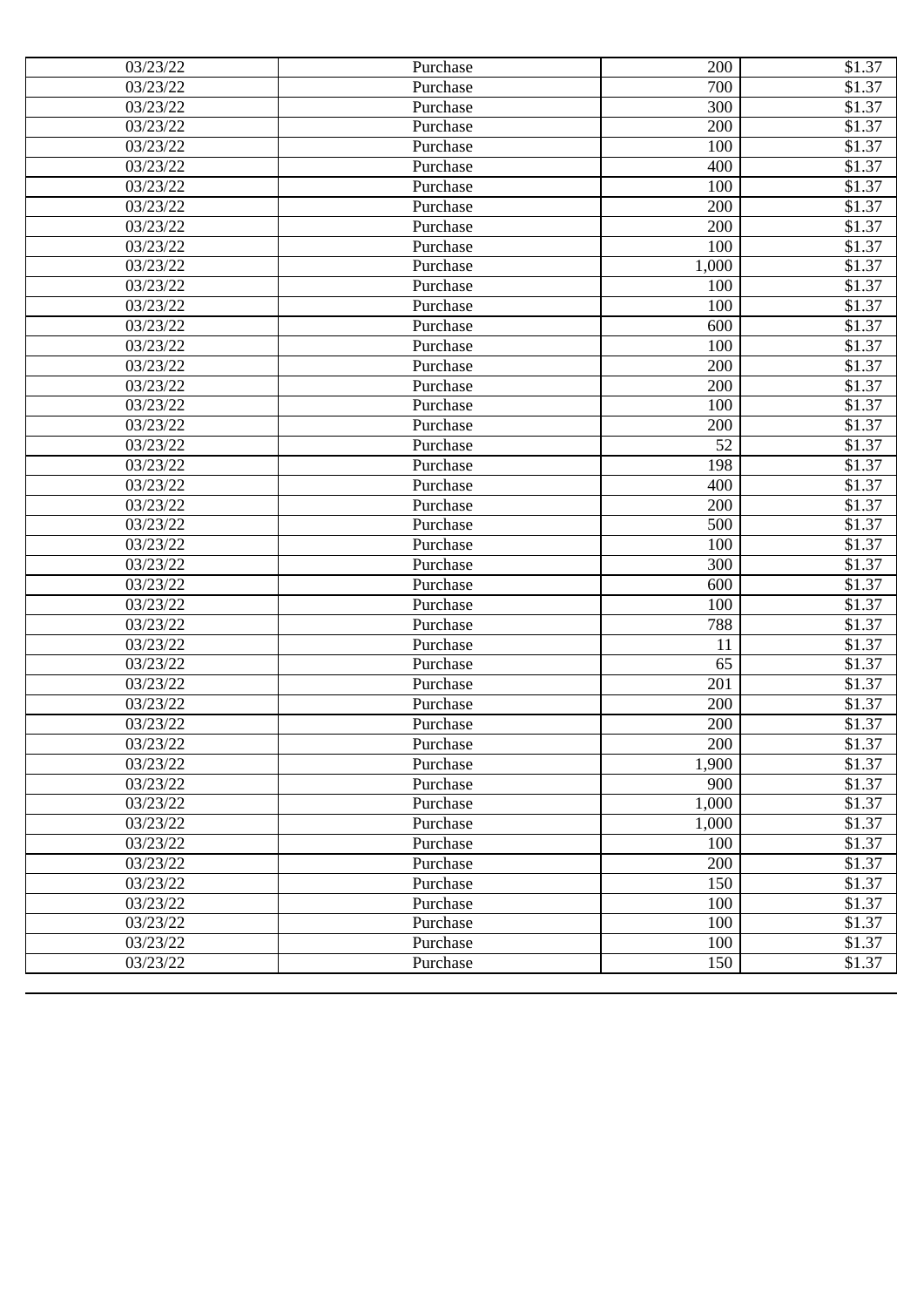| 03/23/22<br>200<br>\$1.37<br>Purchase<br>03/23/22<br>200<br>\$1.37<br>Purchase<br>200<br>\$1.37<br>03/23/22<br>Purchase<br>03/23/22<br>\$1.37<br>200<br>Purchase<br>03/23/22<br>600<br>\$1.37<br>Purchase<br>03/23/22<br>\$1.37<br>192<br>Purchase<br>\$1.37<br>03/23/22<br>100<br>Purchase<br>03/23/22<br>\$1.37<br>Purchase<br>100<br>03/23/22<br>192<br>\$1.37<br>Purchase<br>\$1.37<br>03/23/22<br>100<br>Purchase<br>03/23/22<br>\$1.37<br>1,000<br>Purchase<br>\$1.37<br>03/23/22<br>179<br>Purchase<br>\$1.37<br>03/23/22<br>1,900<br>Purchase<br>\$1.37<br>03/23/22<br>Purchase<br>821<br>\$1.37<br>03/23/22<br>100<br>Purchase<br>03/23/22<br>200<br>\$1.37<br>Purchase<br>\$1.37<br>03/23/22<br>Purchase<br>1<br>\$1.37<br>03/23/22<br>155<br>Purchase<br>\$1.37<br>03/23/22<br>345<br>Purchase<br>\$1.37<br>03/23/22<br>155<br>Purchase<br>\$1.37<br>03/23/22<br>345<br>Purchase<br>\$1.37<br>03/23/22<br>300<br>Purchase<br>03/23/22<br>250<br>\$1.37<br>Purchase<br>900<br>\$1.37<br>03/23/22<br>Purchase<br>\$1.37<br>03/23/22<br>700<br>Purchase<br>\$1.37<br>03/23/22<br>1,000<br>Purchase<br>\$1.37<br>03/23/22<br>Purchase<br>400<br>\$1.37<br>03/23/22<br>200<br>Purchase<br>\$1.37<br>03/23/22<br>400<br>Purchase<br>03/23/22<br>300<br>\$1.37<br>Purchase<br>600<br>\$1.37<br>03/23/22<br>Purchase<br>137<br>\$1.37<br>03/23/22<br>Purchase<br>03/23/22<br>188<br>\$1.37<br>Purchase<br>500<br>\$1.37<br>03/23/22<br>Purchase<br>63<br>\$1.37<br>03/23/22<br>Purchase<br>100<br>\$1.37<br>03/23/22<br>Purchase<br>1,300<br>03/23/22<br>Purchase<br>\$1.37<br>03/23/22<br>\$1.37<br>Purchase<br>1,000<br>150<br>\$1.37<br>03/23/22<br>Purchase<br>03/23/22<br>100<br>\$1.37<br>Purchase<br>03/23/22<br>Purchase<br>1,300<br>\$1.37<br>03/23/22<br>233<br>\$1.37<br>Purchase<br>1,900<br>\$1.37<br>03/23/22<br>Purchase<br>03/23/22<br>200<br>\$1.37<br>Purchase<br>03/23/22<br>100<br>Purchase<br>\$1.37 | 03/23/22 | Purchase | 200 | \$1.37 |
|------------------------------------------------------------------------------------------------------------------------------------------------------------------------------------------------------------------------------------------------------------------------------------------------------------------------------------------------------------------------------------------------------------------------------------------------------------------------------------------------------------------------------------------------------------------------------------------------------------------------------------------------------------------------------------------------------------------------------------------------------------------------------------------------------------------------------------------------------------------------------------------------------------------------------------------------------------------------------------------------------------------------------------------------------------------------------------------------------------------------------------------------------------------------------------------------------------------------------------------------------------------------------------------------------------------------------------------------------------------------------------------------------------------------------------------------------------------------------------------------------------------------------------------------------------------------------------------------------------------------------------------------------------------------------------------------------------------------------------------------------------------------------------------------------------------------------------------------------------------------------------------------------------------------------|----------|----------|-----|--------|
|                                                                                                                                                                                                                                                                                                                                                                                                                                                                                                                                                                                                                                                                                                                                                                                                                                                                                                                                                                                                                                                                                                                                                                                                                                                                                                                                                                                                                                                                                                                                                                                                                                                                                                                                                                                                                                                                                                                              |          |          |     |        |
|                                                                                                                                                                                                                                                                                                                                                                                                                                                                                                                                                                                                                                                                                                                                                                                                                                                                                                                                                                                                                                                                                                                                                                                                                                                                                                                                                                                                                                                                                                                                                                                                                                                                                                                                                                                                                                                                                                                              |          |          |     |        |
|                                                                                                                                                                                                                                                                                                                                                                                                                                                                                                                                                                                                                                                                                                                                                                                                                                                                                                                                                                                                                                                                                                                                                                                                                                                                                                                                                                                                                                                                                                                                                                                                                                                                                                                                                                                                                                                                                                                              |          |          |     |        |
|                                                                                                                                                                                                                                                                                                                                                                                                                                                                                                                                                                                                                                                                                                                                                                                                                                                                                                                                                                                                                                                                                                                                                                                                                                                                                                                                                                                                                                                                                                                                                                                                                                                                                                                                                                                                                                                                                                                              |          |          |     |        |
|                                                                                                                                                                                                                                                                                                                                                                                                                                                                                                                                                                                                                                                                                                                                                                                                                                                                                                                                                                                                                                                                                                                                                                                                                                                                                                                                                                                                                                                                                                                                                                                                                                                                                                                                                                                                                                                                                                                              |          |          |     |        |
|                                                                                                                                                                                                                                                                                                                                                                                                                                                                                                                                                                                                                                                                                                                                                                                                                                                                                                                                                                                                                                                                                                                                                                                                                                                                                                                                                                                                                                                                                                                                                                                                                                                                                                                                                                                                                                                                                                                              |          |          |     |        |
|                                                                                                                                                                                                                                                                                                                                                                                                                                                                                                                                                                                                                                                                                                                                                                                                                                                                                                                                                                                                                                                                                                                                                                                                                                                                                                                                                                                                                                                                                                                                                                                                                                                                                                                                                                                                                                                                                                                              |          |          |     |        |
|                                                                                                                                                                                                                                                                                                                                                                                                                                                                                                                                                                                                                                                                                                                                                                                                                                                                                                                                                                                                                                                                                                                                                                                                                                                                                                                                                                                                                                                                                                                                                                                                                                                                                                                                                                                                                                                                                                                              |          |          |     |        |
|                                                                                                                                                                                                                                                                                                                                                                                                                                                                                                                                                                                                                                                                                                                                                                                                                                                                                                                                                                                                                                                                                                                                                                                                                                                                                                                                                                                                                                                                                                                                                                                                                                                                                                                                                                                                                                                                                                                              |          |          |     |        |
|                                                                                                                                                                                                                                                                                                                                                                                                                                                                                                                                                                                                                                                                                                                                                                                                                                                                                                                                                                                                                                                                                                                                                                                                                                                                                                                                                                                                                                                                                                                                                                                                                                                                                                                                                                                                                                                                                                                              |          |          |     |        |
|                                                                                                                                                                                                                                                                                                                                                                                                                                                                                                                                                                                                                                                                                                                                                                                                                                                                                                                                                                                                                                                                                                                                                                                                                                                                                                                                                                                                                                                                                                                                                                                                                                                                                                                                                                                                                                                                                                                              |          |          |     |        |
|                                                                                                                                                                                                                                                                                                                                                                                                                                                                                                                                                                                                                                                                                                                                                                                                                                                                                                                                                                                                                                                                                                                                                                                                                                                                                                                                                                                                                                                                                                                                                                                                                                                                                                                                                                                                                                                                                                                              |          |          |     |        |
|                                                                                                                                                                                                                                                                                                                                                                                                                                                                                                                                                                                                                                                                                                                                                                                                                                                                                                                                                                                                                                                                                                                                                                                                                                                                                                                                                                                                                                                                                                                                                                                                                                                                                                                                                                                                                                                                                                                              |          |          |     |        |
|                                                                                                                                                                                                                                                                                                                                                                                                                                                                                                                                                                                                                                                                                                                                                                                                                                                                                                                                                                                                                                                                                                                                                                                                                                                                                                                                                                                                                                                                                                                                                                                                                                                                                                                                                                                                                                                                                                                              |          |          |     |        |
|                                                                                                                                                                                                                                                                                                                                                                                                                                                                                                                                                                                                                                                                                                                                                                                                                                                                                                                                                                                                                                                                                                                                                                                                                                                                                                                                                                                                                                                                                                                                                                                                                                                                                                                                                                                                                                                                                                                              |          |          |     |        |
|                                                                                                                                                                                                                                                                                                                                                                                                                                                                                                                                                                                                                                                                                                                                                                                                                                                                                                                                                                                                                                                                                                                                                                                                                                                                                                                                                                                                                                                                                                                                                                                                                                                                                                                                                                                                                                                                                                                              |          |          |     |        |
|                                                                                                                                                                                                                                                                                                                                                                                                                                                                                                                                                                                                                                                                                                                                                                                                                                                                                                                                                                                                                                                                                                                                                                                                                                                                                                                                                                                                                                                                                                                                                                                                                                                                                                                                                                                                                                                                                                                              |          |          |     |        |
|                                                                                                                                                                                                                                                                                                                                                                                                                                                                                                                                                                                                                                                                                                                                                                                                                                                                                                                                                                                                                                                                                                                                                                                                                                                                                                                                                                                                                                                                                                                                                                                                                                                                                                                                                                                                                                                                                                                              |          |          |     |        |
|                                                                                                                                                                                                                                                                                                                                                                                                                                                                                                                                                                                                                                                                                                                                                                                                                                                                                                                                                                                                                                                                                                                                                                                                                                                                                                                                                                                                                                                                                                                                                                                                                                                                                                                                                                                                                                                                                                                              |          |          |     |        |
|                                                                                                                                                                                                                                                                                                                                                                                                                                                                                                                                                                                                                                                                                                                                                                                                                                                                                                                                                                                                                                                                                                                                                                                                                                                                                                                                                                                                                                                                                                                                                                                                                                                                                                                                                                                                                                                                                                                              |          |          |     |        |
|                                                                                                                                                                                                                                                                                                                                                                                                                                                                                                                                                                                                                                                                                                                                                                                                                                                                                                                                                                                                                                                                                                                                                                                                                                                                                                                                                                                                                                                                                                                                                                                                                                                                                                                                                                                                                                                                                                                              |          |          |     |        |
|                                                                                                                                                                                                                                                                                                                                                                                                                                                                                                                                                                                                                                                                                                                                                                                                                                                                                                                                                                                                                                                                                                                                                                                                                                                                                                                                                                                                                                                                                                                                                                                                                                                                                                                                                                                                                                                                                                                              |          |          |     |        |
|                                                                                                                                                                                                                                                                                                                                                                                                                                                                                                                                                                                                                                                                                                                                                                                                                                                                                                                                                                                                                                                                                                                                                                                                                                                                                                                                                                                                                                                                                                                                                                                                                                                                                                                                                                                                                                                                                                                              |          |          |     |        |
|                                                                                                                                                                                                                                                                                                                                                                                                                                                                                                                                                                                                                                                                                                                                                                                                                                                                                                                                                                                                                                                                                                                                                                                                                                                                                                                                                                                                                                                                                                                                                                                                                                                                                                                                                                                                                                                                                                                              |          |          |     |        |
|                                                                                                                                                                                                                                                                                                                                                                                                                                                                                                                                                                                                                                                                                                                                                                                                                                                                                                                                                                                                                                                                                                                                                                                                                                                                                                                                                                                                                                                                                                                                                                                                                                                                                                                                                                                                                                                                                                                              |          |          |     |        |
|                                                                                                                                                                                                                                                                                                                                                                                                                                                                                                                                                                                                                                                                                                                                                                                                                                                                                                                                                                                                                                                                                                                                                                                                                                                                                                                                                                                                                                                                                                                                                                                                                                                                                                                                                                                                                                                                                                                              |          |          |     |        |
|                                                                                                                                                                                                                                                                                                                                                                                                                                                                                                                                                                                                                                                                                                                                                                                                                                                                                                                                                                                                                                                                                                                                                                                                                                                                                                                                                                                                                                                                                                                                                                                                                                                                                                                                                                                                                                                                                                                              |          |          |     |        |
|                                                                                                                                                                                                                                                                                                                                                                                                                                                                                                                                                                                                                                                                                                                                                                                                                                                                                                                                                                                                                                                                                                                                                                                                                                                                                                                                                                                                                                                                                                                                                                                                                                                                                                                                                                                                                                                                                                                              |          |          |     |        |
|                                                                                                                                                                                                                                                                                                                                                                                                                                                                                                                                                                                                                                                                                                                                                                                                                                                                                                                                                                                                                                                                                                                                                                                                                                                                                                                                                                                                                                                                                                                                                                                                                                                                                                                                                                                                                                                                                                                              |          |          |     |        |
|                                                                                                                                                                                                                                                                                                                                                                                                                                                                                                                                                                                                                                                                                                                                                                                                                                                                                                                                                                                                                                                                                                                                                                                                                                                                                                                                                                                                                                                                                                                                                                                                                                                                                                                                                                                                                                                                                                                              |          |          |     |        |
|                                                                                                                                                                                                                                                                                                                                                                                                                                                                                                                                                                                                                                                                                                                                                                                                                                                                                                                                                                                                                                                                                                                                                                                                                                                                                                                                                                                                                                                                                                                                                                                                                                                                                                                                                                                                                                                                                                                              |          |          |     |        |
|                                                                                                                                                                                                                                                                                                                                                                                                                                                                                                                                                                                                                                                                                                                                                                                                                                                                                                                                                                                                                                                                                                                                                                                                                                                                                                                                                                                                                                                                                                                                                                                                                                                                                                                                                                                                                                                                                                                              |          |          |     |        |
|                                                                                                                                                                                                                                                                                                                                                                                                                                                                                                                                                                                                                                                                                                                                                                                                                                                                                                                                                                                                                                                                                                                                                                                                                                                                                                                                                                                                                                                                                                                                                                                                                                                                                                                                                                                                                                                                                                                              |          |          |     |        |
|                                                                                                                                                                                                                                                                                                                                                                                                                                                                                                                                                                                                                                                                                                                                                                                                                                                                                                                                                                                                                                                                                                                                                                                                                                                                                                                                                                                                                                                                                                                                                                                                                                                                                                                                                                                                                                                                                                                              |          |          |     |        |
|                                                                                                                                                                                                                                                                                                                                                                                                                                                                                                                                                                                                                                                                                                                                                                                                                                                                                                                                                                                                                                                                                                                                                                                                                                                                                                                                                                                                                                                                                                                                                                                                                                                                                                                                                                                                                                                                                                                              |          |          |     |        |
|                                                                                                                                                                                                                                                                                                                                                                                                                                                                                                                                                                                                                                                                                                                                                                                                                                                                                                                                                                                                                                                                                                                                                                                                                                                                                                                                                                                                                                                                                                                                                                                                                                                                                                                                                                                                                                                                                                                              |          |          |     |        |
|                                                                                                                                                                                                                                                                                                                                                                                                                                                                                                                                                                                                                                                                                                                                                                                                                                                                                                                                                                                                                                                                                                                                                                                                                                                                                                                                                                                                                                                                                                                                                                                                                                                                                                                                                                                                                                                                                                                              |          |          |     |        |
|                                                                                                                                                                                                                                                                                                                                                                                                                                                                                                                                                                                                                                                                                                                                                                                                                                                                                                                                                                                                                                                                                                                                                                                                                                                                                                                                                                                                                                                                                                                                                                                                                                                                                                                                                                                                                                                                                                                              |          |          |     |        |
|                                                                                                                                                                                                                                                                                                                                                                                                                                                                                                                                                                                                                                                                                                                                                                                                                                                                                                                                                                                                                                                                                                                                                                                                                                                                                                                                                                                                                                                                                                                                                                                                                                                                                                                                                                                                                                                                                                                              |          |          |     |        |
|                                                                                                                                                                                                                                                                                                                                                                                                                                                                                                                                                                                                                                                                                                                                                                                                                                                                                                                                                                                                                                                                                                                                                                                                                                                                                                                                                                                                                                                                                                                                                                                                                                                                                                                                                                                                                                                                                                                              |          |          |     |        |
|                                                                                                                                                                                                                                                                                                                                                                                                                                                                                                                                                                                                                                                                                                                                                                                                                                                                                                                                                                                                                                                                                                                                                                                                                                                                                                                                                                                                                                                                                                                                                                                                                                                                                                                                                                                                                                                                                                                              |          |          |     |        |
|                                                                                                                                                                                                                                                                                                                                                                                                                                                                                                                                                                                                                                                                                                                                                                                                                                                                                                                                                                                                                                                                                                                                                                                                                                                                                                                                                                                                                                                                                                                                                                                                                                                                                                                                                                                                                                                                                                                              |          |          |     |        |
|                                                                                                                                                                                                                                                                                                                                                                                                                                                                                                                                                                                                                                                                                                                                                                                                                                                                                                                                                                                                                                                                                                                                                                                                                                                                                                                                                                                                                                                                                                                                                                                                                                                                                                                                                                                                                                                                                                                              |          |          |     |        |
|                                                                                                                                                                                                                                                                                                                                                                                                                                                                                                                                                                                                                                                                                                                                                                                                                                                                                                                                                                                                                                                                                                                                                                                                                                                                                                                                                                                                                                                                                                                                                                                                                                                                                                                                                                                                                                                                                                                              |          |          |     |        |
|                                                                                                                                                                                                                                                                                                                                                                                                                                                                                                                                                                                                                                                                                                                                                                                                                                                                                                                                                                                                                                                                                                                                                                                                                                                                                                                                                                                                                                                                                                                                                                                                                                                                                                                                                                                                                                                                                                                              |          |          |     |        |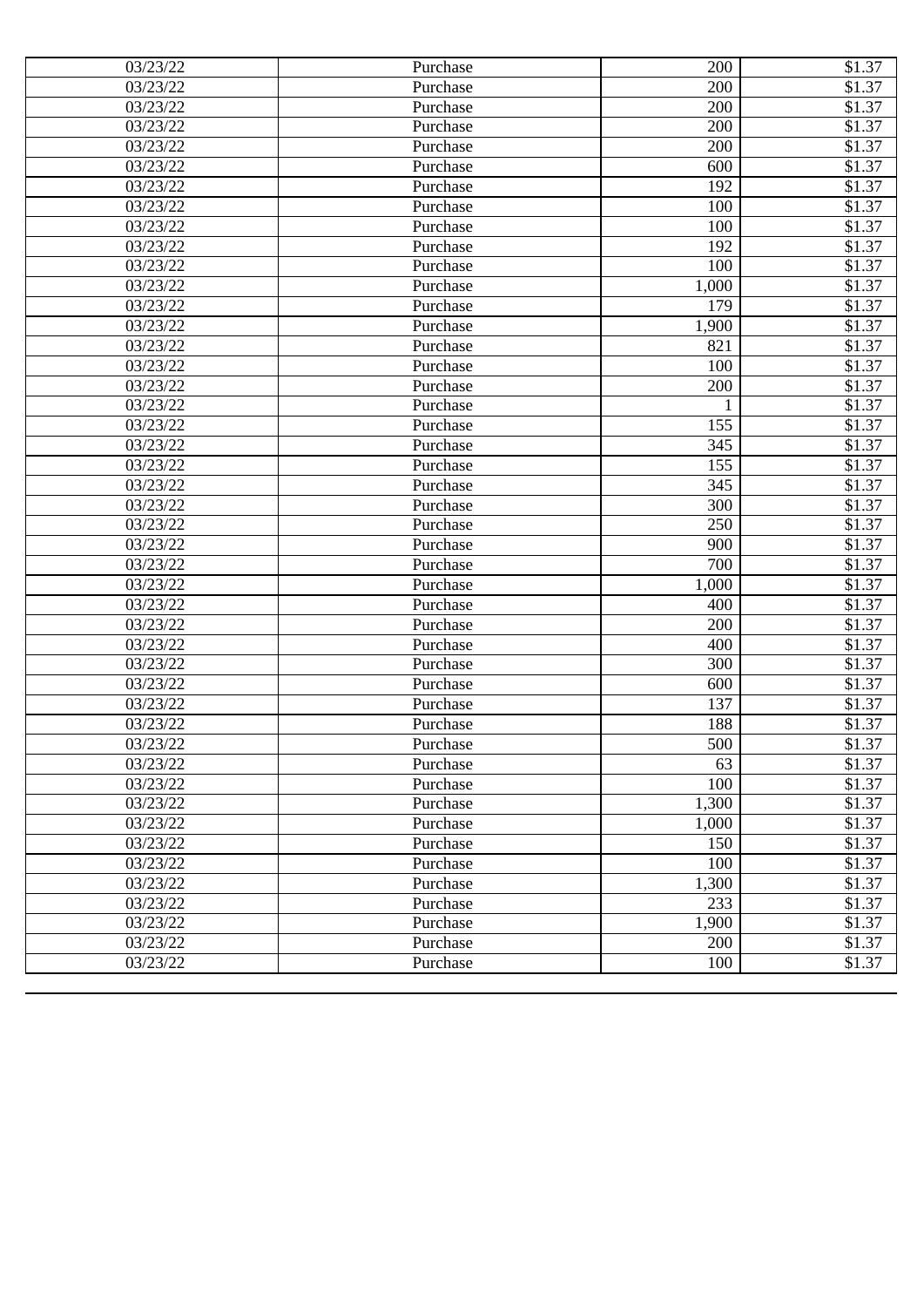| 03/23/22              | Purchase | 4,700          | \$1.37 |
|-----------------------|----------|----------------|--------|
| 03/23/22              | Purchase | 300            | \$1.37 |
| 03/23/22              | Purchase | 200            | \$1.37 |
| 03/23/22              | Purchase | 200            | \$1.37 |
| 03/23/22              | Purchase | 200            | \$1.37 |
| 03/23/22              | Purchase | 21             | \$1.37 |
| 03/23/22              | Purchase | 1,600          | \$1.37 |
| 03/23/22              | Purchase | 100            | \$1.37 |
| 03/23/22              | Purchase | 100            | \$1.37 |
| 03/23/22              | Purchase | 1,000          | \$1.37 |
| 03/23/22              | Purchase | 7              | \$1.37 |
| 03/23/22              | Purchase | 200            | \$1.37 |
| 03/23/22              | Purchase | 100            | \$1.37 |
| 03/23/22              | Purchase | 85             | \$1.37 |
| 03/23/22              | Purchase | 100            | \$1.37 |
| 03/23/22              | Purchase | 100            | \$1.37 |
| $\overline{03}/23/22$ | Purchase | 200            | \$1.37 |
| 03/23/22              | Purchase | 61             | \$1.37 |
| 03/23/22              | Purchase | 159            | \$1.37 |
| 03/23/22              | Purchase | 900            | \$1.37 |
| 03/23/22              | Purchase | 166            | \$1.37 |
| 03/23/22              | Purchase | 100            | \$1.37 |
| 03/23/22              | Purchase | 202            | \$1.37 |
| 03/23/22              | Purchase | $\overline{2}$ | \$1.37 |
| 03/23/22              | Purchase | 83             | \$1.37 |
| 03/23/22              | Purchase | 100            | \$1.37 |
| 03/23/22              | Purchase | 117            | \$1.37 |
| 03/23/22              | Purchase | 400            | \$1.37 |
| 03/23/22              | Purchase | 400            | \$1.37 |
| 03/23/22              | Purchase | 100            | \$1.38 |
| 03/23/22              | Purchase | 500            | \$1.38 |
| 03/23/22              | Purchase | 250            | \$1.38 |
| 03/23/22              | Purchase | 900            | \$1.38 |
| 03/23/22              | Purchase | 400            | \$1.38 |
| 03/23/22              | Purchase | 200            | \$1.38 |
| 03/23/22              | Purchase | 130            | \$1.38 |
| 03/23/22              | Purchase | 200            | \$1.38 |
| 03/23/22              | Purchase | 500            | \$1.38 |
| 03/23/22              | Purchase | 260            | \$1.38 |
| 03/23/22              | Purchase | 300            | \$1.38 |
| 03/23/22              | Purchase | 100            | \$1.38 |
| 03/23/22              | Purchase | 600            | \$1.38 |
| 03/23/22              | Purchase | 800            | \$1.38 |
| 03/23/22              | Purchase | 400            | \$1.38 |
| 03/23/22              | Purchase | 100            | \$1.38 |
| 03/23/22              | Purchase | 100            | \$1.38 |
|                       |          |                |        |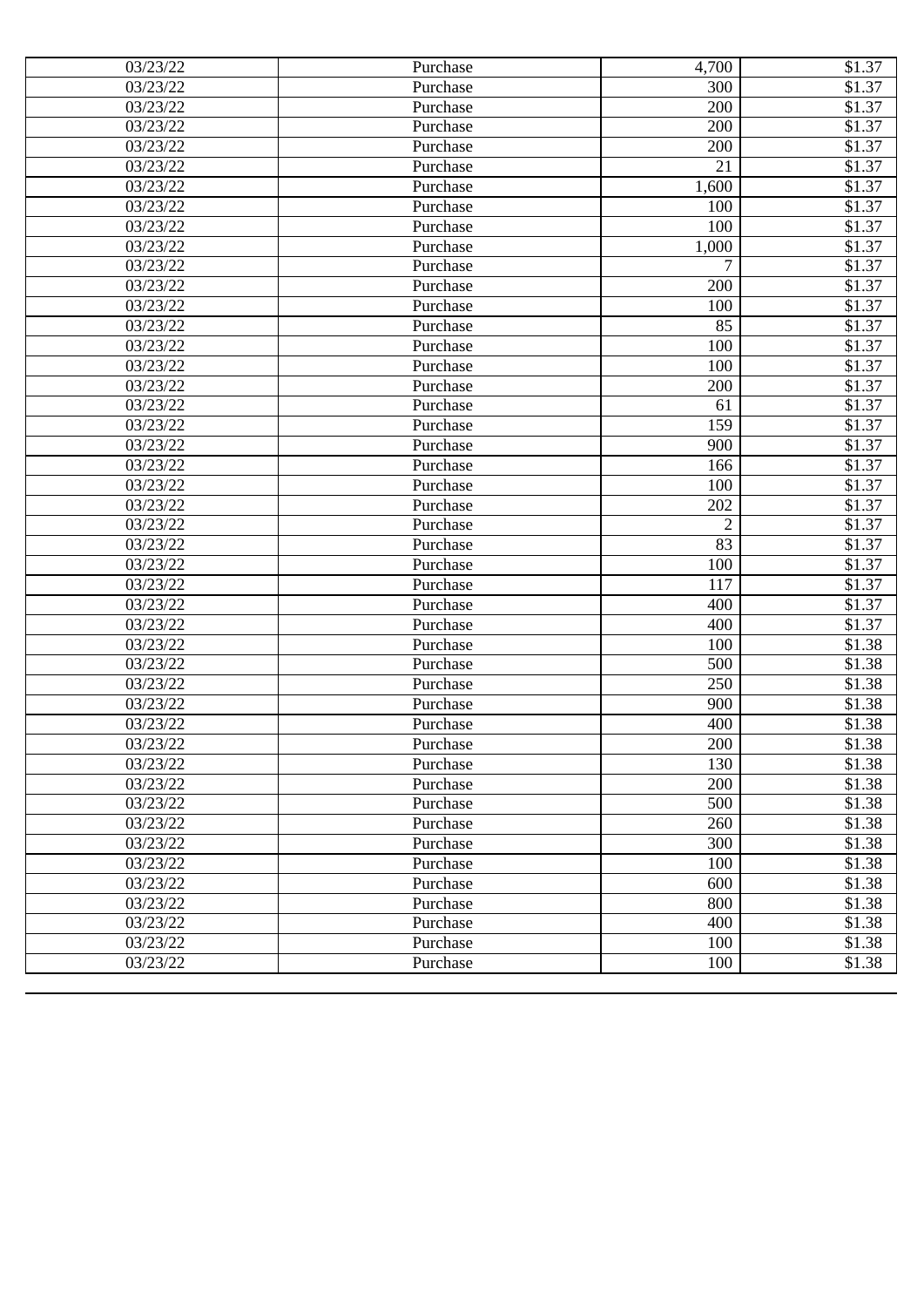| 03/23/22<br>500<br>Purchase<br>100<br>03/23/22<br>Purchase<br>900<br>03/23/22<br>Purchase<br>03/23/22<br>500<br>Purchase<br>03/23/22<br>Purchase<br>440<br>03/23/22<br>91<br>Purchase<br>03/23/22<br>500<br>Purchase<br>03/23/22<br>1,900<br>Purchase<br>03/23/22<br>200<br>Purchase<br>03/23/22<br>200<br>Purchase<br>03/23/22<br>$\overline{2}$<br>Purchase<br>03/23/22<br>100<br>Purchase<br>03/23/22<br>Purchase<br>100<br>03/23/22<br>195<br>Purchase<br>03/23/22<br>200<br>Purchase<br>$\overline{03}/23/22$<br>200<br>Purchase<br>03/23/22<br>166<br>Purchase<br>03/23/22<br>900<br>Purchase<br>5<br>03/23/22<br>Purchase<br>03/23/22<br>100<br>Purchase<br>03/23/22<br>88<br>Purchase<br>03/23/22<br>49<br>Purchase<br>379<br>03/23/22<br>Purchase<br>03/24/22<br>100<br>Purchase<br>03/24/22<br>100<br>Purchase<br>03/24/22<br>100<br>Purchase<br>300<br>03/24/22<br>Purchase<br>212<br>03/24/22<br>Purchase<br>03/24/22<br>300<br>Purchase<br>03/24/22<br>100<br>Purchase<br>03/24/22<br>100<br>Purchase<br>152<br>03/24/22<br>Purchase<br>$\overline{0}3/24/22$<br>Purchase<br>100<br>03/24/22<br>Purchase<br>100<br>100<br>03/24/22<br>Purchase<br>03/24/22<br>100<br>Purchase<br>100<br>03/24/22<br>Purchase<br>100<br>03/24/22<br>Purchase<br>100<br>03/24/22<br>Purchase<br>03/24/22<br>100<br>Purchase<br>$\overline{0}3/24/22$<br>100<br>Purchase<br>03/24/22<br>100<br>Purchase<br>418<br>03/24/22<br>Purchase<br>100<br>03/24/22<br>Purchase | 03/23/22 | Purchase | 800 | \$1.38             |
|-----------------------------------------------------------------------------------------------------------------------------------------------------------------------------------------------------------------------------------------------------------------------------------------------------------------------------------------------------------------------------------------------------------------------------------------------------------------------------------------------------------------------------------------------------------------------------------------------------------------------------------------------------------------------------------------------------------------------------------------------------------------------------------------------------------------------------------------------------------------------------------------------------------------------------------------------------------------------------------------------------------------------------------------------------------------------------------------------------------------------------------------------------------------------------------------------------------------------------------------------------------------------------------------------------------------------------------------------------------------------------------------------------------------------------------------------------------------|----------|----------|-----|--------------------|
|                                                                                                                                                                                                                                                                                                                                                                                                                                                                                                                                                                                                                                                                                                                                                                                                                                                                                                                                                                                                                                                                                                                                                                                                                                                                                                                                                                                                                                                                 |          |          |     | \$1.38             |
|                                                                                                                                                                                                                                                                                                                                                                                                                                                                                                                                                                                                                                                                                                                                                                                                                                                                                                                                                                                                                                                                                                                                                                                                                                                                                                                                                                                                                                                                 |          |          |     | \$1.38             |
|                                                                                                                                                                                                                                                                                                                                                                                                                                                                                                                                                                                                                                                                                                                                                                                                                                                                                                                                                                                                                                                                                                                                                                                                                                                                                                                                                                                                                                                                 |          |          |     | \$1.38             |
|                                                                                                                                                                                                                                                                                                                                                                                                                                                                                                                                                                                                                                                                                                                                                                                                                                                                                                                                                                                                                                                                                                                                                                                                                                                                                                                                                                                                                                                                 |          |          |     | \$1.38             |
|                                                                                                                                                                                                                                                                                                                                                                                                                                                                                                                                                                                                                                                                                                                                                                                                                                                                                                                                                                                                                                                                                                                                                                                                                                                                                                                                                                                                                                                                 |          |          |     | \$1.38             |
|                                                                                                                                                                                                                                                                                                                                                                                                                                                                                                                                                                                                                                                                                                                                                                                                                                                                                                                                                                                                                                                                                                                                                                                                                                                                                                                                                                                                                                                                 |          |          |     | \$1.38             |
|                                                                                                                                                                                                                                                                                                                                                                                                                                                                                                                                                                                                                                                                                                                                                                                                                                                                                                                                                                                                                                                                                                                                                                                                                                                                                                                                                                                                                                                                 |          |          |     | \$1.38             |
|                                                                                                                                                                                                                                                                                                                                                                                                                                                                                                                                                                                                                                                                                                                                                                                                                                                                                                                                                                                                                                                                                                                                                                                                                                                                                                                                                                                                                                                                 |          |          |     | \$1.38             |
|                                                                                                                                                                                                                                                                                                                                                                                                                                                                                                                                                                                                                                                                                                                                                                                                                                                                                                                                                                                                                                                                                                                                                                                                                                                                                                                                                                                                                                                                 |          |          |     | \$1.38             |
|                                                                                                                                                                                                                                                                                                                                                                                                                                                                                                                                                                                                                                                                                                                                                                                                                                                                                                                                                                                                                                                                                                                                                                                                                                                                                                                                                                                                                                                                 |          |          |     | \$1.38             |
|                                                                                                                                                                                                                                                                                                                                                                                                                                                                                                                                                                                                                                                                                                                                                                                                                                                                                                                                                                                                                                                                                                                                                                                                                                                                                                                                                                                                                                                                 |          |          |     | $$1.\overline{37}$ |
|                                                                                                                                                                                                                                                                                                                                                                                                                                                                                                                                                                                                                                                                                                                                                                                                                                                                                                                                                                                                                                                                                                                                                                                                                                                                                                                                                                                                                                                                 |          |          |     | \$1.37             |
|                                                                                                                                                                                                                                                                                                                                                                                                                                                                                                                                                                                                                                                                                                                                                                                                                                                                                                                                                                                                                                                                                                                                                                                                                                                                                                                                                                                                                                                                 |          |          |     | \$1.38             |
|                                                                                                                                                                                                                                                                                                                                                                                                                                                                                                                                                                                                                                                                                                                                                                                                                                                                                                                                                                                                                                                                                                                                                                                                                                                                                                                                                                                                                                                                 |          |          |     | \$1.38             |
|                                                                                                                                                                                                                                                                                                                                                                                                                                                                                                                                                                                                                                                                                                                                                                                                                                                                                                                                                                                                                                                                                                                                                                                                                                                                                                                                                                                                                                                                 |          |          |     | \$1.38             |
|                                                                                                                                                                                                                                                                                                                                                                                                                                                                                                                                                                                                                                                                                                                                                                                                                                                                                                                                                                                                                                                                                                                                                                                                                                                                                                                                                                                                                                                                 |          |          |     | \$1.38             |
|                                                                                                                                                                                                                                                                                                                                                                                                                                                                                                                                                                                                                                                                                                                                                                                                                                                                                                                                                                                                                                                                                                                                                                                                                                                                                                                                                                                                                                                                 |          |          |     | \$1.38             |
|                                                                                                                                                                                                                                                                                                                                                                                                                                                                                                                                                                                                                                                                                                                                                                                                                                                                                                                                                                                                                                                                                                                                                                                                                                                                                                                                                                                                                                                                 |          |          |     | \$1.38             |
|                                                                                                                                                                                                                                                                                                                                                                                                                                                                                                                                                                                                                                                                                                                                                                                                                                                                                                                                                                                                                                                                                                                                                                                                                                                                                                                                                                                                                                                                 |          |          |     | \$1.38             |
|                                                                                                                                                                                                                                                                                                                                                                                                                                                                                                                                                                                                                                                                                                                                                                                                                                                                                                                                                                                                                                                                                                                                                                                                                                                                                                                                                                                                                                                                 |          |          |     | \$1.38             |
|                                                                                                                                                                                                                                                                                                                                                                                                                                                                                                                                                                                                                                                                                                                                                                                                                                                                                                                                                                                                                                                                                                                                                                                                                                                                                                                                                                                                                                                                 |          |          |     | \$1.38             |
|                                                                                                                                                                                                                                                                                                                                                                                                                                                                                                                                                                                                                                                                                                                                                                                                                                                                                                                                                                                                                                                                                                                                                                                                                                                                                                                                                                                                                                                                 |          |          |     | \$1.38             |
|                                                                                                                                                                                                                                                                                                                                                                                                                                                                                                                                                                                                                                                                                                                                                                                                                                                                                                                                                                                                                                                                                                                                                                                                                                                                                                                                                                                                                                                                 |          |          |     | \$1.38             |
|                                                                                                                                                                                                                                                                                                                                                                                                                                                                                                                                                                                                                                                                                                                                                                                                                                                                                                                                                                                                                                                                                                                                                                                                                                                                                                                                                                                                                                                                 |          |          |     | \$1.37             |
|                                                                                                                                                                                                                                                                                                                                                                                                                                                                                                                                                                                                                                                                                                                                                                                                                                                                                                                                                                                                                                                                                                                                                                                                                                                                                                                                                                                                                                                                 |          |          |     | \$1.38             |
|                                                                                                                                                                                                                                                                                                                                                                                                                                                                                                                                                                                                                                                                                                                                                                                                                                                                                                                                                                                                                                                                                                                                                                                                                                                                                                                                                                                                                                                                 |          |          |     | \$1.38             |
|                                                                                                                                                                                                                                                                                                                                                                                                                                                                                                                                                                                                                                                                                                                                                                                                                                                                                                                                                                                                                                                                                                                                                                                                                                                                                                                                                                                                                                                                 |          |          |     | \$1.38             |
|                                                                                                                                                                                                                                                                                                                                                                                                                                                                                                                                                                                                                                                                                                                                                                                                                                                                                                                                                                                                                                                                                                                                                                                                                                                                                                                                                                                                                                                                 |          |          |     | \$1.38             |
|                                                                                                                                                                                                                                                                                                                                                                                                                                                                                                                                                                                                                                                                                                                                                                                                                                                                                                                                                                                                                                                                                                                                                                                                                                                                                                                                                                                                                                                                 |          |          |     | \$1.38             |
|                                                                                                                                                                                                                                                                                                                                                                                                                                                                                                                                                                                                                                                                                                                                                                                                                                                                                                                                                                                                                                                                                                                                                                                                                                                                                                                                                                                                                                                                 |          |          |     | \$1.38             |
|                                                                                                                                                                                                                                                                                                                                                                                                                                                                                                                                                                                                                                                                                                                                                                                                                                                                                                                                                                                                                                                                                                                                                                                                                                                                                                                                                                                                                                                                 |          |          |     | \$1.38             |
|                                                                                                                                                                                                                                                                                                                                                                                                                                                                                                                                                                                                                                                                                                                                                                                                                                                                                                                                                                                                                                                                                                                                                                                                                                                                                                                                                                                                                                                                 |          |          |     | \$1.38             |
|                                                                                                                                                                                                                                                                                                                                                                                                                                                                                                                                                                                                                                                                                                                                                                                                                                                                                                                                                                                                                                                                                                                                                                                                                                                                                                                                                                                                                                                                 |          |          |     | \$1.38             |
|                                                                                                                                                                                                                                                                                                                                                                                                                                                                                                                                                                                                                                                                                                                                                                                                                                                                                                                                                                                                                                                                                                                                                                                                                                                                                                                                                                                                                                                                 |          |          |     | \$1.38             |
|                                                                                                                                                                                                                                                                                                                                                                                                                                                                                                                                                                                                                                                                                                                                                                                                                                                                                                                                                                                                                                                                                                                                                                                                                                                                                                                                                                                                                                                                 |          |          |     | \$1.38             |
|                                                                                                                                                                                                                                                                                                                                                                                                                                                                                                                                                                                                                                                                                                                                                                                                                                                                                                                                                                                                                                                                                                                                                                                                                                                                                                                                                                                                                                                                 |          |          |     | \$1.38             |
|                                                                                                                                                                                                                                                                                                                                                                                                                                                                                                                                                                                                                                                                                                                                                                                                                                                                                                                                                                                                                                                                                                                                                                                                                                                                                                                                                                                                                                                                 |          |          |     | \$1.38             |
|                                                                                                                                                                                                                                                                                                                                                                                                                                                                                                                                                                                                                                                                                                                                                                                                                                                                                                                                                                                                                                                                                                                                                                                                                                                                                                                                                                                                                                                                 |          |          |     | \$1.38             |
|                                                                                                                                                                                                                                                                                                                                                                                                                                                                                                                                                                                                                                                                                                                                                                                                                                                                                                                                                                                                                                                                                                                                                                                                                                                                                                                                                                                                                                                                 |          |          |     | \$1.38             |
|                                                                                                                                                                                                                                                                                                                                                                                                                                                                                                                                                                                                                                                                                                                                                                                                                                                                                                                                                                                                                                                                                                                                                                                                                                                                                                                                                                                                                                                                 |          |          |     | \$1.38             |
|                                                                                                                                                                                                                                                                                                                                                                                                                                                                                                                                                                                                                                                                                                                                                                                                                                                                                                                                                                                                                                                                                                                                                                                                                                                                                                                                                                                                                                                                 |          |          |     | \$1.38             |
|                                                                                                                                                                                                                                                                                                                                                                                                                                                                                                                                                                                                                                                                                                                                                                                                                                                                                                                                                                                                                                                                                                                                                                                                                                                                                                                                                                                                                                                                 |          |          |     | \$1.38             |
|                                                                                                                                                                                                                                                                                                                                                                                                                                                                                                                                                                                                                                                                                                                                                                                                                                                                                                                                                                                                                                                                                                                                                                                                                                                                                                                                                                                                                                                                 |          |          |     | \$1.38             |
|                                                                                                                                                                                                                                                                                                                                                                                                                                                                                                                                                                                                                                                                                                                                                                                                                                                                                                                                                                                                                                                                                                                                                                                                                                                                                                                                                                                                                                                                 |          |          |     | \$1.38             |
|                                                                                                                                                                                                                                                                                                                                                                                                                                                                                                                                                                                                                                                                                                                                                                                                                                                                                                                                                                                                                                                                                                                                                                                                                                                                                                                                                                                                                                                                 | 03/24/22 | Purchase | 137 | \$1.38             |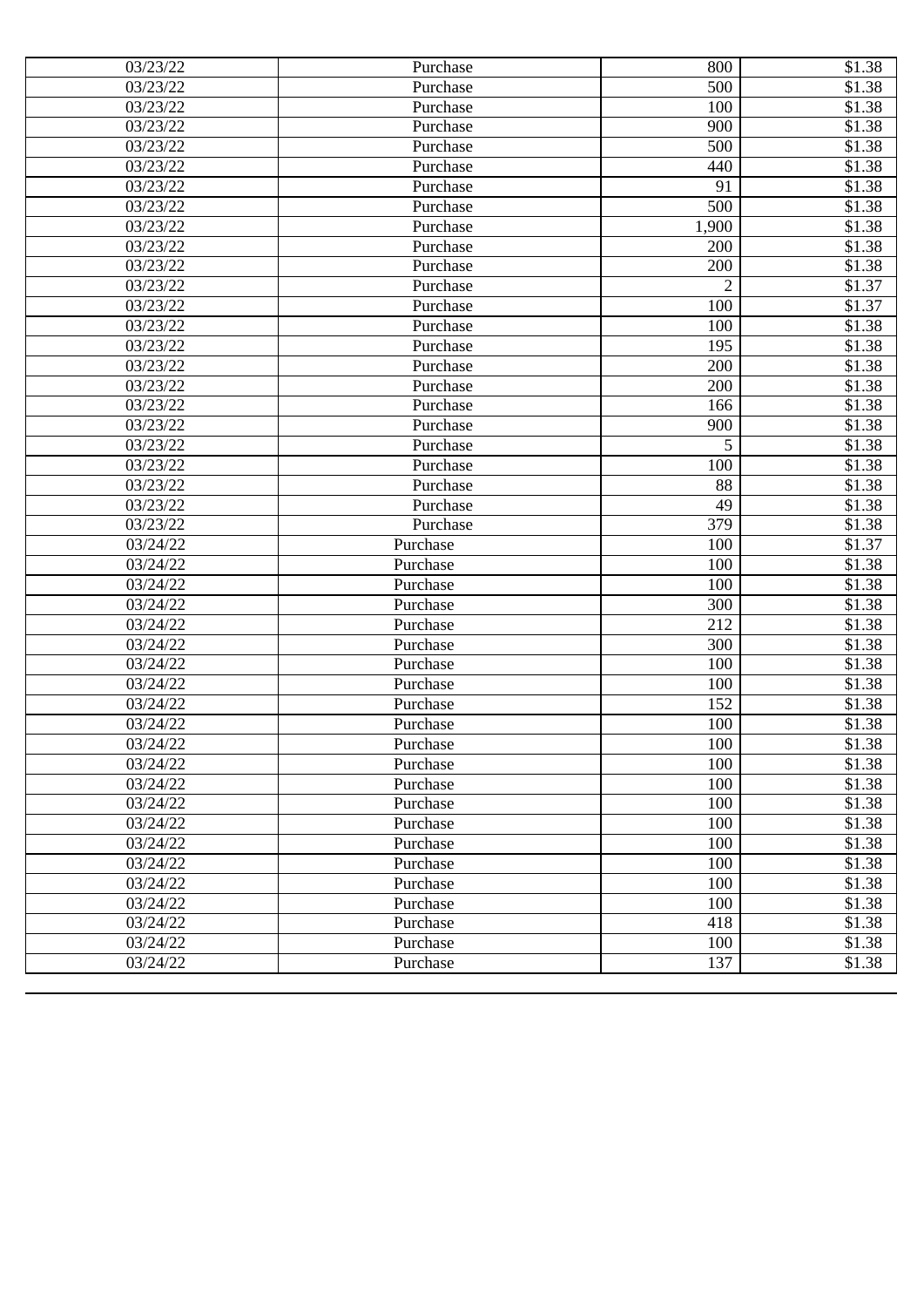| 03/24/22          | Purchase | 400 | \$1.38             |
|-------------------|----------|-----|--------------------|
| 03/24/22          | Purchase | 20  | $\overline{$}3.38$ |
| 03/24/22          | Purchase | 30  | \$1.38             |
| 03/24/22          | Purchase | 299 | \$1.38             |
| 03/24/22          | Purchase | 24  | \$1.38             |
| 03/24/22          | Purchase | 8   | \$1.38             |
| 03/24/22          | Purchase | 100 | \$1.38             |
| 03/24/22          | Purchase | 100 | \$1.38             |
| 03/24/22          | Purchase | 100 | \$1.38             |
| 03/24/22          | Purchase | 100 | \$1.38             |
| 03/24/22          | Purchase | 100 | \$1.38             |
| 03/24/22          | Purchase | 100 | \$1.38             |
| 03/24/22          | Purchase | 100 | \$1.38             |
| 03/24/22          | Purchase | 100 | \$1.38             |
| 03/24/22          | Purchase | 100 | \$1.38             |
| 03/24/22          | Purchase | 10  | \$1.38             |
| 03/24/22          | Purchase | 85  | \$1.38             |
| 03/24/22          | Purchase | 100 | \$1.38             |
| 03/24/22          | Purchase | 333 | \$1.38             |
| 03/24/22          | Purchase | 102 | \$1.38             |
| 03/24/22          | Purchase | 100 | \$1.38             |
| 03/24/22          | Purchase | 11  | \$1.38             |
| 03/24/22          | Purchase | 100 | \$1.38             |
| 03/24/22          | Purchase | 100 | \$1.38             |
| 03/24/22          | Purchase | 100 | \$1.38             |
| 03/24/22          | Purchase | 100 | \$1.38             |
| 03/24/22          | Purchase | 100 | \$1.38             |
| 03/24/22          | Purchase | 100 | \$1.38             |
| 03/24/22          | Purchase | 100 | \$1.38             |
| 03/24/22          | Purchase | 100 | \$1.38             |
| 03/24/22          | Purchase | 100 | \$1.38             |
| 03/24/22          | Purchase | 100 | \$1.38             |
| 03/24/22          | Purchase | 100 | \$1.38             |
| 03/24/22          | Purchase | 100 | \$1.38             |
| 03/24/22          | Purchase | 100 | \$1.38             |
| 03/24/22          | Purchase | 100 | \$1.38             |
| 03/24/22          | Purchase | 100 | \$1.38             |
| 03/24/22          | Purchase | 100 | \$1.38             |
| 03/24/22          | Purchase | 100 | \$1.38             |
| 03/24/22          | Purchase | 100 | \$1.38             |
| 03/24/22          | Purchase | 48  | \$1.38             |
| 03/24/22          | Purchase | 300 | \$1.38             |
| 03/24/22          | Purchase | 200 | \$1.38             |
| $\sqrt{03}/24/22$ | Purchase | 100 | \$1.38             |
| 03/24/22          | Purchase | 400 | \$1.38             |
| 03/24/22          | Purchase | 100 | \$1.38             |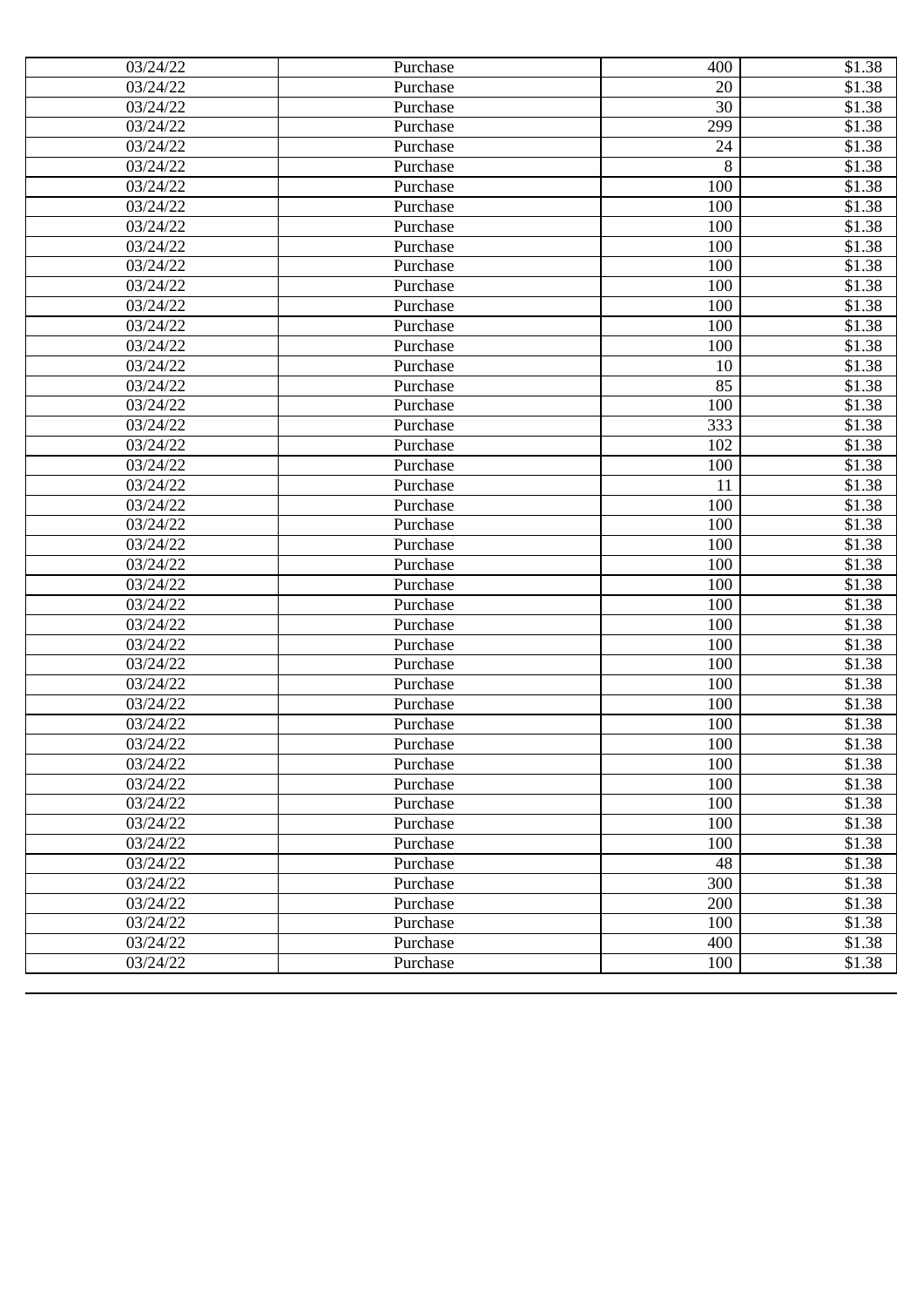| 03/24/22 | Purchase | 100    | \$1.38             |
|----------|----------|--------|--------------------|
| 03/24/22 | Purchase | 400    | $\overline{$}3.38$ |
| 03/24/22 | Purchase | 400    | \$1.38             |
| 03/24/22 | Purchase | 100    | \$1.38             |
| 03/24/22 | Purchase | 100    | \$1.38             |
| 03/24/22 | Purchase | 100    | \$1.38             |
| 03/24/22 | Purchase | 200    | \$1.38             |
| 03/24/22 | Purchase | 400    | \$1.38             |
| 03/24/22 | Purchase | 150    | \$1.38             |
| 03/24/22 | Purchase | 100    | \$1.38             |
| 03/24/22 | Purchase | 200    | \$1.38             |
| 03/24/22 | Purchase | 200    | \$1.38             |
| 03/24/22 | Purchase | 400    | \$1.38             |
| 03/24/22 | Purchase | 400    | \$1.38             |
| 03/24/22 | Purchase | 300    | \$1.38             |
| 03/24/22 | Purchase | 300    | \$1.38             |
| 03/24/22 | Purchase | 400    | \$1.38             |
| 03/24/22 | Purchase | 400    | \$1.38             |
| 03/24/22 | Purchase | 100    | \$1.38             |
| 03/24/22 | Purchase | 100    | \$1.38             |
| 03/24/22 | Purchase | 400    | \$1.38             |
| 03/24/22 | Purchase | 400    | \$1.38             |
| 03/24/22 | Purchase | 400    | \$1.38             |
| 03/24/22 | Purchase | 100    | \$1.38             |
| 03/24/22 | Purchase | 100    | \$1.38             |
| 03/24/22 | Purchase | 100    | \$1.38             |
| 03/24/22 | Purchase | 100    | \$1.38             |
| 03/24/22 | Purchase | 100    | \$1.38             |
| 03/24/22 | Purchase | 100    | \$1.38             |
| 03/24/22 | Purchase | 100    | \$1.38             |
| 03/24/22 | Purchase | 150    | \$1.38             |
| 03/24/22 | Purchase | 200    | \$1.38             |
| 03/24/22 | Purchase | 100    | \$1.38             |
| 03/24/22 | Purchase | 650    | \$1.38             |
| 03/24/22 | Purchase | 10,000 | \$1.38             |
| 03/24/22 | Purchase | 100    | \$1.38             |
| 03/24/22 | Purchase | 300    | \$1.38             |
| 03/24/22 | Purchase | 10,000 | \$1.38             |
| 03/24/22 | Purchase | 300    | \$1.40             |
| 03/24/22 | Purchase | 100    | \$1.40             |
| 03/24/22 | Purchase | 100    | \$1.40             |
| 03/24/22 | Purchase | 100    | \$1.41             |
| 03/24/22 | Purchase | 100    | \$1.41             |
| 03/24/22 | Purchase | 100    | \$1.41             |
| 03/24/22 | Purchase | 100    | \$1.41             |
| 03/24/22 | Purchase | 100    | \$1.41             |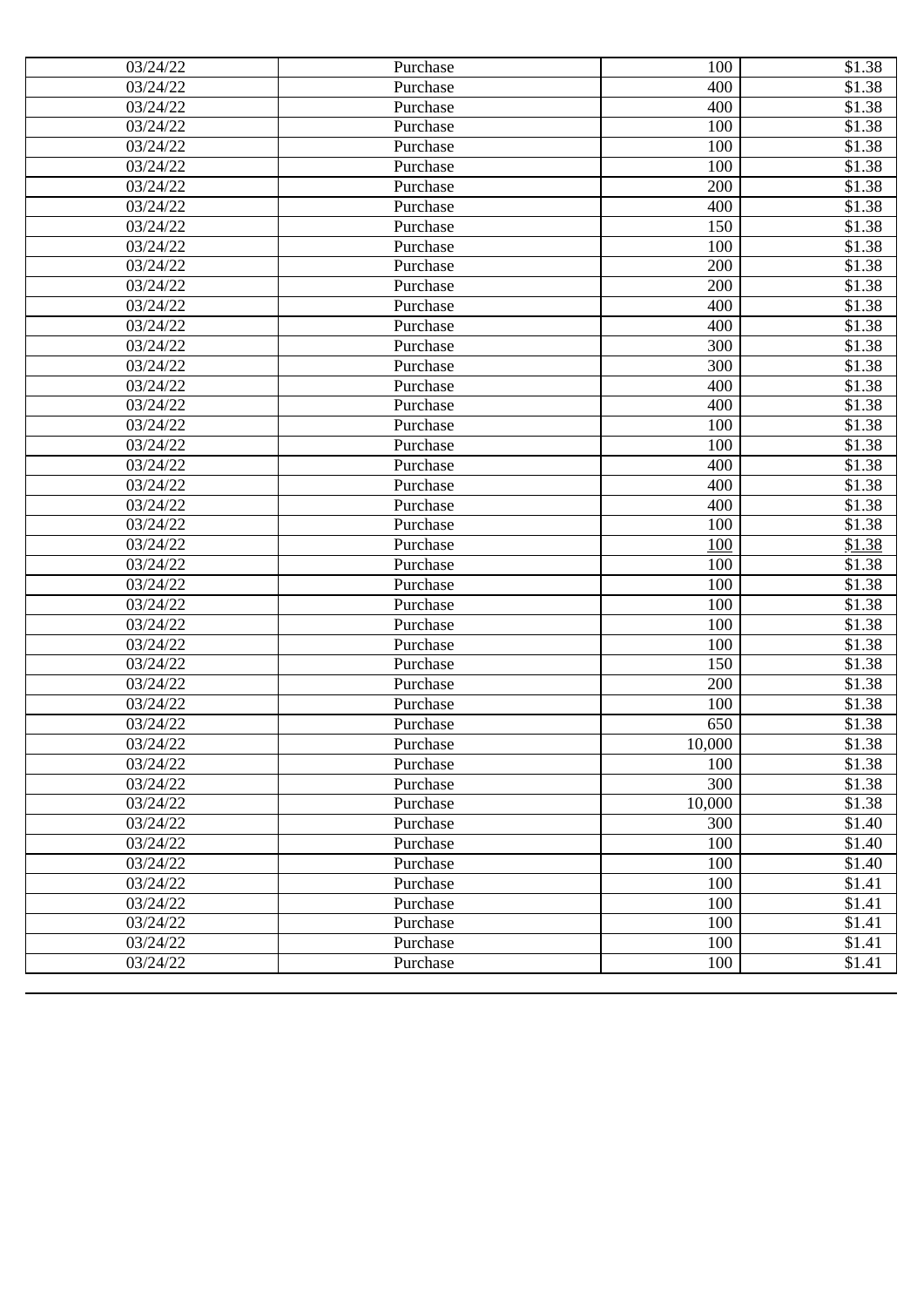| 03/24/22              | Purchase | 100 | \$1.41              |
|-----------------------|----------|-----|---------------------|
| 03/24/22              | Purchase | 100 | \$1.41              |
| 03/24/22              | Purchase | 100 | $\overline{\$1.41}$ |
| 03/24/22              | Purchase | 200 | \$1.41              |
| 03/24/22              | Purchase | 200 | \$1.41              |
| 03/24/22              | Purchase | 100 | \$1.41              |
| 03/24/22              | Purchase | 100 | \$1.41              |
| 03/24/22              | Purchase | 100 | \$1.41              |
| 03/24/22              | Purchase | 100 | \$1.41              |
| 03/24/22              | Purchase | 100 | \$1.41              |
| 03/24/22              | Purchase | 100 | \$1.41              |
| 03/24/22              | Purchase | 100 | \$1.41              |
| 03/24/22              | Purchase | 100 | \$1.41              |
| 03/24/22              | Purchase | 100 | \$1.41              |
| 03/24/22              | Purchase | 100 | \$1.41              |
| 03/24/22              | Purchase | 100 | \$1.41              |
| 03/24/22              | Purchase | 100 | \$1.41              |
| 03/24/22              | Purchase | 100 | \$1.41              |
| 03/24/22              | Purchase | 100 | \$1.41              |
| 03/24/22              | Purchase | 188 | \$1.41              |
| 03/24/22              | Purchase | 100 | \$1.41              |
| 03/24/22              | Purchase | 100 | $\overline{$1,41}$  |
| 03/24/22              | Purchase | 100 | $\overline{\$1.41}$ |
| 03/24/22              | Purchase | 100 | \$1.41              |
| 03/24/22              | Purchase | 100 | \$1.41              |
| 03/24/22              | Purchase | 183 | \$1.41              |
| 03/24/22              | Purchase | 26  | $\overline{\$1.41}$ |
| 03/24/22              | Purchase | 100 | \$1.41              |
| 03/24/22              | Purchase | 100 | $\overline{$1,41}$  |
| 03/24/22              | Purchase | 181 | $\overline{$1,41}$  |
| 03/24/22              | Purchase | 19  | \$1.41              |
| 03/24/22              | Purchase | 100 | \$1.41              |
| 03/24/22              | Purchase | 100 | $\overline{\$1.41}$ |
| $\overline{0}3/24/22$ | Purchase | 181 | \$1.41              |
| 03/24/22              | Purchase | 100 | \$1.41              |
| 03/24/22              | Purchase | 19  | \$1.41              |
| 03/24/22              | Purchase | 100 | \$1.41              |
| 03/24/22              | Purchase | 100 | \$1.41              |
| 03/24/22              | Purchase | 100 | \$1.41              |
| 03/24/22              | Purchase | 181 | \$1.41              |
| 03/24/22              | Purchase | 181 | \$1.41              |
| $\overline{0}3/24/22$ | Purchase | 100 | \$1.41              |
| 03/24/22              | Purchase | 100 | \$1.41              |
| 03/24/22              | Purchase | 100 | \$1.41              |
| 03/24/22              | Purchase | 100 | \$1.41              |
| 03/24/22              | Purchase | 100 | \$1.41              |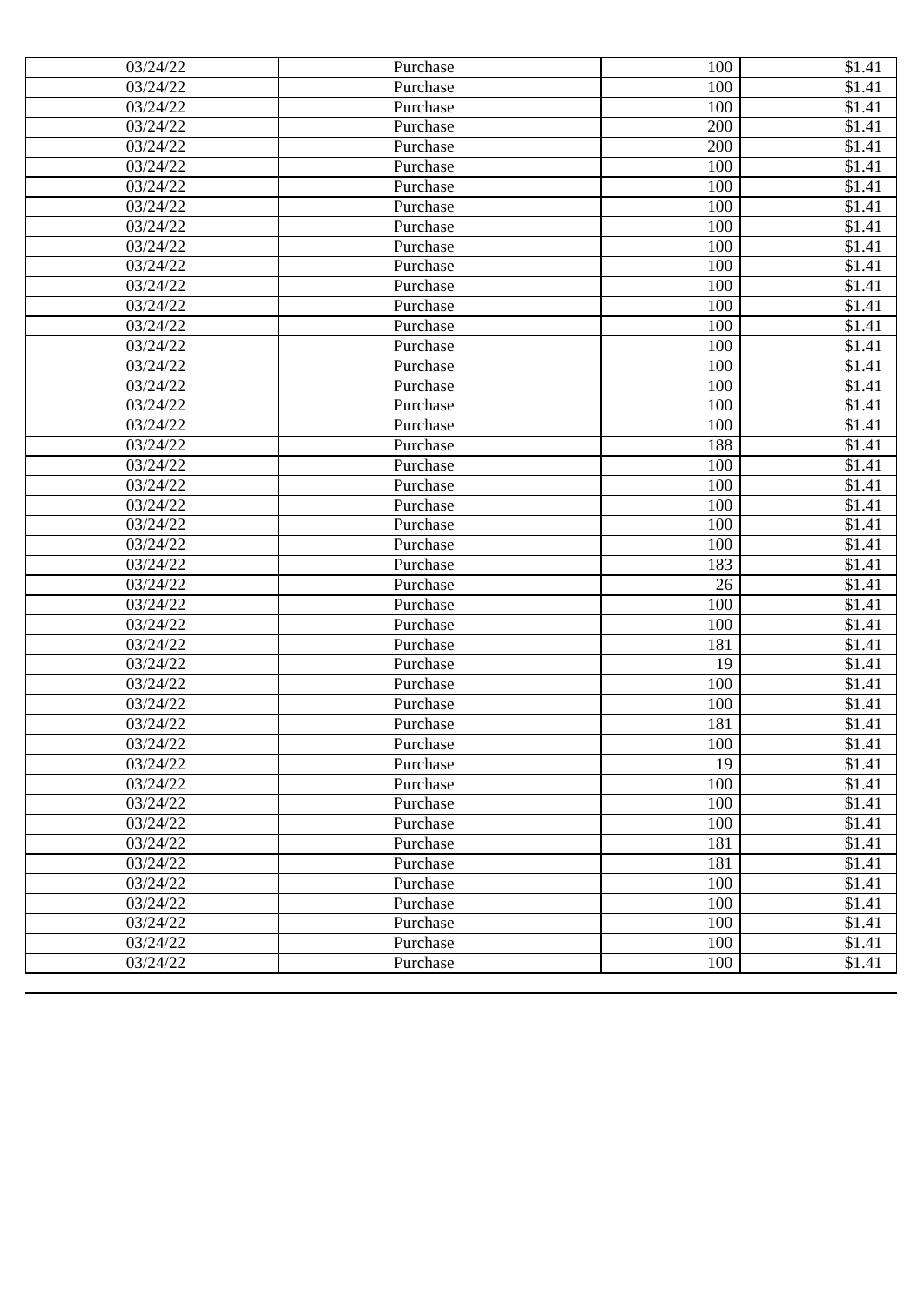| 03/24/22              | Purchase | 100   | \$1.41              |
|-----------------------|----------|-------|---------------------|
| 03/24/22              | Purchase | 100   | \$1.41              |
| 03/24/22              | Purchase | 100   | $\overline{\$1.41}$ |
| 03/24/22              | Purchase | 100   | \$1.41              |
| $\overline{03/2}4/22$ | Purchase | 100   | \$1.41              |
| 03/24/22              | Purchase | 200   | \$1.41              |
| 03/24/22              | Purchase | 100   | \$1.41              |
| 03/24/22              | Purchase | 100   | \$1.41              |
| 03/24/22              | Purchase | 100   | \$1.41              |
| 03/24/22              | Purchase | 100   | \$1.41              |
| 03/24/22              | Purchase | 100   | \$1.41              |
| 03/24/22              | Purchase | 100   | \$1.41              |
| 03/24/22              | Purchase | 200   | \$1.41              |
| 03/24/22              | Purchase | 100   | \$1.41              |
| 03/24/22              | Purchase | 100   | \$1.41              |
| 03/24/22              | Purchase | 100   | \$1.41              |
| 03/24/22              | Purchase | 100   | \$1.41              |
| 03/24/22              | Purchase | 100   | \$1.41              |
| 03/24/22              | Purchase | 200   | \$1.41              |
| 03/24/22              | Purchase | 700   | \$1.41              |
| 03/24/22              | Purchase | 1,900 | \$1.41              |
| 03/24/22              | Purchase | 24    | \$1.42              |
| 03/24/22              | Purchase | 100   | \$1.42              |
| 03/24/22              | Purchase | 100   | \$1.42              |
| 03/24/22              | Purchase | 7     | \$1.42              |
| 03/24/22              | Purchase | 100   | \$1.42              |
| 03/24/22              | Purchase | 100   | \$1.42              |
| 03/24/22              | Purchase | 100   | \$1.42              |
| 03/24/22              | Purchase | 100   | \$1.42              |
| 03/24/22              | Purchase | 100   | \$1.42              |
| 03/24/22              | Purchase | 961   | \$1.42              |
| 03/24/22              | Purchase | 100   | \$1.42              |
| 03/24/22              | Purchase | 100   | \$1.42              |
| $\overline{0}3/24/22$ | Purchase | 100   | \$1.42              |
| 03/24/22              | Purchase | 100   | \$1.42              |
| 03/24/22              | Purchase | 100   | \$1.42              |
| 03/24/22              | Purchase | 22    | \$1.42              |
| 03/24/22              | Purchase | 100   | \$1.42              |
| 03/24/22              | Purchase | 100   | \$1.42              |
| 03/24/22              | Purchase | 100   | \$1.42              |
| 03/24/22              | Purchase | 304   | \$1.42              |
| 03/24/22              | Purchase | 100   | \$1.42              |
| 03/24/22              | Purchase | 100   | \$1.42              |
| 03/24/22              | Purchase | 100   | \$1.42              |
| 03/24/22              | Purchase | 100   | \$1.42              |
| 03/24/22              | Purchase | 100   | \$1.42              |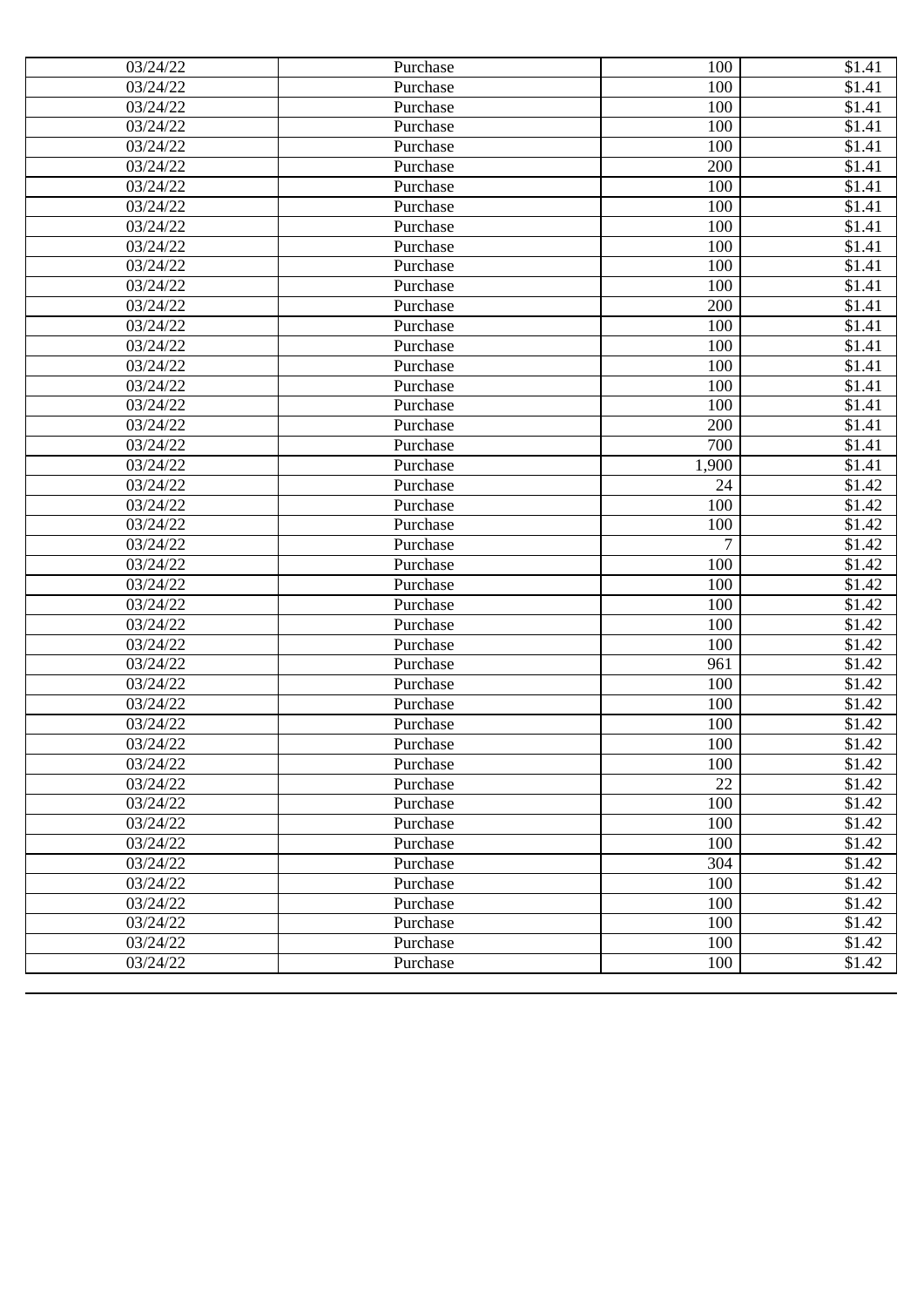| 03/24/22              | Purchase | 100         | \$1.42             |
|-----------------------|----------|-------------|--------------------|
| 03/24/22              | Purchase | 100         | \$1.42             |
| 03/24/22              | Purchase | 100         | \$1.42             |
| 03/24/22              | Purchase | 100         | \$1.42             |
| $\overline{03/2}4/22$ | Purchase | 100         | \$1.42             |
| 03/24/22              | Purchase | 96          | \$1.42             |
| 03/24/22              | Purchase | 100         | \$1.42             |
| 03/24/22              | Purchase | 100         | \$1.42             |
| 03/24/22              | Purchase | 100         | \$1.42             |
| 03/24/22              | Purchase | 100         | \$1.42             |
| 03/24/22              | Purchase | 100         | \$1.42             |
| 03/24/22              | Purchase | 100         | \$1.42             |
| 03/24/22              | Purchase | 100         | $\overline{$}1.42$ |
| 03/24/22              | Purchase | 100         | \$1.42             |
| 03/24/22              | Purchase | 100         | \$1.42             |
| 03/24/22              | Purchase | 100         | \$1.42             |
| 03/24/22              | Purchase | 100         | \$1.42             |
| 03/24/22              | Purchase | 100         | \$1.42             |
| 03/24/22              | Purchase | 100         | \$1.42             |
| 03/24/22              | Purchase | 100         | \$1.42             |
| 03/24/22              | Purchase | 100         | \$1.42             |
| 03/24/22              | Purchase | 100         | \$1.42             |
| 03/24/22              | Purchase | 100         | \$1.42             |
| 03/24/22              | Purchase | 100         | \$1.42             |
| 03/24/22              | Purchase | 100         | \$1.42             |
| 03/24/22              | Purchase | 100         | \$1.42             |
| 03/24/22              | Purchase | 100         | \$1.42             |
| 03/24/22              | Purchase | 100         | \$1.42             |
| 03/24/22              | Purchase | 100         | \$1.42             |
| 03/24/22              | Purchase | 100         | \$1.42             |
| 03/24/22              | Purchase | 100         | \$1.42             |
| 03/24/22              | Purchase | 100         | \$1.42             |
| 03/24/22              | Purchase | 100         | \$1.42             |
| $\overline{0}3/24/22$ | Purchase | 100         | \$1.42             |
| 03/24/22              | Purchase | 100         | \$1.42             |
| 03/24/22              | Purchase | 100         | \$1.42             |
| 03/24/22              | Purchase | 100         | \$1.42             |
| 03/24/22              | Purchase | 100         | \$1.42             |
| 03/24/22              | Purchase | 150         | \$1.42             |
| 03/24/22              | Purchase | 100         | \$1.42             |
| 03/24/22              | Purchase | 1,300       | \$1.42             |
| 03/24/22              | Purchase | 56          | \$1.42             |
| 03/24/22              | Purchase | $\mathbf 1$ | \$1.42             |
| 03/24/22              | Purchase | 56          | \$1.42             |
| 03/24/22              | Purchase | 300         | \$1.42             |
| 03/24/22              | Purchase | 100         | \$1.42             |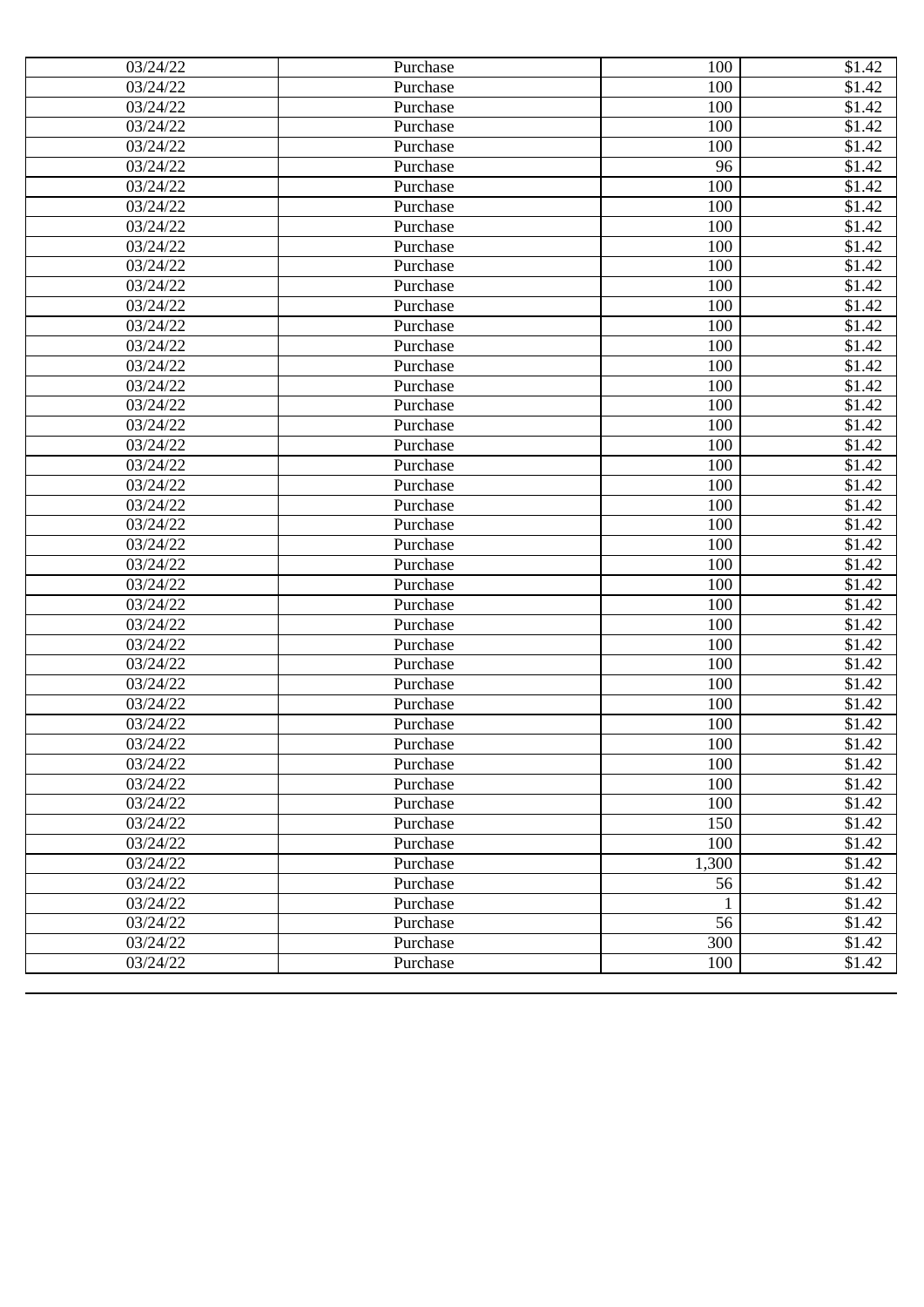| 03/24/22              | Purchase | 56           | \$1.42             |
|-----------------------|----------|--------------|--------------------|
| 03/24/22              | Purchase | 114          | \$1.42             |
| 03/24/22              | Purchase | 290          | \$1.42             |
| 03/24/22              | Purchase | 150          | \$1.42             |
| $\overline{03/2}4/22$ | Purchase | 300          | \$1.42             |
| 03/24/22              | Purchase | 121          | \$1.42             |
| 03/24/22              | Purchase | 100          | \$1.42             |
| 03/24/22              | Purchase | 4            | \$1.42             |
| 03/24/22              | Purchase | 166          | \$1.42             |
| 03/24/22              | Purchase | $\mathbf{1}$ | \$1.42             |
| 03/24/22              | Purchase | 46           | \$1.42             |
| 03/24/22              | Purchase | 27           | \$1.42             |
| 03/24/22              | Purchase | 24           | $\overline{$}1.42$ |
| 03/24/22              | Purchase | 3            | \$1.42             |
| 03/24/22              | Purchase | 200          | \$1.42             |
| 03/24/22              | Purchase | 100          | \$1.42             |
| 03/24/22              | Purchase | 400          | \$1.42             |
| 03/24/22              | Purchase | 100          | \$1.42             |
| 03/24/22              | Purchase | 100          | \$1.42             |
| 03/24/22              | Purchase | 100          | \$1.42             |
| 03/24/22              | Purchase | 100          | \$1.42             |
| 03/24/22              | Purchase | 100          | \$1.42             |
| 03/24/22              | Purchase | 100          | \$1.42             |
| 03/24/22              | Purchase | 100          | \$1.42             |
| 03/24/22              | Purchase | 100          | \$1.42             |
| 03/24/22              | Purchase | 100          | \$1.42             |
| 03/24/22              | Purchase | 186          | \$1.42             |
| 03/24/22              | Purchase | 100          | \$1.42             |
| 03/24/22              | Purchase | 100          | \$1.42             |
| 03/24/22              | Purchase | 100          | \$1.42             |
| 03/24/22              | Purchase | 200          | \$1.42             |
| 03/24/22              | Purchase | 200          | \$1.42             |
| 03/24/22              | Purchase | 24           | \$1.42             |
| $\overline{0}3/24/22$ | Purchase | 100          | \$1.42             |
| 03/24/22              | Purchase | 24           | \$1.42             |
| 03/24/22              | Purchase | 195          | \$1.42             |
| 03/24/22              | Purchase | 100          | \$1.42             |
| 03/24/22              | Purchase | 100          | \$1.42             |
| 03/24/22              | Purchase | 200          | \$1.42             |
| 03/24/22              | Purchase | 24           | \$1.42             |
| 03/24/22              | Purchase | 100          | \$1.42             |
| 03/24/22              | Purchase | 100          | \$1.42             |
| 03/24/22              | Purchase | 100          | \$1.42             |
| 03/24/22              | Purchase | 100          | \$1.42             |
| 03/24/22              | Purchase | 100          | \$1.42             |
| 03/24/22              | Purchase | 300          | \$1.42             |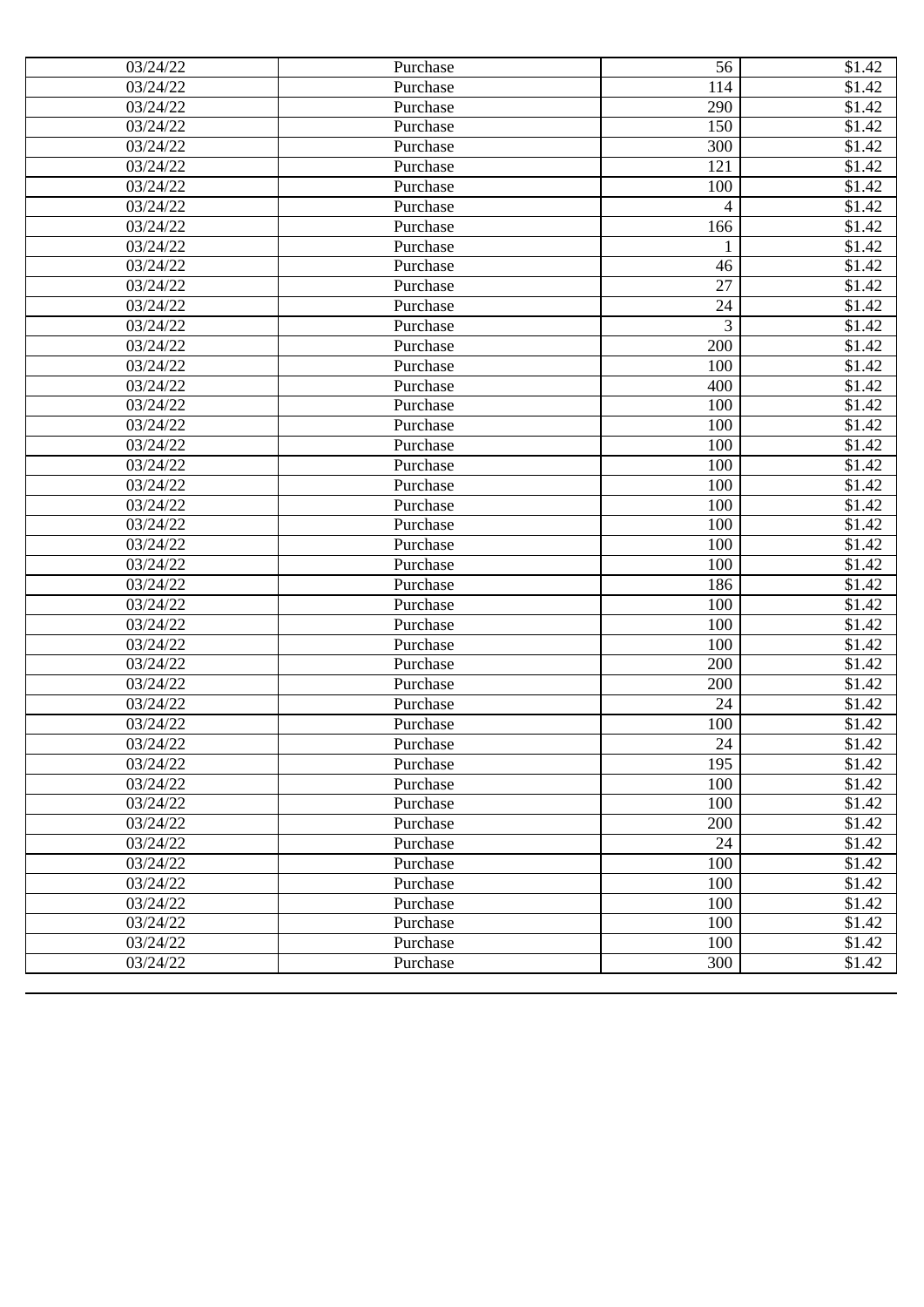| 03/24/22              | Purchase | 100 | \$1.42             |
|-----------------------|----------|-----|--------------------|
| 03/24/22              | Purchase | 189 | \$1.42             |
| 03/24/22              | Purchase | 100 | \$1.42             |
| 03/24/22              | Purchase | 100 | \$1.42             |
| $\overline{03/2}4/22$ | Purchase | 200 | \$1.42             |
| 03/24/22              | Purchase | 100 | \$1.42             |
| 03/24/22              | Purchase | 100 | \$1.42             |
| 03/24/22              | Purchase | 300 | \$1.42             |
| 03/24/22              | Purchase | 200 | \$1.42             |
| 03/24/22              | Purchase | 100 | \$1.42             |
| 03/24/22              | Purchase | 24  | \$1.42             |
| 03/24/22              | Purchase | 100 | \$1.42             |
| 03/24/22              | Purchase | 400 | $\overline{$}1.42$ |
| 03/24/22              | Purchase | 100 | \$1.42             |
| 03/24/22              | Purchase | 100 | \$1.42             |
| 03/24/22              | Purchase | 200 | \$1.42             |
| 03/24/22              | Purchase | 300 | \$1.42             |
| 03/24/22              | Purchase | 100 | \$1.42             |
| 03/24/22              | Purchase | 100 | \$1.42             |
| 03/24/22              | Purchase | 300 | \$1.42             |
| 03/24/22              | Purchase | 100 | \$1.42             |
| 03/24/22              | Purchase | 100 | \$1.42             |
| 03/24/22              | Purchase | 200 | \$1.42             |
| 03/24/22              | Purchase | 111 | \$1.42             |
| 03/24/22              | Purchase | 200 | \$1.42             |
| 03/24/22              | Purchase | 45  | \$1.42             |
| 03/24/22              | Purchase | 100 | \$1.42             |
| 03/24/22              | Purchase | 100 | \$1.42             |
| 03/24/22              | Purchase | 100 | \$1.42             |
| 03/24/22              | Purchase | 100 | \$1.42             |
| 03/24/22              | Purchase | 100 | \$1.42             |
| 03/24/22              | Purchase | 100 | \$1.42             |
| 03/24/22              | Purchase | 100 | \$1.42             |
| $\overline{0}3/24/22$ | Purchase | 100 | \$1.42             |
| 03/24/22              | Purchase | 100 | \$1.42             |
| 03/24/22              | Purchase | 100 | \$1.42             |
| 03/24/22              | Purchase | 100 | \$1.42             |
| 03/24/22              | Purchase | 57  | \$1.42             |
| 03/24/22              | Purchase | 100 | \$1.42             |
| 03/24/22              | Purchase | 100 | \$1.42             |
| 03/24/22              | Purchase | 100 | \$1.42             |
| 03/24/22              | Purchase | 43  | \$1.42             |
| 03/24/22              | Purchase | 100 | \$1.42             |
| 03/24/22              | Purchase | 100 | \$1.42             |
| 03/24/22              | Purchase | 100 | \$1.42             |
| 03/24/22              | Purchase | 100 | \$1.42             |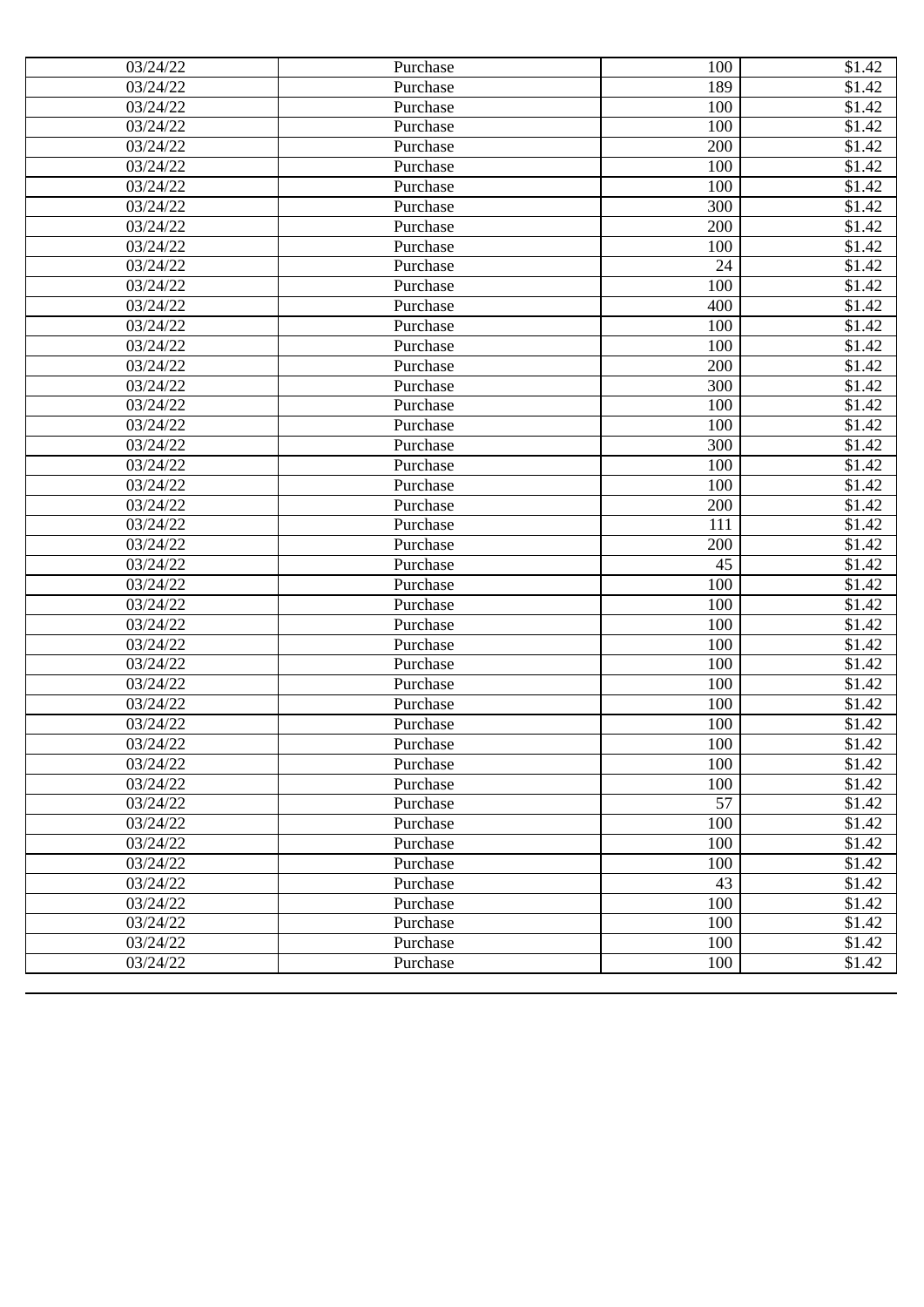| 03/24/22          | Purchase | 100 | \$1.42             |
|-------------------|----------|-----|--------------------|
| 03/24/22          | Purchase | 100 | \$1.42             |
| 03/24/22          | Purchase | 100 | \$1.42             |
| 03/24/22          | Purchase | 100 | \$1.42             |
| 03/24/22          | Purchase | 100 | \$1.42             |
| 03/24/22          | Purchase | 100 | \$1.42             |
| 03/24/22          | Purchase | 100 | \$1.42             |
| 03/24/22          | Purchase | 100 | \$1.42             |
| 03/24/22          | Purchase | 100 | \$1.42             |
| 03/24/22          | Purchase | 100 | \$1.42             |
| 03/24/22          | Purchase | 800 | \$1.42             |
| 03/24/22          | Purchase | 100 | \$1.42             |
| 03/24/22          | Purchase | 100 | \$1.42             |
| 03/24/22          | Purchase | 100 | \$1.42             |
| 03/24/22          | Purchase | 150 | \$1.42             |
| 03/24/22          | Purchase | 200 | \$1.42             |
| 03/24/22          | Purchase | 100 | \$1.43             |
| 03/24/22          | Purchase | 100 | \$1.43             |
| 03/24/22          | Purchase | 100 | \$1.43             |
| 03/24/22          | Purchase | 100 | \$1.43             |
| 03/24/22          | Purchase | 100 | $\overline{$}1.43$ |
| 03/24/22          | Purchase | 100 | \$1.43             |
| 03/24/22          | Purchase | 100 | \$1.43             |
| 03/24/22          | Purchase | 100 | \$1.43             |
| 03/24/22          | Purchase | 100 | \$1.43             |
| 03/24/22          | Purchase | 100 | \$1.43             |
| 03/24/22          | Purchase | 100 | \$1.43             |
| 03/24/22          | Purchase | 100 | \$1.43             |
| 03/24/22          | Purchase | 200 | \$1.43             |
| 03/24/22          | Purchase | 100 | \$1.43             |
| 03/24/22          | Purchase | 100 | \$1.43             |
| 03/24/22          | Purchase | 100 | \$1.43             |
| 03/24/22          | Purchase | 100 | \$1.43             |
| 03/24/22          | Purchase | 100 | \$1.43             |
| 03/24/22          | Purchase | 100 | \$1.43             |
| 03/24/22          | Purchase | 100 | \$1.43             |
| 03/24/22          | Purchase | 100 | \$1.43             |
| 03/24/22          | Purchase | 100 | \$1.43             |
| 03/24/22          | Purchase | 100 | \$1.43             |
| 03/24/22          | Purchase | 100 | \$1.43             |
| 03/24/22          | Purchase | 100 | \$1.43             |
| 03/24/22          | Purchase | 189 | \$1.43             |
| 03/24/22          | Purchase | 279 | \$1.43             |
| $\sqrt{03}/24/22$ | Purchase | 100 | \$1.43             |
| 03/24/22          | Purchase | 529 | \$1.43             |
| 03/24/22          | Purchase | 100 | \$1.43             |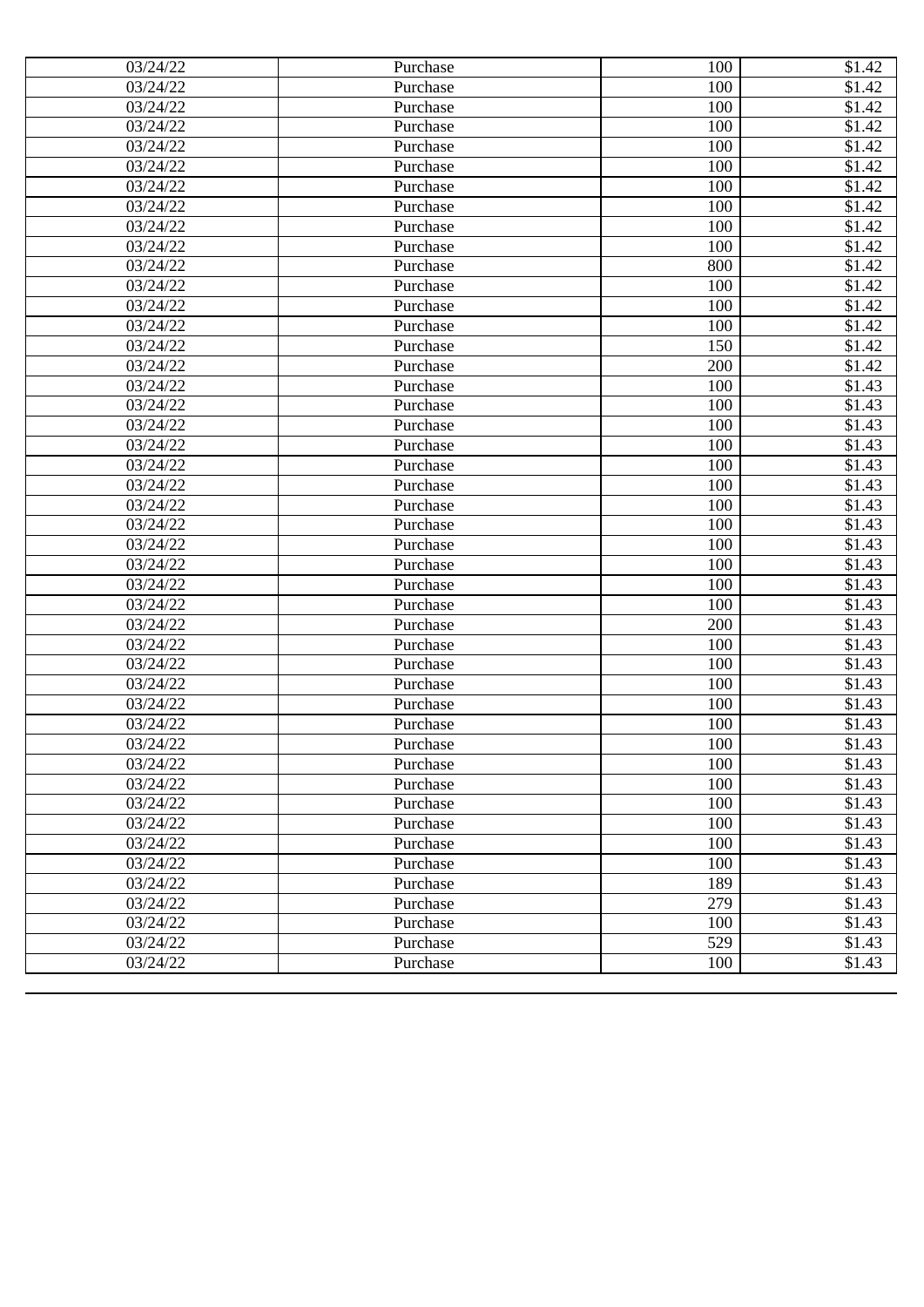| 03/24/22          | Purchase | 100 | \$1.43              |
|-------------------|----------|-----|---------------------|
| 03/24/22          | Purchase | 100 | $\overline{$}31.43$ |
| 03/24/22          | Purchase | 100 | \$1.43              |
| 03/24/22          | Purchase | 100 | \$1.43              |
| 03/24/22          | Purchase | 101 | \$1.43              |
| 03/24/22          | Purchase | 200 | \$1.43              |
| 03/24/22          | Purchase | 100 | \$1.43              |
| 03/24/22          | Purchase | 101 | \$1.43              |
| 03/24/22          | Purchase | 100 | \$1.43              |
| 03/24/22          | Purchase | 100 | \$1.43              |
| 03/24/22          | Purchase | 100 | \$1.43              |
| 03/24/22          | Purchase | 192 | \$1.43              |
| 03/24/22          | Purchase | 100 | \$1.43              |
| 03/24/22          | Purchase | 100 | \$1.43              |
| 03/24/22          | Purchase | 100 | \$1.43              |
| 03/24/22          | Purchase | 100 | \$1.43              |
| 03/24/22          | Purchase | 200 | \$1.43              |
| 03/24/22          | Purchase | 200 | \$1.43              |
| 03/24/22          | Purchase | 100 | \$1.43              |
| 03/24/22          | Purchase | 300 | \$1.43              |
| 03/24/22          | Purchase | 100 | $\overline{$}1.43$  |
| 03/24/22          | Purchase | 300 | \$1.43              |
| 03/24/22          | Purchase | 100 | \$1.43              |
| 03/24/22          | Purchase | 200 | \$1.43              |
| 03/24/22          | Purchase | 10  | \$1.43              |
| 03/24/22          | Purchase | 100 | \$1.43              |
| 03/24/22          | Purchase | 180 | \$1.43              |
| 03/24/22          | Purchase | 100 | \$1.43              |
| 03/24/22          | Purchase | 167 | \$1.43              |
| 03/24/22          | Purchase | 200 | \$1.43              |
| 03/24/22          | Purchase | 188 | \$1.43              |
| 03/24/22          | Purchase | 776 | \$1.43              |
| 03/24/22          | Purchase | 300 | \$1.43              |
| 03/24/22          | Purchase | 100 | \$1.43              |
| 03/24/22          | Purchase | 428 | \$1.43              |
| 03/24/22          | Purchase | 100 | \$1.43              |
| 03/24/22          | Purchase | 100 | \$1.43              |
| 03/24/22          | Purchase | 100 | \$1.43              |
| 03/24/22          | Purchase | 100 | \$1.43              |
| 03/24/22          | Purchase | 100 | \$1.43              |
| 03/24/22          | Purchase | 100 | \$1.43              |
| 03/24/22          | Purchase | 844 | \$1.43              |
| 03/24/22          | Purchase | 206 | \$1.43              |
| $\sqrt{03}/24/22$ | Purchase | 825 | \$1.43              |
| 03/24/22          | Purchase | 338 | \$1.43              |
| 03/24/22          | Purchase | 892 | \$1.43              |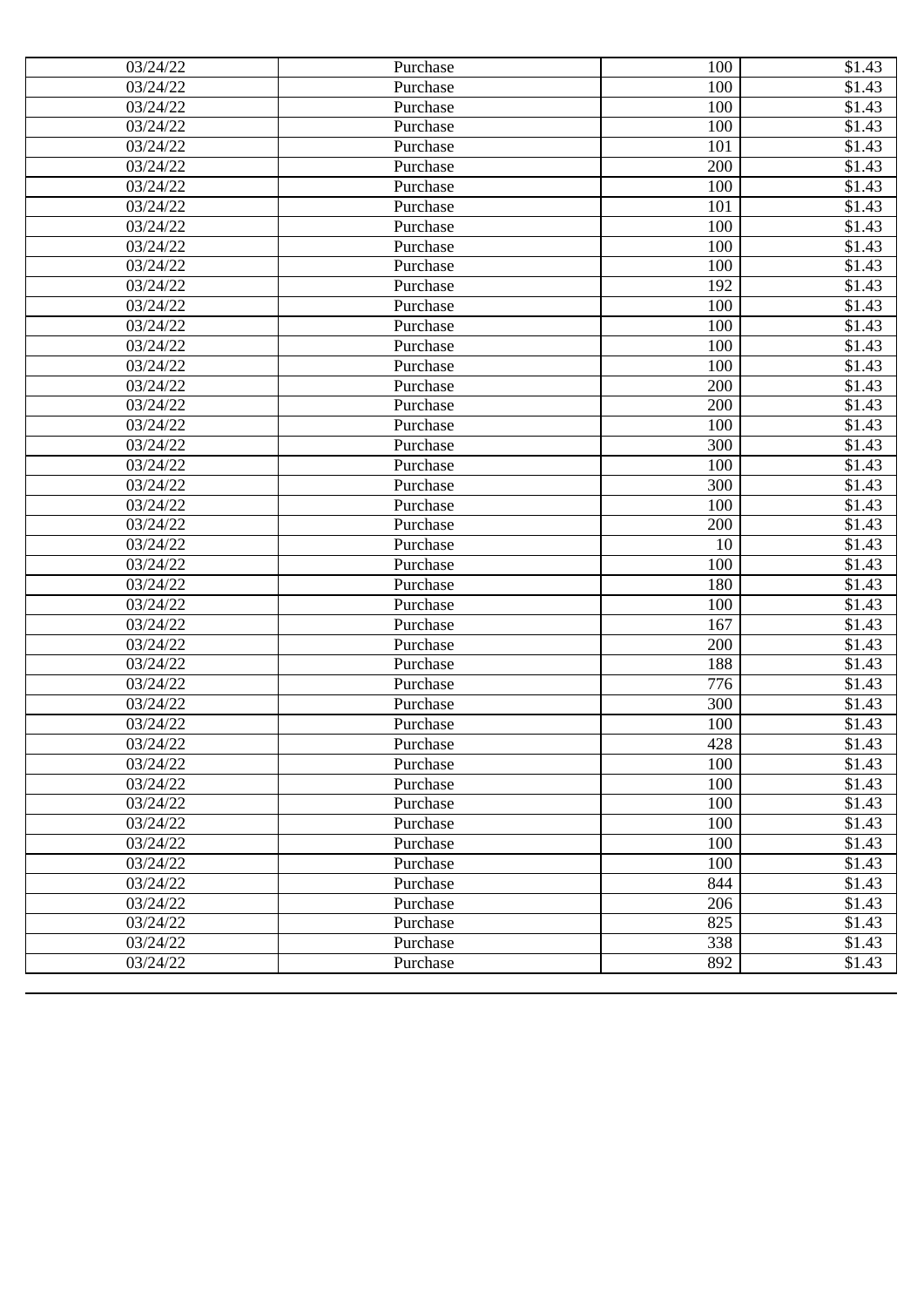| 03/24/22<br>03/24/22<br>03/24/22<br>$\overline{03/2}4/22$<br>03/24/22<br>03/24/22 | Purchase<br>Purchase<br>Purchase<br>Purchase<br>Purchase<br>Purchase<br>Purchase<br>Purchase<br>Purchase | 508<br>5,100<br>100<br>300<br>400<br>100<br>100 | \$1.43<br>\$1.43<br>\$1.43<br>\$1.43<br>\$1.43<br>\$1.43 |
|-----------------------------------------------------------------------------------|----------------------------------------------------------------------------------------------------------|-------------------------------------------------|----------------------------------------------------------|
|                                                                                   |                                                                                                          |                                                 |                                                          |
|                                                                                   |                                                                                                          |                                                 |                                                          |
|                                                                                   |                                                                                                          |                                                 |                                                          |
|                                                                                   |                                                                                                          |                                                 |                                                          |
|                                                                                   |                                                                                                          |                                                 |                                                          |
|                                                                                   |                                                                                                          |                                                 |                                                          |
| 03/24/22                                                                          |                                                                                                          |                                                 | \$1.43                                                   |
| 03/24/22                                                                          |                                                                                                          | 100                                             | \$1.43                                                   |
| 03/24/22                                                                          |                                                                                                          | 100                                             | \$1.43                                                   |
| 03/24/22                                                                          | Purchase                                                                                                 | 100                                             | \$1.43                                                   |
| 03/24/22                                                                          | Purchase                                                                                                 | 100                                             | \$1.43                                                   |
| 03/24/22                                                                          | Purchase                                                                                                 | 100                                             | \$1.43                                                   |
| 03/24/22                                                                          | Purchase                                                                                                 | 100                                             | \$1.43                                                   |
| 03/24/22                                                                          | Purchase                                                                                                 | 100                                             | \$1.43                                                   |
| 03/24/22                                                                          | Purchase                                                                                                 | 100                                             | \$1.43                                                   |
| 03/24/22                                                                          | Purchase                                                                                                 | 100                                             | \$1.43                                                   |
| 03/24/22                                                                          | Purchase                                                                                                 | 100                                             | \$1.43                                                   |
| 03/24/22                                                                          | Purchase                                                                                                 | 100                                             | \$1.43                                                   |
| 03/24/22                                                                          | Purchase                                                                                                 | 200                                             | \$1.43                                                   |
| 03/24/22                                                                          | Purchase                                                                                                 | 200                                             | \$1.43                                                   |
| 03/24/22                                                                          | Purchase                                                                                                 | 100                                             | \$1.43                                                   |
| 03/24/22                                                                          | Purchase                                                                                                 | 100                                             | \$1.43                                                   |
| 03/24/22                                                                          | Purchase                                                                                                 | 100                                             | \$1.43                                                   |
| 03/24/22                                                                          | Purchase                                                                                                 | 100                                             | \$1.43                                                   |
| 03/24/22                                                                          | Purchase                                                                                                 | 300                                             | \$1.43                                                   |
| 03/24/22                                                                          | Purchase                                                                                                 | 100                                             | $\overline{$}1.43$                                       |
| 03/24/22                                                                          | Purchase                                                                                                 | 100                                             | \$1.43                                                   |
| 03/24/22                                                                          | Purchase                                                                                                 | 100                                             | \$1.43                                                   |
| 03/24/22                                                                          | Purchase                                                                                                 | 100                                             | \$1.43                                                   |
| 03/24/22                                                                          | Purchase                                                                                                 | 100                                             | \$1.43                                                   |
| 03/24/22                                                                          | Purchase                                                                                                 | 200                                             | \$1.43                                                   |
| 03/24/22                                                                          | Purchase                                                                                                 | 100                                             | \$1.43                                                   |
| $\overline{0}3/24/22$                                                             | Purchase                                                                                                 | 1,000                                           | \$1.43                                                   |
| 03/24/22                                                                          | Purchase                                                                                                 | 200                                             | \$1.43                                                   |
| 03/24/22                                                                          | Purchase                                                                                                 | 100                                             | \$1.43                                                   |
| 03/24/22                                                                          | Purchase                                                                                                 | 100                                             | \$1.43                                                   |
| 03/24/22                                                                          | Purchase                                                                                                 | 100                                             | \$1.43                                                   |
| 03/24/22                                                                          | Purchase                                                                                                 | 100                                             | \$1.43                                                   |
| 03/24/22                                                                          | Purchase                                                                                                 | 100                                             | \$1.43                                                   |
| 03/24/22                                                                          | Purchase                                                                                                 | 100                                             | \$1.43                                                   |
| 03/24/22                                                                          | Purchase                                                                                                 | 100                                             | \$1.43                                                   |
| 03/24/22                                                                          | Purchase                                                                                                 | 100                                             | \$1.43                                                   |
| 03/24/22                                                                          | Purchase                                                                                                 | 100                                             | \$1.43                                                   |
| 03/24/22                                                                          | Purchase                                                                                                 | 100                                             | \$1.43                                                   |
| 03/24/22                                                                          | Purchase                                                                                                 | 100                                             | \$1.43                                                   |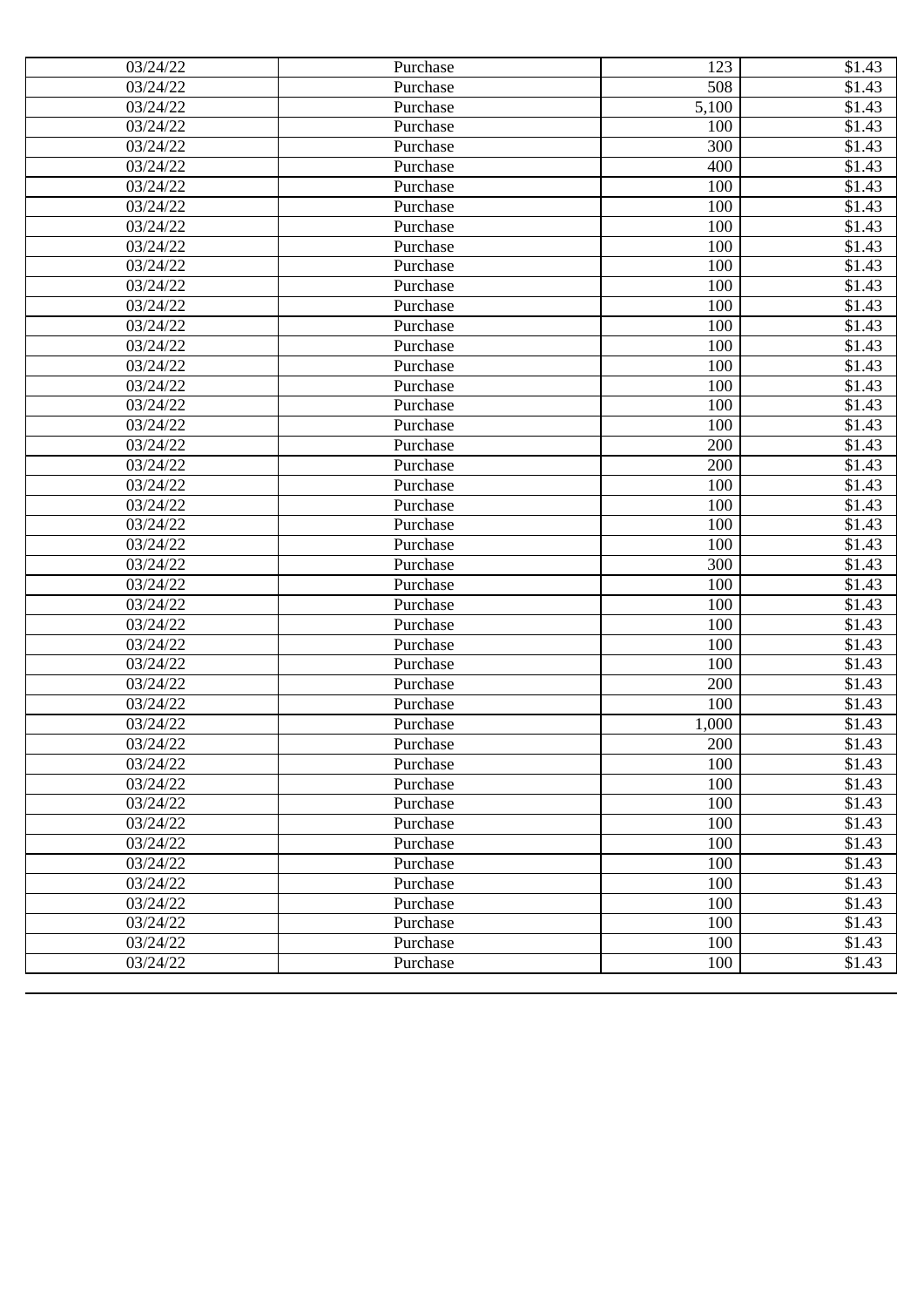| 03/24/22              | Purchase | 100 | \$1.43              |
|-----------------------|----------|-----|---------------------|
| 03/24/22              | Purchase | 100 | $\overline{$}31.43$ |
| 03/24/22              | Purchase | 310 | \$1.43              |
| 03/24/22              | Purchase | 100 | \$1.43              |
| $\overline{03/2}4/22$ | Purchase | 100 | \$1.43              |
| 03/24/22              | Purchase | 100 | \$1.43              |
| 03/24/22              | Purchase | 100 | \$1.43              |
| 03/24/22              | Purchase | 184 | \$1.43              |
| 03/24/22              | Purchase | 100 | \$1.43              |
| 03/24/22              | Purchase | 100 | \$1.43              |
| 03/24/22              | Purchase | 100 | \$1.43              |
| 03/24/22              | Purchase | 100 | \$1.43              |
| 03/24/22              | Purchase | 100 | \$1.43              |
| 03/24/22              | Purchase | 100 | \$1.43              |
| 03/24/22              | Purchase | 156 | \$1.43              |
| 03/24/22              | Purchase | 100 | \$1.43              |
| 03/24/22              | Purchase | 100 | \$1.43              |
| 03/24/22              | Purchase | 100 | \$1.43              |
| 03/24/22              | Purchase | 100 | \$1.43              |
| 03/24/22              | Purchase | 138 | \$1.43              |
| 03/24/22              | Purchase | 200 | \$1.43              |
| 03/24/22              | Purchase | 100 | \$1.43              |
| 03/24/22              | Purchase | 100 | \$1.43              |
| 03/24/22              | Purchase | 100 | \$1.43              |
| 03/24/22              | Purchase | 100 | \$1.43              |
| 03/24/22              | Purchase | 100 | \$1.43              |
| 03/24/22              | Purchase | 100 | $\overline{$}1.43$  |
| 03/24/22              | Purchase | 115 | \$1.43              |
| 03/24/22              | Purchase | 100 | \$1.43              |
| 03/24/22              | Purchase | 100 | \$1.43              |
| 03/24/22              | Purchase | 100 | \$1.43              |
| 03/24/22              | Purchase | 100 | \$1.43              |
| 03/24/22              | Purchase | 100 | \$1.43              |
| $\overline{0}3/24/22$ | Purchase | 100 | \$1.43              |
| 03/24/22              | Purchase | 600 | \$1.43              |
| 03/24/22              | Purchase | 171 | \$1.43              |
| 03/24/22              | Purchase | 229 | \$1.43              |
| 03/24/22              | Purchase | 300 | \$1.43              |
| 03/24/22              | Purchase | 300 | \$1.43              |
| 03/24/22              | Purchase | 100 | \$1.43              |
| 03/24/22              | Purchase | 100 | \$1.43              |
| $\overline{0}3/24/22$ | Purchase | 300 | \$1.43              |
| 03/24/22              | Purchase | 600 | \$1.43              |
| 03/24/22              | Purchase | 600 | \$1.43              |
| 03/24/22              | Purchase | 200 | \$1.43              |
| 03/24/22              | Purchase | 100 | \$1.43              |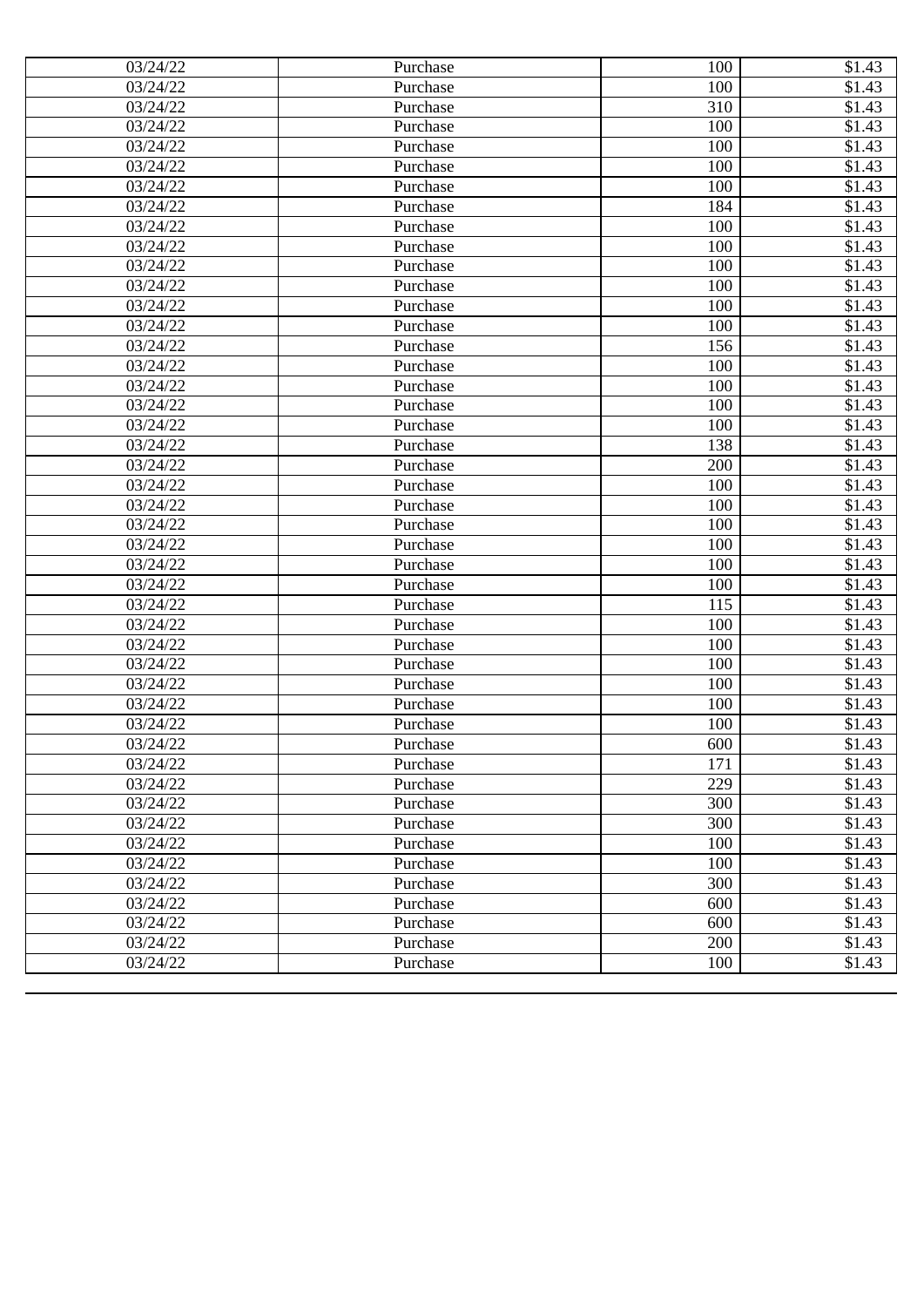| 03/24/22          | Purchase | 100   | \$1.43             |
|-------------------|----------|-------|--------------------|
| 03/24/22          | Purchase | 171   | \$1.43             |
| 03/24/22          | Purchase | 300   | \$1.43             |
| 03/24/22          | Purchase | 700   | \$1.43             |
| 03/24/22          | Purchase | 100   | \$1.43             |
| 03/24/22          | Purchase | 100   | \$1.43             |
| 03/24/22          | Purchase | 9,400 | \$1.43             |
| 03/24/22          | Purchase | 176   | \$1.44             |
| 03/24/22          | Purchase | 100   | \$1.44             |
| 03/24/22          | Purchase | 100   | \$1.44             |
| 03/24/22          | Purchase | 100   | \$1.44             |
| 03/24/22          | Purchase | 100   | $\overline{$}1.44$ |
| 03/24/22          | Purchase | 100   | \$1.44             |
| 03/24/22          | Purchase | 200   | \$1.44             |
| 03/24/22          | Purchase | 300   | \$1.44             |
| 03/24/22          | Purchase | 200   | \$1.44             |
| 03/24/22          | Purchase | 300   | \$1.44             |
| 03/24/22          | Purchase | 24    | \$1.44             |
| 03/24/22          | Purchase | 100   | \$1.44             |
| 03/24/22          | Purchase | 100   | \$1.44             |
| 03/24/22          | Purchase | 100   | \$1.44             |
| 03/24/22          | Purchase | 100   | \$1.44             |
| 03/24/22          | Purchase | 100   | \$1.44             |
| 03/24/22          | Purchase | 100   | \$1.44             |
| 03/24/22          | Purchase | 100   | \$1.44             |
| 03/24/22          | Purchase | 100   | \$1.44             |
| 03/24/22          | Purchase | 901   | \$1.44             |
| 03/24/22          | Purchase | 100   | \$1.44             |
| 03/24/22          | Purchase | 100   | \$1.44             |
| 03/24/22          | Purchase | 100   | \$1.44             |
| 03/24/22          | Purchase | 100   | \$1.44             |
| 03/24/22          | Purchase | 100   | \$1.44             |
| 03/24/22          | Purchase | 100   | \$1.44             |
| 03/24/22          | Purchase | 100   | \$1.44             |
| 03/24/22          | Purchase | 100   | \$1.44             |
| 03/24/22          | Purchase | 200   | \$1.44             |
| 03/24/22          | Purchase | 100   | \$1.44             |
| 03/24/22          | Purchase | 100   | \$1.44             |
| 03/24/22          | Purchase | 200   | \$1.44             |
| 03/24/22          | Purchase | 100   | \$1.44             |
| 03/24/22          | Purchase | 100   | \$1.44             |
| 03/24/22          | Purchase | 182   | \$1.44             |
| 03/24/22          | Purchase | 100   | \$1.44             |
| $\sqrt{03}/24/22$ | Purchase | 100   | \$1.44             |
| 03/24/22          | Purchase | 114   | \$1.44             |
| 03/24/22          | Purchase | 100   | \$1.44             |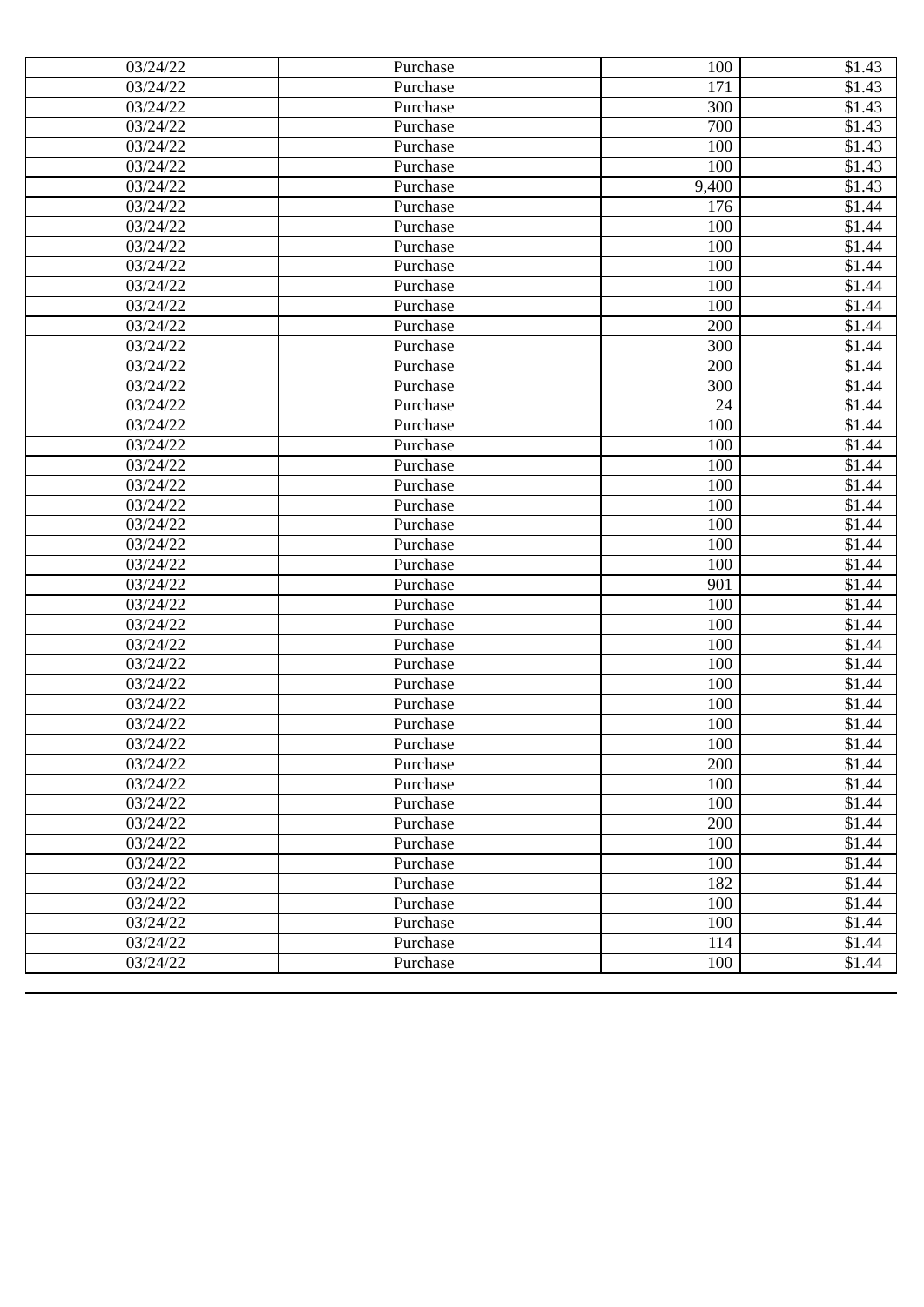| 03/24/22              | Purchase | 100          | \$1.44             |
|-----------------------|----------|--------------|--------------------|
| 03/24/22              | Purchase | 100          | \$1.44             |
| 03/24/22              | Purchase | 200          | \$1.44             |
| 03/24/22              | Purchase | 100          | \$1.44             |
| 03/24/22              | Purchase | 100          | \$1.44             |
| 03/24/22              | Purchase | 100          | \$1.44             |
| 03/24/22              | Purchase | 300          | \$1.44             |
| 03/24/22              | Purchase | 100          | \$1.44             |
| 03/24/22              | Purchase | 153          | \$1.44             |
| 03/24/22              | Purchase | 171          | \$1.44             |
| 03/24/22              | Purchase | 100          | \$1.44             |
| 03/24/22              | Purchase | 100          | \$1.44             |
| 03/24/22              | Purchase | 171          | \$1.44             |
| 03/24/22              | Purchase | 200          | \$1.44             |
| 03/24/22              | Purchase | 116          | \$1.44             |
| 03/24/22              | Purchase | 100          | \$1.44             |
| 03/24/22              | Purchase | 100          | \$1.44             |
| 03/24/22              | Purchase | 100          | \$1.44             |
| 03/24/22              | Purchase | 17           | $\overline{$}1.44$ |
| 03/24/22              | Purchase | 100          | \$1.44             |
| 03/24/22              | Purchase | $\mathbf{1}$ | \$1.44             |
| 03/24/22              | Purchase | 100          | \$1.44             |
| 03/24/22              | Purchase | 101          | \$1.44             |
| 03/24/22              | Purchase | 100          | \$1.44             |
| 03/24/22              | Purchase | 100          | \$1.44             |
| 03/24/22              | Purchase | 530          | \$1.44             |
| 03/24/22              | Purchase | 100          | \$1.44             |
| 03/24/22              | Purchase | 100          | \$1.44             |
| 03/24/22              | Purchase | 100          | \$1.44             |
| 03/24/22              | Purchase | 100          | $\overline{$}1.44$ |
| 03/24/22              | Purchase | 100          | \$1.44             |
| 03/24/22              | Purchase | 371          | \$1.44             |
| 03/24/22              | Purchase | 200          | \$1.44             |
| $\overline{0}3/24/22$ | Purchase | 200          | \$1.44             |
| 03/24/22              | Purchase | 200          | \$1.44             |
| 03/24/22              | Purchase | 100          | \$1.44             |
| 03/24/22              | Purchase | 100          | \$1.44             |
| 03/24/22              | Purchase | 100          | \$1.44             |
| 03/24/22              | Purchase | 100          | \$1.44             |
| 03/24/22              | Purchase | 101          | $\overline{$}1.44$ |
| 03/24/22              | Purchase | 100          | \$1.44             |
| 03/24/22              | Purchase | 100          | \$1.44             |
| 03/24/22              | Purchase | 100          | \$1.44             |
| 03/24/22              | Purchase | 100          | \$1.44             |
| 03/24/22              | Purchase | 100          | \$1.44             |
| 03/24/22              | Purchase | 100          | \$1.44             |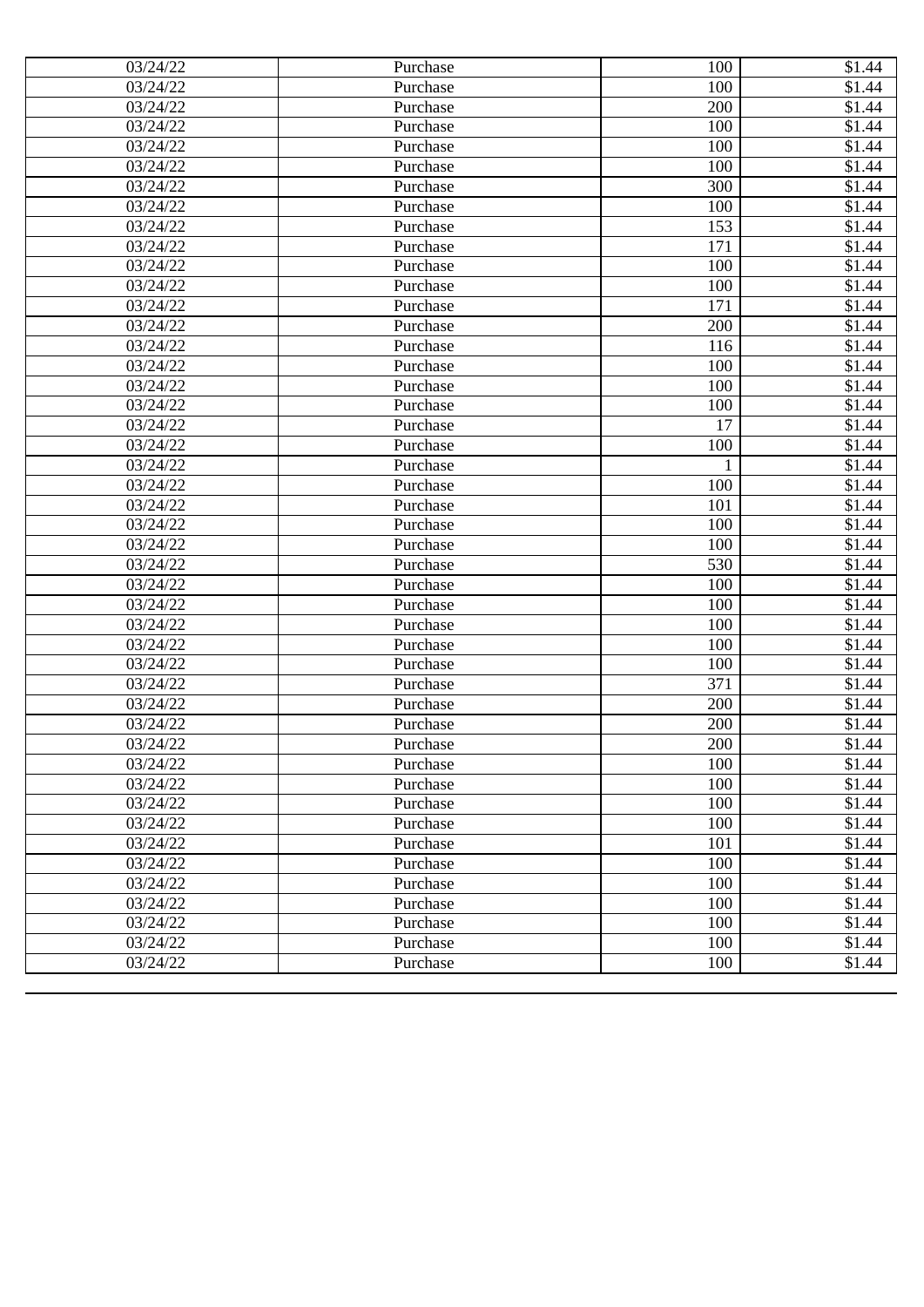| 03/24/22              | Purchase | 100 | \$1.44             |
|-----------------------|----------|-----|--------------------|
| 03/24/22              | Purchase | 100 | \$1.44             |
| 03/24/22              | Purchase | 100 | \$1.44             |
| 03/24/22              | Purchase | 100 | \$1.44             |
| 03/24/22              | Purchase | 100 | \$1.44             |
| 03/24/22              | Purchase | 100 | \$1.44             |
| 03/24/22              | Purchase | 200 | \$1.44             |
| 03/24/22              | Purchase | 100 | \$1.44             |
| 03/24/22              | Purchase | 200 | \$1.44             |
| 03/24/22              | Purchase | 101 | \$1.44             |
| 03/24/22              | Purchase | 100 | \$1.44             |
| 03/24/22              | Purchase | 101 | \$1.44             |
| 03/24/22              | Purchase | 100 | \$1.44             |
| 03/24/22              | Purchase | 200 | \$1.44             |
| 03/24/22              | Purchase | 200 | \$1.44             |
| 03/24/22              | Purchase | 101 | \$1.44             |
| 03/24/22              | Purchase | 100 | \$1.44             |
| 03/24/22              | Purchase | 200 | \$1.44             |
| 03/24/22              | Purchase | 100 | $\overline{$}1.44$ |
| 03/24/22              | Purchase | 100 | \$1.44             |
| 03/24/22              | Purchase | 100 | \$1.44             |
| 03/24/22              | Purchase | 100 | \$1.44             |
| 03/24/22              | Purchase | 100 | \$1.44             |
| 03/24/22              | Purchase | 100 | \$1.44             |
| 03/24/22              | Purchase | 100 | \$1.44             |
| 03/24/22              | Purchase | 100 | \$1.44             |
| 03/24/22              | Purchase | 100 | \$1.44             |
| 03/24/22              | Purchase | 100 | \$1.44             |
| 03/24/22              | Purchase | 599 | \$1.44             |
| 03/24/22              | Purchase | 100 | $\overline{$}1.44$ |
| 03/24/22              | Purchase | 100 | \$1.44             |
| 03/24/22              | Purchase | 100 | \$1.44             |
| 03/24/22              | Purchase | 200 | \$1.44             |
| $\overline{0}3/24/22$ | Purchase | 100 | \$1.44             |
| 03/24/22              | Purchase | 100 | \$1.44             |
| 03/24/22              | Purchase | 100 | \$1.44             |
| 03/24/22              | Purchase | 100 | \$1.44             |
| 03/24/22              | Purchase | 18  | \$1.44             |
| 03/24/22              | Purchase | 537 | \$1.44             |
| 03/24/22              | Purchase | 860 | $\overline{$}1.44$ |
| 03/24/22              | Purchase | 18  | \$1.44             |
| $\overline{0}3/24/22$ | Purchase | 273 | \$1.44             |
| 03/24/22              | Purchase | 300 | \$1.44             |
| 03/24/22              | Purchase | 509 | \$1.44             |
| 03/24/22              | Purchase | 100 | \$1.44             |
| 03/24/22              | Purchase | 100 | \$1.44             |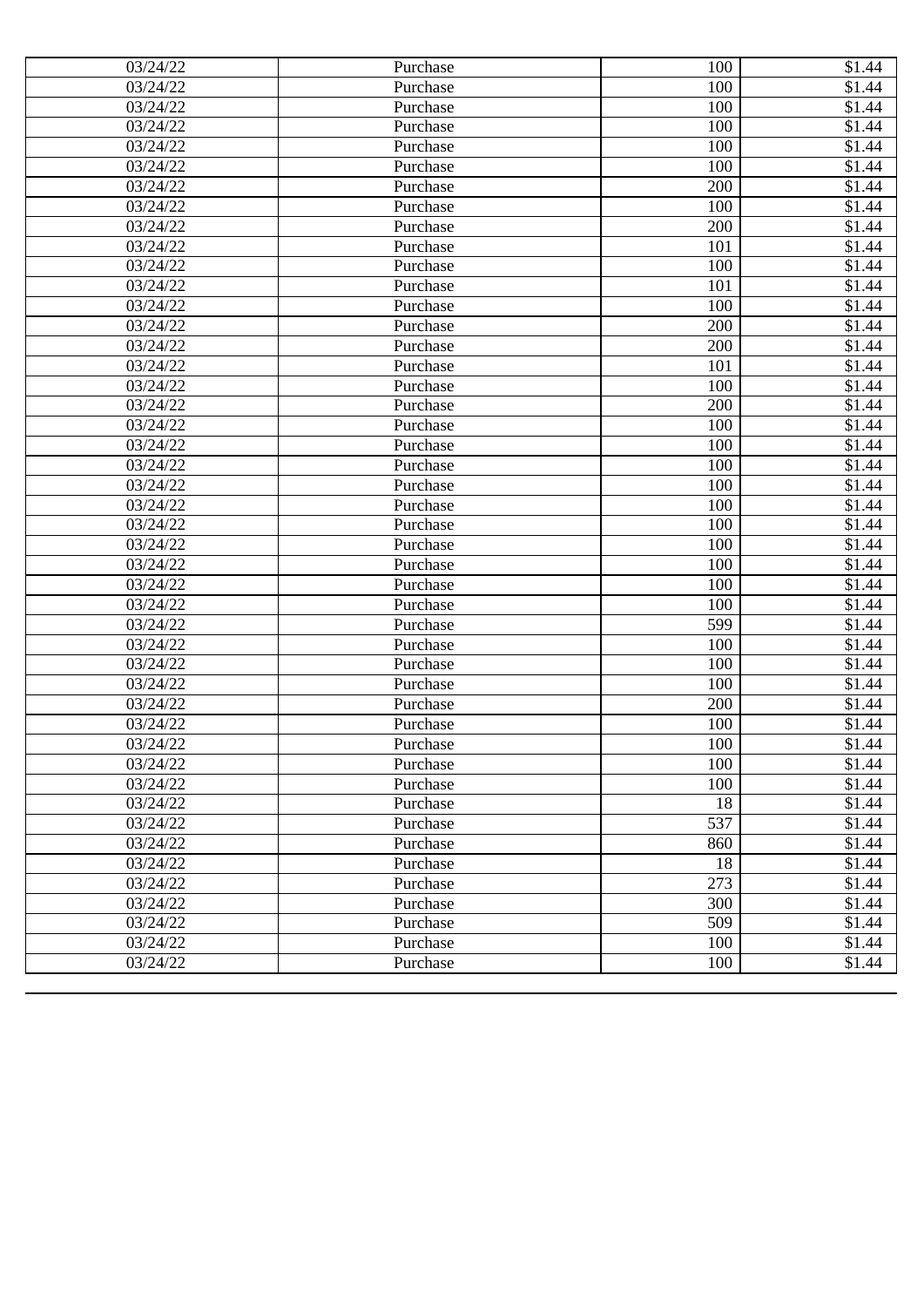| 03/24/22              | Purchase | 100   | \$1.44             |
|-----------------------|----------|-------|--------------------|
| 03/24/22              | Purchase | 100   | \$1.44             |
| 03/24/22              | Purchase | 200   | \$1.44             |
| 03/24/22              | Purchase | 100   | \$1.44             |
| 03/24/22              | Purchase | 100   | \$1.44             |
| 03/24/22              | Purchase | 200   | \$1.44             |
| 03/24/22              | Purchase | 100   | \$1.44             |
| 03/24/22              | Purchase | 200   | \$1.44             |
| 03/24/22              | Purchase | 100   | \$1.44             |
| 03/24/22              | Purchase | 100   | \$1.44             |
| 03/24/22              | Purchase | 100   | \$1.44             |
| 03/24/22              | Purchase | 100   | \$1.44             |
| 03/24/22              | Purchase | 100   | \$1.44             |
| 03/24/22              | Purchase | 100   | \$1.44             |
| 03/24/22              | Purchase | 98    | \$1.44             |
| 03/24/22              | Purchase | 101   | \$1.44             |
| 03/24/22              | Purchase | 100   | \$1.44             |
| 03/24/22              | Purchase | 100   | \$1.44             |
| 03/24/22              | Purchase | 100   | $\overline{$}1.44$ |
| 03/24/22              | Purchase | 200   | \$1.44             |
| 03/24/22              | Purchase | 100   | \$1.44             |
| 03/24/22              | Purchase | 200   | \$1.44             |
| 03/24/22              | Purchase | 100   | \$1.44             |
| 03/24/22              | Purchase | 200   | \$1.44             |
| 03/24/22              | Purchase | 100   | \$1.44             |
| 03/24/22              | Purchase | 79    | \$1.44             |
| 03/24/22              | Purchase | 200   | \$1.44             |
| 03/24/22              | Purchase | 100   | \$1.44             |
| 03/24/22              | Purchase | 100   | \$1.44             |
| 03/24/22              | Purchase | 400   | $\overline{$}1.44$ |
| 03/24/22              | Purchase | 200   | \$1.44             |
| 03/24/22              | Purchase | 100   | \$1.44             |
| 03/24/22              | Purchase | 100   | \$1.44             |
| $\overline{0}3/24/22$ | Purchase | 100   | \$1.44             |
| 03/24/22              | Purchase | 100   | \$1.44             |
| 03/24/22              | Purchase | 100   | \$1.44             |
| 03/24/22              | Purchase | 100   | \$1.44             |
| 03/24/22              | Purchase | 200   | \$1.44             |
| 03/24/22              | Purchase | 100   | \$1.44             |
| 03/24/22              | Purchase | 129   | \$1.44             |
| 03/24/22              | Purchase | 100   | \$1.44             |
| 03/24/22              | Purchase | 2,769 | \$1.44             |
| 03/24/22              | Purchase | 2,050 | \$1.44             |
| 03/24/22              | Purchase | 1,000 | \$1.44             |
| 03/24/22              | Purchase | 1,100 | \$1.44             |
| 03/24/22              | Purchase | 500   | \$1.44             |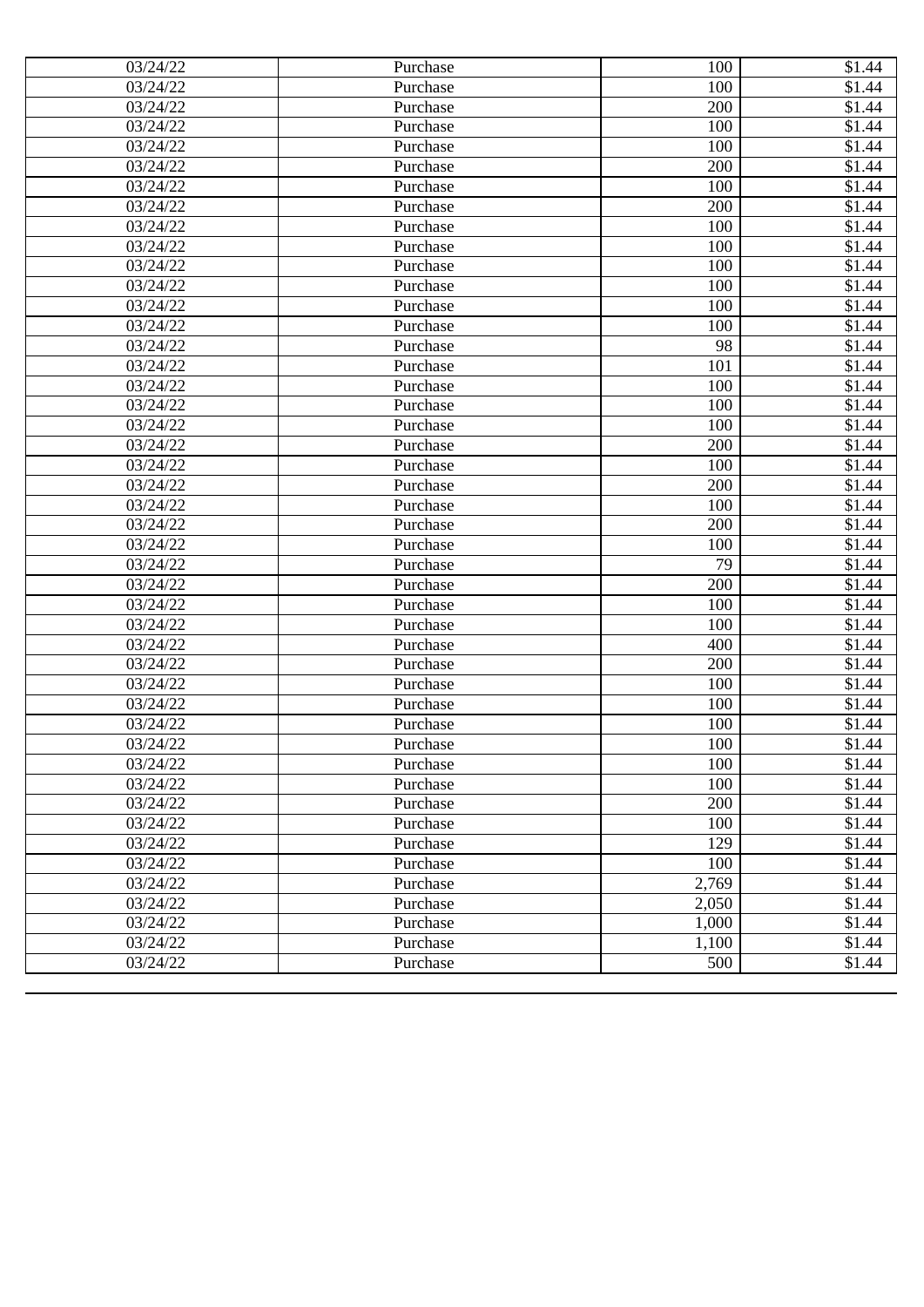| 03/24/22 | Purchase | 202             | \$1.44             |
|----------|----------|-----------------|--------------------|
| 03/24/22 | Purchase | 559             | \$1.44             |
| 03/24/22 | Purchase | 100             | $\overline{$}1.44$ |
| 03/24/22 | Purchase | 7,500           | \$1.44             |
| 03/24/22 | Purchase | 2,700           | \$1.44             |
| 03/24/22 | Purchase | 1,100           | \$1.44             |
| 03/24/22 | Purchase | 44              | \$1.44             |
| 03/24/22 | Purchase | 56              | \$1.44             |
| 03/24/22 | Purchase | 100             | \$1.44             |
| 03/24/22 | Purchase | 51              | \$1.44             |
| 03/24/22 | Purchase | 27              | \$1.44             |
| 03/24/22 | Purchase | 54              | \$1.44             |
| 03/24/22 | Purchase | 62              | \$1.44             |
| 03/24/22 | Purchase | 150             | \$1.44             |
| 03/24/22 | Purchase | 76              | $\overline{$}1.44$ |
| 03/24/22 | Purchase | 194             | \$1.44             |
| 03/24/22 | Purchase | 13              | \$1.44             |
| 03/24/22 | Purchase | 81              | \$1.44             |
| 03/24/22 | Purchase | 278             | \$1.44             |
| 03/24/22 | Purchase | 10              | \$1.44             |
| 03/24/22 | Purchase | 57              | $\overline{$}1.44$ |
| 03/24/22 | Purchase | 24              | \$1.44             |
| 03/24/22 | Purchase | 207             | \$1.44             |
| 03/24/22 | Purchase | 88              | \$1.44             |
| 03/24/22 | Purchase | 100             | \$1.44             |
| 03/24/22 | Purchase | 100             | \$1.44             |
| 03/24/22 | Purchase | 5               | \$1.44             |
| 03/24/22 | Purchase | 59              | \$1.44             |
| 03/24/22 | Purchase | 100             | \$1.44             |
| 03/24/22 | Purchase | 100             | \$1.44             |
| 03/24/22 | Purchase | 24              | \$1.44             |
| 03/24/22 | Purchase | 38              | \$1.44             |
| 03/24/22 | Purchase | 250             | \$1.44             |
| 03/24/22 | Purchase | 207             | \$1.44             |
| 03/24/22 | Purchase | 81              | \$1.44             |
| 03/24/22 | Purchase | 157             | \$1.44             |
| 03/24/22 | Purchase | 50              | \$1.44             |
| 03/24/22 | Purchase | 81              | \$1.44             |
| 03/24/22 | Purchase | 88              | \$1.44             |
| 03/24/22 | Purchase | 200             | \$1.44             |
| 03/24/22 | Purchase | 88              | \$1.44             |
| 03/24/22 | Purchase | 100             | \$1.44             |
| 03/24/22 | Purchase | 100             | \$1.44             |
| 03/24/22 | Purchase | $\overline{88}$ | \$1.44             |
| 03/24/22 | Purchase | 100             | \$1.44             |
| 03/24/22 | Purchase | 100             | \$1.44             |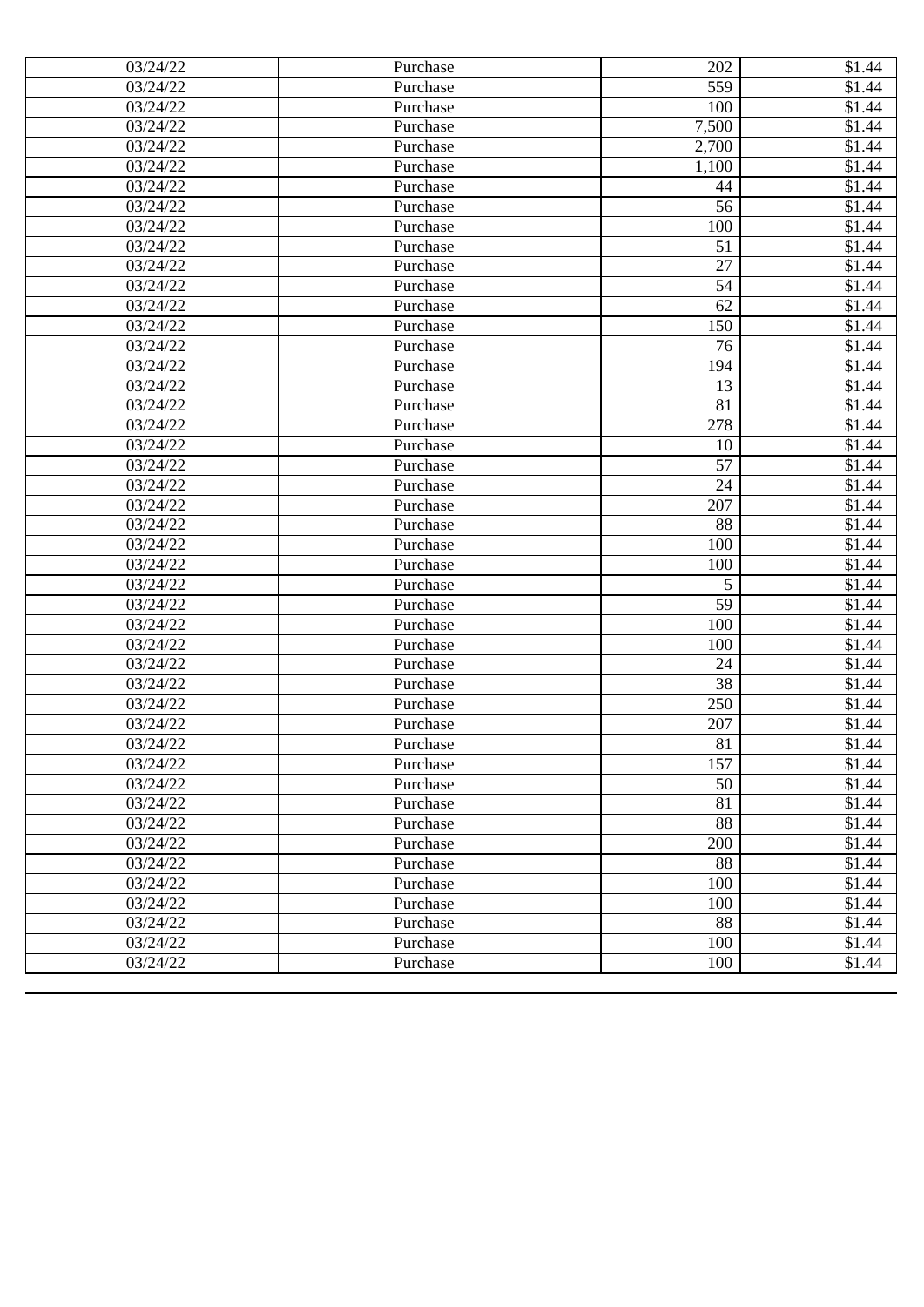| 03/24/22              | Purchase | 76    | \$1.44             |
|-----------------------|----------|-------|--------------------|
| 03/24/22              | Purchase | 100   | \$1.44             |
| 03/24/22              | Purchase | 12    | \$1.44             |
| 03/24/22              | Purchase | 100   | \$1.44             |
| 03/24/22              | Purchase | 88    | \$1.44             |
| 03/24/22              | Purchase | 100   | \$1.44             |
| 03/24/22              | Purchase | 100   | \$1.44             |
| 03/24/22              | Purchase | 22    | \$1.44             |
| 03/24/22              | Purchase | 100   | \$1.44             |
| 03/24/22              | Purchase | 66    | \$1.44             |
| 03/24/22              | Purchase | 100   | \$1.44             |
| 03/24/22              | Purchase | 34    | \$1.44             |
| 03/24/22              | Purchase | 100   | \$1.44             |
| 03/24/22              | Purchase | 100   | \$1.44             |
| 03/24/22              | Purchase | 54    | \$1.44             |
| 03/24/22              | Purchase | 42    | \$1.44             |
| 03/24/22              | Purchase | 165   | \$1.44             |
| 03/24/22              | Purchase | 6     | \$1.44             |
| 03/24/22              | Purchase | 51    | $\overline{$}1.44$ |
| 03/24/22              | Purchase | 24    | \$1.44             |
| 03/24/22              | Purchase | 400   | \$1.44             |
| 03/24/22              | Purchase | 200   | \$1.44             |
| 03/24/22              | Purchase | 239   | \$1.44             |
| 03/24/22              | Purchase | 247   | \$1.44             |
| 03/24/22              | Purchase | 27    | \$1.44             |
| 03/24/22              | Purchase | 1,206 | \$1.44             |
| 03/24/22              | Purchase | 642   | \$1.44             |
| 03/24/22              | Purchase | 200   | \$1.44             |
| 03/24/22              | Purchase | 100   | \$1.44             |
| 03/24/22              | Purchase | 100   | $\overline{$}1.44$ |
| 03/24/22              | Purchase | 100   | \$1.44             |
| 03/24/22              | Purchase | 100   | \$1.44             |
| 03/24/22              | Purchase | 182   | \$1.44             |
| $\overline{0}3/24/22$ | Purchase | 75    | \$1.44             |
| 03/24/22              | Purchase | 25    | \$1.44             |
| 03/24/22              | Purchase | 200   | \$1.44             |
| 03/24/22              | Purchase | 180   | \$1.44             |
| 03/24/22              | Purchase | 220   | \$1.44             |
| 03/24/22              | Purchase | 383   | \$1.44             |
| 03/24/22              | Purchase | 100   | \$1.44             |
| 03/24/22              | Purchase | 100   | \$1.44             |
| 03/24/22              | Purchase | 100   | \$1.44             |
| 03/24/22              | Purchase | 100   | \$1.44             |
| 03/24/22              | Purchase | 200   | \$1.44             |
| 03/24/22              | Purchase | 100   | \$1.44             |
| 03/24/22              | Purchase | 100   | \$1.44             |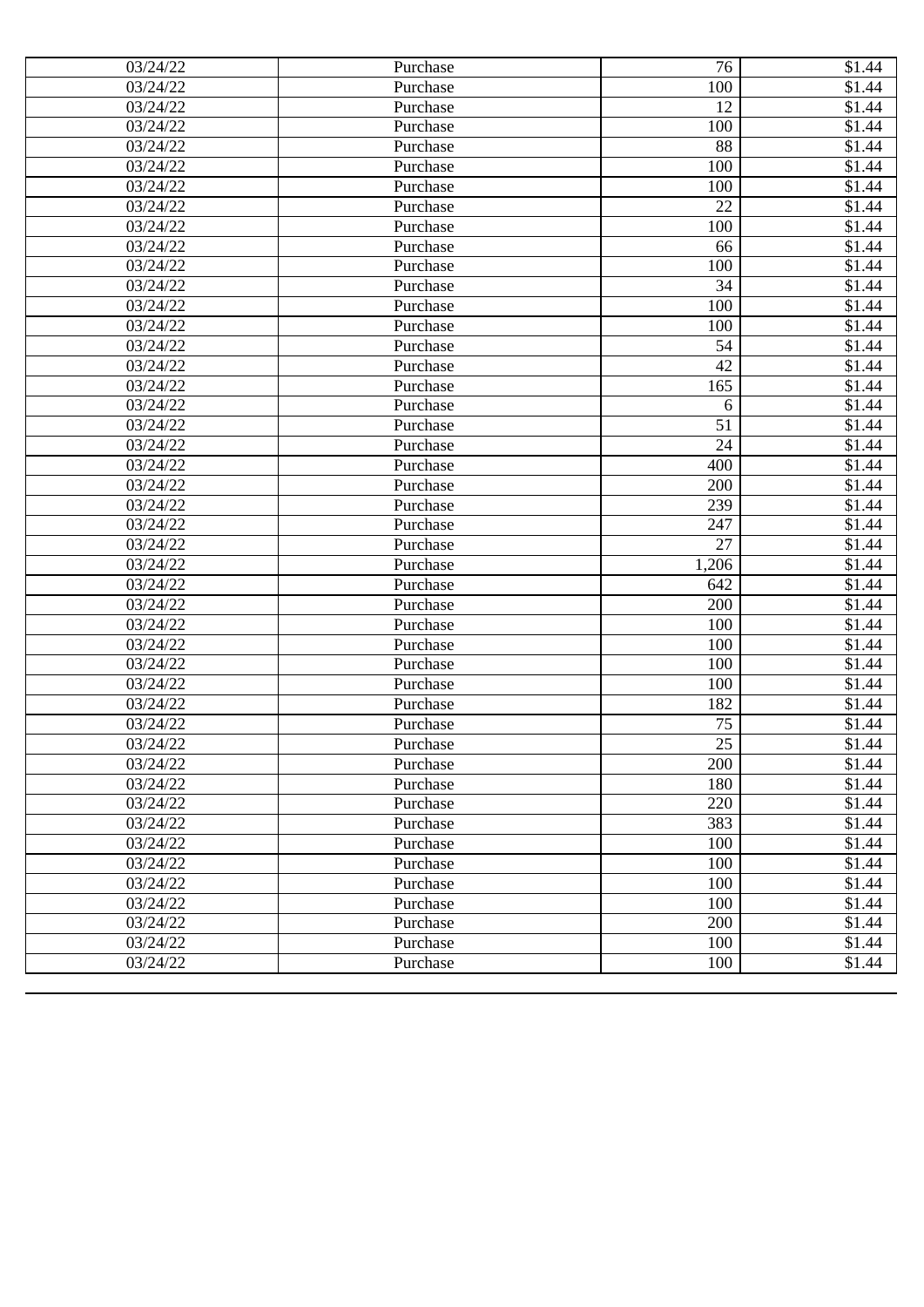| 03/24/22<br>100<br>Purchase<br>300<br>03/24/22<br>Purchase<br>03/24/22<br>100<br>Purchase<br>03/24/22<br>300<br>Purchase<br>03/24/22<br>Purchase<br>100<br>03/24/22<br>100<br>Purchase<br>03/24/22<br>400<br>Purchase<br>03/24/22<br>100<br>Purchase<br>200<br>03/24/22<br>Purchase<br>03/24/22<br>400<br>Purchase<br>03/24/22<br>100<br>Purchase<br>03/24/22<br>367<br>Purchase<br>03/24/22<br>308<br>Purchase<br>03/24/22<br>400<br>Purchase<br>03/24/22<br>300<br>Purchase<br>400<br>03/24/22<br>Purchase<br>03/24/22<br>100<br>Purchase<br>03/24/22<br>300<br>Purchase<br>03/24/22<br>Purchase<br>1,100<br>03/24/22<br>300<br>Purchase<br>03/24/22<br>Purchase<br>400<br>03/24/22<br>Purchase<br>25<br>$\overline{23}$<br>03/24/22<br>Purchase<br>300<br>03/24/22<br>Purchase<br>03/24/22<br>400<br>Purchase<br>03/24/22<br>400<br>Purchase<br>03/24/22<br>400<br>Purchase<br>03/24/22<br>264<br>Purchase<br>03/24/22<br>100<br>Purchase<br>03/24/22<br>100<br>Purchase<br>03/24/22<br>100<br>Purchase<br>03/24/22<br>100<br>Purchase<br>$\overline{0}3/24/22$<br>Purchase<br>191<br>03/24/22<br>Purchase<br>416<br>03/24/22<br>Purchase<br>300<br>100<br>03/24/22<br>Purchase<br>100<br>03/24/22<br>Purchase<br>100<br>03/24/22<br>Purchase<br>200<br>03/24/22<br>Purchase<br>03/24/22<br>100<br>Purchase<br>03/24/22<br>100<br>Purchase<br>03/24/22<br>200<br>Purchase<br>100<br>03/24/22<br>Purchase<br>100<br>03/24/22<br>Purchase | 03/24/22 | Purchase | 600 | \$1.44             |
|--------------------------------------------------------------------------------------------------------------------------------------------------------------------------------------------------------------------------------------------------------------------------------------------------------------------------------------------------------------------------------------------------------------------------------------------------------------------------------------------------------------------------------------------------------------------------------------------------------------------------------------------------------------------------------------------------------------------------------------------------------------------------------------------------------------------------------------------------------------------------------------------------------------------------------------------------------------------------------------------------------------------------------------------------------------------------------------------------------------------------------------------------------------------------------------------------------------------------------------------------------------------------------------------------------------------------------------------------------------------------------------------------------------------------------------------|----------|----------|-----|--------------------|
|                                                                                                                                                                                                                                                                                                                                                                                                                                                                                                                                                                                                                                                                                                                                                                                                                                                                                                                                                                                                                                                                                                                                                                                                                                                                                                                                                                                                                                            |          |          |     | \$1.44             |
|                                                                                                                                                                                                                                                                                                                                                                                                                                                                                                                                                                                                                                                                                                                                                                                                                                                                                                                                                                                                                                                                                                                                                                                                                                                                                                                                                                                                                                            |          |          |     | \$1.44             |
|                                                                                                                                                                                                                                                                                                                                                                                                                                                                                                                                                                                                                                                                                                                                                                                                                                                                                                                                                                                                                                                                                                                                                                                                                                                                                                                                                                                                                                            |          |          |     | \$1.44             |
|                                                                                                                                                                                                                                                                                                                                                                                                                                                                                                                                                                                                                                                                                                                                                                                                                                                                                                                                                                                                                                                                                                                                                                                                                                                                                                                                                                                                                                            |          |          |     | \$1.44             |
|                                                                                                                                                                                                                                                                                                                                                                                                                                                                                                                                                                                                                                                                                                                                                                                                                                                                                                                                                                                                                                                                                                                                                                                                                                                                                                                                                                                                                                            |          |          |     | \$1.44             |
|                                                                                                                                                                                                                                                                                                                                                                                                                                                                                                                                                                                                                                                                                                                                                                                                                                                                                                                                                                                                                                                                                                                                                                                                                                                                                                                                                                                                                                            |          |          |     | \$1.44             |
|                                                                                                                                                                                                                                                                                                                                                                                                                                                                                                                                                                                                                                                                                                                                                                                                                                                                                                                                                                                                                                                                                                                                                                                                                                                                                                                                                                                                                                            |          |          |     | \$1.44             |
|                                                                                                                                                                                                                                                                                                                                                                                                                                                                                                                                                                                                                                                                                                                                                                                                                                                                                                                                                                                                                                                                                                                                                                                                                                                                                                                                                                                                                                            |          |          |     | \$1.44             |
|                                                                                                                                                                                                                                                                                                                                                                                                                                                                                                                                                                                                                                                                                                                                                                                                                                                                                                                                                                                                                                                                                                                                                                                                                                                                                                                                                                                                                                            |          |          |     | \$1.44             |
|                                                                                                                                                                                                                                                                                                                                                                                                                                                                                                                                                                                                                                                                                                                                                                                                                                                                                                                                                                                                                                                                                                                                                                                                                                                                                                                                                                                                                                            |          |          |     | \$1.44             |
|                                                                                                                                                                                                                                                                                                                                                                                                                                                                                                                                                                                                                                                                                                                                                                                                                                                                                                                                                                                                                                                                                                                                                                                                                                                                                                                                                                                                                                            |          |          |     | \$1.44             |
|                                                                                                                                                                                                                                                                                                                                                                                                                                                                                                                                                                                                                                                                                                                                                                                                                                                                                                                                                                                                                                                                                                                                                                                                                                                                                                                                                                                                                                            |          |          |     | \$1.44             |
|                                                                                                                                                                                                                                                                                                                                                                                                                                                                                                                                                                                                                                                                                                                                                                                                                                                                                                                                                                                                                                                                                                                                                                                                                                                                                                                                                                                                                                            |          |          |     | \$1.44             |
|                                                                                                                                                                                                                                                                                                                                                                                                                                                                                                                                                                                                                                                                                                                                                                                                                                                                                                                                                                                                                                                                                                                                                                                                                                                                                                                                                                                                                                            |          |          |     | \$1.44             |
|                                                                                                                                                                                                                                                                                                                                                                                                                                                                                                                                                                                                                                                                                                                                                                                                                                                                                                                                                                                                                                                                                                                                                                                                                                                                                                                                                                                                                                            |          |          |     | \$1.44             |
|                                                                                                                                                                                                                                                                                                                                                                                                                                                                                                                                                                                                                                                                                                                                                                                                                                                                                                                                                                                                                                                                                                                                                                                                                                                                                                                                                                                                                                            |          |          |     | \$1.44             |
|                                                                                                                                                                                                                                                                                                                                                                                                                                                                                                                                                                                                                                                                                                                                                                                                                                                                                                                                                                                                                                                                                                                                                                                                                                                                                                                                                                                                                                            |          |          |     | \$1.44             |
|                                                                                                                                                                                                                                                                                                                                                                                                                                                                                                                                                                                                                                                                                                                                                                                                                                                                                                                                                                                                                                                                                                                                                                                                                                                                                                                                                                                                                                            |          |          |     | $\overline{$}1.44$ |
|                                                                                                                                                                                                                                                                                                                                                                                                                                                                                                                                                                                                                                                                                                                                                                                                                                                                                                                                                                                                                                                                                                                                                                                                                                                                                                                                                                                                                                            |          |          |     | \$1.44             |
|                                                                                                                                                                                                                                                                                                                                                                                                                                                                                                                                                                                                                                                                                                                                                                                                                                                                                                                                                                                                                                                                                                                                                                                                                                                                                                                                                                                                                                            |          |          |     | \$1.44             |
|                                                                                                                                                                                                                                                                                                                                                                                                                                                                                                                                                                                                                                                                                                                                                                                                                                                                                                                                                                                                                                                                                                                                                                                                                                                                                                                                                                                                                                            |          |          |     | \$1.44             |
|                                                                                                                                                                                                                                                                                                                                                                                                                                                                                                                                                                                                                                                                                                                                                                                                                                                                                                                                                                                                                                                                                                                                                                                                                                                                                                                                                                                                                                            |          |          |     | \$1.44             |
|                                                                                                                                                                                                                                                                                                                                                                                                                                                                                                                                                                                                                                                                                                                                                                                                                                                                                                                                                                                                                                                                                                                                                                                                                                                                                                                                                                                                                                            |          |          |     | \$1.44             |
|                                                                                                                                                                                                                                                                                                                                                                                                                                                                                                                                                                                                                                                                                                                                                                                                                                                                                                                                                                                                                                                                                                                                                                                                                                                                                                                                                                                                                                            |          |          |     | \$1.44             |
|                                                                                                                                                                                                                                                                                                                                                                                                                                                                                                                                                                                                                                                                                                                                                                                                                                                                                                                                                                                                                                                                                                                                                                                                                                                                                                                                                                                                                                            |          |          |     | \$1.44             |
|                                                                                                                                                                                                                                                                                                                                                                                                                                                                                                                                                                                                                                                                                                                                                                                                                                                                                                                                                                                                                                                                                                                                                                                                                                                                                                                                                                                                                                            |          |          |     | \$1.44             |
|                                                                                                                                                                                                                                                                                                                                                                                                                                                                                                                                                                                                                                                                                                                                                                                                                                                                                                                                                                                                                                                                                                                                                                                                                                                                                                                                                                                                                                            |          |          |     | \$1.44             |
|                                                                                                                                                                                                                                                                                                                                                                                                                                                                                                                                                                                                                                                                                                                                                                                                                                                                                                                                                                                                                                                                                                                                                                                                                                                                                                                                                                                                                                            |          |          |     | \$1.44             |
|                                                                                                                                                                                                                                                                                                                                                                                                                                                                                                                                                                                                                                                                                                                                                                                                                                                                                                                                                                                                                                                                                                                                                                                                                                                                                                                                                                                                                                            |          |          |     | $\overline{$}1.44$ |
|                                                                                                                                                                                                                                                                                                                                                                                                                                                                                                                                                                                                                                                                                                                                                                                                                                                                                                                                                                                                                                                                                                                                                                                                                                                                                                                                                                                                                                            |          |          |     | \$1.44             |
|                                                                                                                                                                                                                                                                                                                                                                                                                                                                                                                                                                                                                                                                                                                                                                                                                                                                                                                                                                                                                                                                                                                                                                                                                                                                                                                                                                                                                                            |          |          |     | \$1.44             |
|                                                                                                                                                                                                                                                                                                                                                                                                                                                                                                                                                                                                                                                                                                                                                                                                                                                                                                                                                                                                                                                                                                                                                                                                                                                                                                                                                                                                                                            |          |          |     | \$1.44             |
|                                                                                                                                                                                                                                                                                                                                                                                                                                                                                                                                                                                                                                                                                                                                                                                                                                                                                                                                                                                                                                                                                                                                                                                                                                                                                                                                                                                                                                            |          |          |     | \$1.44             |
|                                                                                                                                                                                                                                                                                                                                                                                                                                                                                                                                                                                                                                                                                                                                                                                                                                                                                                                                                                                                                                                                                                                                                                                                                                                                                                                                                                                                                                            |          |          |     | \$1.44             |
|                                                                                                                                                                                                                                                                                                                                                                                                                                                                                                                                                                                                                                                                                                                                                                                                                                                                                                                                                                                                                                                                                                                                                                                                                                                                                                                                                                                                                                            |          |          |     | \$1.44             |
|                                                                                                                                                                                                                                                                                                                                                                                                                                                                                                                                                                                                                                                                                                                                                                                                                                                                                                                                                                                                                                                                                                                                                                                                                                                                                                                                                                                                                                            |          |          |     | \$1.44             |
|                                                                                                                                                                                                                                                                                                                                                                                                                                                                                                                                                                                                                                                                                                                                                                                                                                                                                                                                                                                                                                                                                                                                                                                                                                                                                                                                                                                                                                            |          |          |     | \$1.44             |
|                                                                                                                                                                                                                                                                                                                                                                                                                                                                                                                                                                                                                                                                                                                                                                                                                                                                                                                                                                                                                                                                                                                                                                                                                                                                                                                                                                                                                                            |          |          |     | \$1.44             |
|                                                                                                                                                                                                                                                                                                                                                                                                                                                                                                                                                                                                                                                                                                                                                                                                                                                                                                                                                                                                                                                                                                                                                                                                                                                                                                                                                                                                                                            |          |          |     | $\overline{$}1.44$ |
|                                                                                                                                                                                                                                                                                                                                                                                                                                                                                                                                                                                                                                                                                                                                                                                                                                                                                                                                                                                                                                                                                                                                                                                                                                                                                                                                                                                                                                            |          |          |     | \$1.44             |
|                                                                                                                                                                                                                                                                                                                                                                                                                                                                                                                                                                                                                                                                                                                                                                                                                                                                                                                                                                                                                                                                                                                                                                                                                                                                                                                                                                                                                                            |          |          |     | \$1.44             |
|                                                                                                                                                                                                                                                                                                                                                                                                                                                                                                                                                                                                                                                                                                                                                                                                                                                                                                                                                                                                                                                                                                                                                                                                                                                                                                                                                                                                                                            |          |          |     | \$1.44             |
|                                                                                                                                                                                                                                                                                                                                                                                                                                                                                                                                                                                                                                                                                                                                                                                                                                                                                                                                                                                                                                                                                                                                                                                                                                                                                                                                                                                                                                            |          |          |     | \$1.44             |
|                                                                                                                                                                                                                                                                                                                                                                                                                                                                                                                                                                                                                                                                                                                                                                                                                                                                                                                                                                                                                                                                                                                                                                                                                                                                                                                                                                                                                                            |          |          |     | \$1.44             |
|                                                                                                                                                                                                                                                                                                                                                                                                                                                                                                                                                                                                                                                                                                                                                                                                                                                                                                                                                                                                                                                                                                                                                                                                                                                                                                                                                                                                                                            | 03/24/22 | Purchase | 300 | \$1.44             |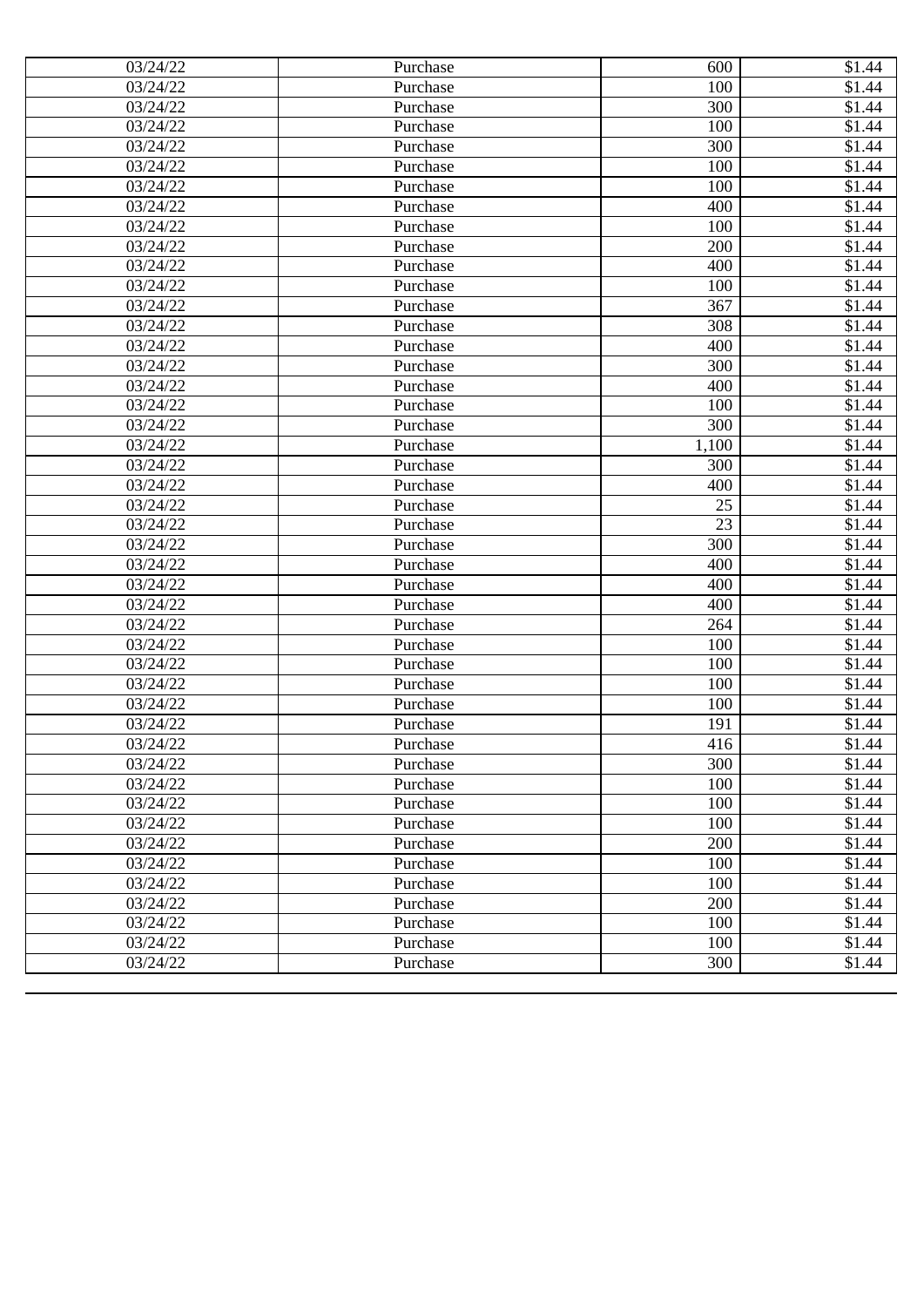| 03/24/22              | Purchase | 100 | \$1.44             |
|-----------------------|----------|-----|--------------------|
| 03/24/22              | Purchase | 200 | \$1.44             |
| 03/24/22              | Purchase | 100 | \$1.44             |
| 03/24/22              | Purchase | 200 | \$1.44             |
| 03/24/22              | Purchase | 100 | \$1.44             |
| 03/24/22              | Purchase | 100 | \$1.44             |
| 03/24/22              | Purchase | 24  | \$1.44             |
| 03/24/22              | Purchase | 100 | \$1.44             |
| 03/24/22              | Purchase | 65  | \$1.44             |
| 03/24/22              | Purchase | 100 | \$1.44             |
| 03/24/22              | Purchase | 300 | \$1.44             |
| 03/24/22              | Purchase | 100 | \$1.44             |
| 03/24/22              | Purchase | 100 | \$1.44             |
| 03/24/22              | Purchase | 100 | \$1.44             |
| 03/24/22              | Purchase | 200 | \$1.44             |
| 03/24/22              | Purchase | 27  | \$1.44             |
| 03/24/22              | Purchase | 200 | \$1.44             |
| 03/24/22              | Purchase | 200 | \$1.44             |
| 03/24/22              | Purchase | 100 | $\overline{$}1.44$ |
| 03/24/22              | Purchase | 100 | \$1.44             |
| 03/24/22              | Purchase | 108 | \$1.44             |
| 03/24/22              | Purchase | 100 | \$1.44             |
| 03/24/22              | Purchase | 100 | \$1.44             |
| 03/24/22              | Purchase | 200 | \$1.44             |
| 03/24/22              | Purchase | 100 | \$1.44             |
| 03/24/22              | Purchase | 100 | \$1.44             |
| 03/24/22              | Purchase | 199 | \$1.44             |
| 03/24/22              | Purchase | 200 | \$1.44             |
| 03/24/22              | Purchase | 100 | \$1.44             |
| 03/24/22              | Purchase | 318 | $\overline{$}1.44$ |
| 03/24/22              | Purchase | 100 | \$1.44             |
| 03/24/22              | Purchase | 100 | \$1.44             |
| 03/24/22              | Purchase | 100 | \$1.44             |
| $\overline{0}3/24/22$ | Purchase | 600 | \$1.44             |
| 03/24/22              | Purchase | 604 | \$1.44             |
| 03/24/22              | Purchase | 100 | \$1.44             |
| 03/24/22              | Purchase | 300 | \$1.44             |
| 03/24/22              | Purchase | 100 | \$1.44             |
| 03/24/22              | Purchase | 200 | \$1.44             |
| 03/24/22              | Purchase | 100 | $\overline{$}1.44$ |
| 03/24/22              | Purchase | 100 | \$1.44             |
| $\overline{0}3/24/22$ | Purchase | 300 | \$1.44             |
| 03/24/22              | Purchase | 265 | \$1.44             |
| 03/24/22              | Purchase | 100 | \$1.44             |
| 03/24/22              | Purchase | 200 | \$1.44             |
| 03/24/22              | Purchase | 100 | \$1.44             |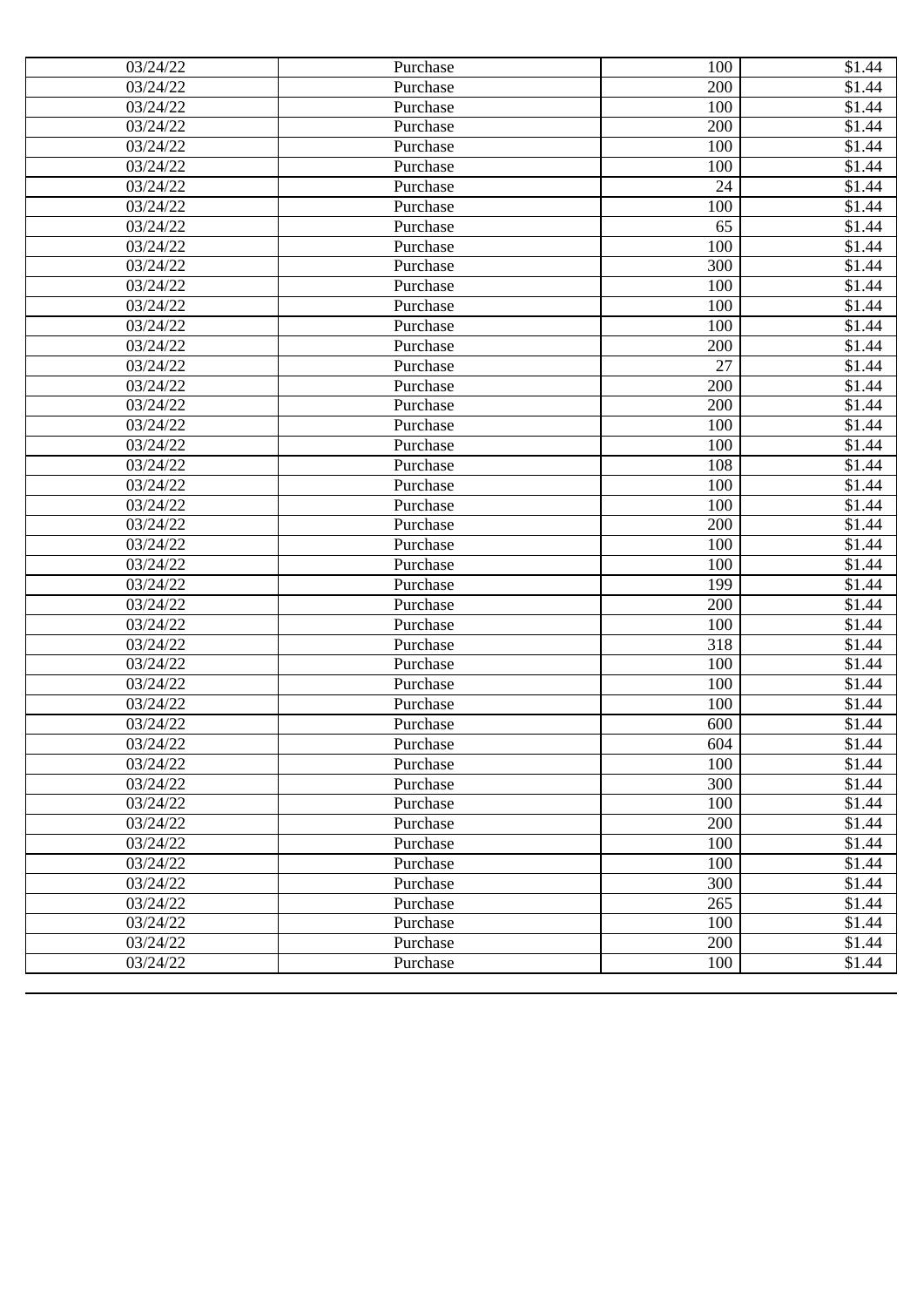| 03/24/22 | Purchase | 400 | \$1.44             |
|----------|----------|-----|--------------------|
| 03/24/22 | Purchase | 400 | \$1.44             |
| 03/24/22 | Purchase | 200 | \$1.44             |
| 03/24/22 | Purchase | 84  | \$1.44             |
| 03/24/22 | Purchase | 100 | \$1.44             |
| 03/24/22 | Purchase | 18  | \$1.44             |
| 03/24/22 | Purchase | 60  | \$1.44             |
| 03/24/22 | Purchase | 14  | \$1.44             |
| 03/24/22 | Purchase | 100 | \$1.44             |
| 03/24/22 | Purchase | 100 | \$1.44             |
| 03/24/22 | Purchase | 100 | \$1.44             |
| 03/24/22 | Purchase | 100 | $\overline{$}1.44$ |
| 03/24/22 | Purchase | 100 | \$1.44             |
| 03/24/22 | Purchase | 100 | \$1.44             |
| 03/24/22 | Purchase | 100 | \$1.44             |
| 03/24/22 | Purchase | 200 | \$1.44             |
| 03/24/22 | Purchase | 100 | \$1.44             |
| 03/24/22 | Purchase | 100 | \$1.44             |
| 03/24/22 | Purchase | 392 | \$1.44             |
| 03/24/22 | Purchase | 102 | \$1.44             |
| 03/24/22 | Purchase | 300 | \$1.44             |
| 03/24/22 | Purchase | 183 | \$1.44             |
| 03/24/22 | Purchase | 100 | \$1.44             |
| 03/24/22 | Purchase | 100 | \$1.44             |
| 03/24/22 | Purchase | 333 | \$1.44             |
| 03/24/22 | Purchase | 200 | \$1.44             |
| 03/24/22 | Purchase | 100 | \$1.44             |
| 03/24/22 | Purchase | 300 | \$1.44             |
| 03/24/22 | Purchase | 100 | \$1.44             |
| 03/24/22 | Purchase | 180 | \$1.44             |
| 03/24/22 | Purchase | 200 | \$1.44             |
| 03/24/22 | Purchase | 100 | \$1.44             |
| 03/24/22 | Purchase | 200 | \$1.44             |
| 03/24/22 | Purchase | 100 | \$1.44             |
| 03/24/22 | Purchase | 100 | \$1.44             |
| 03/24/22 | Purchase | 398 | \$1.44             |
| 03/24/22 | Purchase | 100 | \$1.44             |
| 03/24/22 | Purchase | 100 | \$1.44             |
| 03/24/22 | Purchase | 200 | \$1.44             |
| 03/24/22 | Purchase | 100 | \$1.44             |
| 03/24/22 | Purchase | 200 | \$1.44             |
| 03/24/22 | Purchase | 100 | \$1.44             |
| 03/24/22 | Purchase | 24  | \$1.44             |
| 03/24/22 | Purchase | 99  | \$1.44             |
| 03/24/22 | Purchase | 166 | \$1.44             |
| 03/24/22 | Purchase | 100 | \$1.44             |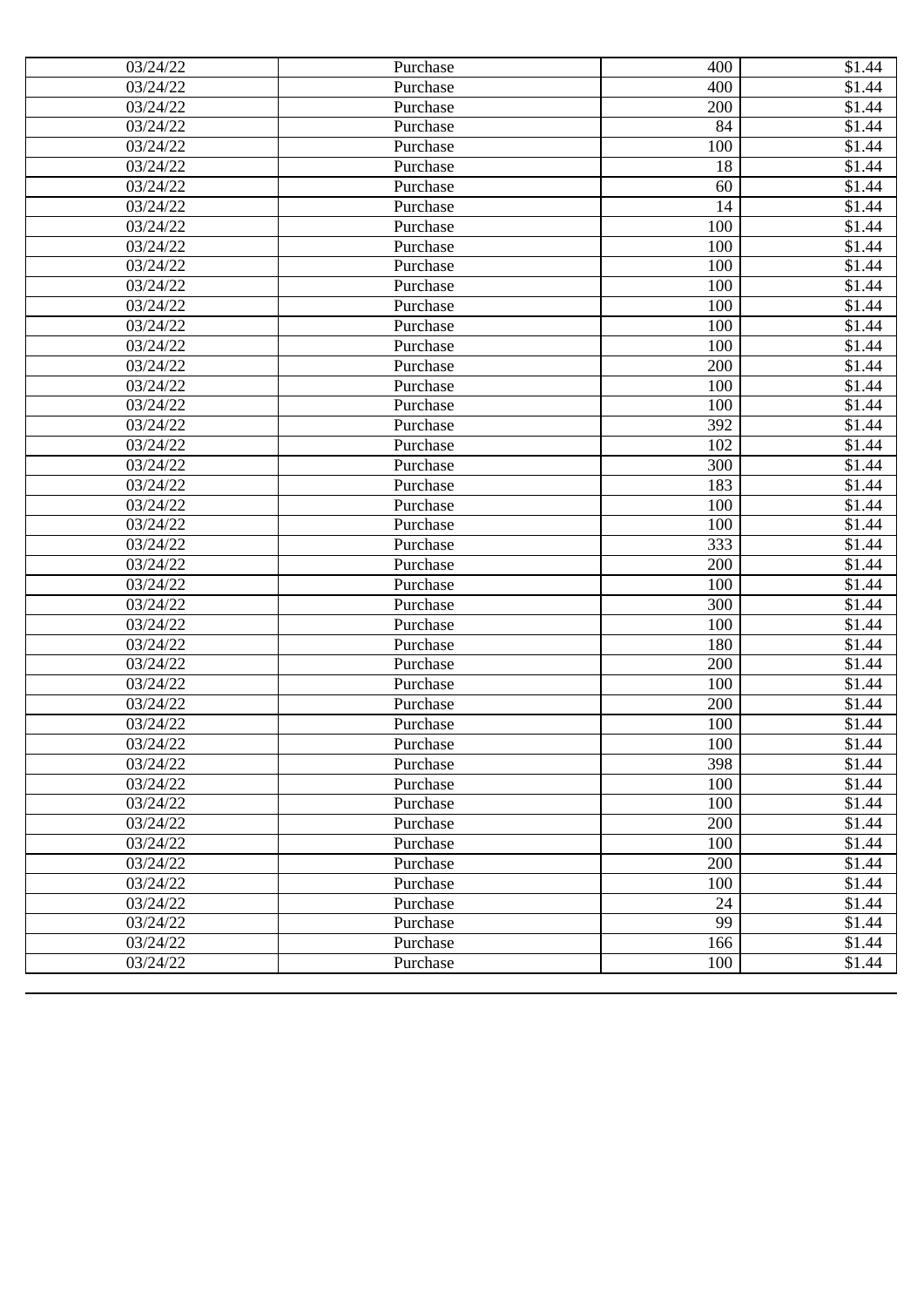| 03/24/22 | Purchase | 100             | \$1.44             |
|----------|----------|-----------------|--------------------|
| 03/24/22 | Purchase | 200             | \$1.44             |
| 03/24/22 | Purchase | 100             | \$1.44             |
| 03/24/22 | Purchase | 193             | \$1.44             |
| 03/24/22 | Purchase | 100             | \$1.44             |
| 03/24/22 | Purchase | 468             | \$1.44             |
| 03/24/22 | Purchase | 100             | \$1.44             |
| 03/24/22 | Purchase | 200             | \$1.44             |
| 03/24/22 | Purchase | 29              | \$1.44             |
| 03/24/22 | Purchase | 24              | \$1.44             |
| 03/24/22 | Purchase | 100             | \$1.44             |
| 03/24/22 | Purchase | 100             | $\overline{$}1.44$ |
| 03/24/22 | Purchase | 100             | \$1.44             |
| 03/24/22 | Purchase | 200             | $\overline{$1,44}$ |
| 03/24/22 | Purchase | 24              | \$1.44             |
| 03/24/22 | Purchase | 24              | \$1.44             |
| 03/24/22 | Purchase | 189             | \$1.44             |
| 03/24/22 | Purchase | 300             | \$1.44             |
| 03/24/22 | Purchase | 300             | \$1.44             |
| 03/24/22 | Purchase | 100             | \$1.44             |
| 03/24/22 | Purchase | 190             | $\overline{$}1.44$ |
| 03/24/22 | Purchase | 100             | \$1.44             |
| 03/24/22 | Purchase | 200             | \$1.44             |
| 03/24/22 | Purchase | 100             | \$1.44             |
| 03/24/22 | Purchase | 200             | \$1.44             |
| 03/24/22 | Purchase | 100             | \$1.44             |
| 03/24/22 | Purchase | 600             | \$1.44             |
| 03/24/22 | Purchase | 200             | \$1.44             |
| 03/24/22 | Purchase | 300             | \$1.44             |
| 03/24/22 | Purchase | 10              | \$1.44             |
| 03/24/22 | Purchase | 30              | \$1.44             |
| 03/24/22 | Purchase | 51              | \$1.44             |
| 03/24/22 | Purchase | $\overline{25}$ | \$1.44             |
| 3/25/22  | Purchase | 100             | \$1.36             |
| 3/25/22  | Purchase | 100             | \$1.36             |
| 3/25/22  | Purchase | 100             | \$1.36             |
| 3/25/22  | Purchase | 99              | \$1.37             |
| 3/25/22  | Purchase | 100             | \$1.37             |
| 3/25/22  | Purchase | 62              | \$1.37             |
| 3/25/22  | Purchase | 100             | \$1.37             |
| 3/25/22  | Purchase | 37              | \$1.37             |
| 3/25/22  | Purchase | 10 <sub>0</sub> | \$1.37             |
| 3/25/22  | Purchase | 100             | \$1.37             |
| 3/25/22  | Purchase | 400             | \$1.37             |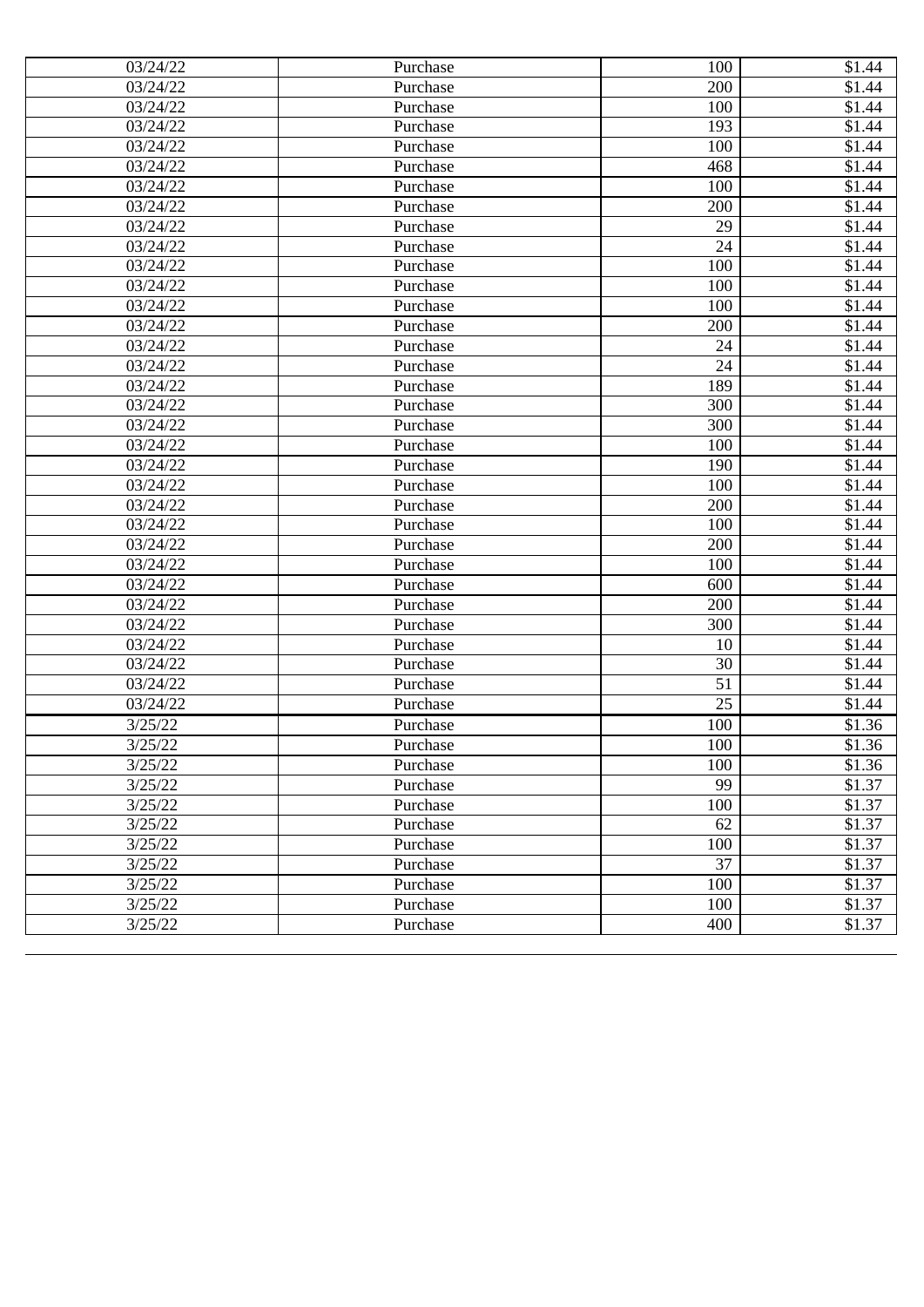| 3/25/22 | Purchase | 100 | \$1.37 |
|---------|----------|-----|--------|
| 3/25/22 | Purchase | 182 | \$1.37 |
| 3/25/22 | Purchase | 100 | \$1.37 |
| 3/25/22 | Purchase | 100 | \$1.37 |
| 3/25/22 | Purchase | 100 | \$1.37 |
| 3/25/22 | Purchase | 100 | \$1.37 |
| 3/25/22 | Purchase | 400 | \$1.37 |
| 3/25/22 | Purchase | 400 | \$1.37 |
| 3/25/22 | Purchase | 300 | \$1.37 |
| 3/25/22 | Purchase | 100 | \$1.37 |
| 3/25/22 | Purchase | 102 | \$1.37 |
| 3/25/22 | Purchase | 98  | \$1.37 |
| 3/25/22 | Purchase | 105 | \$1.37 |
| 3/25/22 | Purchase | 100 | \$1.37 |
| 3/25/22 | Purchase | 100 | \$1.37 |
| 3/25/22 | Purchase | 100 | \$1.37 |
| 3/25/22 | Purchase | 100 | \$1.37 |
| 3/25/22 | Purchase | 100 | \$1.37 |
| 3/25/22 | Purchase | 300 | \$1.37 |
| 3/25/22 | Purchase | 115 | \$1.37 |
| 3/25/22 | Purchase | 100 | \$1.37 |
| 3/25/22 | Purchase | 100 | \$1.37 |
| 3/25/22 | Purchase | 102 | \$1.37 |
| 3/25/22 | Purchase | 100 | \$1.37 |
| 3/25/22 | Purchase | 100 | \$1.37 |
| 3/25/22 | Purchase | 100 | \$1.37 |
| 3/25/22 | Purchase | 26  | \$1.37 |
| 3/25/22 | Purchase | 100 | \$1.37 |
| 3/25/22 | Purchase | 100 | \$1.37 |
| 3/25/22 | Purchase | 100 | \$1.37 |
| 3/25/22 | Purchase | 100 | \$1.37 |
| 3/25/22 | Purchase | 100 | \$1.37 |
| 3/25/22 | Purchase | 100 | \$1.37 |
| 3/25/22 | Purchase | 100 | \$1.37 |
| 3/25/22 | Purchase | 100 | \$1.37 |
| 3/25/22 | Purchase | 100 | \$1.37 |
| 3/25/22 | Purchase | 100 | \$1.37 |
| 3/25/22 | Purchase | 100 | \$1.37 |
| 3/25/22 | Purchase | 100 | \$1.37 |
| 3/25/22 | Purchase | 100 | \$1.37 |
| 3/25/22 | Purchase | 100 | \$1.37 |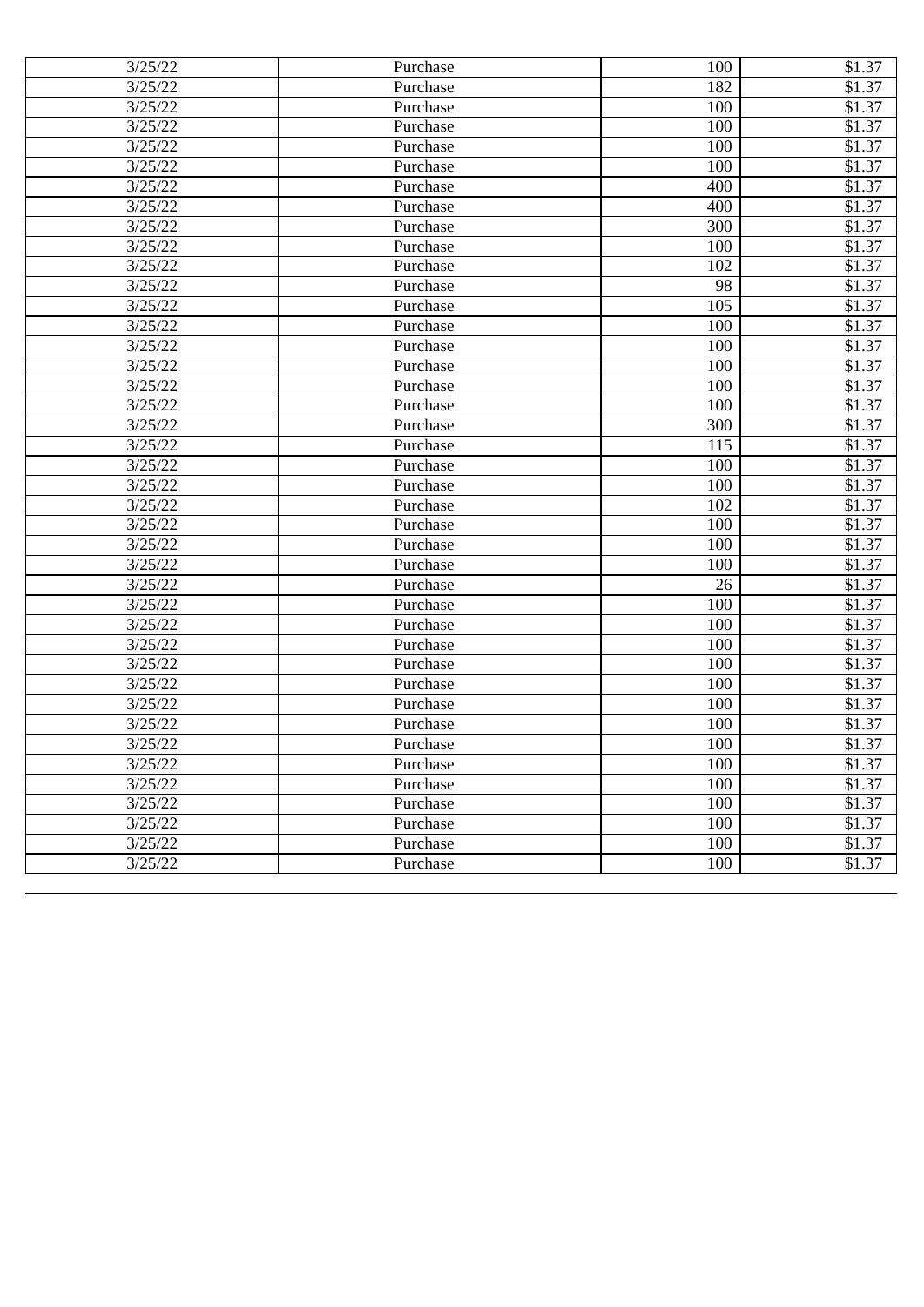| 3/25/22 | Purchase | 100 | \$1.37 |
|---------|----------|-----|--------|
| 3/25/22 | Purchase | 100 | \$1.37 |
| 3/25/22 | Purchase | 100 | \$1.37 |
| 3/25/22 | Purchase | 400 | \$1.37 |
| 3/25/22 | Purchase | 100 | \$1.37 |
| 3/25/22 | Purchase | 100 | \$1.37 |
| 3/25/22 | Purchase | 100 | \$1.37 |
| 3/25/22 | Purchase | 100 | \$1.37 |
| 3/25/22 | Purchase | 100 | \$1.37 |
| 3/25/22 | Purchase | 100 | \$1.37 |
| 3/25/22 | Purchase | 100 | \$1.37 |
| 3/25/22 | Purchase | 100 | \$1.37 |
| 3/25/22 | Purchase | 100 | \$1.37 |
| 3/25/22 | Purchase | 100 | \$1.37 |
| 3/25/22 | Purchase | 100 | \$1.37 |
| 3/25/22 | Purchase | 100 | \$1.37 |
| 3/25/22 | Purchase | 400 | \$1.37 |
| 3/25/22 | Purchase | 100 | \$1.37 |
| 3/25/22 | Purchase | 100 | \$1.37 |
| 3/25/22 | Purchase | 100 | \$1.37 |
| 3/25/22 | Purchase | 100 | \$1.37 |
| 3/25/22 | Purchase | 100 | \$1.37 |
| 3/25/22 | Purchase | 100 | \$1.37 |
| 3/25/22 | Purchase | 100 | \$1.37 |
| 3/25/22 | Purchase | 100 | \$1.37 |
| 3/25/22 | Purchase | 100 | \$1.37 |
| 3/25/22 | Purchase | 100 | \$1.37 |
| 3/25/22 | Purchase | 100 | \$1.37 |
| 3/25/22 | Purchase | 100 | \$1.37 |
| 3/25/22 | Purchase | 100 | \$1.37 |
| 3/25/22 | Purchase | 200 | \$1.37 |
| 3/25/22 | Purchase | 100 | \$1.37 |
| 3/25/22 | Purchase | 100 | \$1.37 |
| 3/25/22 | Purchase | 76  | \$1.37 |
| 3/25/22 | Purchase | 100 | \$1.37 |
| 3/25/22 | Purchase | 100 | \$1.37 |
| 3/25/22 | Purchase | 100 | \$1.37 |
| 3/25/22 | Purchase | 200 | \$1.37 |
| 3/25/22 | Purchase | 100 | \$1.37 |
| 3/25/22 | Purchase | 400 | \$1.37 |
| 3/25/22 | Purchase | 100 | \$1.37 |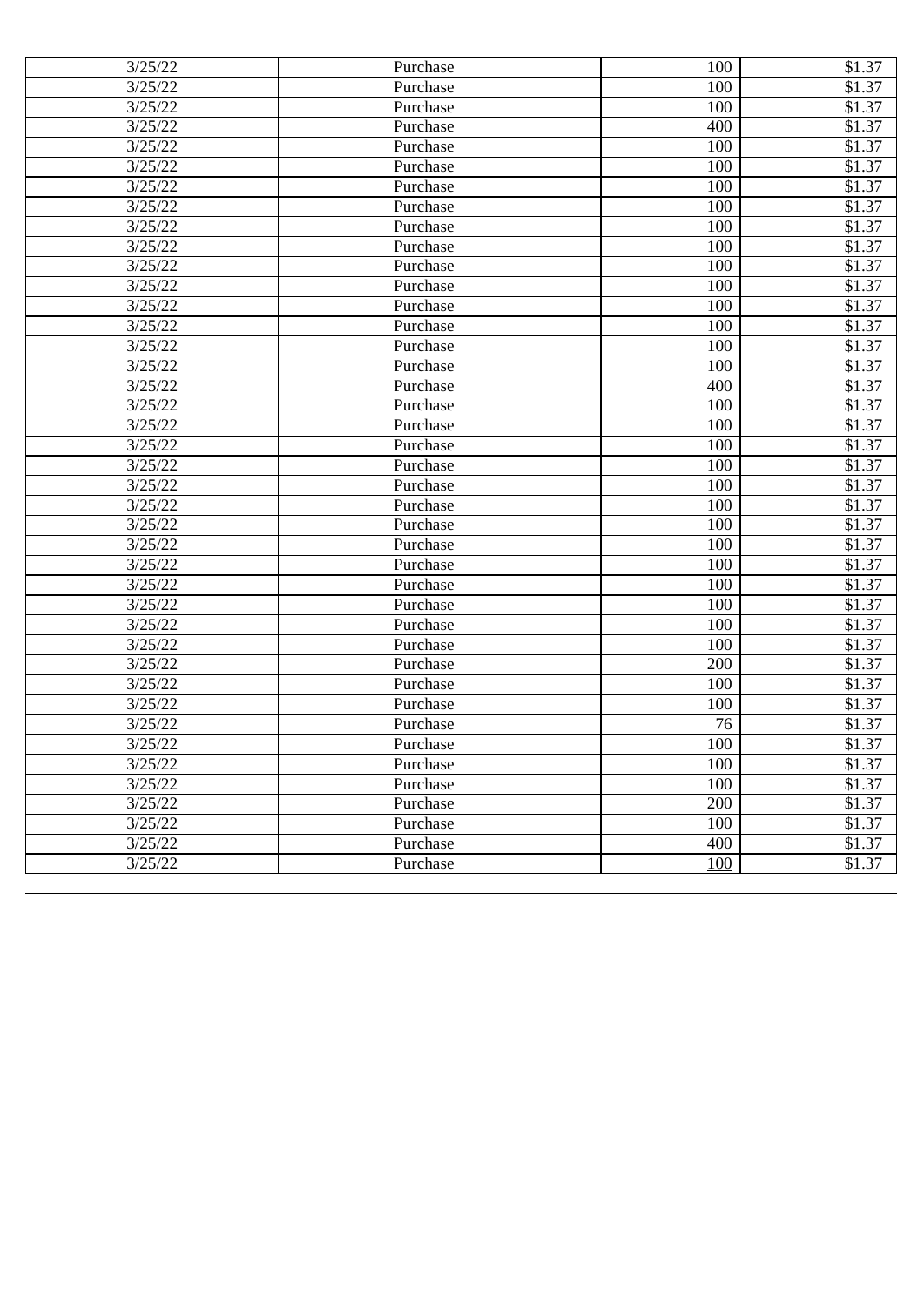| 3/25/22 | Purchase | 400 | \$1.37 |
|---------|----------|-----|--------|
| 3/25/22 | Purchase | 300 | \$1.38 |
| 3/25/22 | Purchase | 100 | \$1.38 |
| 3/25/22 | Purchase | 100 | \$1.38 |
| 3/25/22 | Purchase | 100 | \$1.38 |
| 3/25/22 | Purchase | 100 | \$1.38 |
| 3/25/22 | Purchase | 100 | \$1.38 |
| 3/25/22 | Purchase | 100 | \$1.38 |
| 3/25/22 | Purchase | 100 | \$1.38 |
| 3/25/22 | Purchase | 100 | \$1.38 |
| 3/25/22 | Purchase | 100 | \$1.38 |
| 3/25/22 | Purchase | 100 | \$1.38 |
| 3/25/22 | Purchase | 100 | \$1.38 |
| 3/25/22 | Purchase | 100 | \$1.38 |
| 3/25/22 | Purchase | 100 | \$1.38 |
| 3/25/22 | Purchase | 100 | \$1.38 |
| 3/25/22 | Purchase | 100 | \$1.38 |
| 3/25/22 | Purchase | 100 | \$1.38 |
| 3/25/22 | Purchase | 260 | \$1.38 |
| 3/25/22 | Purchase | 100 | \$1.38 |
| 3/25/22 | Purchase | 300 | \$1.38 |
| 3/25/22 | Purchase | 100 | \$1.38 |
| 3/25/22 | Purchase | 100 | \$1.38 |
| 3/25/22 | Purchase | 100 | \$1.38 |
| 3/25/22 | Purchase | 100 | \$1.38 |
| 3/25/22 | Purchase | 100 | \$1.38 |
| 3/25/22 | Purchase | 100 | \$1.38 |
| 3/25/22 | Purchase | 100 | \$1.38 |
| 3/25/22 | Purchase | 100 | \$1.38 |
| 3/25/22 | Purchase | 100 | \$1.38 |
| 3/25/22 | Purchase | 100 | \$1.38 |
| 3/25/22 | Purchase | 100 | \$1.38 |
| 3/25/22 | Purchase | 100 | \$1.38 |
| 3/25/22 | Purchase | 100 | \$1.38 |
| 3/25/22 | Purchase | 36  | \$1.38 |
| 3/25/22 | Purchase | 100 | \$1.38 |
| 3/25/22 | Purchase | 100 | \$1.38 |
| 3/25/22 | Purchase | 200 | \$1.38 |
| 3/25/22 | Purchase | 200 | \$1.38 |
| 3/25/22 | Purchase | 200 | \$1.38 |
| 3/25/22 | Purchase | 300 | \$1.38 |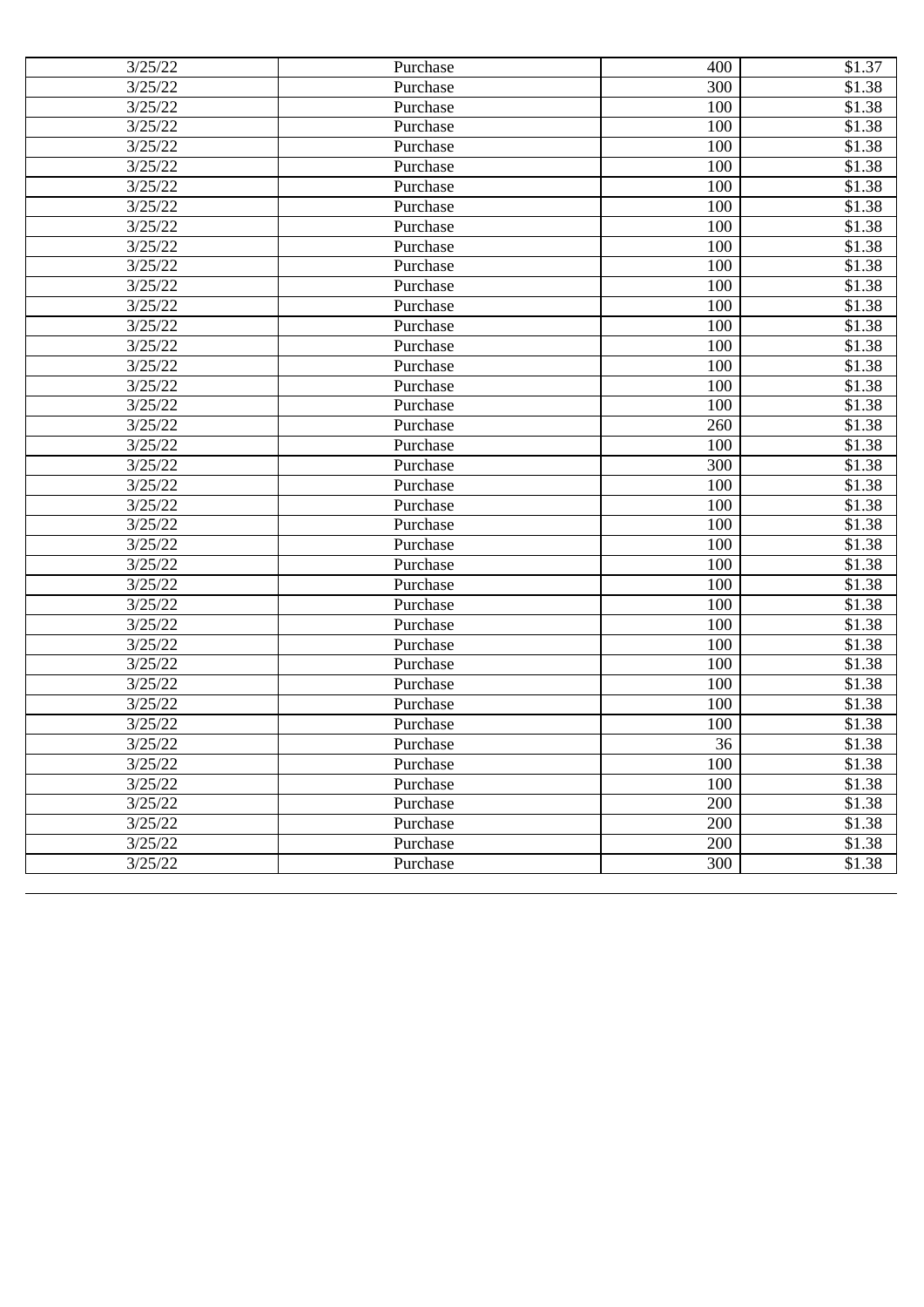| 3/25/22 | Purchase | 200    | \$1.38 |
|---------|----------|--------|--------|
| 3/25/22 | Purchase | 300    | \$1.38 |
| 3/25/22 | Purchase | 300    | \$1.38 |
| 3/25/22 | Purchase | 200    | \$1.38 |
| 3/25/22 | Purchase | 100    | \$1.38 |
| 3/25/22 | Purchase | 100    | \$1.38 |
| 3/25/22 | Purchase | 100    | \$1.38 |
| 3/25/22 | Purchase | 100    | \$1.38 |
| 3/25/22 | Purchase | 100    | \$1.38 |
| 3/25/22 | Purchase | 200    | \$1.38 |
| 3/25/22 | Purchase | 200    | \$1.38 |
| 3/25/22 | Purchase | 400    | \$1.38 |
| 3/25/22 | Purchase | 200    | \$1.38 |
| 3/25/22 | Purchase | 200    | \$1.38 |
| 3/25/22 | Purchase | 100    | \$1.38 |
| 3/25/22 | Purchase | 100    | \$1.38 |
| 3/25/22 | Purchase | 100    | \$1.38 |
| 3/25/22 | Purchase | 200    | \$1.38 |
| 3/25/22 | Purchase | 200    | \$1.38 |
| 3/25/22 | Purchase | 209    | \$1.38 |
| 3/25/22 | Purchase | 400    | \$1.38 |
| 3/25/22 | Purchase | 100    | \$1.38 |
| 3/25/22 | Purchase | 100    | \$1.38 |
| 3/25/22 | Purchase | 100    | \$1.38 |
| 3/25/22 | Purchase | 200    | \$1.38 |
| 3/25/22 | Purchase | 100    | \$1.38 |
| 3/25/22 | Purchase | 100    | \$1.38 |
| 3/25/22 | Purchase | 100    | \$1.38 |
| 3/25/22 | Purchase | 300    | \$1.38 |
| 3/25/22 | Purchase | 100    | \$1.39 |
| 3/25/22 | Purchase | 100    | \$1.39 |
| 3/25/22 | Purchase | 100    | \$1.39 |
| 3/25/22 | Purchase | 100    | \$1.39 |
| 3/25/22 | Purchase | 100    | \$1.39 |
| 3/25/22 | Purchase | 100    | \$1.39 |
| 3/25/22 | Purchase | 100    | \$1.39 |
| 3/25/22 | Purchase | 200    | \$1.39 |
| 3/25/22 | Purchase | 100    | \$1.39 |
| 3/25/22 | Purchase | 100    | \$1.39 |
| 3/25/22 | Purchase | 100    | \$1.39 |
| 3/25/22 | Purchase | 14,400 | \$1.39 |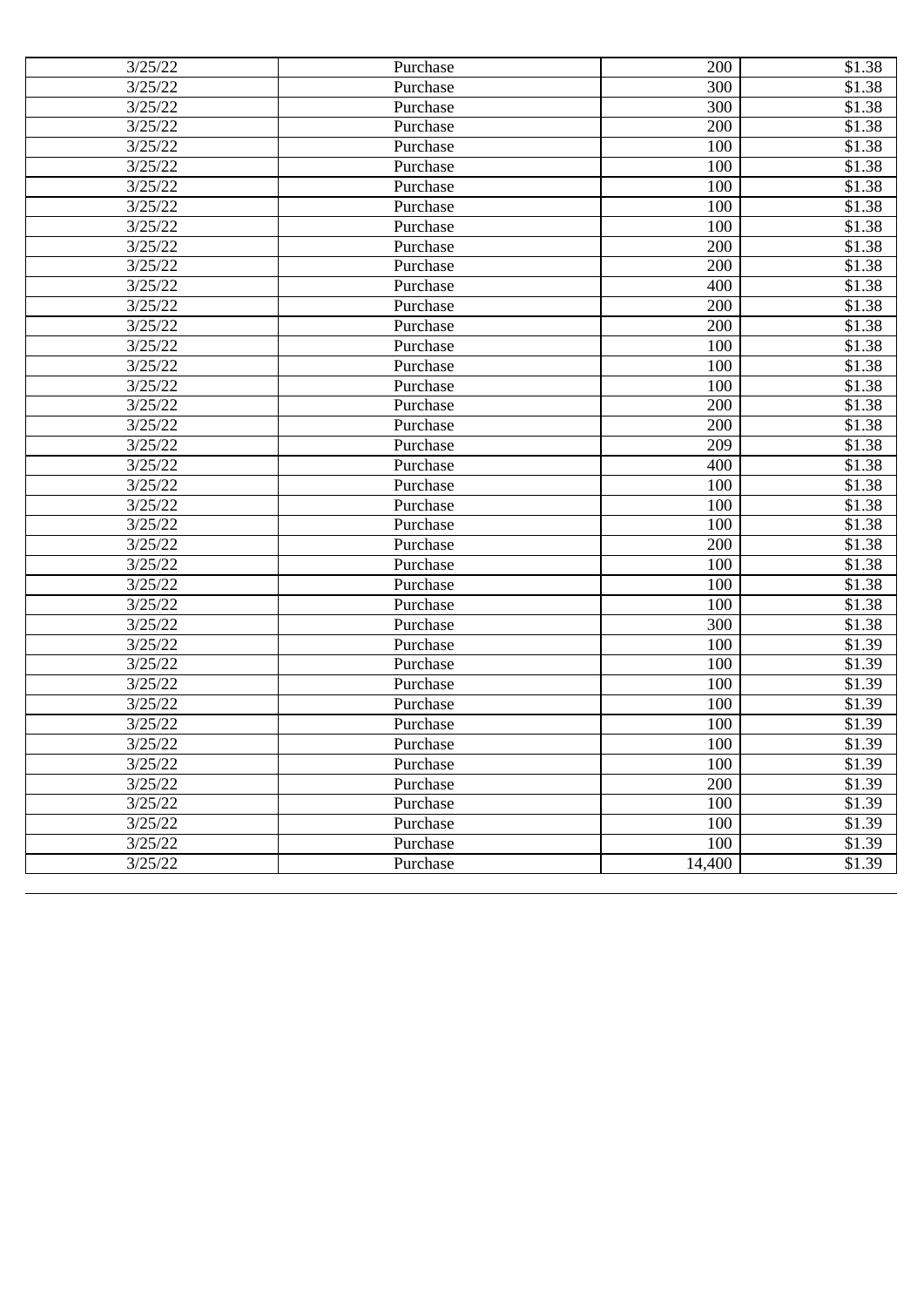| 3/25/22 | Purchase | 100   | \$1.39 |
|---------|----------|-------|--------|
| 3/25/22 | Purchase | 500   | \$1.39 |
| 3/25/22 | Purchase | 500   | \$1.39 |
| 3/25/22 | Purchase | 400   | \$1.39 |
| 3/25/22 | Purchase | 300   | \$1.39 |
| 3/25/22 | Purchase | 100   | \$1.39 |
| 3/25/22 | Purchase | 200   | \$1.39 |
| 3/25/22 | Purchase | 180   | \$1.39 |
| 3/25/22 | Purchase | 200   | \$1.39 |
| 3/25/22 | Purchase | 300   | \$1.39 |
| 3/25/22 | Purchase | 180   | \$1.39 |
| 3/25/22 | Purchase | 120   | \$1.39 |
| 3/25/22 | Purchase | 200   | \$1.39 |
| 3/25/22 | Purchase | 1,100 | \$1.39 |
| 3/25/22 | Purchase | 100   | \$1.39 |
| 3/25/22 | Purchase | 100   | \$1.39 |
| 3/25/22 | Purchase | 100   | \$1.39 |
| 3/25/22 | Purchase | 200   | \$1.39 |
| 3/25/22 | Purchase | 1,323 | \$1.39 |
| 3/25/22 | Purchase | 100   | \$1.39 |
| 3/25/22 | Purchase | 100   | \$1.39 |
| 3/25/22 | Purchase | 100   | \$1.39 |
| 3/25/22 | Purchase | 100   | \$1.39 |
| 3/25/22 | Purchase | 97    | \$1.39 |
| 3/25/22 | Purchase | 100   | \$1.39 |
| 3/25/22 | Purchase | 100   | \$1.39 |
| 3/25/22 | Purchase | 100   | \$1.39 |
| 3/25/22 | Purchase | 300   | \$1.39 |
| 3/25/22 | Purchase | 200   | \$1.39 |
| 3/25/22 | Purchase | 200   | \$1.39 |
| 3/25/22 | Purchase | 100   | \$1.39 |
| 3/25/22 | Purchase | 100   | \$1.39 |
| 3/25/22 | Purchase | 200   | \$1.39 |
| 3/25/22 | Purchase | 100   | \$1.39 |
| 3/25/22 | Purchase | 100   | \$1.39 |
| 3/25/22 | Purchase | 100   | \$1.39 |
| 3/25/22 | Purchase | 400   | \$1.39 |
| 3/25/22 | Purchase | 200   | \$1.39 |
| 3/25/22 | Purchase | 100   | \$1.39 |
| 3/25/22 | Purchase | 100   | \$1.39 |
| 3/25/22 | Purchase | 118   | \$1.39 |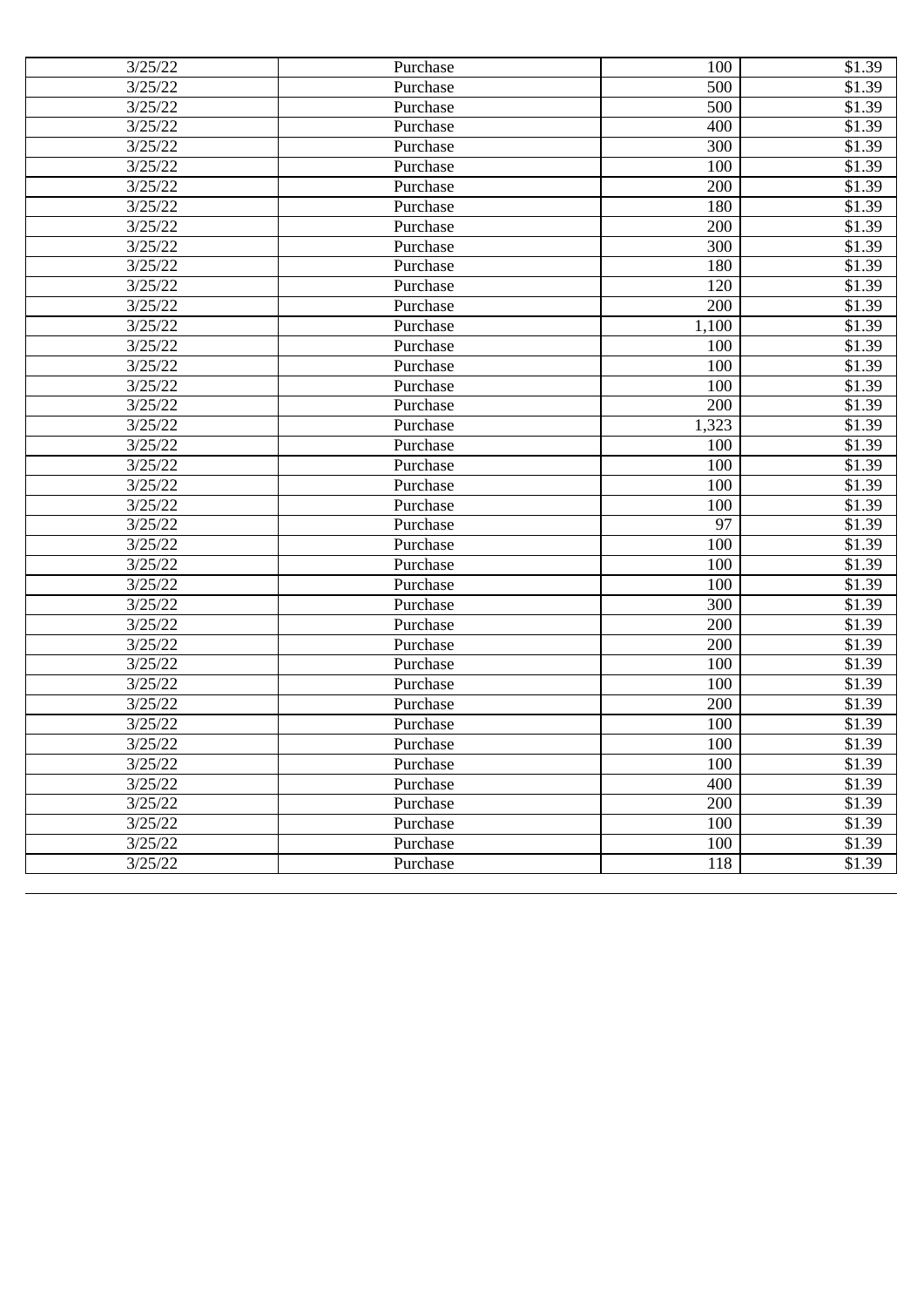| 3/25/22 | Purchase | 100 | \$1.39 |
|---------|----------|-----|--------|
| 3/25/22 | Purchase | 82  | \$1.39 |
| 3/25/22 | Purchase | 100 | \$1.39 |
| 3/25/22 | Purchase | 100 | \$1.39 |
| 3/25/22 | Purchase | 100 | \$1.39 |
| 3/25/22 | Purchase | 100 | \$1.39 |
| 3/25/22 | Purchase | 300 | \$1.39 |
| 3/25/22 | Purchase | 100 | \$1.39 |
| 3/25/22 | Purchase | 100 | \$1.39 |
| 3/25/22 | Purchase | 100 | \$1.39 |
| 3/25/22 | Purchase | 100 | \$1.39 |
| 3/25/22 | Purchase | 300 | \$1.39 |
| 3/25/22 | Purchase | 100 | \$1.39 |
| 3/25/22 | Purchase | 100 | \$1.39 |
| 3/25/22 | Purchase | 100 | \$1.39 |
| 3/25/22 | Purchase | 100 | \$1.39 |
| 3/25/22 | Purchase | 150 | \$1.39 |
| 3/25/22 | Purchase | 100 | \$1.39 |
| 3/25/22 | Purchase | 100 | \$1.39 |
| 3/25/22 | Purchase | 300 | \$1.39 |
| 3/25/22 | Purchase | 100 | \$1.39 |
| 3/25/22 | Purchase | 150 | \$1.39 |
| 3/25/22 | Purchase | 153 | \$1.39 |
| 3/25/22 | Purchase | 300 | \$1.39 |
| 3/25/22 | Purchase | 100 | \$1.39 |
| 3/25/22 | Purchase | 100 | \$1.39 |
| 3/25/22 | Purchase | 200 | \$1.39 |
| 3/25/22 | Purchase | 300 | \$1.39 |
| 3/25/22 | Purchase | 100 | \$1.39 |
| 3/25/22 | Purchase | 34  | \$1.39 |
| 3/25/22 | Purchase | 100 | \$1.39 |
| 3/25/22 | Purchase | 100 | \$1.39 |
| 3/25/22 | Purchase | 300 | \$1.39 |
| 3/25/22 | Purchase | 100 | \$1.39 |
| 3/25/22 | Purchase | 100 | \$1.39 |
| 3/25/22 | Purchase | 100 | \$1.39 |
| 3/25/22 | Purchase | 121 | \$1.39 |
| 3/25/22 | Purchase | 100 | \$1.39 |
| 3/25/22 | Purchase | 100 | \$1.39 |
| 3/25/22 | Purchase | 100 | \$1.39 |
| 3/25/22 | Purchase | 100 | \$1.39 |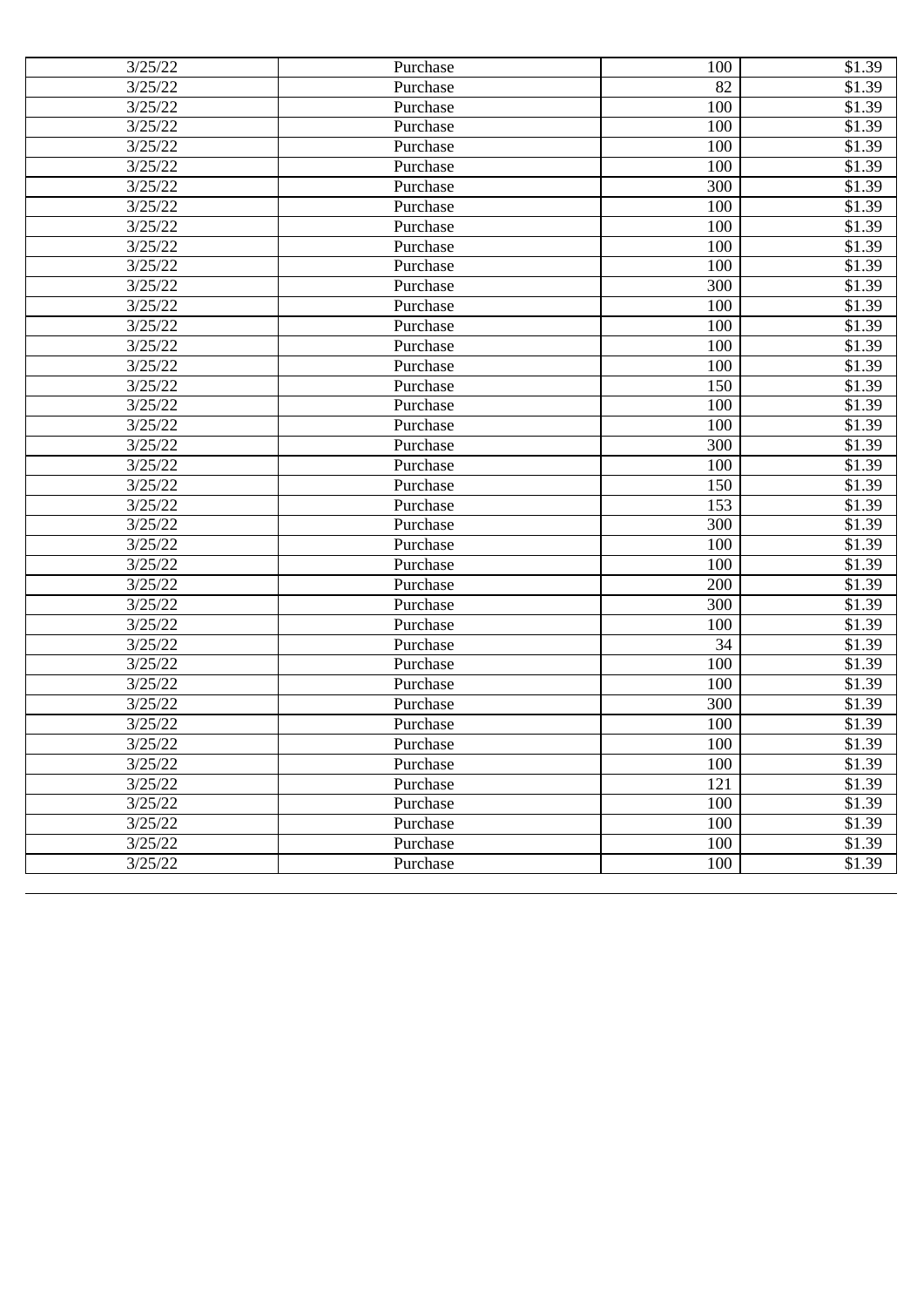| 3/25/22 | Purchase | 300 | \$1.39 |
|---------|----------|-----|--------|
| 3/25/22 | Purchase | 300 | \$1.39 |
| 3/25/22 | Purchase | 100 | \$1.39 |
| 3/25/22 | Purchase | 5   | \$1.39 |
| 3/25/22 | Purchase | 100 | \$1.39 |
| 3/25/22 | Purchase | 100 | \$1.39 |
| 3/25/22 | Purchase | 100 | \$1.39 |
| 3/25/22 | Purchase | 93  | \$1.39 |
| 3/25/22 | Purchase | 100 | \$1.39 |
| 3/25/22 | Purchase | 100 | \$1.39 |
| 3/25/22 | Purchase | 56  | \$1.39 |
| 3/25/22 | Purchase | 100 | \$1.39 |
| 3/25/22 | Purchase | 100 | \$1.39 |
| 3/25/22 | Purchase | 100 | \$1.39 |
| 3/25/22 | Purchase | 100 | \$1.39 |
| 3/25/22 | Purchase | 100 | \$1.39 |
| 3/25/22 | Purchase | 100 | \$1.39 |
| 3/25/22 | Purchase | 100 | \$1.39 |
| 3/25/22 | Purchase | 100 | \$1.39 |
| 3/25/22 | Purchase | 100 | \$1.39 |
| 3/25/22 | Purchase | 200 | \$1.39 |
| 3/25/22 | Purchase | 100 | \$1.39 |
| 3/25/22 | Purchase | 100 | \$1.39 |
| 3/25/22 | Purchase | 100 | \$1.39 |
| 3/25/22 | Purchase | 100 | \$1.39 |
| 3/25/22 | Purchase | 24  | \$1.39 |
| 3/25/22 | Purchase | 100 | \$1.39 |
| 3/25/22 | Purchase | 100 | \$1.39 |
| 3/25/22 | Purchase | 176 | \$1.39 |
| 3/25/22 | Purchase | 100 | \$1.39 |
| 3/25/22 | Purchase | 24  | \$1.39 |
| 3/25/22 | Purchase | 190 | \$1.39 |
| 3/25/22 | Purchase | 100 | \$1.39 |
| 3/25/22 | Purchase | 300 | \$1.39 |
| 3/25/22 | Purchase | 200 | \$1.39 |
| 3/25/22 | Purchase | 586 | \$1.39 |
| 3/25/22 | Purchase | 100 | \$1.39 |
| 3/25/22 | Purchase | 100 | \$1.39 |
| 3/25/22 | Purchase | 200 | \$1.39 |
| 3/25/22 | Purchase | 100 | \$1.39 |
| 3/25/22 | Purchase | 100 | \$1.39 |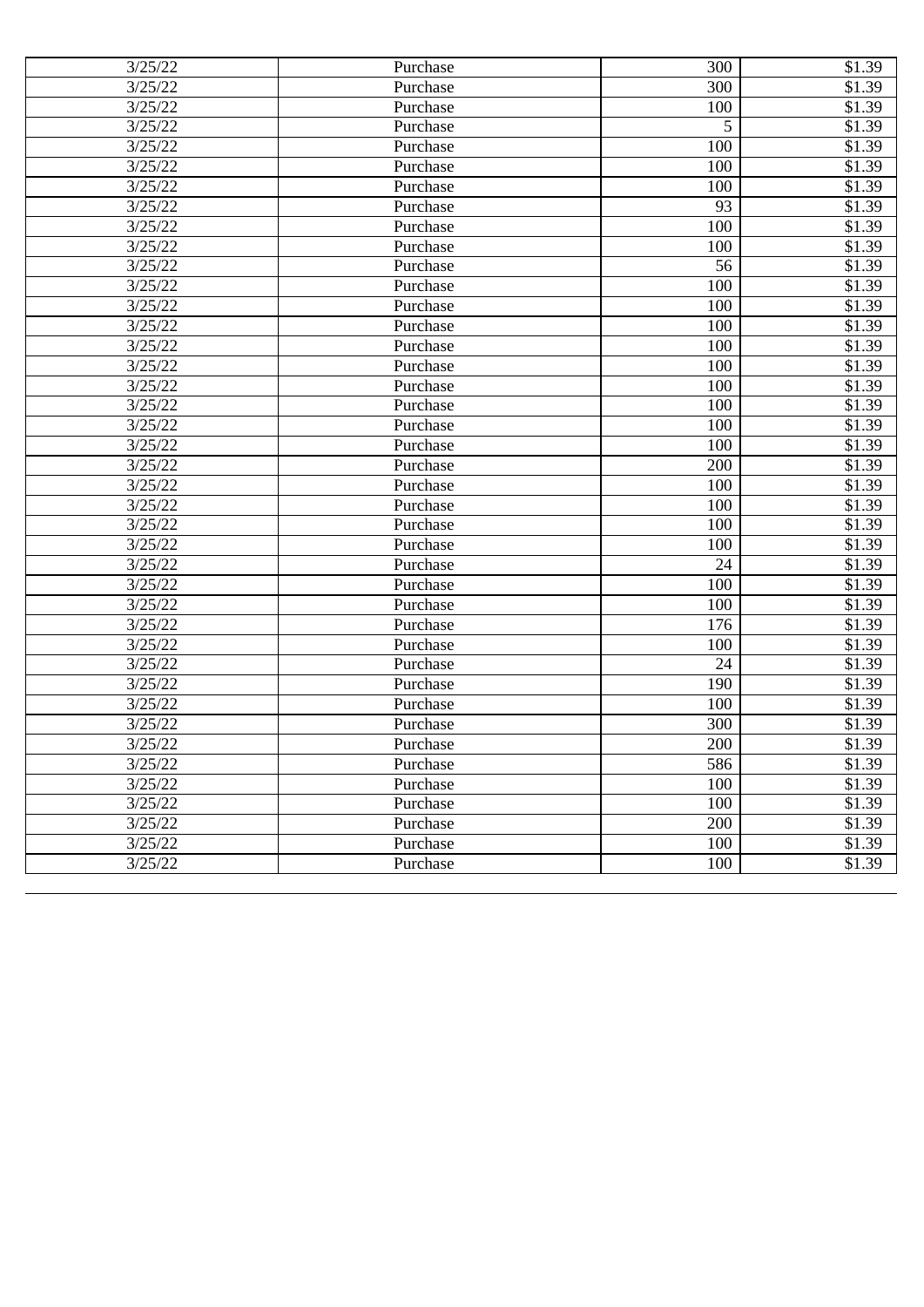| 3/25/22 | Purchase | 200   | \$1.39 |
|---------|----------|-------|--------|
| 3/25/22 | Purchase | 200   | \$1.39 |
| 3/25/22 | Purchase | 100   | \$1.39 |
| 3/25/22 | Purchase | 100   | \$1.39 |
| 3/25/22 | Purchase | 100   | \$1.39 |
| 3/25/22 | Purchase | 100   | \$1.39 |
| 3/25/22 | Purchase | 100   | \$1.39 |
| 3/25/22 | Purchase | 100   | \$1.39 |
| 3/25/22 | Purchase | 100   | \$1.39 |
| 3/25/22 | Purchase | 100   | \$1.39 |
| 3/25/22 | Purchase | 200   | \$1.39 |
| 3/25/22 | Purchase | 100   | \$1.39 |
| 3/25/22 | Purchase | 100   | \$1.39 |
| 3/25/22 | Purchase | 300   | \$1.39 |
| 3/25/22 | Purchase | 500   | \$1.39 |
| 3/25/22 | Purchase | 300   | \$1.39 |
| 3/25/22 | Purchase | 1,000 | \$1.39 |
| 3/25/22 | Purchase | 100   | \$1.39 |
| 3/25/22 | Purchase | 45    | \$1.39 |
| 3/25/22 | Purchase | 97    | \$1.39 |
| 3/25/22 | Purchase | 100   | \$1.39 |
| 3/25/22 | Purchase | 100   | \$1.39 |
| 3/25/22 | Purchase | 100   | \$1.39 |
| 3/25/22 | Purchase | 200   | \$1.39 |
| 3/25/22 | Purchase | 100   | \$1.39 |
| 3/25/22 | Purchase | 1,300 | \$1.39 |
| 3/25/22 | Purchase | 100   | \$1.39 |
| 3/25/22 | Purchase | 76    | \$1.39 |
| 3/25/22 | Purchase | 100   | \$1.39 |
| 3/25/22 | Purchase | 184   | \$1.39 |
| 3/25/22 | Purchase | 200   | \$1.39 |
| 3/25/22 | Purchase | 200   | \$1.39 |
| 3/25/22 | Purchase | 100   | \$1.39 |
| 3/25/22 | Purchase | 100   | \$1.39 |
| 3/25/22 | Purchase | 100   | \$1.39 |
| 3/25/22 | Purchase | 1,000 | \$1.39 |
| 3/25/22 | Purchase | 1,000 | \$1.39 |
| 3/25/22 | Purchase | 100   | \$1.39 |
| 3/25/22 | Purchase | 600   | \$1.39 |
| 3/25/22 | Purchase | 31    | \$1.39 |
| 3/25/22 | Purchase | 100   | \$1.39 |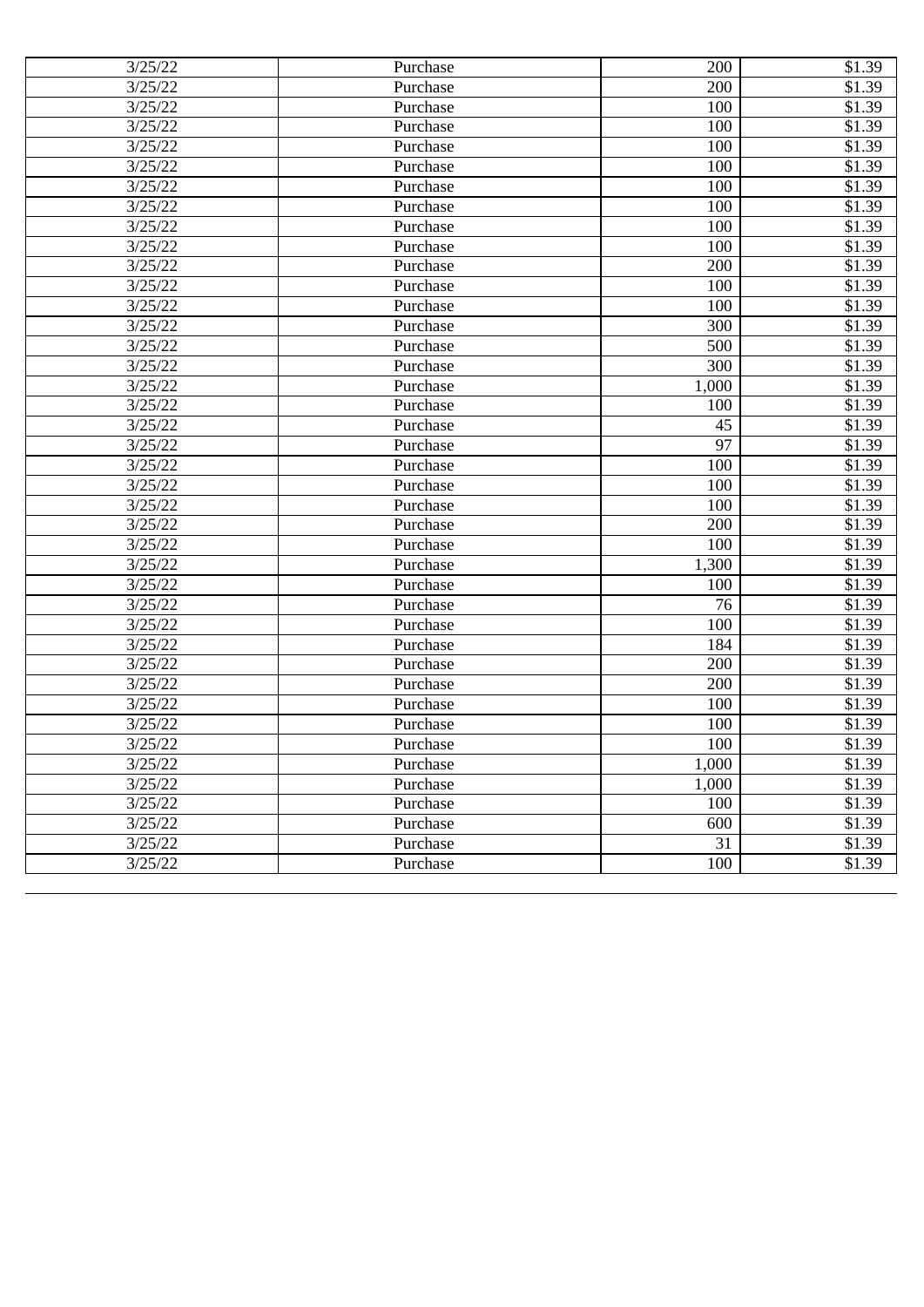| 3/25/22 | Purchase | 117                      | \$1.39 |
|---------|----------|--------------------------|--------|
| 3/25/22 | Purchase | 200                      | \$1.39 |
| 3/25/22 | Purchase | 100                      | \$1.39 |
| 3/25/22 | Purchase | 100                      | \$1.39 |
| 3/25/22 | Purchase | 100                      | \$1.39 |
| 3/25/22 | Purchase | 100                      | \$1.39 |
| 3/25/22 | Purchase | 1,000                    | \$1.39 |
| 3/25/22 | Purchase | 200                      | \$1.39 |
| 3/25/22 | Purchase | 100                      | \$1.39 |
| 3/25/22 | Purchase | 100                      | \$1.39 |
| 3/25/22 | Purchase | 1,200                    | \$1.39 |
| 3/25/22 | Purchase | 200                      | \$1.39 |
| 3/25/22 | Purchase | 100                      | \$1.39 |
| 3/25/22 | Purchase | 1,000                    | \$1.39 |
| 3/25/22 | Purchase | 200                      | \$1.39 |
| 3/25/22 | Purchase | 100                      | \$1.39 |
| 3/25/22 | Purchase | 100                      | \$1.39 |
| 3/25/22 | Purchase | 100                      | \$1.39 |
| 3/25/22 | Purchase | 100                      | \$1.39 |
| 3/25/22 | Purchase | 100                      | \$1.39 |
| 3/25/22 | Purchase | 100                      | \$1.39 |
| 3/25/22 | Purchase | 100                      | \$1.39 |
| 3/25/22 | Purchase | 100                      | \$1.39 |
| 3/25/22 | Purchase | 100                      | \$1.39 |
| 3/25/22 | Purchase | 1,000                    | \$1.39 |
| 3/25/22 | Purchase | 100                      | \$1.39 |
| 3/25/22 | Purchase | 100                      | \$1.39 |
| 3/25/22 | Purchase | 31                       | \$1.39 |
| 3/25/22 | Purchase | 100                      | \$1.39 |
| 3/25/22 | Purchase | 1,000                    | \$1.39 |
| 3/25/22 | Purchase | 400                      | \$1.39 |
| 3/25/22 | Purchase | 31                       | \$1.39 |
| 3/25/22 | Purchase | 31                       | \$1.39 |
| 3/25/22 | Purchase | 100                      | \$1.39 |
| 3/25/22 | Purchase | 1,000                    | \$1.39 |
| 3/25/22 | Purchase | 38                       | \$1.40 |
| 3/25/22 | Purchase | 100                      | \$1.40 |
| 3/25/22 | Purchase | $\overline{\mathcal{L}}$ | \$1.40 |
| 3/25/22 | Purchase | 100                      | \$1.40 |
| 3/25/22 | Purchase | 100                      | \$1.40 |
| 3/25/22 | Purchase | 29                       | \$1.40 |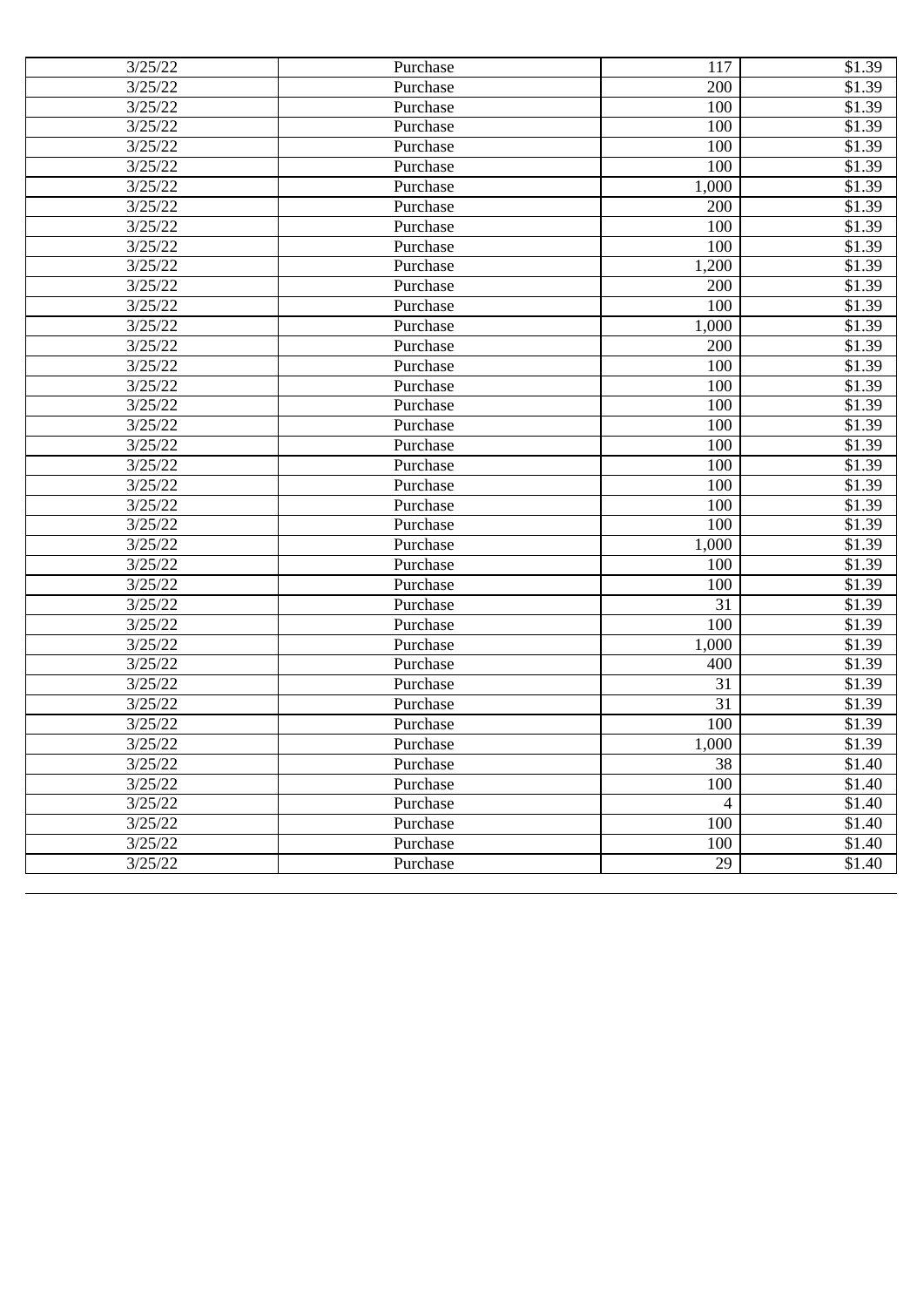| 3/25/22 | Purchase | 48  | \$1.40             |
|---------|----------|-----|--------------------|
| 3/25/22 | Purchase | 100 | $\overline{$}1.40$ |
| 3/25/22 | Purchase | 100 | \$1.40             |
| 3/25/22 | Purchase | 200 | \$1.40             |
| 3/25/22 | Purchase | 100 | $\overline{$}1.40$ |
| 3/25/22 | Purchase | 100 | \$1.40             |
| 3/25/22 | Purchase | 100 | \$1.40             |
| 3/25/22 | Purchase | 100 | \$1.40             |
| 3/25/22 | Purchase | 100 | \$1.40             |
| 3/25/22 | Purchase | 100 | \$1.40             |
| 3/25/22 | Purchase | 100 | \$1.40             |
| 3/25/22 | Purchase | 100 | $\overline{$}1.40$ |
| 3/25/22 | Purchase | 100 | $\overline{$}1.40$ |
| 3/25/22 | Purchase | 200 | \$1.40             |
| 3/25/22 | Purchase | 100 | \$1.40             |
| 3/25/22 | Purchase | 100 | \$1.40             |
| 3/25/22 | Purchase | 200 | \$1.40             |
| 3/25/22 | Purchase | 100 | \$1.40             |
| 3/25/22 | Purchase | 100 | $\overline{$}1.40$ |
| 3/25/22 | Purchase | 500 | \$1.40             |
| 3/25/22 | Purchase | 100 | \$1.40             |
| 3/25/22 | Purchase | 100 | $\overline{$1,40}$ |
| 3/25/22 | Purchase | 93  | \$1.40             |
| 3/25/22 | Purchase | 200 | \$1.40             |
| 3/25/22 | Purchase | 100 | \$1.40             |
| 3/25/22 | Purchase | 100 | \$1.40             |
| 3/25/22 | Purchase | 100 | $\overline{$}1.40$ |
| 3/25/22 | Purchase | 200 | \$1.40             |
| 3/25/22 | Purchase | 400 | $\overline{$1,40}$ |
| 3/25/22 | Purchase | 100 | $\overline{$}1.40$ |
| 3/25/22 | Purchase | 100 | \$1.40             |
| 3/25/22 | Purchase | 100 | \$1.40             |
| 3/25/22 | Purchase | 100 | \$1.40             |
| 3/25/22 | Purchase | 100 | \$1.40             |
| 3/25/22 | Purchase | 100 | \$1.40             |
| 3/25/22 | Purchase | 100 | \$1.40             |
| 3/25/22 | Purchase | 65  | \$1.40             |
| 3/25/22 | Purchase | 100 | \$1.40             |
| 3/25/22 | Purchase | 100 | \$1.40             |
| 3/25/22 | Purchase | 100 | \$1.40             |
| 3/25/22 | Purchase | 100 | \$1.40             |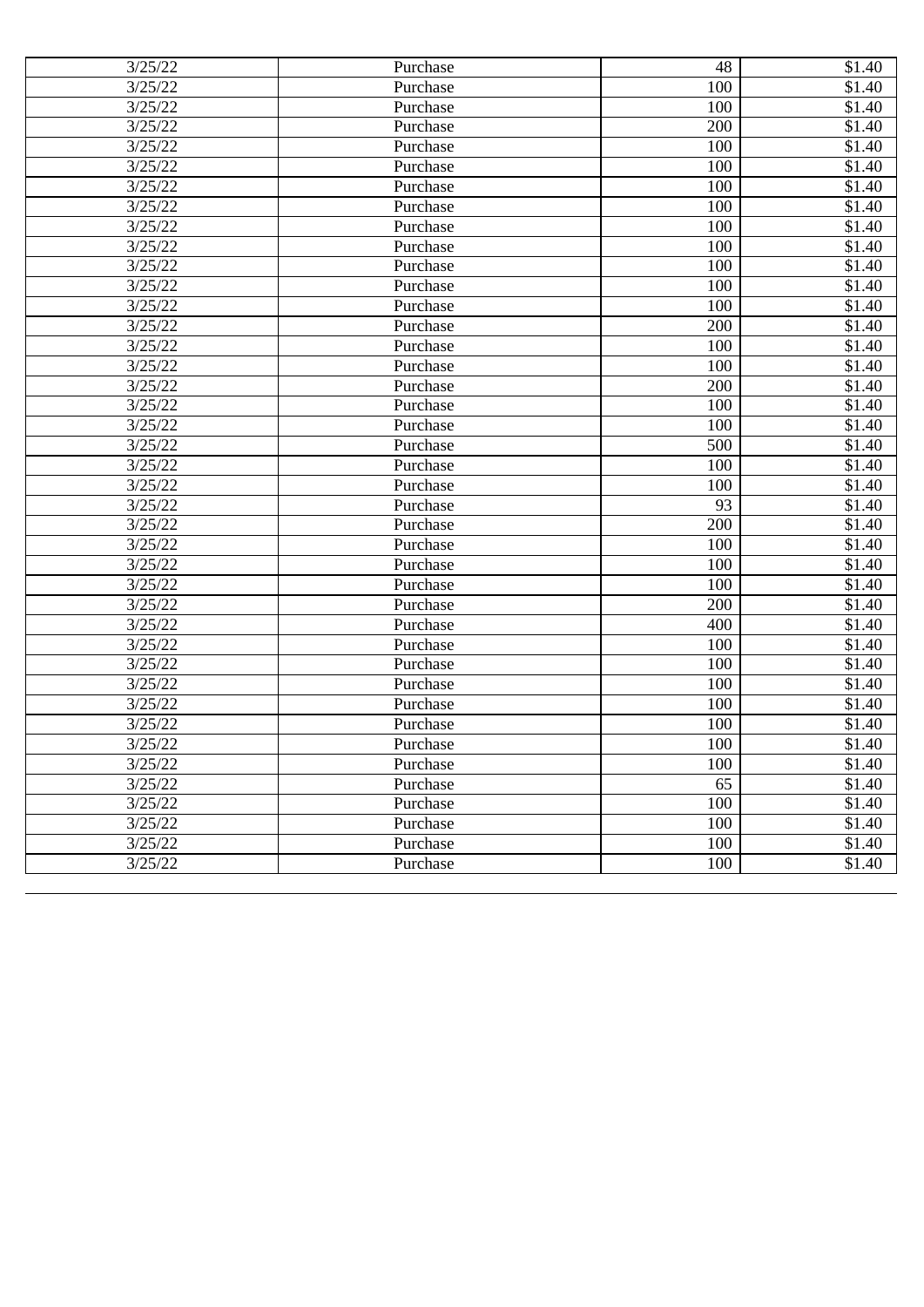| 3/25/22 | Purchase | 100 | \$1.40              |
|---------|----------|-----|---------------------|
| 3/25/22 | Purchase | 94  | \$1.40              |
| 3/25/22 | Purchase | 381 | \$1.40              |
| 3/25/22 | Purchase | 100 | \$1.40              |
| 3/25/22 | Purchase | 100 | \$1.40              |
| 3/25/22 | Purchase | 200 | \$1.41              |
| 3/25/22 | Purchase | 100 | \$1.41              |
| 3/25/22 | Purchase | 6   | \$1.41              |
| 3/25/22 | Purchase | 100 | \$1.41              |
| 3/25/22 | Purchase | 100 | \$1.41              |
| 3/25/22 | Purchase | 7   | \$1.41              |
| 3/25/22 | Purchase | 8   | \$1.41              |
| 3/25/22 | Purchase | 100 | $\overline{$1,41}$  |
| 3/25/22 | Purchase | 100 | \$1.41              |
| 3/25/22 | Purchase | 31  | \$1.41              |
| 3/25/22 | Purchase | 300 | \$1.41              |
| 3/25/22 | Purchase | 100 | \$1.41              |
| 3/25/22 | Purchase | 200 | \$1.41              |
| 3/25/22 | Purchase | 100 | \$1.41              |
| 3/25/22 | Purchase | 100 | \$1.41              |
| 3/25/22 | Purchase | 400 | \$1.41              |
| 3/25/22 | Purchase | 100 | \$1.41              |
| 3/25/22 | Purchase | 200 | $\overline{$}1.41$  |
| 3/25/22 | Purchase | 400 | \$1.41              |
| 3/25/22 | Purchase | 100 | \$1.41              |
| 3/25/22 | Purchase | 300 | \$1.41              |
| 3/25/22 | Purchase | 100 | $\overline{\$1.41}$ |
| 3/25/22 | Purchase | 200 | \$1.41              |
| 3/25/22 | Purchase | 200 | $\overline{$1,41}$  |
| 3/25/22 | Purchase | 200 | \$1.41              |
| 3/25/22 | Purchase | 100 | \$1.41              |
| 3/25/22 | Purchase | 100 | \$1.41              |
| 3/25/22 | Purchase | 100 | $\overline{\$1.41}$ |
| 3/25/22 | Purchase | 100 | \$1.41              |
| 3/25/22 | Purchase | 200 | \$1.41              |
| 3/25/22 | Purchase | 100 | \$1.41              |
| 3/25/22 | Purchase | 100 | \$1.41              |
| 3/25/22 | Purchase | 100 | \$1.41              |
| 3/25/22 | Purchase | 495 | \$1.41              |
| 3/25/22 | Purchase | 100 | \$1.41              |
| 3/25/22 | Purchase | 100 | \$1.41              |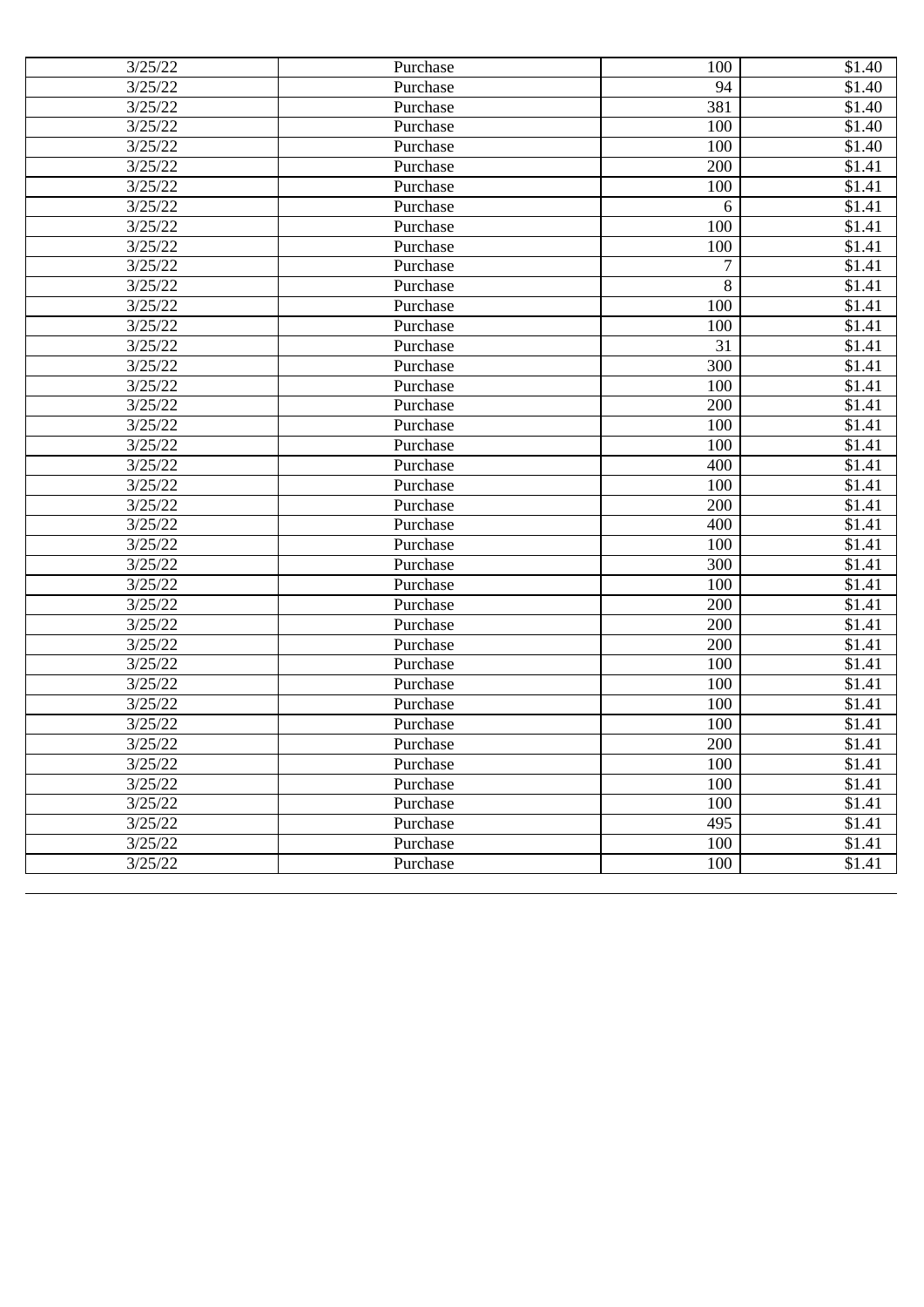| 3/25/22 | Purchase | 100 | \$1.41              |
|---------|----------|-----|---------------------|
| 3/25/22 | Purchase | 100 | \$1.41              |
| 3/25/22 | Purchase | 187 | $\overline{\$1.41}$ |
| 3/25/22 | Purchase | 100 | \$1.41              |
| 3/25/22 | Purchase | 100 | \$1.41              |
| 3/25/22 | Purchase | 100 | \$1.41              |
| 3/25/22 | Purchase | 100 | \$1.41              |
| 3/25/22 | Purchase | 100 | \$1.41              |
| 3/25/22 | Purchase | 100 | \$1.41              |
| 3/25/22 | Purchase | 100 | \$1.41              |
| 3/25/22 | Purchase | 100 | \$1.41              |
| 3/25/22 | Purchase | 100 | \$1.41              |
| 3/25/22 | Purchase | 100 | $\overline{$1,41}$  |
| 3/25/22 | Purchase | 100 | \$1.41              |
| 3/25/22 | Purchase | 100 | \$1.41              |
| 3/25/22 | Purchase | 100 | \$1.41              |
| 3/25/22 | Purchase | 100 | \$1.41              |
| 3/25/22 | Purchase | 31  | \$1.41              |
| 3/25/22 | Purchase | 100 | \$1.41              |
| 3/25/22 | Purchase | 200 | \$1.41              |
| 3/25/22 | Purchase | 100 | \$1.41              |
| 3/25/22 | Purchase | 400 | \$1.41              |
| 3/25/22 | Purchase | 100 | $\overline{\$1.41}$ |
| 3/25/22 | Purchase | 100 | \$1.41              |
| 3/25/22 | Purchase | 100 | \$1.41              |
| 3/25/22 | Purchase | 63  | \$1.41              |
| 3/25/22 | Purchase | 100 | $\overline{\$1.41}$ |
| 3/25/22 | Purchase | 400 | \$1.41              |
| 3/25/22 | Purchase | 100 | $\overline{$1,41}$  |
| 3/25/22 | Purchase | 100 | \$1.41              |
| 3/25/22 | Purchase | 100 | \$1.41              |
| 3/25/22 | Purchase | 100 | \$1.41              |
| 3/25/22 | Purchase | 200 | $\overline{\$1.41}$ |
| 3/25/22 | Purchase | 100 | \$1.41              |
| 3/25/22 | Purchase | 100 | \$1.41              |
| 3/25/22 | Purchase | 100 | \$1.41              |
| 3/25/22 | Purchase | 200 | \$1.41              |
| 3/25/22 | Purchase | 100 | \$1.41              |
| 3/25/22 | Purchase | 200 | \$1.41              |
| 3/25/22 | Purchase | 100 | \$1.41              |
| 3/25/22 | Purchase | 100 | \$1.41              |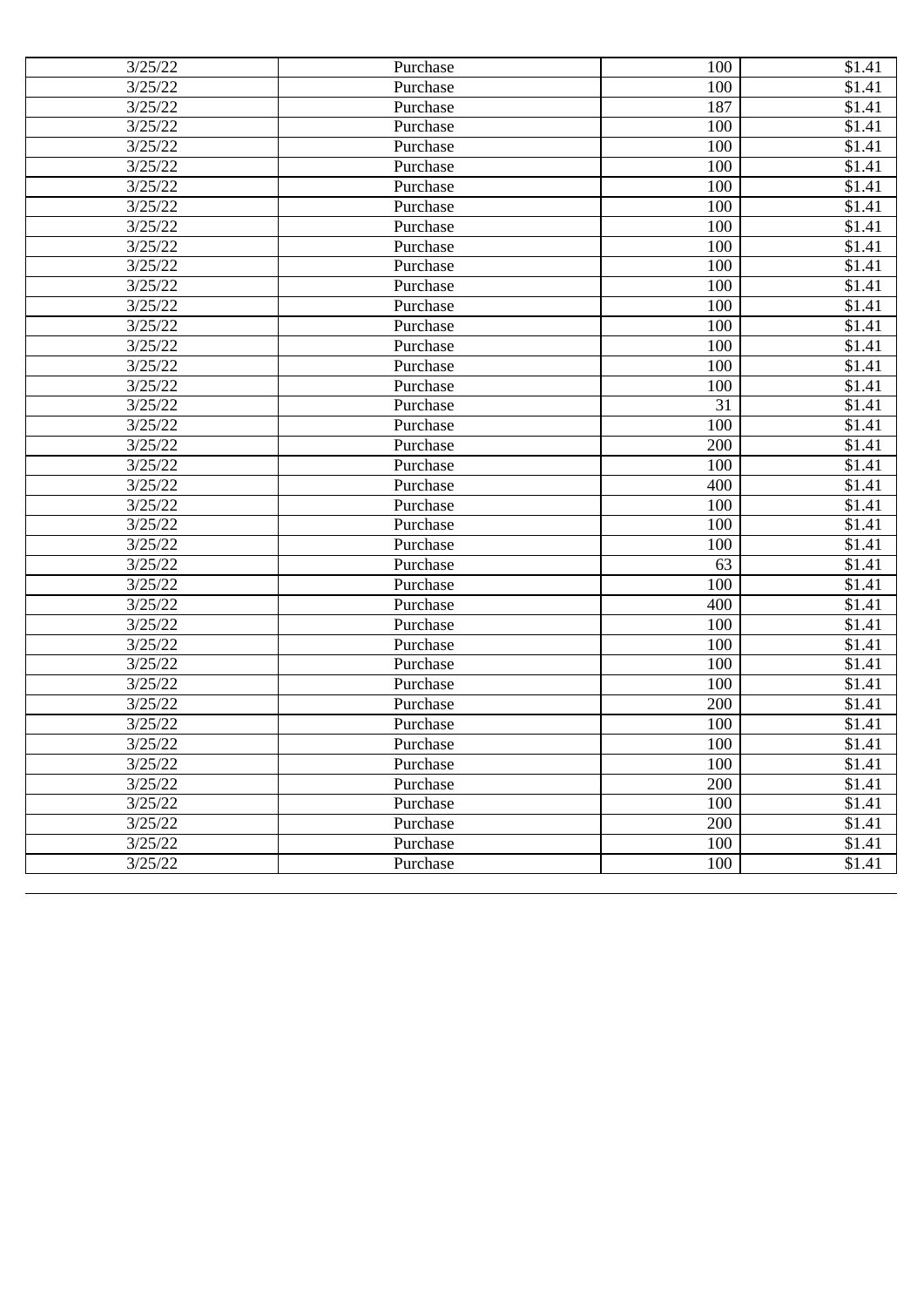| 3/25/22 | Purchase | 100   | \$1.41              |
|---------|----------|-------|---------------------|
| 3/25/22 | Purchase | 100   | \$1.41              |
| 3/25/22 | Purchase | 100   | $\overline{\$1.41}$ |
| 3/25/22 | Purchase | 100   | \$1.41              |
| 3/25/22 | Purchase | 95    | \$1.41              |
| 3/25/22 | Purchase | 100   | \$1.41              |
| 3/25/22 | Purchase | 100   | $\overline{\$1.41}$ |
| 3/25/22 | Purchase | 100   | \$1.41              |
| 3/25/22 | Purchase | 100   | \$1.41              |
| 3/25/22 | Purchase | 100   | \$1.41              |
| 3/25/22 | Purchase | 56    | \$1.41              |
| 3/25/22 | Purchase | 100   | \$1.41              |
| 3/25/22 | Purchase | 218   | $\overline{$1,41}$  |
| 3/25/22 | Purchase | 31    | \$1.41              |
| 3/25/22 | Purchase | 160   | \$1.41              |
| 3/25/22 | Purchase | 5     | \$1.41              |
| 3/25/22 | Purchase | 100   | \$1.41              |
| 3/25/22 | Purchase | 100   | \$1.41              |
| 3/25/22 | Purchase | 35    | \$1.41              |
| 3/25/22 | Purchase | 100   | \$1.41              |
| 3/25/22 | Purchase | 100   | \$1.41              |
| 3/25/22 | Purchase | 100   | \$1.41              |
| 3/25/22 | Purchase | 100   | $\overline{\$1.41}$ |
| 3/25/22 | Purchase | 100   | \$1.41              |
| 3/25/22 | Purchase | 100   | \$1.41              |
| 3/25/22 | Purchase | 100   | \$1.41              |
| 3/25/22 | Purchase | 100   | $\overline{\$1.41}$ |
| 3/25/22 | Purchase | 100   | \$1.41              |
| 3/25/22 | Purchase | 100   | \$1.41              |
| 3/25/22 | Purchase | 100   | \$1.41              |
| 3/25/22 | Purchase | 100   | \$1.41              |
| 3/25/22 | Purchase | 100   | \$1.41              |
| 3/25/22 | Purchase | 585   | $\overline{\$1.41}$ |
| 3/25/22 | Purchase | 600   | \$1.42              |
| 3/25/22 | Purchase | 100   | \$1.42              |
| 3/25/22 | Purchase | 100   | \$1.42              |
| 3/25/22 | Purchase | 100   | \$1.42              |
| 3/25/22 | Purchase | 4,200 | \$1.42              |
| 3/25/22 | Purchase | 100   | \$1.42              |
| 3/25/22 | Purchase | 300   | \$1.42              |
| 3/25/22 | Purchase | 100   | \$1.42              |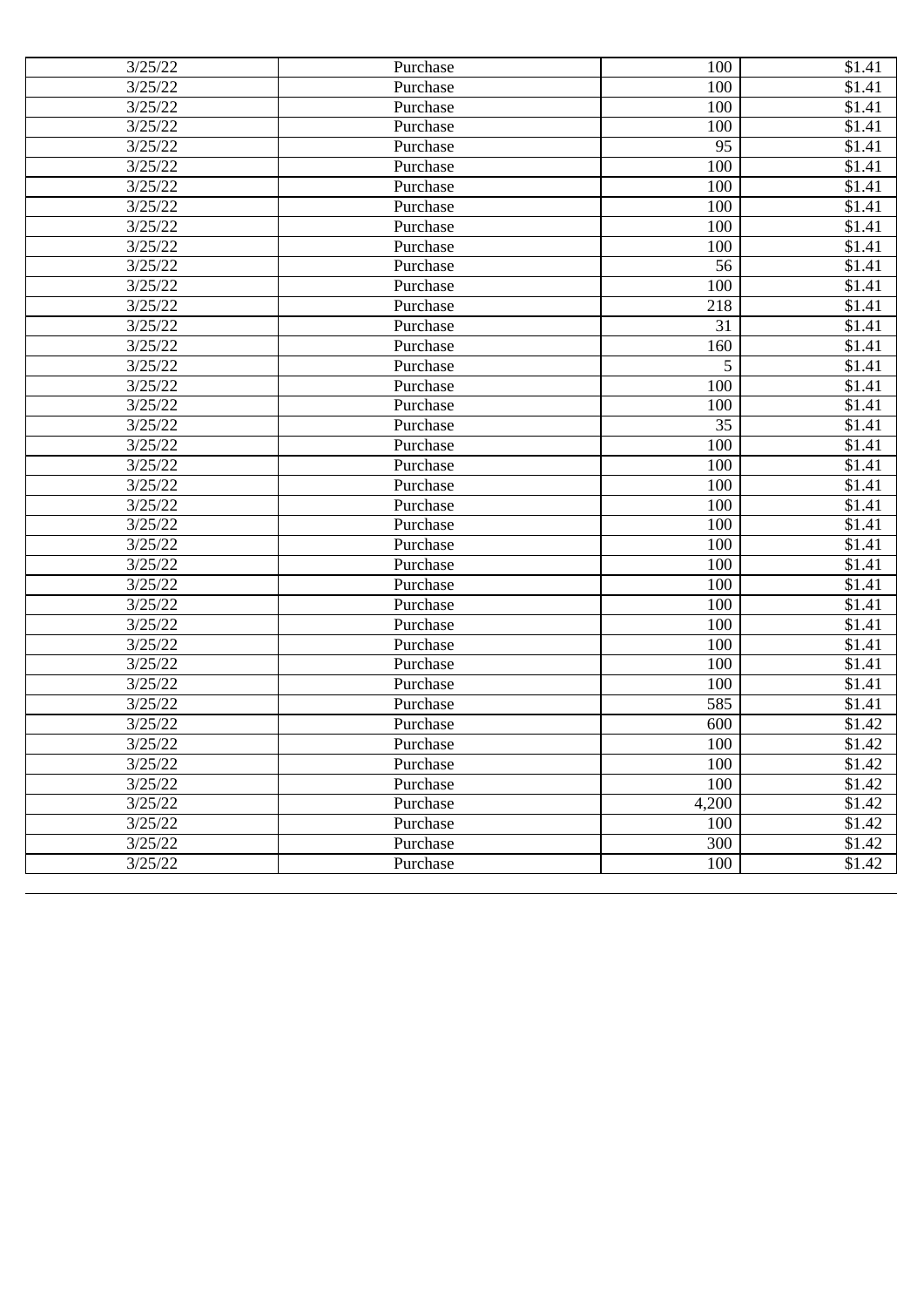| 3/25/22 | Purchase | 13,800       | \$1.42             |
|---------|----------|--------------|--------------------|
| 3/25/22 | Purchase | 300          | \$1.42             |
| 3/25/22 | Purchase | 400          | $\overline{$}1.42$ |
| 3/25/22 | Purchase | 324          | \$1.42             |
| 3/25/22 | Purchase | 400          | \$1.42             |
| 3/25/22 | Purchase | 100          | \$1.42             |
| 3/25/22 | Purchase | 300          | \$1.42             |
| 3/25/22 | Purchase | 500          | \$1.42             |
| 3/25/22 | Purchase | 300          | \$1.42             |
| 3/25/22 | Purchase | 200          | \$1.42             |
| 3/25/22 | Purchase | 250          | \$1.42             |
| 3/25/22 | Purchase | 200          | \$1.42             |
| 3/25/22 | Purchase | 100          | \$1.42             |
| 3/25/22 | Purchase | 500          | \$1.42             |
| 3/25/22 | Purchase | 12,300       | \$1.42             |
| 3/25/22 | Purchase | 1,300        | \$1.42             |
| 3/25/22 | Purchase | 100          | \$1.42             |
| 3/25/22 | Purchase | 100          | \$1.42             |
| 3/25/22 | Purchase | 100          | \$1.42             |
| 3/25/22 | Purchase | 100          | \$1.42             |
| 3/25/22 | Purchase | 100          | \$1.42             |
| 3/25/22 | Purchase | 100          | \$1.42             |
| 3/25/22 | Purchase | $\mathbf{1}$ | \$1.42             |
| 3/25/22 | Purchase | 200          | \$1.42             |
| 3/25/22 | Purchase | 100          | \$1.42             |
| 3/25/22 | Purchase | 100          | \$1.42             |
| 3/25/22 | Purchase | 100          | \$1.42             |
| 3/25/22 | Purchase | 300          | \$1.42             |
| 3/25/22 | Purchase | 300          | \$1.42             |
| 3/25/22 | Purchase | 100          | \$1.42             |
| 3/25/22 | Purchase | 100          | \$1.42             |
| 3/25/22 | Purchase | 100          | \$1.42             |
| 3/25/22 | Purchase | 100          | \$1.42             |
| 3/25/22 | Purchase | 100          | \$1.42             |
| 3/25/22 | Purchase | 100          | \$1.42             |
| 3/25/22 | Purchase | 100          | \$1.42             |
| 3/25/22 | Purchase | 300          | \$1.42             |
| 3/25/22 | Purchase | 3,600        | \$1.42             |
| 3/25/22 | Purchase | 100          | \$1.42             |
| 3/25/22 | Purchase | 100          | \$1.42             |
| 3/25/22 | Purchase | 200          | \$1.42             |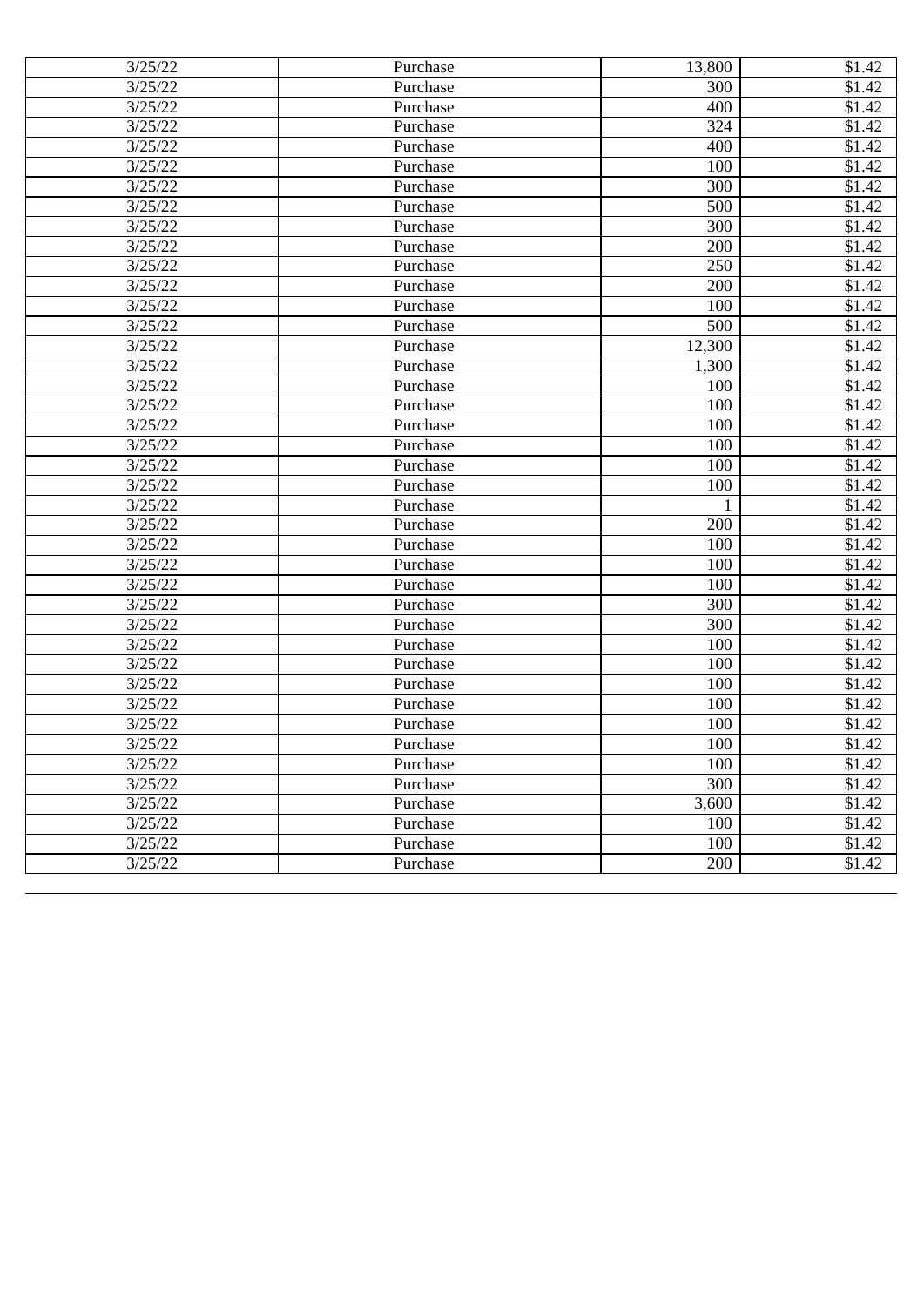| 3/25/22 | Purchase | 300 | \$1.42 |
|---------|----------|-----|--------|
| 3/25/22 | Purchase | 200 | \$1.42 |
| 3/25/22 | Purchase | 400 | \$1.42 |
| 3/25/22 | Purchase | 400 | \$1.42 |
| 3/25/22 | Purchase | 148 | \$1.42 |
| 3/25/22 | Purchase | 400 | \$1.42 |
| 3/25/22 | Purchase | 100 | \$1.42 |
| 3/25/22 | Purchase | 100 | \$1.42 |
| 3/25/22 | Purchase | 100 | \$1.42 |
| 3/25/22 | Purchase | 92  | \$1.42 |
| 3/25/22 | Purchase | 10  | \$1.42 |
| 3/25/22 | Purchase | 100 | \$1.42 |
| 3/25/22 | Purchase | 100 | \$1.42 |
| 3/25/22 | Purchase | 100 | \$1.42 |
| 3/25/22 | Purchase | 100 | \$1.42 |
| 3/25/22 | Purchase | 198 | \$1.42 |
| 3/25/22 | Purchase | 100 | \$1.42 |
| 3/25/22 | Purchase | 100 | \$1.42 |
| 3/25/22 | Purchase | 100 | \$1.42 |
| 3/25/22 | Purchase | 100 | \$1.42 |
| 3/25/22 | Purchase | 300 | \$1.42 |
| 3/25/22 | Purchase | 100 | \$1.42 |
| 3/25/22 | Purchase | 300 | \$1.42 |
| 3/25/22 | Purchase | 5   | \$1.42 |
| 3/25/22 | Purchase | 100 | \$1.42 |
| 3/25/22 | Purchase | 100 | \$1.42 |
| 3/25/22 | Purchase | 100 | \$1.42 |
| 3/25/22 | Purchase | 141 | \$1.42 |
| 3/25/22 | Purchase | 31  | \$1.42 |
| 3/25/22 | Purchase | 31  | \$1.42 |
| 3/25/22 | Purchase | 31  | \$1.42 |
| 3/25/22 | Purchase | 200 | \$1.42 |
| 3/25/22 | Purchase | 200 | \$1.42 |
| 3/25/22 | Purchase | 100 | \$1.42 |
| 3/25/22 | Purchase | 200 | \$1.42 |
| 3/25/22 | Purchase | 100 | \$1.42 |
| 3/25/22 | Purchase | 100 | \$1.42 |
| 3/25/22 | Purchase | 100 | \$1.42 |
| 3/25/22 | Purchase | 100 | \$1.42 |
| 3/25/22 | Purchase | 100 | \$1.42 |
| 3/25/22 | Purchase | 100 | \$1.42 |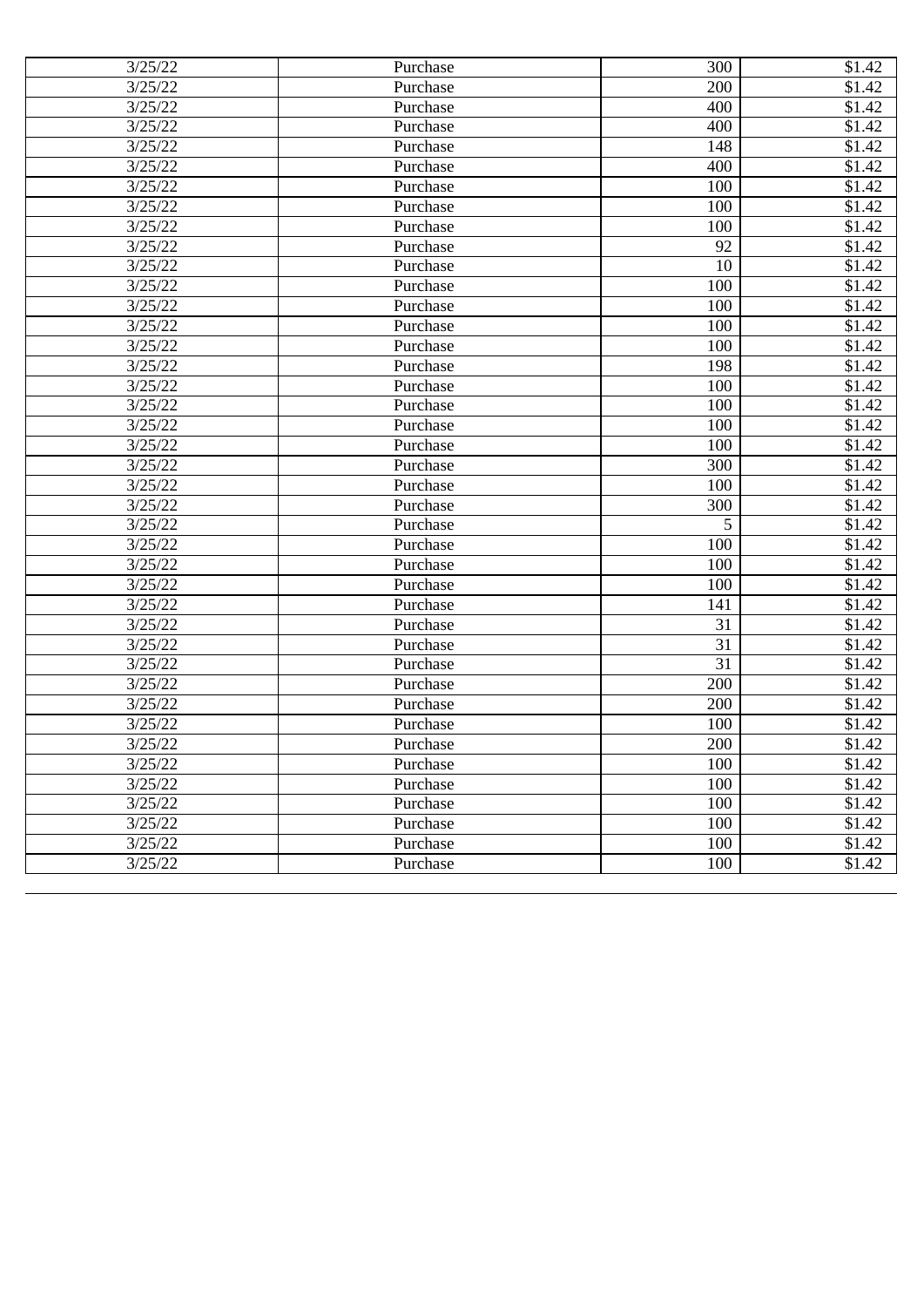| 3/25/22 | Purchase | 300          | \$1.42             |
|---------|----------|--------------|--------------------|
| 3/25/22 | Purchase | 180          | \$1.42             |
| 3/25/22 | Purchase | 100          | $\overline{$}1.42$ |
| 3/25/22 | Purchase | 100          | \$1.42             |
| 3/25/22 | Purchase | 100          | \$1.42             |
| 3/25/22 | Purchase | 166          | \$1.42             |
| 3/25/22 | Purchase | 100          | \$1.42             |
| 3/25/22 | Purchase | 54           | \$1.42             |
| 3/25/22 | Purchase | 99           | \$1.42             |
| 3/25/22 | Purchase | 100          | \$1.42             |
| 3/25/22 | Purchase | 100          | \$1.42             |
| 3/25/22 | Purchase | 401          | \$1.42             |
| 3/25/22 | Purchase | 100          | \$1.42             |
| 3/25/22 | Purchase | 200          | \$1.42             |
| 3/25/22 | Purchase | 100          | \$1.42             |
| 3/25/22 | Purchase | 100          | \$1.42             |
| 3/25/22 | Purchase | 100          | \$1.42             |
| 3/25/22 | Purchase | 100          | \$1.42             |
| 3/25/22 | Purchase | 199          | \$1.42             |
| 3/25/22 | Purchase | 100          | \$1.42             |
| 3/25/22 | Purchase | 100          | \$1.42             |
| 3/25/22 | Purchase | 200          | \$1.42             |
| 3/25/22 | Purchase | 400          | \$1.42             |
| 3/25/22 | Purchase | 31           | \$1.42             |
| 3/25/22 | Purchase | 178          | \$1.42             |
| 3/25/22 | Purchase | 400          | \$1.42             |
| 3/25/22 | Purchase | 100          | \$1.42             |
| 3/25/22 | Purchase | 100          | \$1.42             |
| 3/25/22 | Purchase | 100          | \$1.42             |
| 3/25/22 | Purchase | 100          | \$1.42             |
| 3/25/22 | Purchase | 100          | \$1.42             |
| 3/25/22 | Purchase | 100          | \$1.42             |
| 3/25/22 | Purchase | 291          | \$1.42             |
| 3/25/22 | Purchase | 100          | \$1.42             |
| 3/25/22 | Purchase | 100          | \$1.42             |
| 3/25/22 | Purchase | $\mathbf{1}$ | \$1.42             |
| 3/25/22 | Purchase | 100          | \$1.42             |
| 3/25/22 | Purchase | 200          | \$1.42             |
| 3/25/22 | Purchase | 100          | \$1.42             |
| 3/25/22 | Purchase | 500          | \$1.42             |
| 3/25/22 | Purchase | 399          | \$1.42             |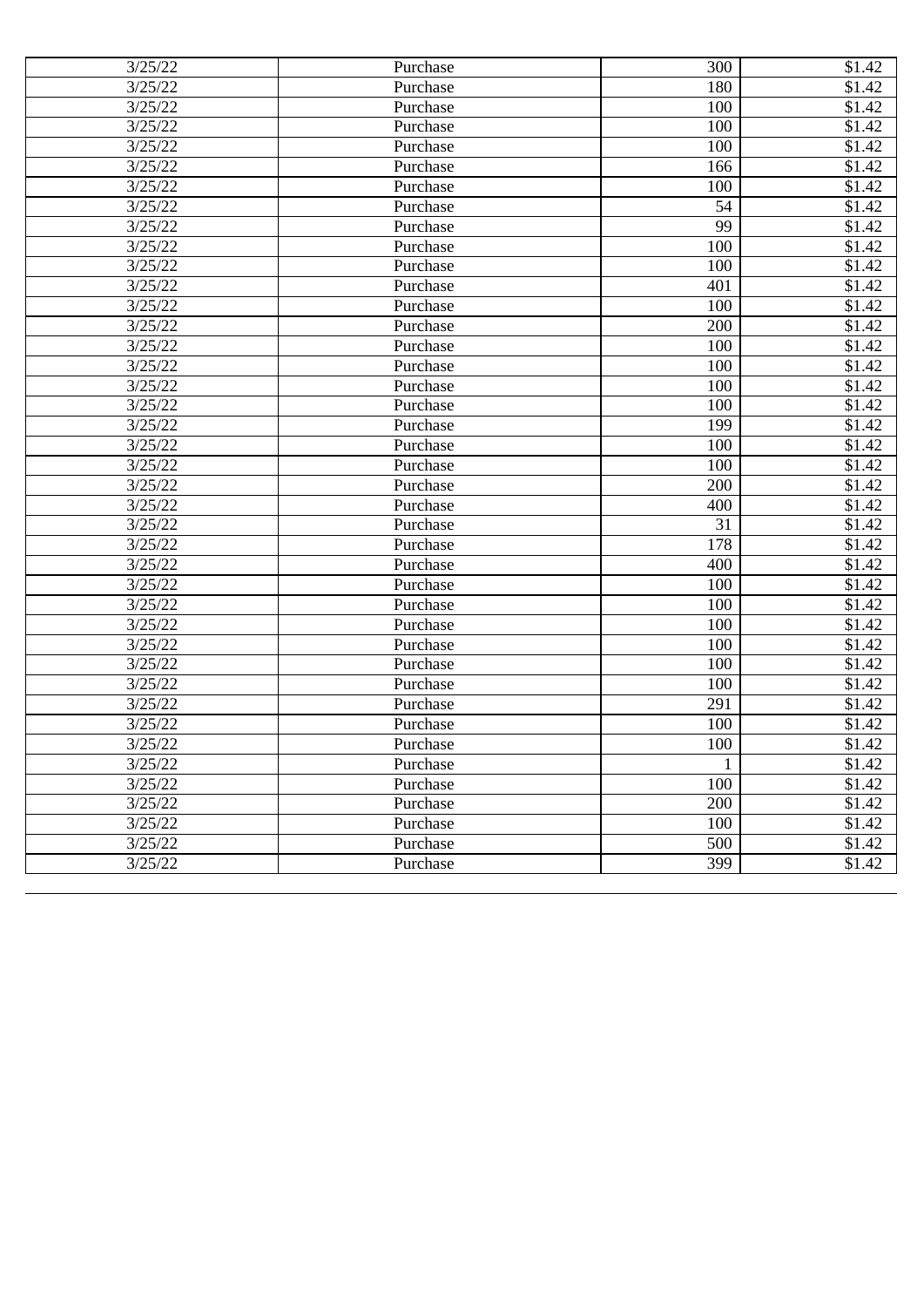| 3/25/22 | Purchase | 200 | \$1.42             |
|---------|----------|-----|--------------------|
| 3/25/22 | Purchase | 100 | \$1.42             |
| 3/25/22 | Purchase | 100 | $\overline{$}1.42$ |
| 3/25/22 | Purchase | 100 | \$1.42             |
| 3/25/22 | Purchase | 100 | \$1.43             |
| 3/25/22 | Purchase | 100 | \$1.43             |
| 3/25/22 | Purchase | 100 | \$1.43             |
| 3/25/22 | Purchase | 100 | \$1.43             |
| 3/25/22 | Purchase | 100 | \$1.43             |
| 3/25/22 | Purchase | 100 | \$1.43             |
| 3/25/22 | Purchase | 100 | \$1.43             |
| 3/25/22 | Purchase | 100 | \$1.43             |
| 3/25/22 | Purchase | 100 | $\overline{$}1.43$ |
| 3/25/22 | Purchase | 100 | $\overline{$1,43}$ |
| 3/25/22 | Purchase | 100 | \$1.43             |
| 3/25/22 | Purchase | 100 | \$1.43             |
| 3/25/22 | Purchase | 100 | \$1.43             |
| 3/25/22 | Purchase | 100 | \$1.43             |
| 3/25/22 | Purchase | 100 | \$1.43             |
| 3/25/22 | Purchase | 100 | \$1.43             |
| 3/25/22 | Purchase | 1   | \$1.43             |
| 3/25/22 | Purchase | 100 | \$1.43             |
| 3/25/22 | Purchase | 100 | \$1.43             |
| 3/25/22 | Purchase | 100 | \$1.43             |
| 3/25/22 | Purchase | 98  | \$1.43             |
| 3/25/22 | Purchase | 200 | \$1.43             |
| 3/25/22 | Purchase | 300 | \$1.43             |
| 3/25/22 | Purchase | 300 | \$1.43             |
| 3/25/22 | Purchase | 34  | \$1.43             |
| 3/25/22 | Purchase | 400 | \$1.43             |
| 3/25/22 | Purchase | 800 | \$1.43             |
| 3/25/22 | Purchase | 400 | \$1.43             |
| 3/25/22 | Purchase | 800 | \$1.43             |
| 3/25/22 | Purchase | 800 | \$1.43             |
| 3/25/22 | Purchase | 700 | \$1.43             |
| 3/25/22 | Purchase | 700 | \$1.43             |
| 3/25/22 | Purchase | 700 | \$1.43             |
| 3/25/22 | Purchase | 700 | \$1.43             |
| 3/25/22 | Purchase | 700 | \$1.43             |
| 3/25/22 | Purchase | 100 | \$1.43             |
| 3/25/22 | Purchase | 200 | \$1.43             |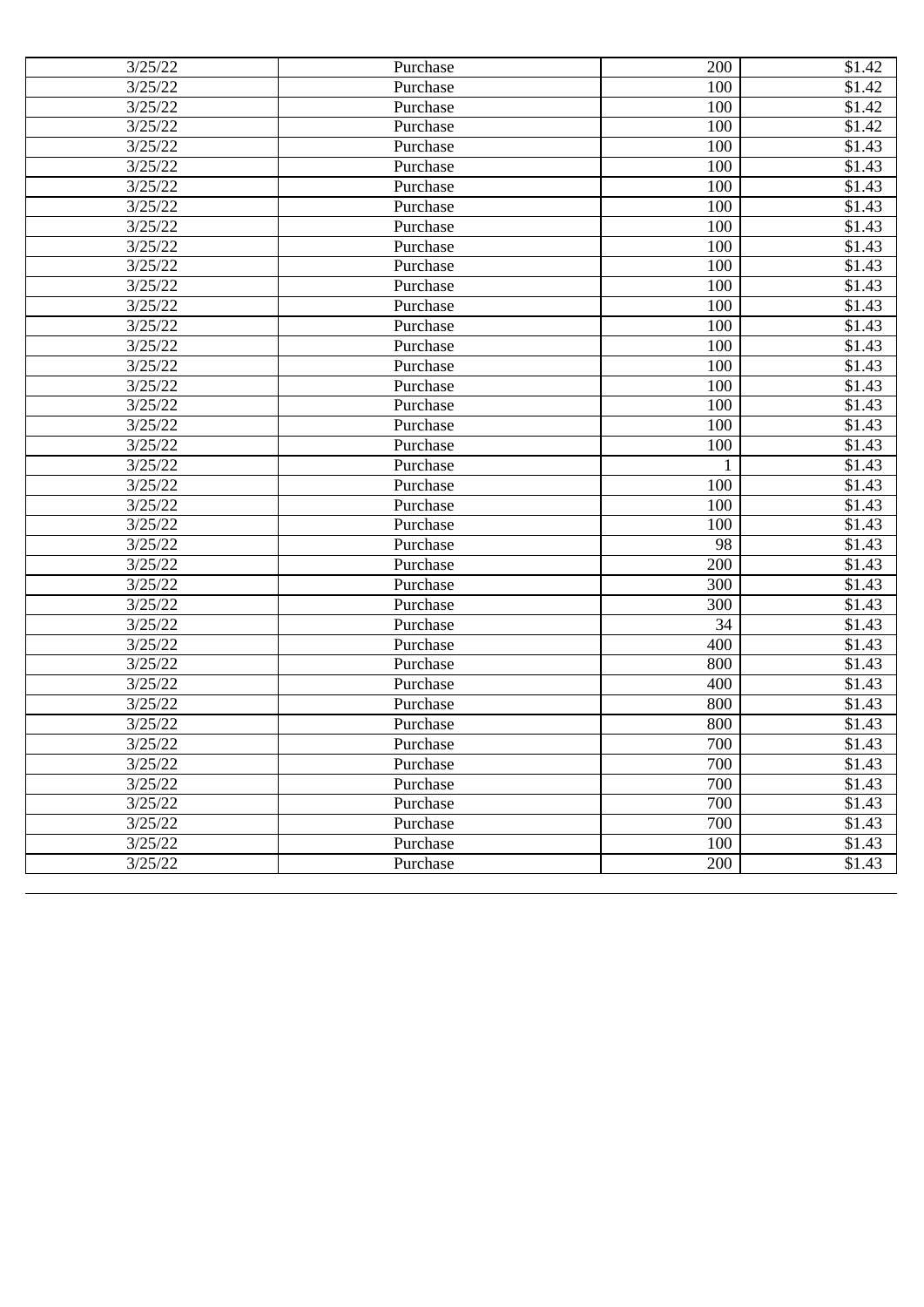| 3/25/22 | Purchase | 700             | \$1.43             |
|---------|----------|-----------------|--------------------|
| 3/25/22 | Purchase | 600             | \$1.43             |
| 3/25/22 | Purchase | 300             | \$1.43             |
| 3/25/22 | Purchase | 100             | \$1.43             |
| 3/25/22 | Purchase | 200             | \$1.43             |
| 3/25/22 | Purchase | 100             | \$1.43             |
| 3/25/22 | Purchase | 100             | \$1.43             |
| 3/25/22 | Purchase | 100             | \$1.43             |
| 3/25/22 | Purchase | 100             | \$1.43             |
| 3/25/22 | Purchase | 100             | \$1.43             |
| 3/25/22 | Purchase | 300             | \$1.43             |
| 3/25/22 | Purchase | 175             | \$1.43             |
| 3/25/22 | Purchase | 1,600           | $\overline{$}1.43$ |
| 3/25/22 | Purchase | 100             | $\overline{$1,43}$ |
| 3/25/22 | Purchase | 100             | \$1.43             |
| 3/25/22 | Purchase | 31              | \$1.43             |
| 3/25/22 | Purchase | 100             | \$1.43             |
| 3/25/22 | Purchase | 600             | \$1.43             |
| 3/25/22 | Purchase | 200             | \$1.43             |
| 3/25/22 | Purchase | 100             | \$1.43             |
| 3/25/22 | Purchase | 100             | \$1.43             |
| 3/25/22 | Purchase | 100             | \$1.43             |
| 3/25/22 | Purchase | 100             | \$1.43             |
| 3/25/22 | Purchase | 100             | \$1.43             |
| 3/25/22 | Purchase | 100             | \$1.43             |
| 3/25/22 | Purchase | 400             | \$1.43             |
| 3/25/22 | Purchase | 200             | \$1.43             |
| 3/25/22 | Purchase | 100             | \$1.43             |
| 3/25/22 | Purchase | 100             | \$1.43             |
| 3/25/22 | Purchase | 100             | \$1.43             |
| 3/25/22 | Purchase | 200             | \$1.43             |
| 3/25/22 | Purchase | 100             | \$1.43             |
| 3/25/22 | Purchase | 96              | \$1.43             |
| 3/25/22 | Purchase | 200             | \$1.43             |
| 3/25/22 | Purchase | 100             | \$1.43             |
| 3/25/22 | Purchase | 100             | \$1.43             |
| 3/25/22 | Purchase | 100             | \$1.43             |
| 3/25/22 | Purchase | 100             | \$1.43             |
| 3/25/22 | Purchase | 100             | \$1.43             |
| 3/25/22 | Purchase | $\overline{25}$ | \$1.43             |
| 3/25/22 | Purchase | 100             | \$1.43             |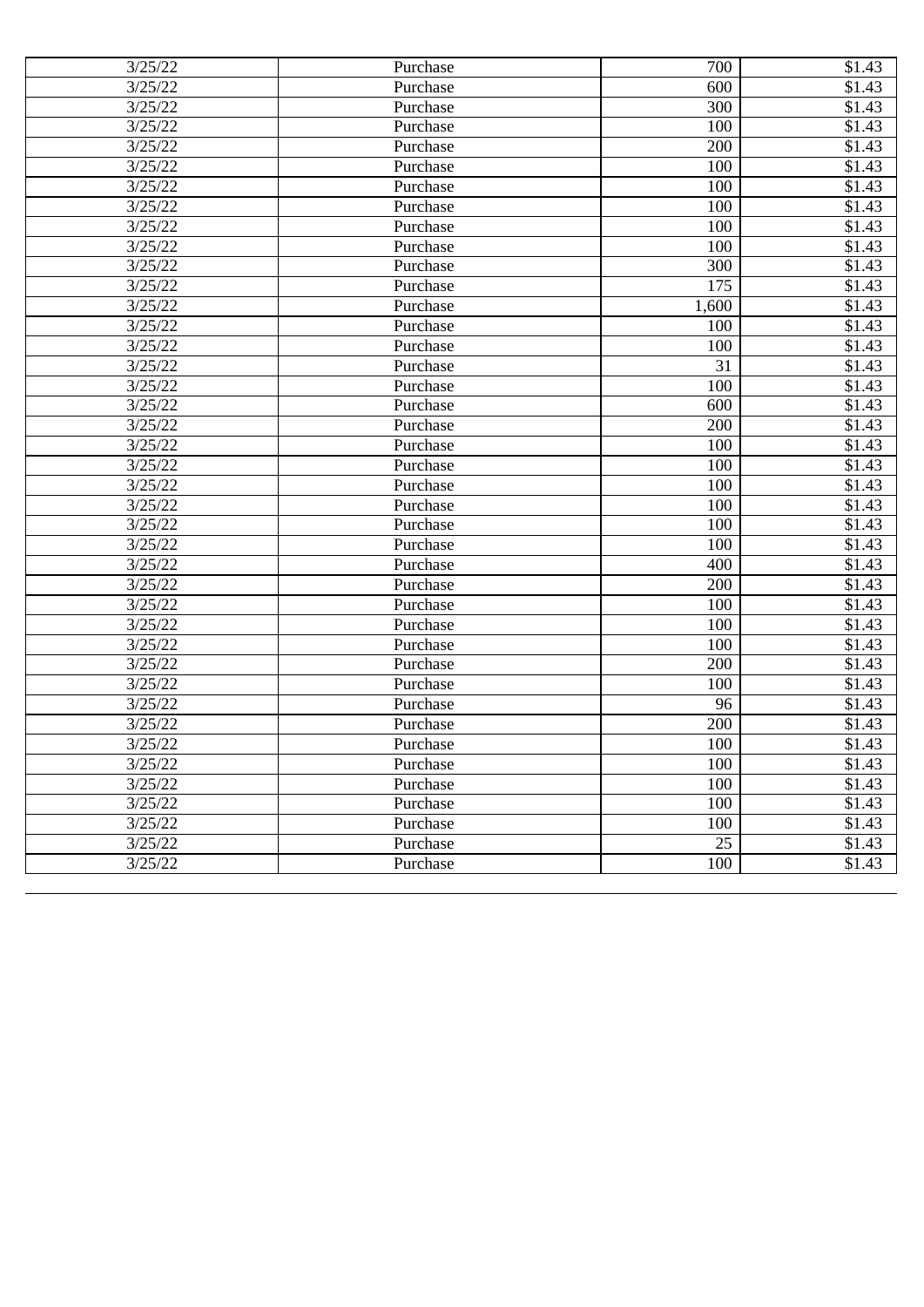| 3/25/22 | Purchase | 151 | \$1.43             |
|---------|----------|-----|--------------------|
| 3/25/22 | Purchase | 100 | \$1.43             |
| 3/25/22 | Purchase | 300 | \$1.43             |
| 3/25/22 | Purchase | 400 | \$1.43             |
| 3/25/22 | Purchase | 100 | \$1.43             |
| 3/25/22 | Purchase | 100 | \$1.43             |
| 3/25/22 | Purchase | 100 | \$1.43             |
| 3/25/22 | Purchase | 96  | \$1.43             |
| 3/25/22 | Purchase | 200 | \$1.43             |
| 3/25/22 | Purchase | 200 | \$1.43             |
| 3/25/22 | Purchase | 100 | \$1.43             |
| 3/25/22 | Purchase | 100 | \$1.43             |
| 3/25/22 | Purchase | 200 | \$1.43             |
| 3/25/22 | Purchase | 100 | \$1.43             |
| 3/25/22 | Purchase | 61  | \$1.43             |
| 3/25/22 | Purchase | 100 | \$1.43             |
| 3/25/22 | Purchase | 500 | \$1.43             |
| 3/25/22 | Purchase | 200 | \$1.43             |
| 3/25/22 | Purchase | 100 | \$1.43             |
| 3/25/22 | Purchase | 100 | \$1.43             |
| 3/25/22 | Purchase | 100 | $\overline{$}1.43$ |
| 3/25/22 | Purchase | 142 | \$1.43             |
| 3/25/22 | Purchase | 100 | \$1.43             |
| 3/25/22 | Purchase | 100 | \$1.43             |
| 3/25/22 | Purchase | 100 | \$1.43             |
| 3/25/22 | Purchase | 100 | \$1.43             |
| 3/25/22 | Purchase | 600 | $\overline{$}1.43$ |
| 3/25/22 | Purchase | 31  | \$1.43             |
| 3/25/22 | Purchase | 100 | \$1.43             |
| 3/25/22 | Purchase | 100 | \$1.43             |
| 3/25/22 | Purchase | 184 | \$1.43             |
| 3/25/22 | Purchase | 100 | \$1.43             |
| 3/25/22 | Purchase | 100 | \$1.43             |
| 3/25/22 | Purchase | 165 | \$1.43             |
| 3/25/22 | Purchase | 100 | \$1.43             |
| 3/25/22 | Purchase | 100 | \$1.43             |
| 3/25/22 | Purchase | 100 | \$1.43             |
| 3/25/22 | Purchase | 100 | \$1.43             |
| 3/25/22 | Purchase | 100 | \$1.43             |
| 3/25/22 | Purchase | 20  | \$1.43             |
| 3/25/22 | Purchase | 100 | \$1.43             |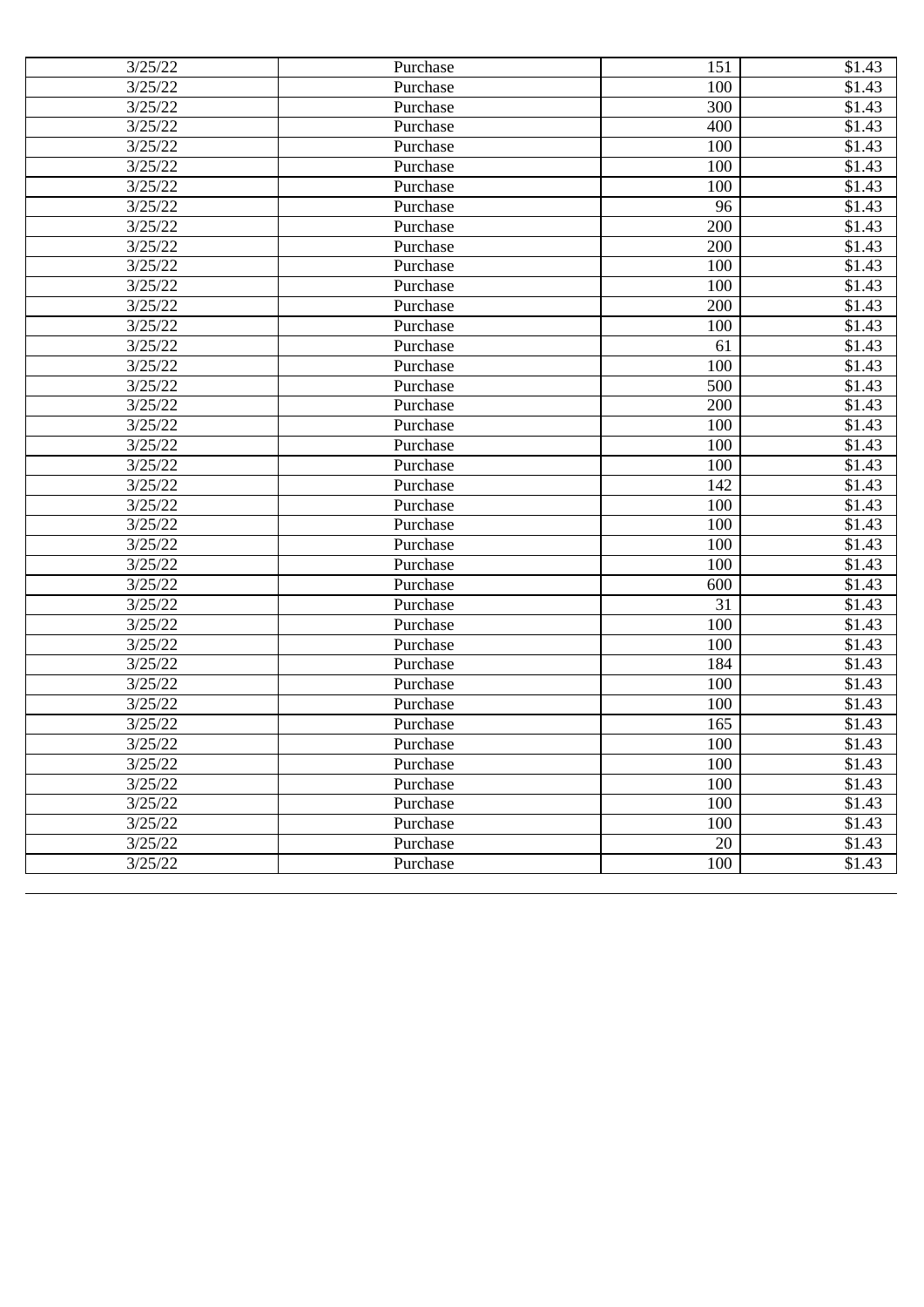| 3/25/22 | Purchase | 100             | \$1.43 |
|---------|----------|-----------------|--------|
| 3/25/22 | Purchase | 75              | \$1.43 |
| 3/25/22 | Purchase | 200             | \$1.43 |
| 3/25/22 | Purchase | 100             | \$1.43 |
| 3/25/22 | Purchase | 25              | \$1.43 |
| 3/25/22 | Purchase | 25              | \$1.43 |
| 3/25/22 | Purchase | 25              | \$1.43 |
| 3/25/22 | Purchase | 25              | \$1.43 |
| 3/25/22 | Purchase | 25              | \$1.43 |
| 3/25/22 | Purchase | 25              | \$1.43 |
| 3/25/22 | Purchase | 25              | \$1.43 |
| 3/25/22 | Purchase | 100             | \$1.43 |
| 3/25/22 | Purchase | 25              | \$1.43 |
| 3/25/22 | Purchase | 25              | \$1.43 |
| 3/25/22 | Purchase | $\overline{25}$ | \$1.43 |
| 3/25/22 | Purchase | 1,700           | \$1.43 |
| 3/25/22 | Purchase | 200             | \$1.43 |
| 3/25/22 | Purchase | 400             | \$1.43 |
| 3/25/22 | Purchase | 400             | \$1.43 |
| 3/25/22 | Purchase | 1,000           | \$1.43 |
| 3/25/22 | Purchase | 100             | \$1.43 |
| 3/25/22 | Purchase | 100             | \$1.43 |
| 3/25/22 | Purchase | 100             | \$1.43 |
| 3/25/22 | Purchase | 400             | \$1.43 |
| 3/25/22 | Purchase | 100             | \$1.43 |
| 3/25/22 | Purchase | 200             | \$1.43 |
| 3/25/22 | Purchase | 100             | \$1.43 |
| 3/25/22 | Purchase | 400             | \$1.43 |
| 3/25/22 | Purchase | 400             | \$1.43 |
| 3/25/22 | Purchase | 100             | \$1.43 |
| 3/25/22 | Purchase | 200             | \$1.43 |
| 3/25/22 | Purchase | 200             | \$1.43 |
| 3/25/22 | Purchase | 100             | \$1.43 |
| 3/25/22 | Purchase | 300             | \$1.43 |
| 3/25/22 | Purchase | 400             | \$1.43 |
| 3/25/22 | Purchase | 400             | \$1.43 |
| 3/25/22 | Purchase | 400             | \$1.43 |
| 3/25/22 | Purchase | 100             | \$1.43 |
| 3/25/22 | Purchase | 1               | \$1.43 |
| 3/25/22 | Purchase | 400             | \$1.43 |
| 3/25/22 | Purchase | 400             | \$1.43 |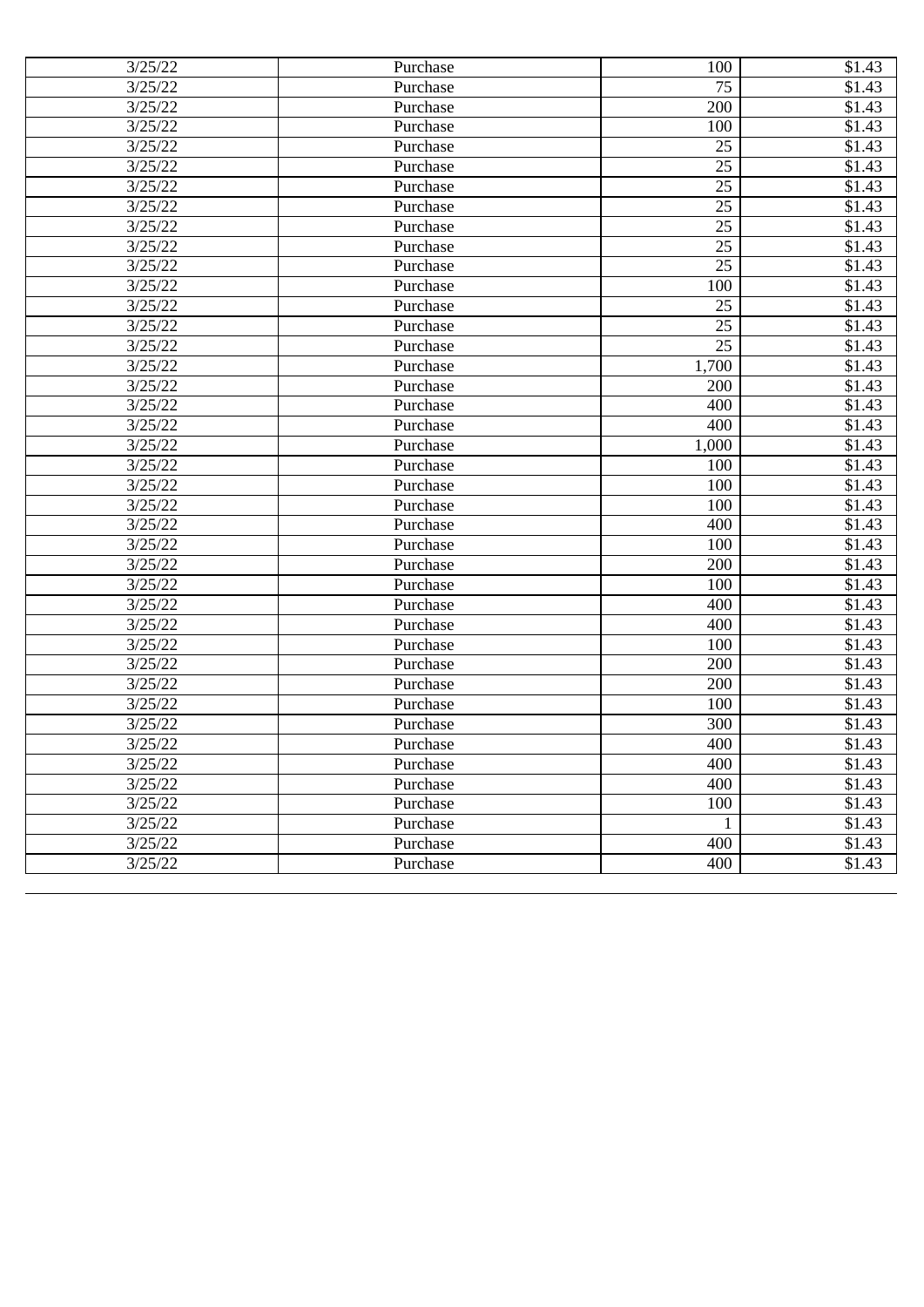| 3/25/22 | Purchase | 400             | \$1.43             |
|---------|----------|-----------------|--------------------|
| 3/25/22 | Purchase | 200             | \$1.43             |
| 3/25/22 | Purchase | 200             | \$1.43             |
| 3/25/22 | Purchase | 100             | \$1.43             |
| 3/25/22 | Purchase | 100             | \$1.43             |
| 3/25/22 | Purchase | 400             | \$1.43             |
| 3/25/22 | Purchase | 200             | \$1.43             |
| 3/25/22 | Purchase | 400             | \$1.43             |
| 3/25/22 | Purchase | 100             | \$1.43             |
| 3/25/22 | Purchase | 100             | \$1.43             |
| 3/25/22 | Purchase | 400             | \$1.43             |
| 3/25/22 | Purchase | 400             | \$1.43             |
| 3/25/22 | Purchase | 300             | \$1.43             |
| 3/25/22 | Purchase | 1               | \$1.43             |
| 3/25/22 | Purchase | 65              | \$1.43             |
| 3/25/22 | Purchase | 23              | \$1.43             |
| 3/25/22 | Purchase | 100             | \$1.43             |
| 3/25/22 | Purchase | $\overline{2}$  | \$1.43             |
| 3/25/22 | Purchase | 200             | \$1.43             |
| 3/25/22 | Purchase | 400             | \$1.43             |
| 3/25/22 | Purchase | 200             | $\overline{$}1.43$ |
| 3/25/22 | Purchase | 100             | \$1.43             |
| 3/25/22 | Purchase | 100             | \$1.43             |
| 3/25/22 | Purchase | 400             | \$1.43             |
| 3/25/22 | Purchase | 200             | \$1.43             |
| 3/25/22 | Purchase | 200             | \$1.43             |
| 3/25/22 | Purchase | 298             | \$1.43             |
| 3/25/22 | Purchase | 100             | \$1.43             |
| 3/25/22 | Purchase | 100             | \$1.43             |
| 3/25/22 | Purchase | 100             | \$1.43             |
| 3/25/22 | Purchase | 200             | \$1.43             |
| 3/25/22 | Purchase | 25              | \$1.43             |
| 3/25/22 | Purchase | 93              | \$1.43             |
| 3/25/22 | Purchase | 25              | \$1.43             |
| 3/25/22 | Purchase | 100             | \$1.43             |
| 3/25/22 | Purchase | 100             | \$1.43             |
| 3/25/22 | Purchase | 100             | \$1.43             |
| 3/25/22 | Purchase | 400             | \$1.43             |
| 3/25/22 | Purchase | 100             | \$1.43             |
| 3/25/22 | Purchase | 100             | \$1.43             |
| 3/25/22 | Purchase | $\overline{76}$ | \$1.43             |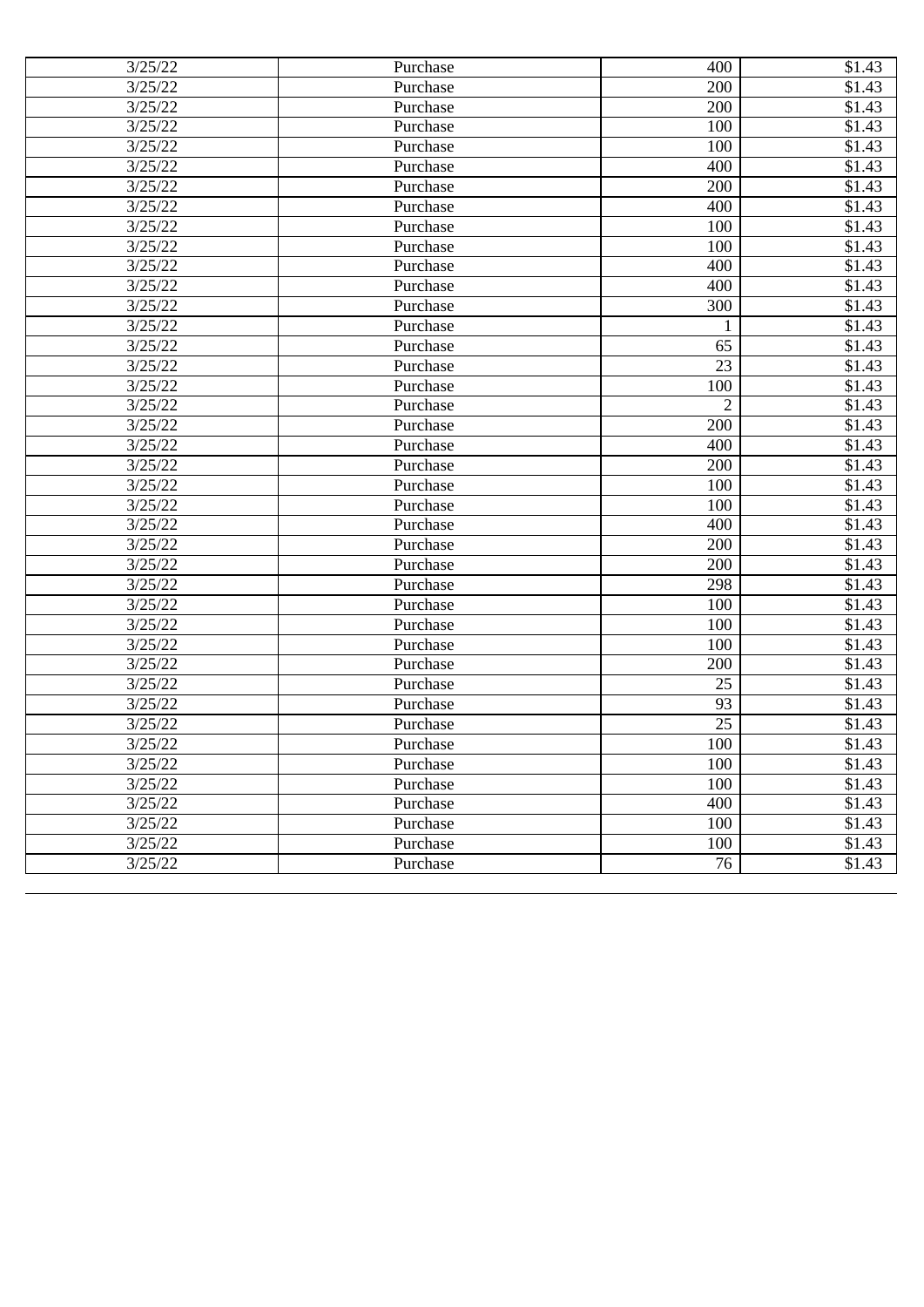| 3/25/22 | Purchase | 100          | \$1.43 |
|---------|----------|--------------|--------|
| 3/25/22 | Purchase | $\mathbf{1}$ | \$1.43 |
| 3/25/22 | Purchase | 200          | \$1.43 |
| 3/25/22 | Purchase | 200          | \$1.43 |
| 3/25/22 | Purchase | 100          | \$1.43 |
| 3/25/22 | Purchase | 100          | \$1.43 |
| 3/25/22 | Purchase | 200          | \$1.43 |
| 3/25/22 | Purchase | 100          | \$1.43 |
| 3/25/22 | Purchase | 200          | \$1.43 |
| 3/25/22 | Purchase | 100          | \$1.43 |
| 3/25/22 | Purchase | 200          | \$1.43 |
| 3/25/22 | Purchase | 200          | \$1.43 |
| 3/25/22 | Purchase | 100          | \$1.43 |
| 3/25/22 | Purchase | 100          | \$1.43 |
| 3/25/22 | Purchase | 200          | \$1.43 |
| 3/25/22 | Purchase | 100          | \$1.43 |
| 3/25/22 | Purchase | 400          | \$1.43 |
| 3/25/22 | Purchase | 100          | \$1.43 |
| 3/25/22 | Purchase | 400          | \$1.43 |
| 3/25/22 | Purchase | 300          | \$1.43 |
| 3/25/22 | Purchase | 100          | \$1.43 |
| 3/25/22 | Purchase | 100          | \$1.43 |
| 3/25/22 | Purchase | 400          | \$1.43 |
| 3/25/22 | Purchase | 200          | \$1.43 |
| 3/25/22 | Purchase | 400          | \$1.43 |
| 3/25/22 | Purchase | 100          | \$1.43 |
| 3/25/22 | Purchase | 200          | \$1.43 |
| 3/25/22 | Purchase | 400          | \$1.43 |
| 3/25/22 | Purchase | 400          | \$1.43 |
| 3/25/22 | Purchase | 200          | \$1.43 |
| 3/25/22 | Purchase | 200          | \$1.43 |
| 3/25/22 | Purchase | 603          | \$1.43 |
| 3/25/22 | Purchase | 200          | \$1.43 |
| 3/25/22 | Purchase | 200          | \$1.43 |
| 3/25/22 | Purchase | 100          | \$1.43 |
| 3/25/22 | Purchase | 400          | \$1.43 |
| 3/25/22 | Purchase | 400          | \$1.43 |
| 3/25/22 | Purchase | 637          | \$1.43 |
| 3/25/22 | Purchase | 156          | \$1.43 |
| 3/25/22 | Purchase | 535          | \$1.43 |
| 3/25/22 | Purchase | 73           | \$1.43 |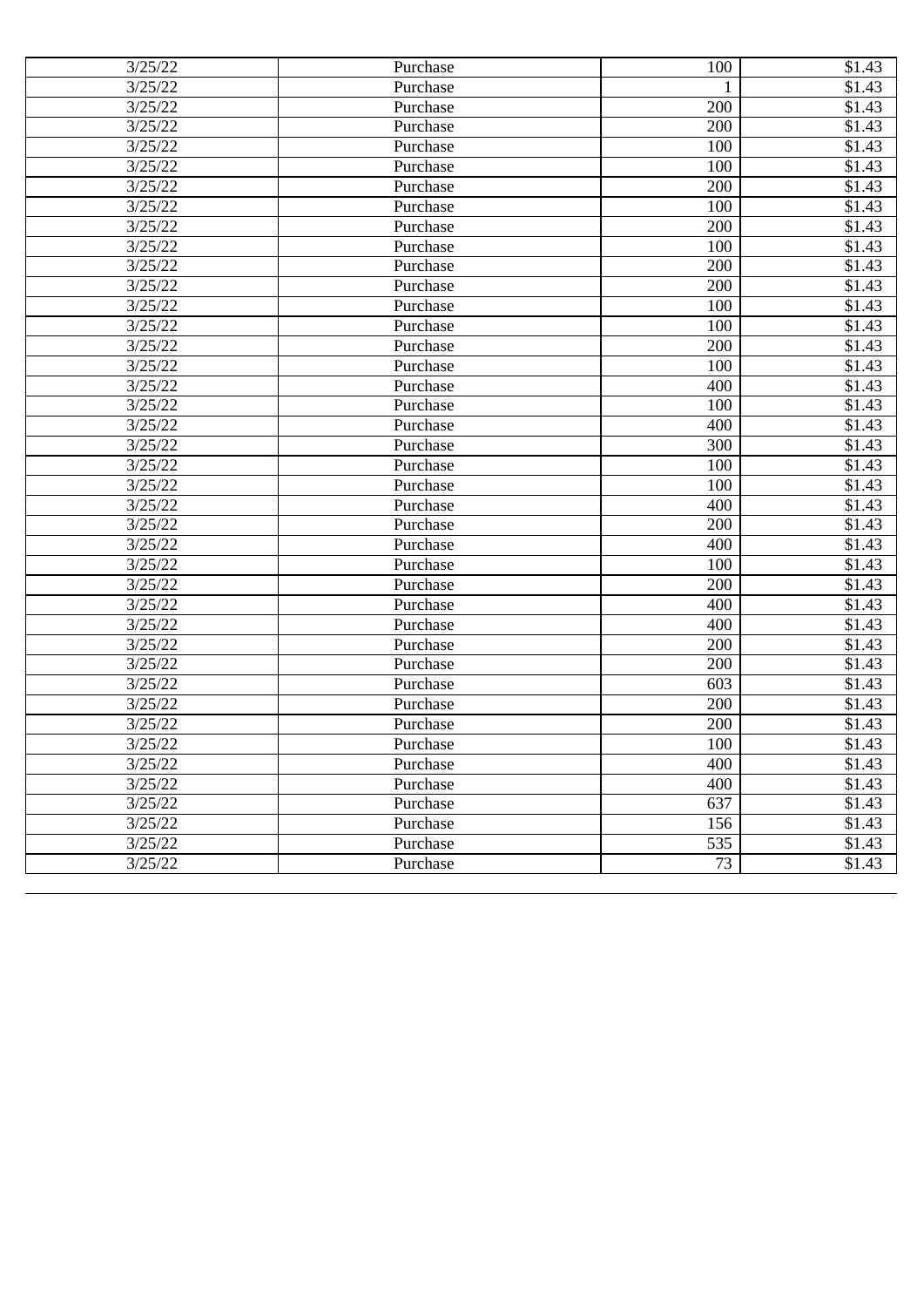| 3/25/22 | Purchase | 400             | \$1.43             |
|---------|----------|-----------------|--------------------|
| 3/25/22 | Purchase | 400             | \$1.43             |
| 3/25/22 | Purchase | 100             | \$1.43             |
| 3/25/22 | Purchase | 100             | \$1.43             |
| 3/25/22 | Purchase | 400             | \$1.43             |
| 3/25/22 | Purchase | 400             | \$1.43             |
| 3/25/22 | Purchase | 100             | \$1.43             |
| 3/25/22 | Purchase | 300             | \$1.43             |
| 3/25/22 | Purchase | 400             | \$1.43             |
| 3/25/22 | Purchase | 400             | \$1.43             |
| 3/25/22 | Purchase | 262             | \$1.43             |
| 3/25/22 | Purchase | 131             | \$1.43             |
| 3/25/22 | Purchase | 459             | $\overline{$}1.43$ |
| 3/25/22 | Purchase | 112             | \$1.43             |
| 3/25/22 | Purchase | 221             | \$1.43             |
| 3/25/22 | Purchase | $\overline{2}$  | \$1.43             |
| 3/25/22 | Purchase | 200             | \$1.43             |
| 3/25/22 | Purchase | 100             | \$1.43             |
| 3/25/22 | Purchase | 100             | \$1.43             |
| 3/25/22 | Purchase | 100             | \$1.43             |
| 3/25/22 | Purchase | 100             | \$1.43             |
| 3/25/22 | Purchase | 100             | \$1.43             |
| 3/25/22 | Purchase | 900             | \$1.43             |
| 3/25/22 | Purchase | 100             | \$1.43             |
| 3/25/22 | Purchase | 95              | \$1.43             |
| 3/25/22 | Purchase | 6               | \$1.43             |
| 3/25/22 | Purchase | 100             | \$1.43             |
| 3/25/22 | Purchase | 100             | \$1.43             |
| 3/25/22 | Purchase | 400             | \$1.43             |
| 3/25/22 | Purchase | 100             | \$1.43             |
| 3/25/22 | Purchase | 100             | \$1.43             |
| 3/25/22 | Purchase | 100             | \$1.43             |
| 3/25/22 | Purchase | 100             | \$1.43             |
| 3/25/22 | Purchase | 200             | \$1.43             |
| 3/25/22 | Purchase | 98              | \$1.43             |
| 3/25/22 | Purchase | 100             | \$1.43             |
| 3/25/22 | Purchase | 100             | \$1.43             |
| 3/25/22 | Purchase | 25              | \$1.43             |
| 3/25/22 | Purchase | $\overline{25}$ | \$1.43             |
| 3/25/22 | Purchase | 100             | \$1.43             |
| 3/25/22 | Purchase | 200             | \$1.43             |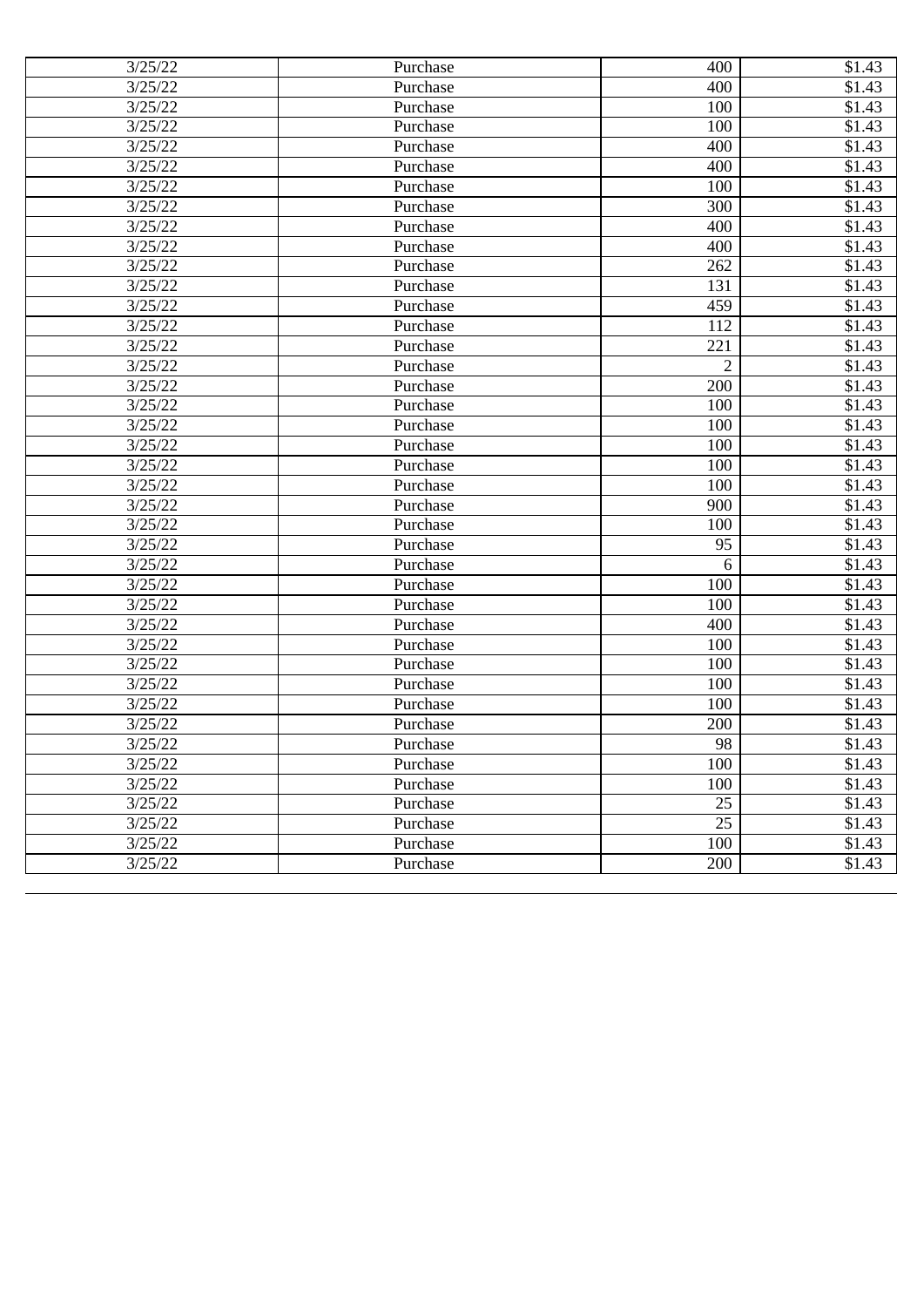| 3/25/22 | Purchase | 100             | \$1.43             |
|---------|----------|-----------------|--------------------|
| 3/25/22 | Purchase | 400             | \$1.43             |
| 3/25/22 | Purchase | 400             | \$1.43             |
| 3/25/22 | Purchase | 100             | \$1.43             |
| 3/25/22 | Purchase | 100             | \$1.43             |
| 3/25/22 | Purchase | 200             | \$1.43             |
| 3/25/22 | Purchase | 400             | \$1.43             |
| 3/25/22 | Purchase | 200             | \$1.43             |
| 3/25/22 | Purchase | 100             | \$1.43             |
| 3/25/22 | Purchase | 100             | \$1.43             |
| 3/25/22 | Purchase | 100             | \$1.43             |
| 3/25/22 | Purchase | 400             | \$1.43             |
| 3/25/22 | Purchase | 400             | $\overline{$}1.43$ |
| 3/25/22 | Purchase | 200             | $\overline{$1,43}$ |
| 3/25/22 | Purchase | 200             | \$1.43             |
| 3/25/22 | Purchase | 200             | \$1.43             |
| 3/25/22 | Purchase | 400             | \$1.43             |
| 3/25/22 | Purchase | 400             | \$1.43             |
| 3/25/22 | Purchase | 100             | \$1.43             |
| 3/25/22 | Purchase | 100             | \$1.43             |
| 3/25/22 | Purchase | 200             | \$1.43             |
| 3/25/22 | Purchase | 100             | \$1.44             |
| 3/25/22 | Purchase | 100             | \$1.44             |
| 3/25/22 | Purchase | 100             | \$1.44             |
| 3/25/22 | Purchase | 153             | \$1.44             |
| 3/25/22 | Purchase | 144             | \$1.44             |
| 3/25/22 | Purchase | 153             | \$1.44             |
| 3/25/22 | Purchase | 100             | \$1.44             |
| 3/25/22 | Purchase | 150             | \$1.44             |
| 3/25/22 | Purchase | 156             | \$1.44             |
| 3/25/22 | Purchase | 100             | \$1.44             |
| 3/25/22 | Purchase | 100             | \$1.44             |
| 3/25/22 | Purchase | 100             | \$1.44             |
| 3/25/22 | Purchase | 1,532           | \$1.44             |
| 3/25/22 | Purchase | 18              | \$1.44             |
| 3/25/22 | Purchase | 18              | \$1.44             |
| 3/25/22 | Purchase | 19              | $\overline{$}1.44$ |
| 3/25/22 | Purchase | 18              | \$1.44             |
| 3/25/22 | Purchase | 18              | \$1.44             |
| 3/25/22 | Purchase | 91              | \$1.44             |
| 3/25/22 | Purchase | $\overline{92}$ | \$1.44             |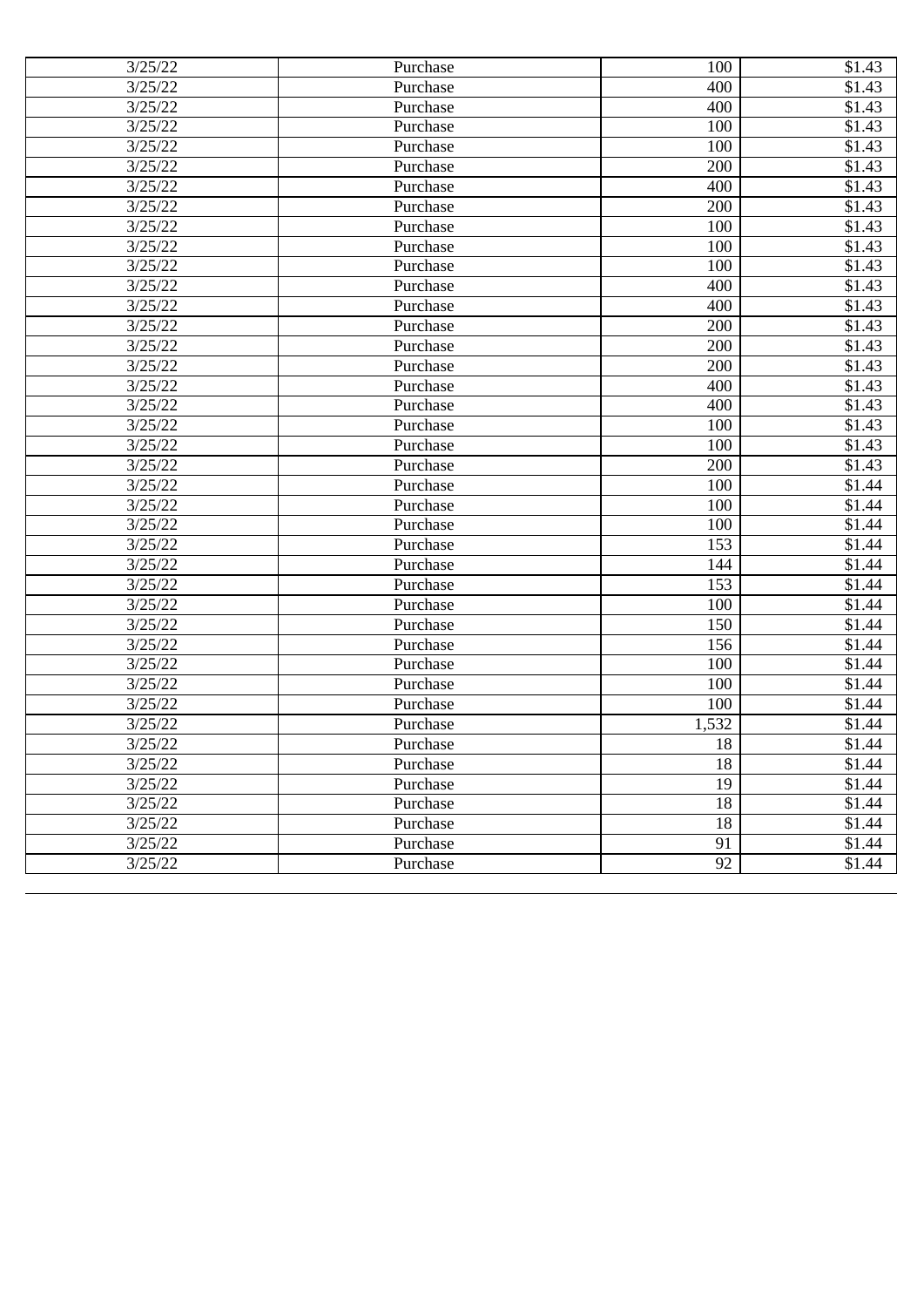| 3/25/22 | Purchase | 297          | \$1.44 |
|---------|----------|--------------|--------|
| 3/25/22 | Purchase | 3            | \$1.44 |
| 3/25/22 | Purchase | $\mathbf{1}$ | \$1.44 |
| 3/25/22 | Purchase | 434          | \$1.44 |
| 3/25/22 | Purchase | 437          | \$1.44 |
| 3/25/22 | Purchase | 100          | \$1.44 |
| 3/25/22 | Purchase | 100          | \$1.44 |
| 3/25/22 | Purchase | 200          | \$1.44 |
| 3/25/22 | Purchase | 100          | \$1.44 |
| 3/25/22 | Purchase | 100          | \$1.44 |
| 3/25/22 | Purchase | 100          | \$1.44 |
| 3/25/22 | Purchase | 100          | \$1.44 |
| 3/25/22 | Purchase | 100          | \$1.44 |
| 3/25/22 | Purchase | 700          | \$1.44 |
| 3/25/22 | Purchase | 100          | \$1.44 |
| 3/25/22 | Purchase | 100          | \$1.44 |
| 3/25/22 | Purchase | 100          | \$1.44 |
| 3/25/22 | Purchase | 58           | \$1.44 |
| 3/25/22 | Purchase | 1            | \$1.44 |
| 3/25/22 | Purchase | 246          | \$1.44 |
| 3/25/22 | Purchase | 100          | \$1.44 |
| 3/25/22 | Purchase | 540          | \$1.44 |
| 3/25/22 | Purchase | 200          | \$1.44 |
| 3/25/22 | Purchase | 100          | \$1.44 |
| 3/25/22 | Purchase | 196          | \$1.44 |
| 3/25/22 | Purchase | 100          | \$1.44 |
| 3/25/22 | Purchase | 200          | \$1.44 |
| 3/25/22 | Purchase | 100          | \$1.44 |
| 3/25/22 | Purchase | 2,300        | \$1.44 |
| 3/25/22 | Purchase | 31           | \$1.44 |
| 3/25/22 | Purchase | 31           | \$1.44 |
| 3/25/22 | Purchase | 31           | \$1.44 |
| 3/25/22 | Purchase | 100          | \$1.44 |
| 3/25/22 | Purchase | 156          | \$1.44 |
| 3/25/22 | Purchase | 100          | \$1.44 |
| 3/25/22 | Purchase | 179          | \$1.44 |
| 3/25/22 | Purchase | 600          | \$1.44 |
| 3/25/22 | Purchase | 100          | \$1.44 |
| 3/25/22 | Purchase | 300          | \$1.44 |
| 3/25/22 | Purchase | 185          | \$1.44 |
| 3/25/22 | Purchase | 31           | \$1.44 |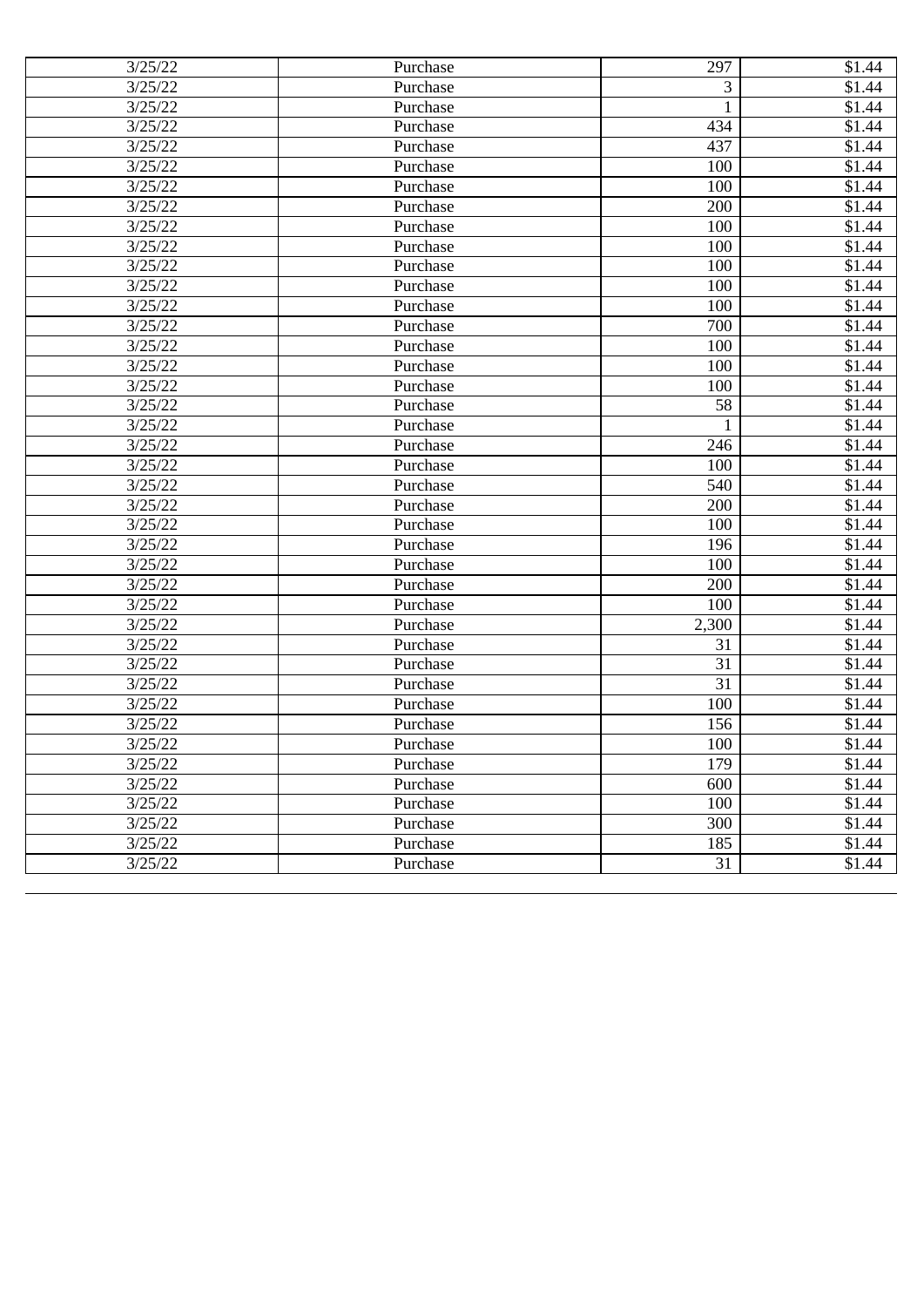| 3/25/22 | Purchase | 31  | \$1.44             |
|---------|----------|-----|--------------------|
| 3/25/22 | Purchase | 100 | \$1.44             |
| 3/25/22 | Purchase | 100 | \$1.44             |
| 3/25/22 | Purchase | 100 | \$1.44             |
| 3/25/22 | Purchase | 100 | \$1.44             |
| 3/25/22 | Purchase | 200 | \$1.44             |
| 3/25/22 | Purchase | 200 | \$1.44             |
| 3/25/22 | Purchase | 100 | \$1.44             |
| 3/25/22 | Purchase | 18  | \$1.44             |
| 3/25/22 | Purchase | 100 | \$1.44             |
| 3/25/22 | Purchase | 100 | \$1.44             |
| 3/25/22 | Purchase | 100 | $\overline{$}1.44$ |
| 3/25/22 | Purchase | 100 | $\overline{$}1.44$ |
| 3/25/22 | Purchase | 200 | \$1.44             |
| 3/25/22 | Purchase | 200 | \$1.44             |
| 3/25/22 | Purchase | 58  | \$1.44             |
| 3/25/22 | Purchase | 100 | \$1.44             |
| 3/25/22 | Purchase | 200 | \$1.44             |
| 3/25/22 | Purchase | 100 | $\overline{$1,44}$ |
| 3/25/22 | Purchase | 100 | \$1.44             |
| 3/25/22 | Purchase | 100 | \$1.44             |
| 3/25/22 | Purchase | 100 | \$1.44             |
| 3/25/22 | Purchase | 100 | \$1.44             |
| 3/25/22 | Purchase | 200 | \$1.44             |
| 3/25/22 | Purchase | 100 | \$1.44             |
| 3/25/22 | Purchase | 100 | \$1.44             |
| 3/25/22 | Purchase | 100 | \$1.44             |
| 3/25/22 | Purchase | 100 | \$1.44             |
| 3/25/22 | Purchase | 100 | \$1.44             |
| 3/25/22 | Purchase | 100 | \$1.44             |
| 3/25/22 | Purchase | 175 | \$1.44             |
| 3/25/22 | Purchase | 100 | \$1.44             |
| 3/25/22 | Purchase | 100 | \$1.44             |
| 3/25/22 | Purchase | 730 | \$1.44             |
| 3/25/22 | Purchase | 634 | \$1.44             |
| 3/25/22 | Purchase | 166 | \$1.44             |
| 3/25/22 | Purchase | 100 | \$1.45             |
| 3/25/22 | Purchase | 100 | \$1.45             |
| 3/25/22 | Purchase | 100 | \$1.45             |
| 3/25/22 | Purchase | 100 | \$1.45             |
| 3/25/22 | Purchase | 100 | $\overline{$}1.45$ |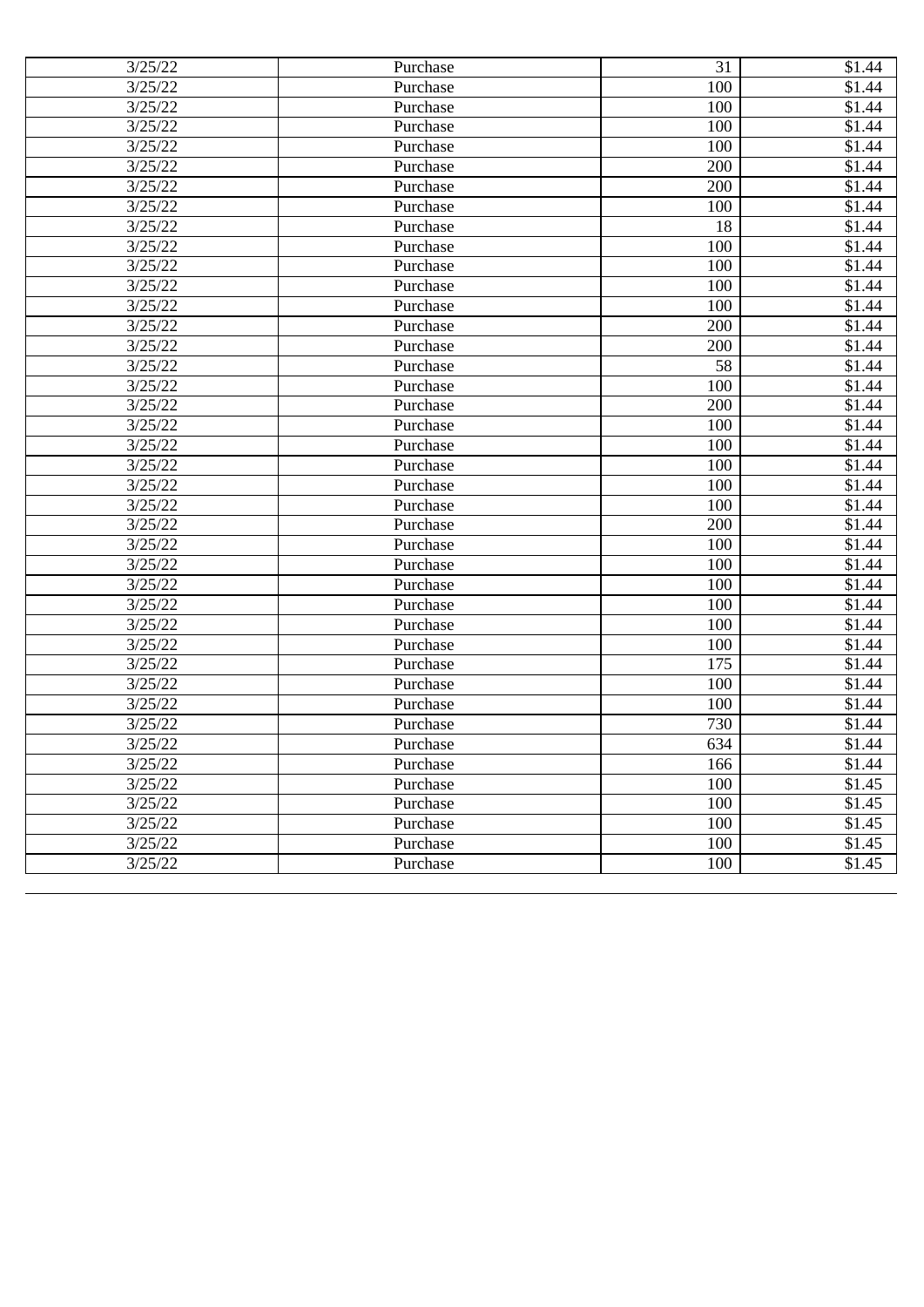| 3/25/22 | Purchase | 100            | \$1.45              |
|---------|----------|----------------|---------------------|
| 3/25/22 | Purchase | 100            | \$1.45              |
| 3/25/22 | Purchase | 100            | \$1.45              |
| 3/25/22 | Purchase | 100            | \$1.45              |
| 3/25/22 | Purchase | 100            | \$1.45              |
| 3/25/22 | Purchase | 100            | \$1.45              |
| 3/25/22 | Purchase | 100            | \$1.45              |
| 3/25/22 | Purchase | 100            | \$1.45              |
| 3/25/22 | Purchase | 100            | \$1.45              |
| 3/25/22 | Purchase | 100            | \$1.45              |
| 3/25/22 | Purchase | 100            | \$1.45              |
| 3/25/22 | Purchase | 50             | \$1.45              |
| 3/25/22 | Purchase | 50             | $\overline{$}1.45$  |
| 3/25/22 | Purchase | $\overline{2}$ | $\overline{\$}1.45$ |
| 3/25/22 | Purchase | 98             | \$1.45              |
| 3/25/22 | Purchase | 100            | \$1.45              |
| 3/25/22 | Purchase | $\overline{2}$ | \$1.45              |
| 3/25/22 | Purchase | 98             | \$1.45              |
| 3/25/22 | Purchase | 100            | \$1.45              |
| 3/25/22 | Purchase | 100            | \$1.45              |
| 3/25/22 | Purchase | 100            | \$1.45              |
| 3/25/22 | Purchase | 100            | \$1.45              |
| 3/25/22 | Purchase | 100            | \$1.45              |
| 3/25/22 | Purchase | 100            | \$1.45              |
| 3/25/22 | Purchase | 100            | \$1.45              |
| 3/25/22 | Purchase | 100            | \$1.45              |
| 3/25/22 | Purchase | 100            | \$1.45              |
| 3/25/22 | Purchase | 100            | \$1.45              |
| 3/25/22 | Purchase | 100            | \$1.45              |
| 3/25/22 | Purchase | 53             | \$1.45              |
| 3/25/22 | Purchase | 47             | \$1.45              |
| 3/25/22 | Purchase | 53             | \$1.45              |
| 3/25/22 | Purchase | 47             | \$1.45              |
| 3/25/22 | Purchase | 100            | \$1.45              |
| 3/25/22 | Purchase | 100            | \$1.45              |
| 3/25/22 | Purchase | 100            | \$1.45              |
| 3/25/22 | Purchase | 100            | \$1.45              |
| 3/25/22 | Purchase | 100            | \$1.45              |
| 3/25/22 | Purchase | 166            | \$1.45              |
| 3/25/22 | Purchase | 100            | \$1.45              |
| 3/25/22 | Purchase | 100            | \$1.45              |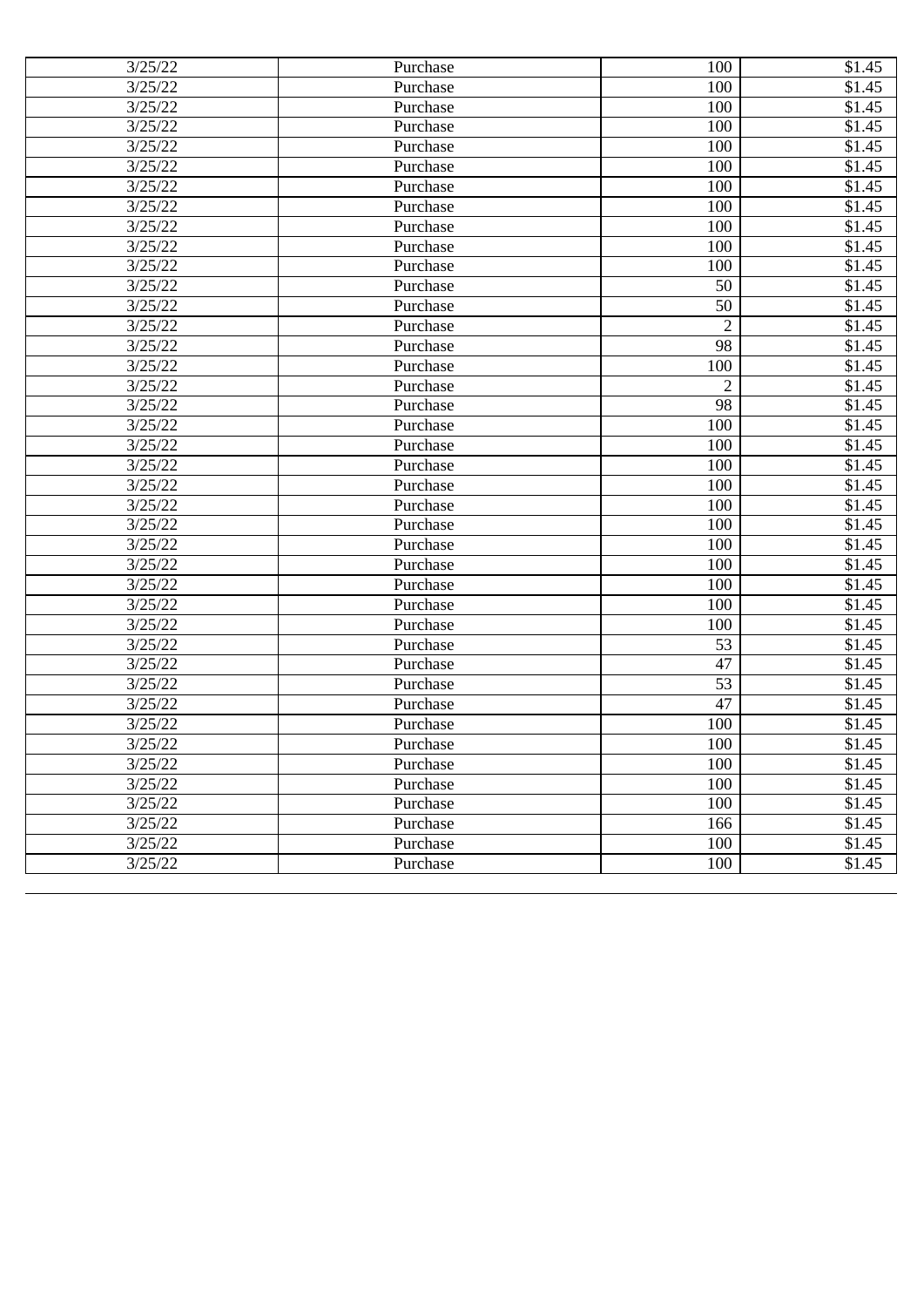| 3/25/22 | Purchase | 100             | \$1.45 |
|---------|----------|-----------------|--------|
| 3/25/22 | Purchase | 100             | \$1.45 |
| 3/25/22 | Purchase | 100             | \$1.45 |
| 3/25/22 | Purchase | 100             | \$1.45 |
| 3/25/22 | Purchase | 100             | \$1.45 |
| 3/25/22 | Purchase | 100             | \$1.45 |
| 3/25/22 | Purchase | 100             | \$1.45 |
| 3/25/22 | Purchase | 100             | \$1.45 |
| 3/25/22 | Purchase | 100             | \$1.45 |
| 3/25/22 | Purchase | 100             | \$1.45 |
| 3/25/22 | Purchase | 100             | \$1.45 |
| 3/25/22 | Purchase | 100             | \$1.45 |
| 3/25/22 | Purchase | 100             | \$1.45 |
| 3/25/22 | Purchase | 100             | \$1.45 |
| 3/25/22 | Purchase | 100             | \$1.45 |
| 3/25/22 | Purchase | 100             | \$1.45 |
| 3/25/22 | Purchase | 100             | \$1.45 |
| 3/25/22 | Purchase | 100             | \$1.45 |
| 3/25/22 | Purchase | 100             | \$1.45 |
| 3/25/22 | Purchase | 100             | \$1.45 |
| 3/25/22 | Purchase | 100             | \$1.45 |
| 3/25/22 | Purchase | 100             | \$1.45 |
| 3/25/22 | Purchase | 100             | \$1.45 |
| 3/25/22 | Purchase | 100             | \$1.45 |
| 3/25/22 | Purchase | 100             | \$1.45 |
| 3/25/22 | Purchase | 100             | \$1.45 |
| 3/25/22 | Purchase | 100             | \$1.45 |
| 3/25/22 | Purchase | 100             | \$1.45 |
| 3/25/22 | Purchase | 100             | \$1.45 |
| 3/25/22 | Purchase | 100             | \$1.45 |
| 3/25/22 | Purchase | 100             | \$1.45 |
| 3/25/22 | Purchase | 100             | \$1.45 |
| 3/25/22 | Purchase | 100             | \$1.45 |
| 3/25/22 | Purchase | 93              | \$1.45 |
| 3/25/22 | Purchase | 7               | \$1.45 |
| 3/25/22 | Purchase | 7               | \$1.45 |
| 3/25/22 | Purchase | 88              | \$1.45 |
| 3/25/22 | Purchase | $\overline{5}$  | \$1.45 |
| 3/25/22 | Purchase | $\overline{92}$ | \$1.45 |
| 3/25/22 | Purchase | $\overline{8}$  | \$1.45 |
| 3/25/22 | Purchase | $\overline{93}$ | \$1.45 |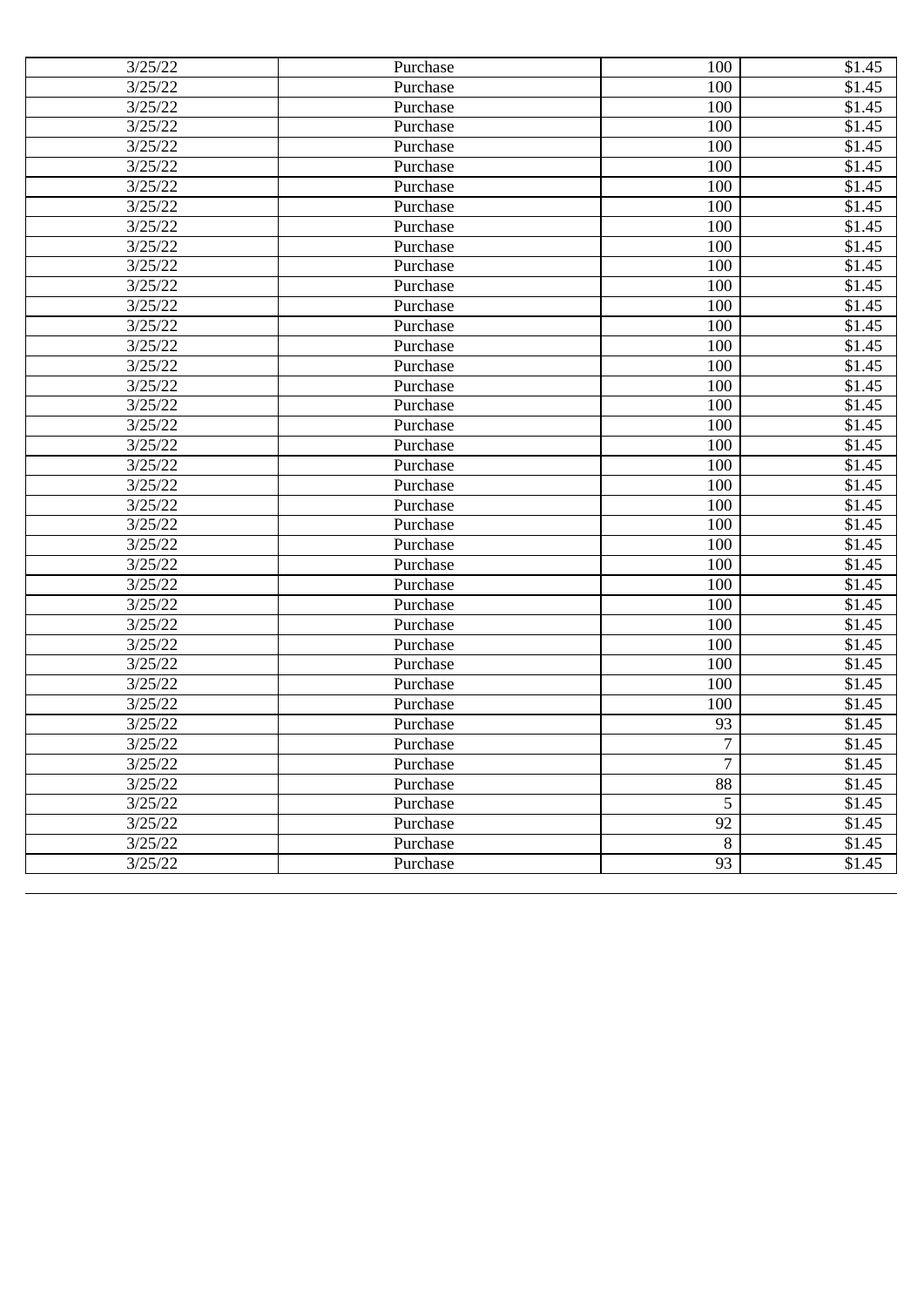| 3/25/22 | Purchase | 7                | \$1.45 |
|---------|----------|------------------|--------|
| 3/25/22 | Purchase | 100              | \$1.45 |
| 3/25/22 | Purchase | 95               | \$1.45 |
| 3/25/22 | Purchase | 5                | \$1.45 |
| 3/25/22 | Purchase | 100              | \$1.45 |
| 3/25/22 | Purchase | 93               | \$1.45 |
| 3/25/22 | Purchase | 7                | \$1.45 |
| 3/25/22 | Purchase | 93               | \$1.45 |
| 3/25/22 | Purchase | 7                | \$1.45 |
| 3/25/22 | Purchase | 95               | \$1.45 |
| 3/25/22 | Purchase | 5                | \$1.45 |
| 3/25/22 | Purchase | 94               | \$1.45 |
| 3/25/22 | Purchase | 6                | \$1.45 |
| 3/25/22 | Purchase | 57               | \$1.45 |
| 3/25/22 | Purchase | 35               | \$1.45 |
| 3/25/22 | Purchase | 8                | \$1.45 |
| 3/25/22 | Purchase | 100              | \$1.45 |
| 3/25/22 | Purchase | 65               | \$1.45 |
| 3/25/22 | Purchase | 28               | \$1.45 |
| 3/25/22 | Purchase | 7                | \$1.45 |
| 3/25/22 | Purchase | 62               | \$1.45 |
| 3/25/22 | Purchase | 6                | \$1.45 |
| 3/25/22 | Purchase | 32               | \$1.45 |
| 3/25/22 | Purchase | 95               | \$1.45 |
| 3/25/22 | Purchase | 5                | \$1.45 |
| 3/25/22 | Purchase | 93               | \$1.45 |
| 3/25/22 | Purchase | 7                | \$1.45 |
| 3/25/22 | Purchase | 180              | \$1.45 |
| 3/25/22 | Purchase | 5                | \$1.45 |
| 3/25/22 | Purchase | 15               | \$1.45 |
| 3/25/22 | Purchase | 42               | \$1.45 |
| 3/25/22 | Purchase | 50               | \$1.45 |
| 3/25/22 | Purchase | 8                | \$1.45 |
| 3/25/22 | Purchase | 94               | \$1.45 |
| 3/25/22 | Purchase | 6                | \$1.45 |
| 3/25/22 | Purchase | 94               | \$1.45 |
| 3/25/22 | Purchase | $6\,$            | \$1.45 |
| 3/25/22 | Purchase | $\overline{12}$  | \$1.45 |
| 3/25/22 | Purchase | $\overline{82}$  | \$1.45 |
| 3/25/22 | Purchase | $6 \overline{6}$ | \$1.45 |
| 3/25/22 | Purchase | 7                | \$1.45 |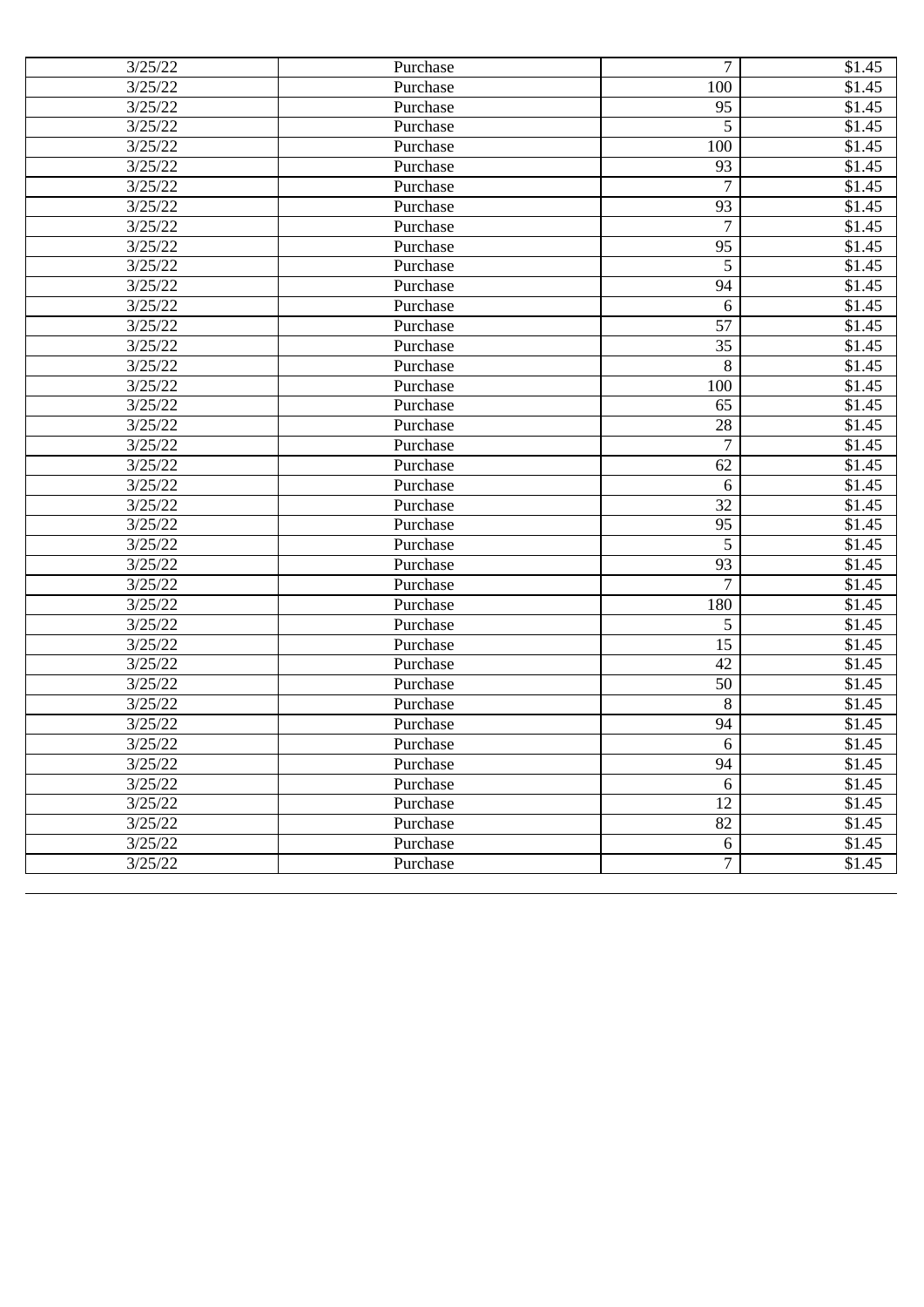| 3/25/22              | Purchase | 93              | \$1.45 |
|----------------------|----------|-----------------|--------|
| 3/25/22              | Purchase | $\overline{7}$  | \$1.45 |
| 3/25/22              | Purchase | 43              | \$1.45 |
| 3/25/22              | Purchase | 7               | \$1.45 |
| 3/25/22              | Purchase | 43              | \$1.45 |
| 3/25/22              | Purchase | 57              | \$1.45 |
| 3/25/22              | Purchase | 36              | \$1.45 |
| 3/25/22              | Purchase | 7               | \$1.45 |
| 3/25/22              | Purchase | 94              | \$1.45 |
| 3/25/22              | Purchase | 6               | \$1.45 |
| 3/25/22              | Purchase | 6               | \$1.45 |
| 3/25/22              | Purchase | 8               | \$1.45 |
| 3/25/22              | Purchase | 86              | \$1.45 |
| 3/25/22              | Purchase | 14              | \$1.45 |
| 3/25/22              | Purchase | 8               | \$1.45 |
| 3/25/22              | Purchase | 78              | \$1.45 |
| 3/25/22              | Purchase | 47              | \$1.45 |
| 3/25/22              | Purchase | 8               | \$1.45 |
| 3/25/22              | Purchase | 45              | \$1.45 |
| 3/25/22              | Purchase | 55              | \$1.45 |
| 3/25/22              | Purchase | 5               | \$1.45 |
| 3/25/22              | Purchase | 40              | \$1.45 |
| 3/25/22              | Purchase | 94              | \$1.45 |
| 3/25/22              | Purchase | 6               | \$1.45 |
| 3/25/22              | Purchase | $6\,$           | \$1.45 |
| 3/25/22              | Purchase | 5               | \$1.45 |
| 3/25/22              | Purchase | 89              | \$1.45 |
| 3/25/22              | Purchase | 100             | \$1.45 |
| 3/25/22              | Purchase | 11              | \$1.45 |
| 3/25/22              | Purchase | 6               | \$1.45 |
| 3/25/22              | Purchase | 83              | \$1.45 |
| 3/25/22              | Purchase | 17              | \$1.45 |
| 3/25/22              | Purchase | 6               | \$1.45 |
| 3/25/22              | Purchase | 77              | \$1.45 |
| 3/25/22              | Purchase | 8               | \$1.45 |
| 3/25/22              | Purchase | $\overline{23}$ | \$1.45 |
| $\overline{3}/25/22$ | Purchase | 69              | \$1.45 |
| 3/25/22              | Purchase | 31              | \$1.45 |
| 3/25/22              | Purchase | $\overline{6}$  | \$1.45 |
| 3/25/22              | Purchase | 63              | \$1.45 |
| 3/25/22              | Purchase | $\overline{37}$ | \$1.45 |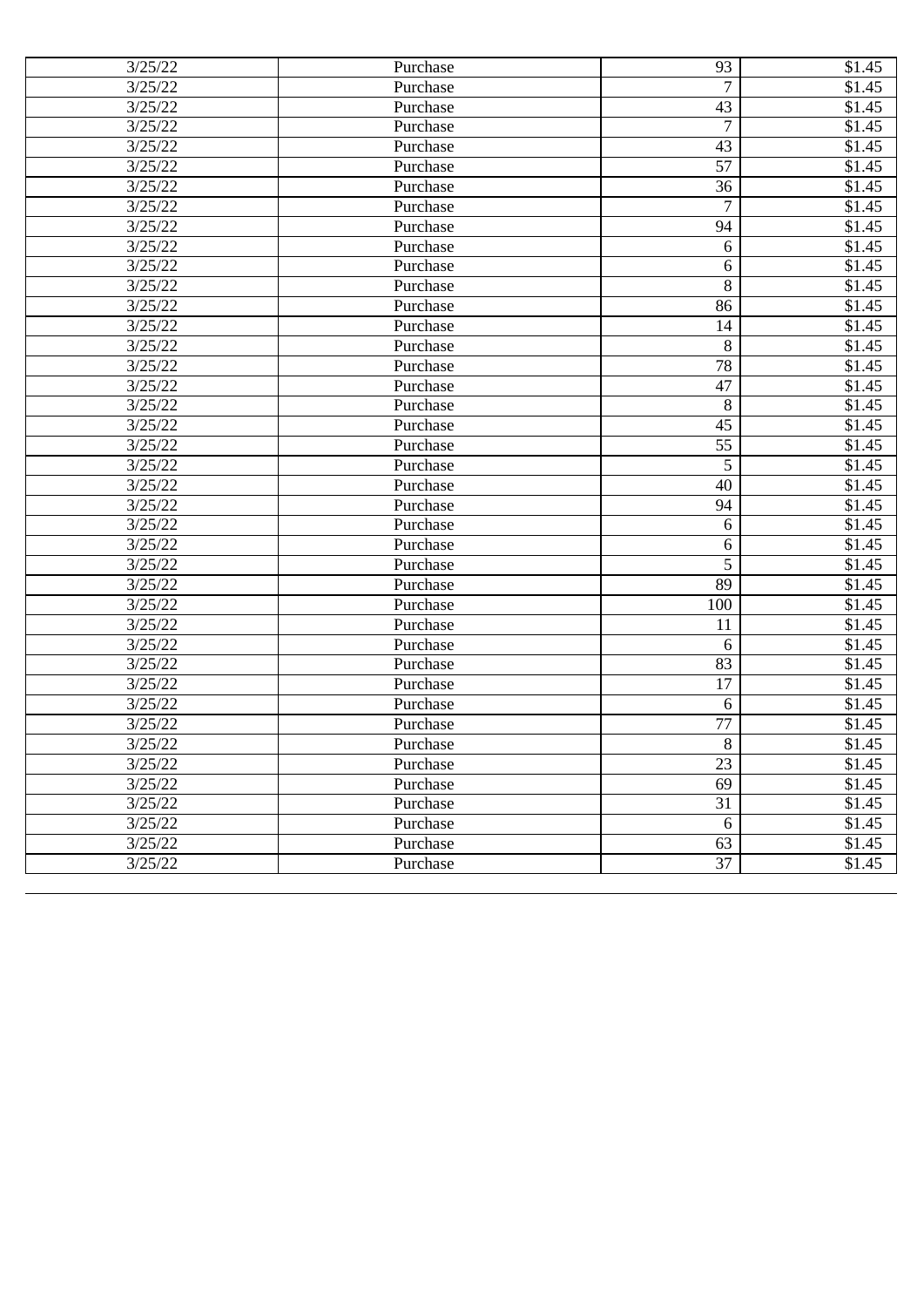| 3/25/22 | Purchase | 8                | \$1.45              |
|---------|----------|------------------|---------------------|
| 3/25/22 | Purchase | 55               | \$1.45              |
| 3/25/22 | Purchase | 45               | \$1.45              |
| 3/25/22 | Purchase | $\boldsymbol{8}$ | \$1.45              |
| 3/25/22 | Purchase | 47               | \$1.45              |
| 3/25/22 | Purchase | 100              | \$1.45              |
| 3/25/22 | Purchase | 8                | \$1.45              |
| 3/25/22 | Purchase | 53               | \$1.45              |
| 3/25/22 | Purchase | 39               | \$1.45              |
| 3/25/22 | Purchase | 61               | \$1.45              |
| 3/25/22 | Purchase | 7                | \$1.45              |
| 3/25/22 | Purchase | 32               | \$1.45              |
| 3/25/22 | Purchase | 6                | $\overline{$}1.45$  |
| 3/25/22 | Purchase | 68               | $\overline{\$}1.45$ |
| 3/25/22 | Purchase | 26               | \$1.45              |
| 3/25/22 | Purchase | 74               | \$1.45              |
| 3/25/22 | Purchase | 6                | \$1.45              |
| 3/25/22 | Purchase | 20               | \$1.45              |
| 3/25/22 | Purchase | 80               | \$1.45              |
| 3/25/22 | Purchase | 5                | \$1.45              |
| 3/25/22 | Purchase | 15               | \$1.45              |
| 3/25/22 | Purchase | 100              | \$1.45              |
| 3/25/22 | Purchase | 85               | \$1.45              |
| 3/25/22 | Purchase | 15               | \$1.45              |
| 3/25/22 | Purchase | 85               | \$1.45              |
| 3/25/22 | Purchase | 15               | \$1.45              |
| 3/25/22 | Purchase | 85               | \$1.45              |
| 3/25/22 | Purchase | 15               | \$1.45              |
| 3/25/22 | Purchase | 85               | \$1.45              |
| 3/25/22 | Purchase | 15               | \$1.45              |
| 3/25/22 | Purchase | 85               | \$1.45              |
| 3/25/22 | Purchase | 15               | \$1.45              |
| 3/25/22 | Purchase | 85               | \$1.45              |
| 3/25/22 | Purchase | 15               | \$1.45              |
| 3/25/22 | Purchase | 100              | \$1.45              |
| 3/25/22 | Purchase | 100              | \$1.45              |
| 3/25/22 | Purchase | 100              | \$1.45              |
| 3/25/22 | Purchase | 100              | \$1.45              |
| 3/25/22 | Purchase | 100              | \$1.45              |
| 3/25/22 | Purchase | 100              | \$1.45              |
| 3/25/22 | Purchase | 100              | \$1.45              |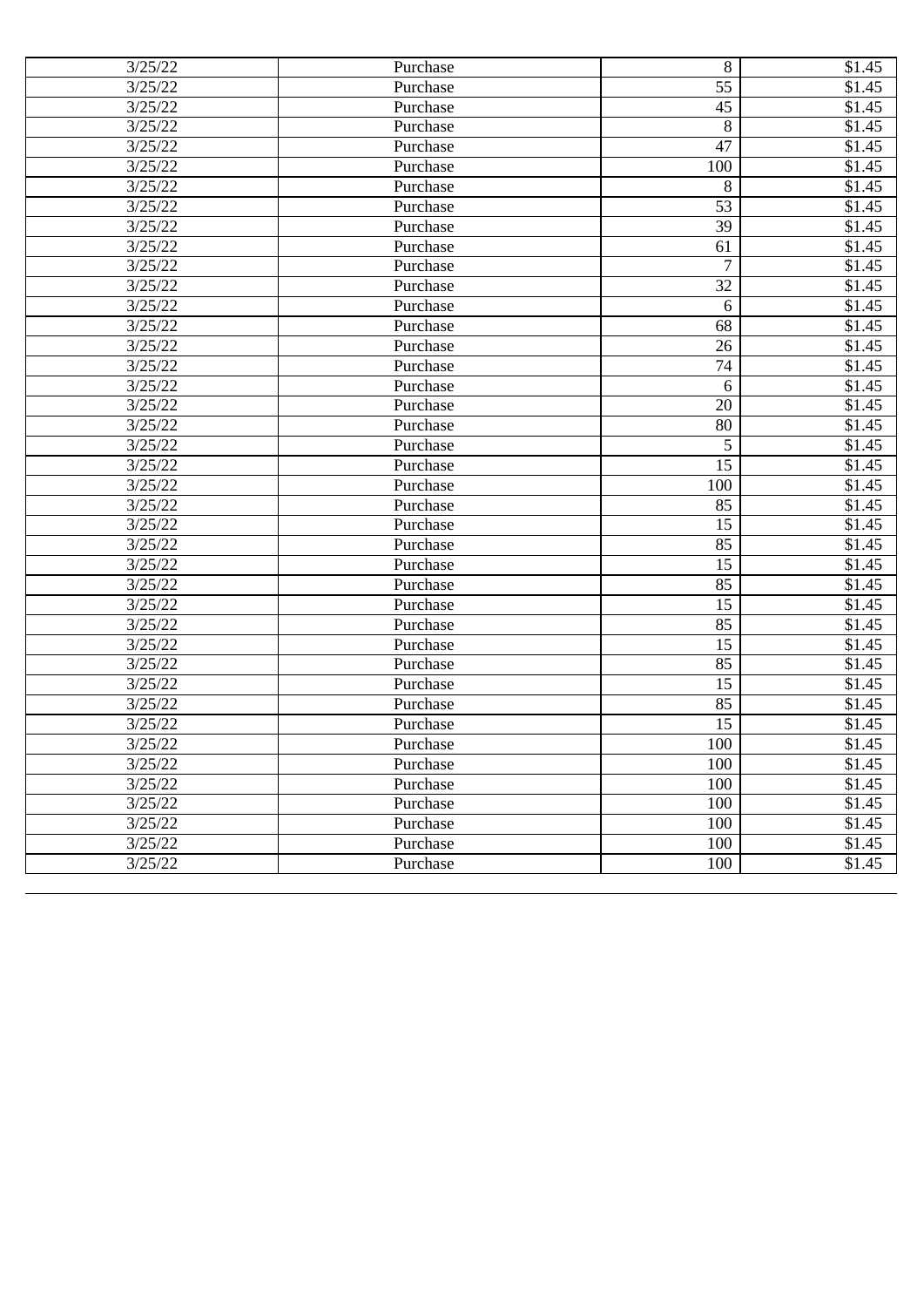| 3/25/22 | Purchase | 100 | \$1.45             |
|---------|----------|-----|--------------------|
| 3/25/22 | Purchase | 100 | \$1.45             |
| 3/25/22 | Purchase | 100 | \$1.45             |
| 3/25/22 | Purchase | 100 | \$1.45             |
| 3/25/22 | Purchase | 20  | \$1.45             |
| 3/25/22 | Purchase | 80  | \$1.45             |
| 3/25/22 | Purchase | 100 | \$1.45             |
| 3/25/22 | Purchase | 100 | \$1.45             |
| 3/25/22 | Purchase | 100 | \$1.45             |
| 3/25/22 | Purchase | 100 | \$1.45             |
| 3/25/22 | Purchase | 100 | \$1.45             |
| 3/25/22 | Purchase | 100 | \$1.45             |
| 3/25/22 | Purchase | 100 | $\overline{$1,46}$ |
| 3/25/22 | Purchase | 200 | $\overline{$1,46}$ |
| 3/25/22 | Purchase | 100 | \$1.46             |
| 3/25/22 | Purchase | 100 | \$1.46             |
| 3/25/22 | Purchase | 100 | \$1.46             |
| 3/25/22 | Purchase | 100 | \$1.46             |
| 3/25/22 | Purchase | 100 | \$1.46             |
| 3/25/22 | Purchase | 100 | \$1.46             |
| 3/25/22 | Purchase | 100 | \$1.46             |
| 3/25/22 | Purchase | 100 | \$1.46             |
| 3/25/22 | Purchase | 100 | \$1.46             |
| 3/25/22 | Purchase | 89  | \$1.46             |
| 3/25/22 | Purchase | 200 | \$1.46             |
| 3/25/22 | Purchase | 200 | \$1.46             |
| 3/25/22 | Purchase | 100 | $\overline{$}1.46$ |
| 3/25/22 | Purchase | 100 | \$1.46             |
| 3/25/22 | Purchase | 100 | \$1.46             |
| 3/25/22 | Purchase | 100 | \$1.46             |
| 3/25/22 | Purchase | 100 | \$1.46             |
| 3/25/22 | Purchase | 100 | \$1.46             |
| 3/25/22 | Purchase | 100 | \$1.46             |
| 3/25/22 | Purchase | 400 | \$1.46             |
| 3/25/22 | Purchase | 600 | \$1.46             |
| 3/25/22 | Purchase | 100 | \$1.46             |
| 3/25/22 | Purchase | 193 | \$1.46             |
| 3/25/22 | Purchase | 184 | \$1.46             |
| 3/25/22 | Purchase | 400 | \$1.46             |
| 3/25/22 | Purchase | 31  | \$1.46             |
| 3/25/22 | Purchase | 100 | \$1.46             |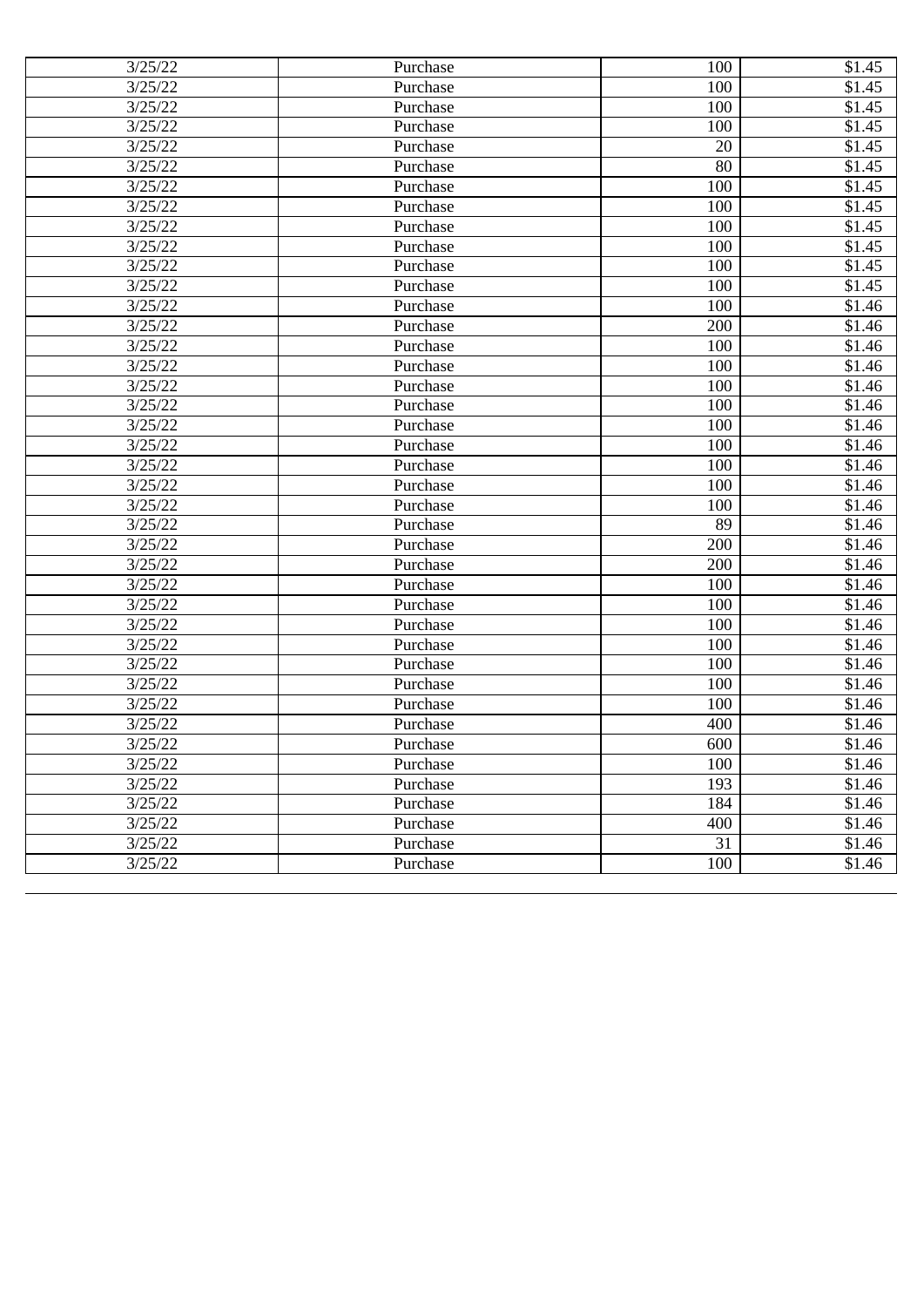| 3/25/22 | Purchase | 100   | \$1.46             |
|---------|----------|-------|--------------------|
| 3/25/22 | Purchase | 100   | \$1.46             |
| 3/25/22 | Purchase | 200   | \$1.46             |
| 3/25/22 | Purchase | 400   | \$1.46             |
| 3/25/22 | Purchase | 400   | $\overline{$}1.46$ |
| 3/25/22 | Purchase | 1,395 | \$1.46             |
| 3/25/22 | Purchase | 69    | \$1.46             |
| 3/25/22 | Purchase | 100   | \$1.46             |
| 3/25/22 | Purchase | 100   | \$1.46             |
| 3/25/22 | Purchase | 100   | \$1.46             |
| 3/25/22 | Purchase | 406   | \$1.46             |
| 3/25/22 | Purchase | 100   | \$1.46             |
| 3/25/22 | Purchase | 100   | $\overline{$1,46}$ |
| 3/25/22 | Purchase | 100   | $\overline{$1,46}$ |
| 3/25/22 | Purchase | 200   | $\overline{$}1.46$ |
| 3/25/22 | Purchase | 100   | \$1.46             |
| 3/25/22 | Purchase | 200   | \$1.46             |
| 3/25/22 | Purchase | 100   | \$1.46             |
| 3/25/22 | Purchase | 100   | \$1.46             |
| 3/25/22 | Purchase | 100   | \$1.46             |
| 3/25/22 | Purchase | 100   | \$1.46             |
| 3/25/22 | Purchase | 100   | \$1.46             |
| 3/25/22 | Purchase | 100   | \$1.46             |
| 3/25/22 | Purchase | 100   | \$1.46             |
| 3/25/22 | Purchase | 100   | \$1.46             |
| 3/25/22 | Purchase | 100   | \$1.46             |
| 3/25/22 | Purchase | 100   | $\overline{$}1.46$ |
| 3/25/22 | Purchase | 100   | \$1.46             |
| 3/25/22 | Purchase | 100   | \$1.46             |
| 3/25/22 | Purchase | 200   | \$1.46             |
| 3/25/22 | Purchase | 100   | \$1.46             |
| 3/25/22 | Purchase | 95    | \$1.46             |
| 3/25/22 | Purchase | 200   | \$1.46             |
| 3/25/22 | Purchase | 100   | \$1.46             |
| 3/25/22 | Purchase | 200   | \$1.46             |
| 3/25/22 | Purchase | 500   | \$1.46             |
| 3/25/22 | Purchase | 100   | \$1.46             |
| 3/25/22 | Purchase | 100   | \$1.46             |
| 3/25/22 | Purchase | 249   | \$1.46             |
| 3/25/22 | Purchase | 100   | \$1.46             |
| 3/25/22 | Purchase | 227   | \$1.46             |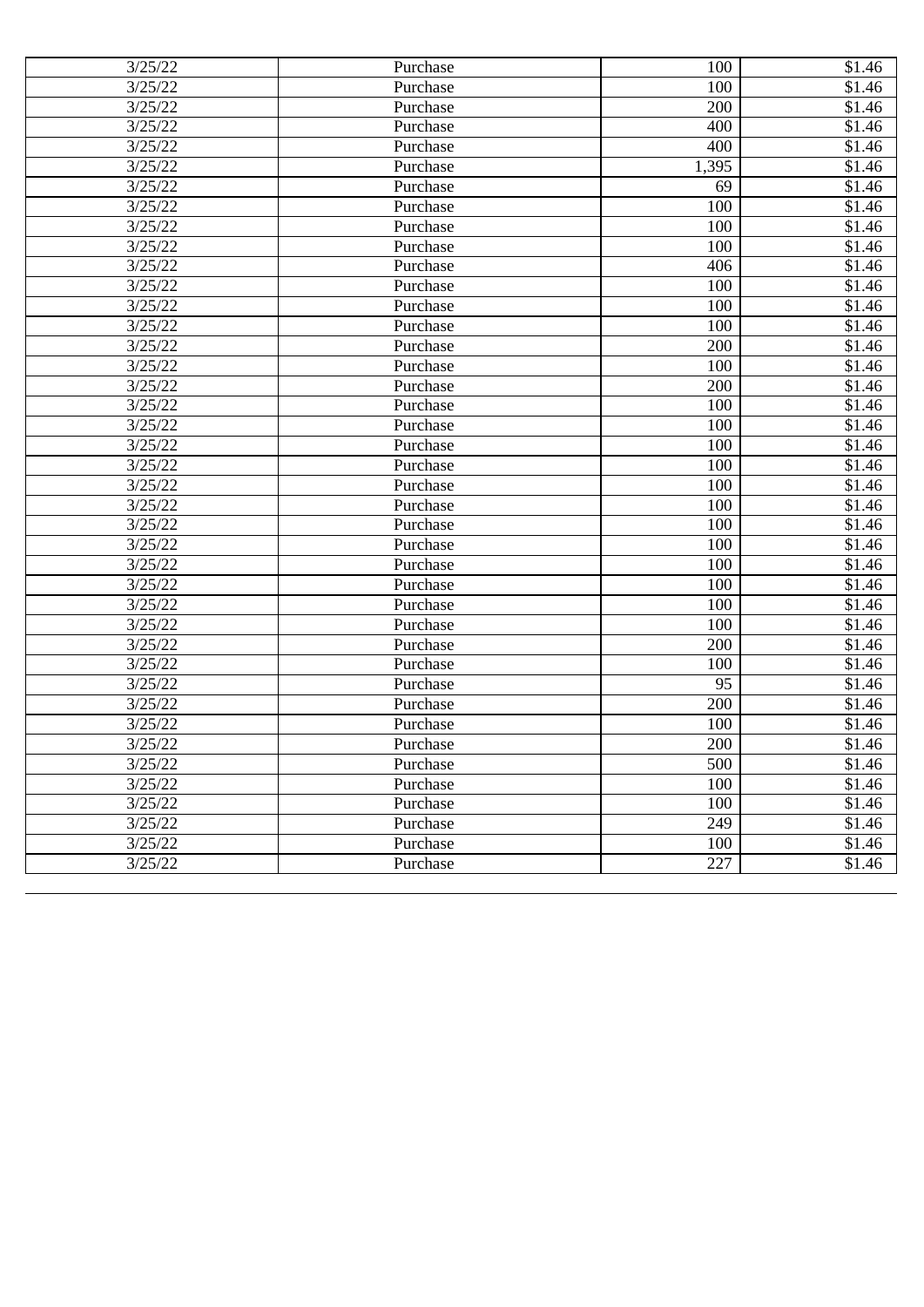| 3/25/22 | Purchase | 129          | \$1.46             |
|---------|----------|--------------|--------------------|
| 3/25/22 | Purchase | 400          | \$1.46             |
| 3/25/22 | Purchase | 47           | \$1.46             |
| 3/25/22 | Purchase | 100          | \$1.46             |
| 3/25/22 | Purchase | 100          | $\overline{$}1.46$ |
| 3/25/22 | Purchase | 100          | \$1.46             |
| 3/25/22 | Purchase | 100          | \$1.46             |
| 3/25/22 | Purchase | 100          | \$1.46             |
| 3/25/22 | Purchase | 100          | \$1.46             |
| 3/25/22 | Purchase | 95           | \$1.46             |
| 3/25/22 | Purchase | 100          | \$1.46             |
| 3/25/22 | Purchase | 100          | \$1.46             |
| 3/25/22 | Purchase | 100          | $\overline{$1,46}$ |
| 3/25/22 | Purchase | 100          | $\overline{$1,46}$ |
| 3/25/22 | Purchase | 200          | \$1.46             |
| 3/25/22 | Purchase | 100          | \$1.46             |
| 3/25/22 | Purchase | 200          | \$1.46             |
| 3/25/22 | Purchase | 100          | \$1.46             |
| 3/25/22 | Purchase | 800          | \$1.46             |
| 3/25/22 | Purchase | 100          | \$1.46             |
| 3/25/22 | Purchase | 156          | \$1.46             |
| 3/25/22 | Purchase | 31           | \$1.46             |
| 3/25/22 | Purchase | 100          | \$1.46             |
| 3/25/22 | Purchase | 200          | \$1.46             |
| 3/25/22 | Purchase | $\mathbf{1}$ | \$1.46             |
| 3/25/22 | Purchase | 200          | \$1.46             |
| 3/25/22 | Purchase | 99           | \$1.46             |
| 3/25/22 | Purchase | 200          | \$1.46             |
| 3/25/22 | Purchase | 200          | \$1.46             |
| 3/25/22 | Purchase | 100          | \$1.46             |
| 3/25/22 | Purchase | 44           | \$1.46             |
| 3/25/22 | Purchase | 100          | \$1.46             |
| 3/25/22 | Purchase | 100          | \$1.46             |
| 3/25/22 | Purchase | 32           | \$1.46             |
| 3/25/22 | Purchase | 100          | \$1.46             |
| 3/25/22 | Purchase | 100          | \$1.46             |
| 3/25/22 | Purchase | 100          | \$1.47             |
| 3/25/22 | Purchase | 100          | \$1.47             |
| 3/25/22 | Purchase | 664          | \$1.47             |
| 3/25/22 | Purchase | 100          | \$1.47             |
| 3/25/22 | Purchase | 100          | \$1.47             |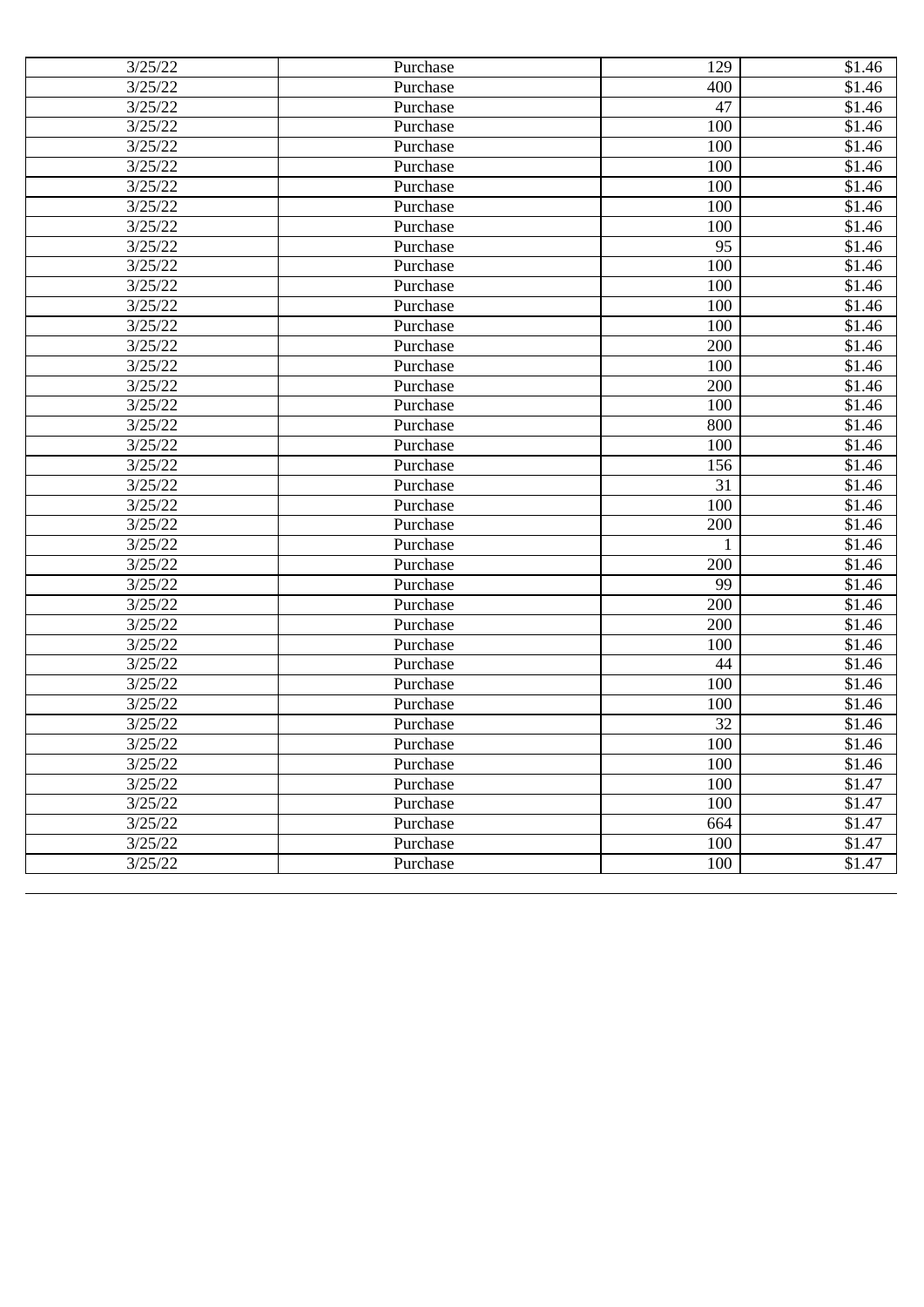| 3/25/22 | Purchase | 900 | \$1.47             |
|---------|----------|-----|--------------------|
| 3/25/22 | Purchase | 100 | \$1.47             |
| 3/25/22 | Purchase | 100 | \$1.47             |
| 3/25/22 | Purchase | 100 | \$1.47             |
| 3/25/22 | Purchase | 100 | $\overline{$}1.47$ |
| 3/25/22 | Purchase | 100 | \$1.47             |
| 3/25/22 | Purchase | 100 | \$1.47             |
| 3/25/22 | Purchase | 100 | \$1.47             |
| 3/25/22 | Purchase | 100 | \$1.47             |
| 3/25/22 | Purchase | 100 | \$1.47             |
| 3/25/22 | Purchase | 100 | \$1.47             |
| 3/25/22 | Purchase | 100 | $\overline{$}1.47$ |
| 3/25/22 | Purchase | 100 | \$1.47             |
| 3/25/22 | Purchase | 100 | \$1.47             |
| 3/25/22 | Purchase | 100 | \$1.47             |
| 3/25/22 | Purchase | 100 | \$1.47             |
| 3/25/22 | Purchase | 100 | \$1.47             |
| 3/25/22 | Purchase | 100 | \$1.47             |
| 3/25/22 | Purchase | 100 | \$1.47             |
| 3/25/22 | Purchase | 100 | \$1.47             |
| 3/25/22 | Purchase | 100 | \$1.47             |
| 3/25/22 | Purchase | 200 | \$1.47             |
| 3/25/22 | Purchase | 100 | \$1.47             |
| 3/25/22 | Purchase | 100 | \$1.47             |
| 3/25/22 | Purchase | 100 | \$1.47             |
| 3/25/22 | Purchase | 200 | \$1.47             |
| 3/25/22 | Purchase | 100 | \$1.47             |
| 3/25/22 | Purchase | 100 | \$1.47             |
| 3/25/22 | Purchase | 100 | \$1.47             |
| 3/25/22 | Purchase | 500 | \$1.47             |
| 3/25/22 | Purchase | 211 | \$1.47             |
| 3/25/22 | Purchase | 100 | \$1.47             |
| 3/25/22 | Purchase | 400 | \$1.47             |
| 3/25/22 | Purchase | 31  | \$1.47             |
| 3/25/22 | Purchase | 100 | \$1.47             |
| 3/25/22 | Purchase | 400 | \$1.47             |
| 3/25/22 | Purchase | 200 | \$1.47             |
| 3/25/22 | Purchase | 100 | \$1.47             |
| 3/25/22 | Purchase | 100 | \$1.47             |
| 3/25/22 | Purchase | 100 | \$1.47             |
| 3/25/22 | Purchase | 100 | \$1.47             |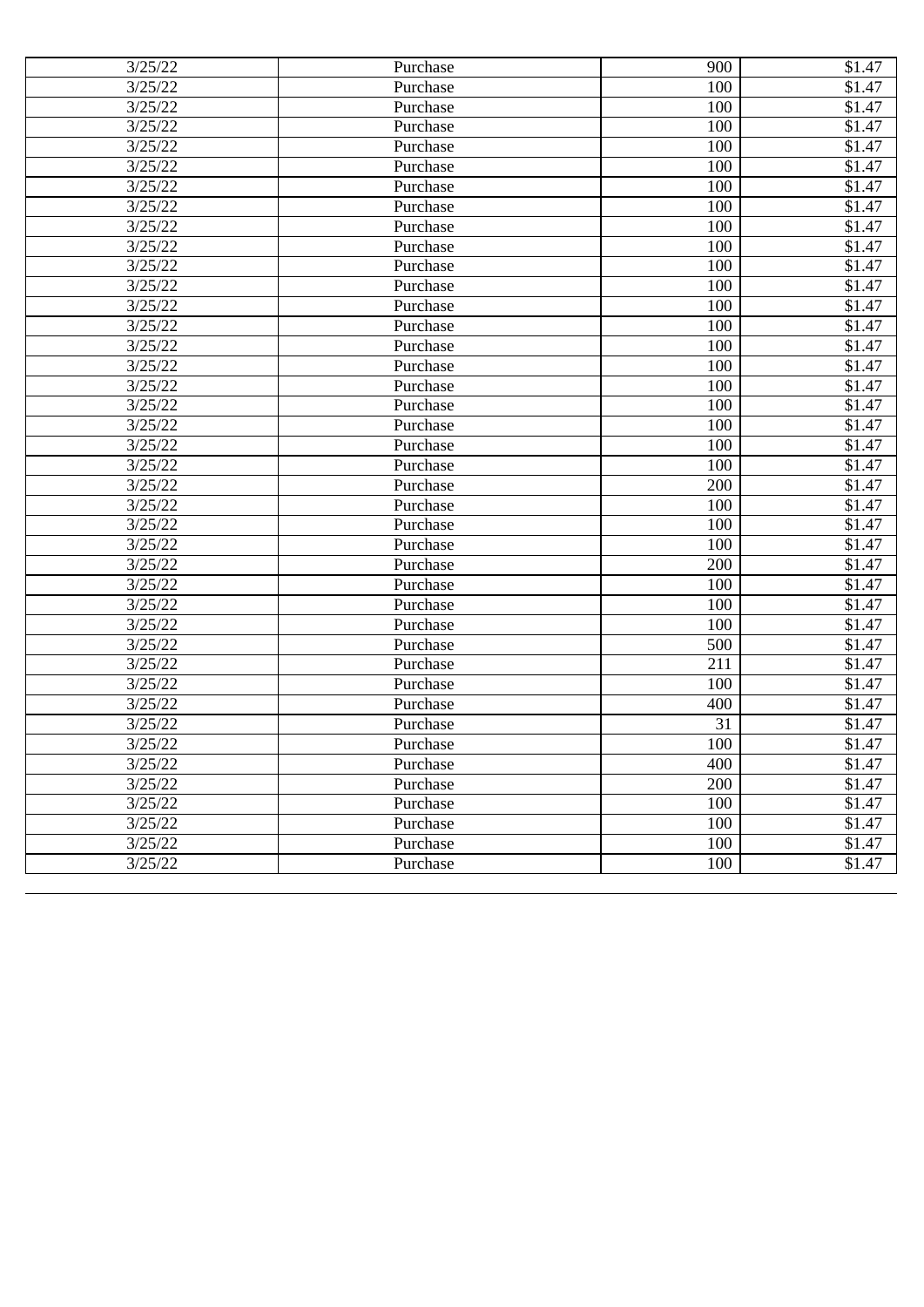| 3/25/22 | Purchase | 100             | \$1.47             |
|---------|----------|-----------------|--------------------|
| 3/25/22 | Purchase | 400             | \$1.47             |
| 3/25/22 | Purchase | 200             | \$1.47             |
| 3/25/22 | Purchase | 100             | \$1.47             |
| 3/25/22 | Purchase | 100             | $\overline{$}1.47$ |
| 3/25/22 | Purchase | 100             | \$1.47             |
| 3/25/22 | Purchase | 100             | \$1.47             |
| 3/25/22 | Purchase | 100             | \$1.47             |
| 3/25/22 | Purchase | 100             | \$1.47             |
| 3/25/22 | Purchase | 100             | \$1.47             |
| 3/25/22 | Purchase | 100             | \$1.47             |
| 3/25/22 | Purchase | 100             | $\overline{$}1.47$ |
| 3/25/22 | Purchase | 100             | \$1.47             |
| 3/25/22 | Purchase | 100             | \$1.47             |
| 3/25/22 | Purchase | 100             | \$1.47             |
| 3/25/22 | Purchase | 100             | \$1.47             |
| 3/25/22 | Purchase | 92              | \$1.47             |
| 3/25/22 | Purchase | 100             | \$1.47             |
| 3/25/22 | Purchase | 100             | \$1.47             |
| 3/25/22 | Purchase | 200             | \$1.47             |
| 3/25/22 | Purchase | 200             | \$1.47             |
| 3/25/22 | Purchase | 700             | \$1.47             |
| 3/25/22 | Purchase | 100             | \$1.47             |
| 3/25/22 | Purchase | 100             | \$1.47             |
| 3/25/22 | Purchase | 100             | \$1.47             |
| 3/25/22 | Purchase | 100             | \$1.47             |
| 3/25/22 | Purchase | 200             | \$1.47             |
| 3/25/22 | Purchase | 400             | \$1.47             |
| 3/25/22 | Purchase | 100             | \$1.47             |
| 3/25/22 | Purchase | 200             | \$1.47             |
| 3/25/22 | Purchase | 400             | \$1.47             |
| 3/25/22 | Purchase | 400             | \$1.47             |
| 3/25/22 | Purchase | 100             | \$1.47             |
| 3/25/22 | Purchase | 100             | \$1.47             |
| 3/25/22 | Purchase | 100             | \$1.47             |
| 3/25/22 | Purchase | 31              | \$1.47             |
| 3/25/22 | Purchase | 100             | \$1.47             |
| 3/25/22 | Purchase | 100             | \$1.47             |
| 3/25/22 | Purchase | $\overline{25}$ | \$1.47             |
| 3/25/22 | Purchase | 400             | \$1.47             |
| 3/25/22 | Purchase | 100             | \$1.47             |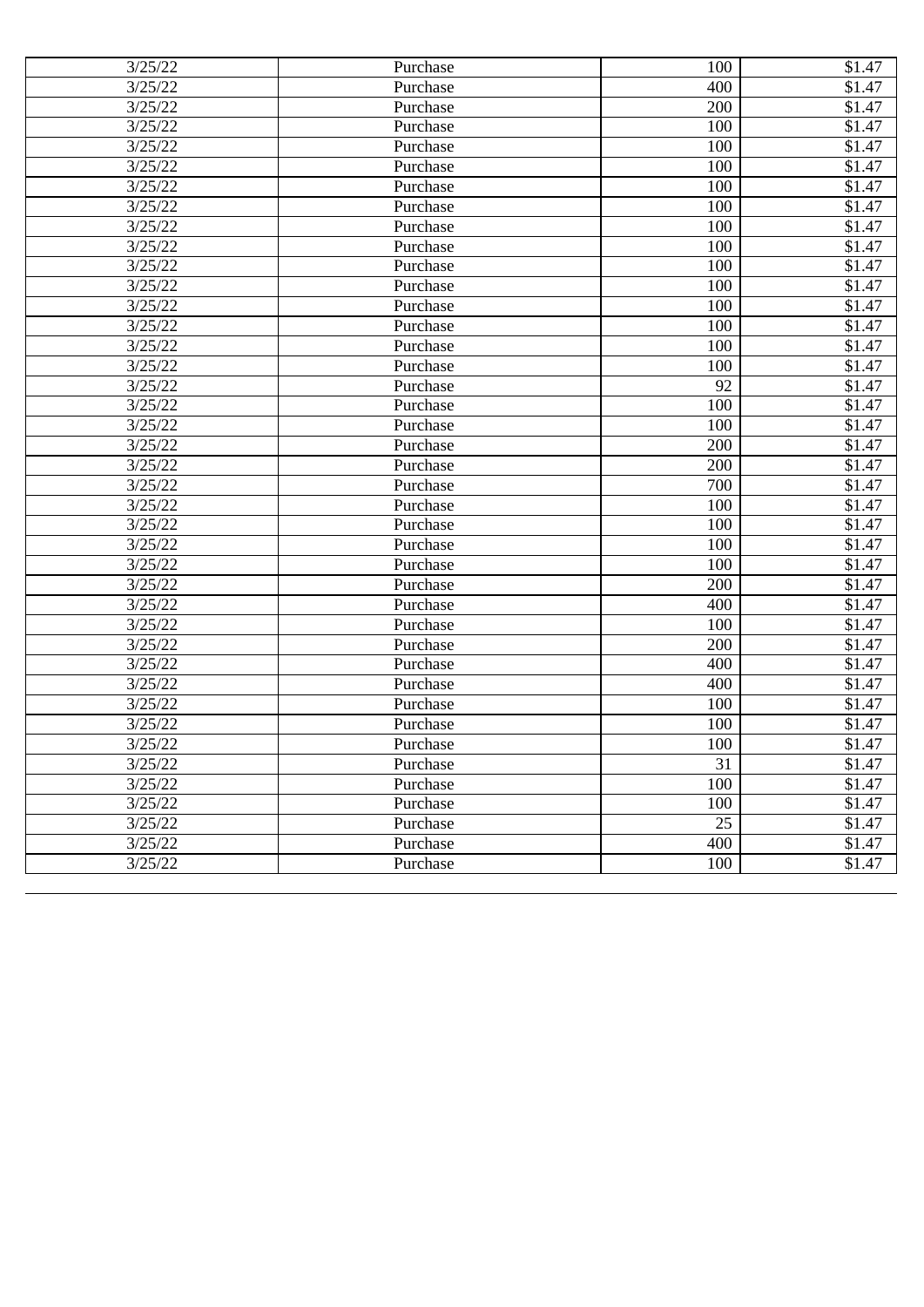| 3/25/22 | Purchase | 100 | \$1.47 |
|---------|----------|-----|--------|
| 3/25/22 | Purchase | 100 | \$1.47 |
| 3/25/22 | Purchase | 100 | \$1.47 |
| 3/25/22 | Purchase | 100 | \$1.47 |
| 3/25/22 | Purchase | 100 | \$1.47 |
| 3/25/22 | Purchase | 100 | \$1.47 |
| 3/25/22 | Purchase | 78  | \$1.47 |
| 3/25/22 | Purchase | 100 | \$1.47 |
| 3/25/22 | Purchase | 100 | \$1.47 |
| 3/25/22 | Purchase | 100 | \$1.47 |
| 3/25/22 | Purchase | 400 | \$1.47 |
| 3/25/22 | Purchase | 100 | \$1.47 |
| 3/25/22 | Purchase | 400 | \$1.47 |
| 3/25/22 | Purchase | 22  | \$1.47 |
| 3/25/22 | Purchase | 100 | \$1.47 |
| 3/25/22 | Purchase | 900 | \$1.47 |
| 3/25/22 | Purchase | 100 | \$1.47 |
| 3/25/22 | Purchase | 100 | \$1.47 |
| 3/25/22 | Purchase | 200 | \$1.47 |
| 3/25/22 | Purchase | 100 | \$1.47 |
| 3/25/22 | Purchase | 200 | \$1.47 |
| 3/25/22 | Purchase | 200 | \$1.47 |
| 3/25/22 | Purchase | 400 | \$1.47 |
| 3/25/22 | Purchase | 200 | \$1.47 |
| 3/25/22 | Purchase | 100 | \$1.47 |
| 3/25/22 | Purchase | 100 | \$1.47 |
| 3/25/22 | Purchase | 200 | \$1.47 |
| 3/25/22 | Purchase | 100 | \$1.47 |
| 3/25/22 | Purchase | 100 | \$1.47 |
| 3/25/22 | Purchase | 100 | \$1.47 |
| 3/25/22 | Purchase | 200 | \$1.47 |
| 3/25/22 | Purchase | 100 | \$1.47 |
| 3/25/22 | Purchase | 100 | \$1.47 |
| 3/25/22 | Purchase | 100 | \$1.47 |
| 3/25/22 | Purchase | 100 | \$1.47 |
| 3/25/22 | Purchase | 200 | \$1.47 |
| 3/25/22 | Purchase | 100 | \$1.47 |
| 3/25/22 | Purchase | 200 | \$1.47 |
| 3/25/22 | Purchase | 100 | \$1.47 |
| 3/25/22 | Purchase | 400 | \$1.47 |
| 3/25/22 | Purchase | 174 | \$1.47 |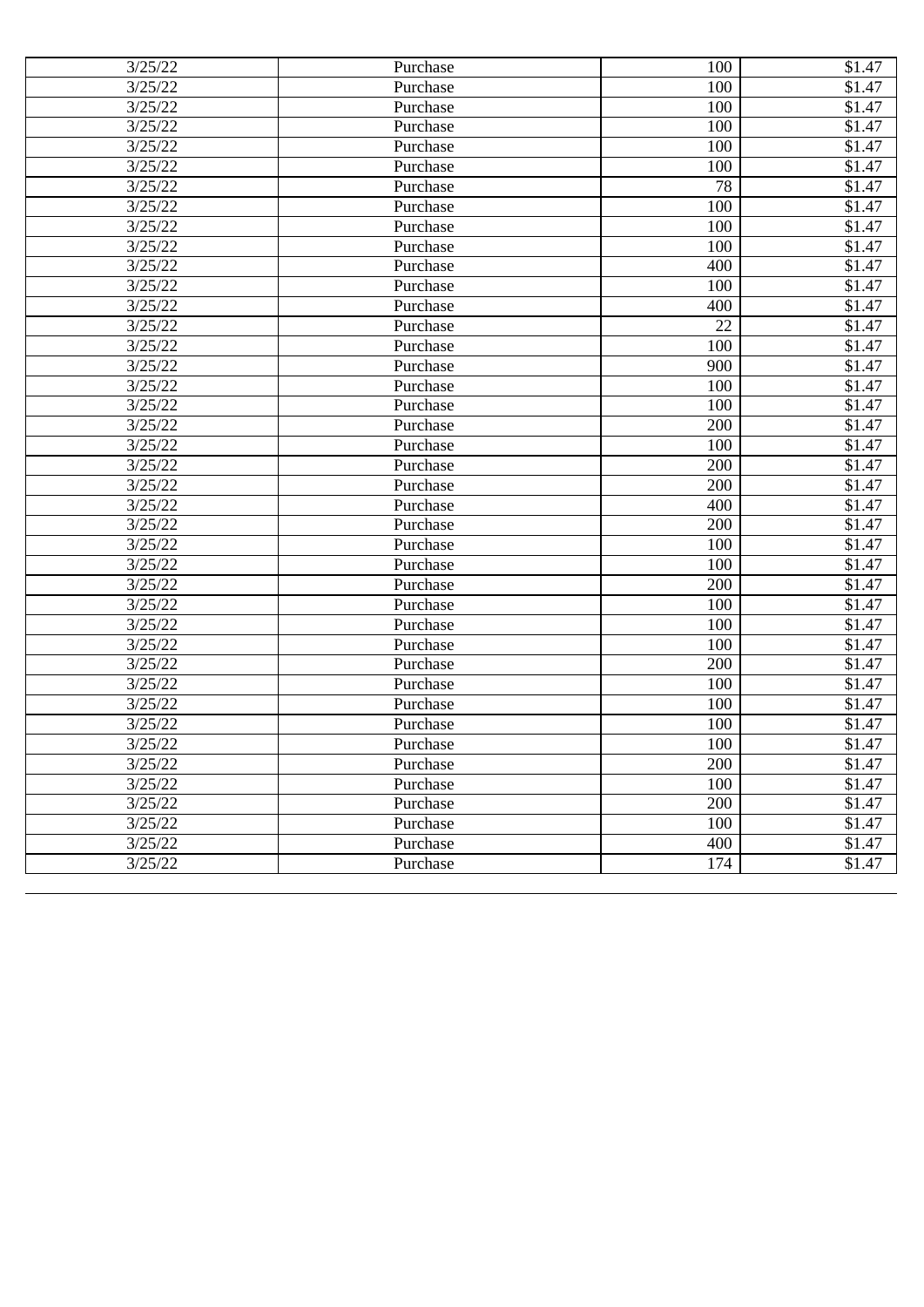| 3/25/22 | Purchase | 400 | \$1.47             |
|---------|----------|-----|--------------------|
| 3/25/22 | Purchase | 100 | \$1.47             |
| 3/25/22 | Purchase | 100 | \$1.47             |
| 3/25/22 | Purchase | 100 | \$1.47             |
| 3/25/22 | Purchase | 100 | $\overline{$}1.47$ |
| 3/25/22 | Purchase | 500 | \$1.47             |
| 3/25/22 | Purchase | 100 | \$1.47             |
| 3/25/22 | Purchase | 100 | \$1.47             |
| 3/25/22 | Purchase | 100 | \$1.47             |
| 3/25/22 | Purchase | 100 | \$1.47             |
| 3/25/22 | Purchase | 100 | \$1.47             |
| 3/25/22 | Purchase | 100 | $\overline{$}1.47$ |
| 3/25/22 | Purchase | 100 | \$1.47             |
| 3/25/22 | Purchase | 200 | \$1.47             |
| 3/25/22 | Purchase | 100 | \$1.47             |
| 3/25/22 | Purchase | 100 | \$1.47             |
| 3/25/22 | Purchase | 50  | \$1.47             |
| 3/25/22 | Purchase | 200 | \$1.47             |
| 3/25/22 | Purchase | 200 | \$1.47             |
| 3/25/22 | Purchase | 100 | \$1.47             |
| 3/25/22 | Purchase | 100 | \$1.47             |
| 3/25/22 | Purchase | 100 | \$1.47             |
| 3/25/22 | Purchase | 100 | \$1.47             |
| 3/25/22 | Purchase | 100 | \$1.47             |
| 3/25/22 | Purchase | 100 | \$1.47             |
| 3/25/22 | Purchase | 100 | \$1.47             |
| 3/25/22 | Purchase | 100 | \$1.47             |
| 3/25/22 | Purchase | 178 | \$1.47             |
| 3/25/22 | Purchase | 100 | \$1.47             |
| 3/25/22 | Purchase | 100 | \$1.47             |
| 3/25/22 | Purchase | 100 | \$1.47             |
| 3/25/22 | Purchase | 100 | \$1.47             |
| 3/25/22 | Purchase | 100 | \$1.47             |
| 3/25/22 | Purchase | 2   | \$1.47             |
| 3/25/22 | Purchase | 100 | \$1.47             |
| 3/25/22 | Purchase | 200 | \$1.47             |
| 3/25/22 | Purchase | 100 | \$1.47             |
| 3/25/22 | Purchase | 100 | \$1.47             |
| 3/25/22 | Purchase | 100 | \$1.47             |
| 3/25/22 | Purchase | 200 | \$1.47             |
| 3/25/22 | Purchase | 100 | \$1.47             |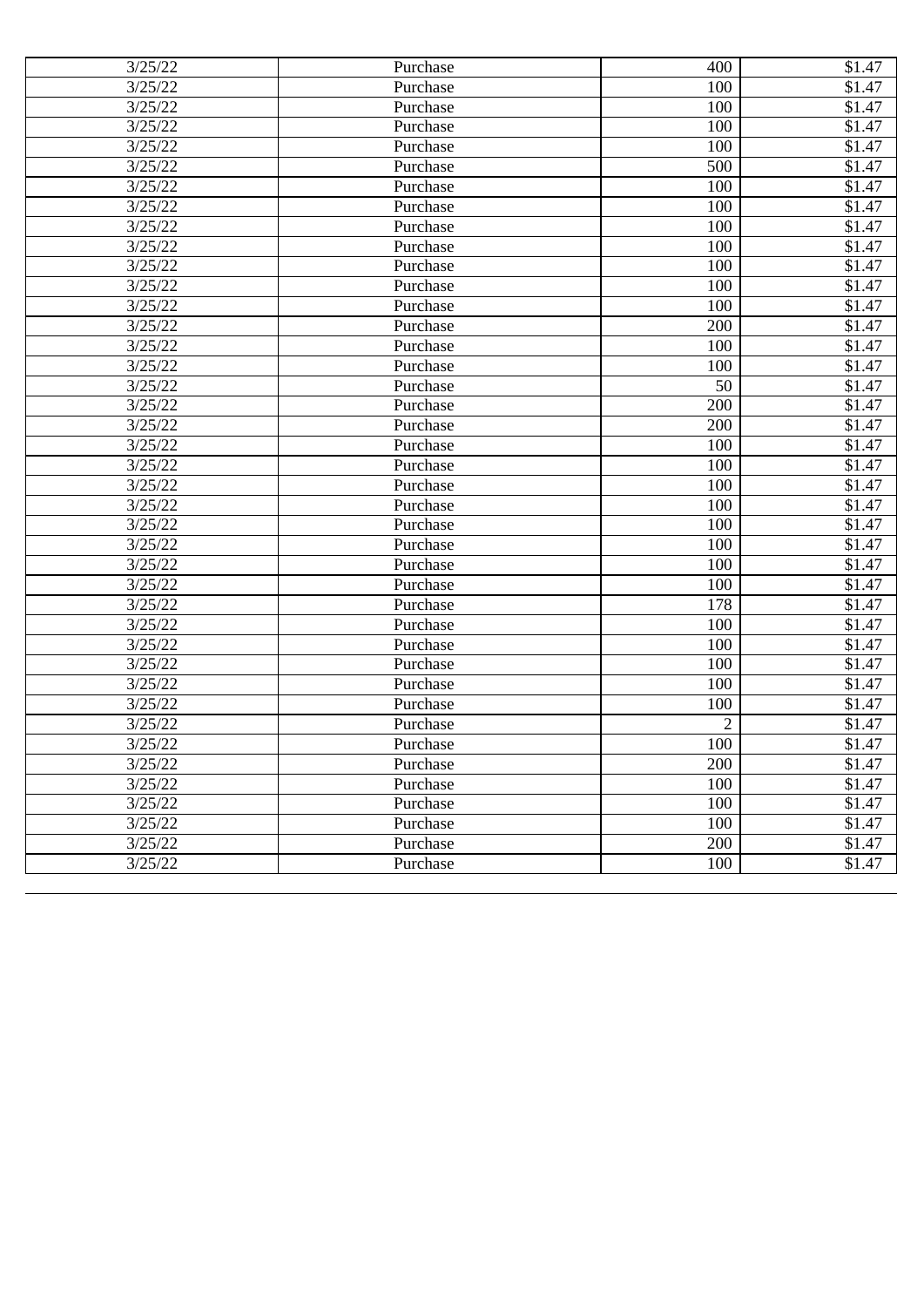| 3/25/22 | Purchase | 100 | \$1.47             |
|---------|----------|-----|--------------------|
| 3/25/22 | Purchase | 100 | \$1.47             |
| 3/25/22 | Purchase | 100 | \$1.47             |
| 3/25/22 | Purchase | 600 | \$1.47             |
| 3/25/22 | Purchase | 100 | $\overline{$}1.47$ |
| 3/25/22 | Purchase | 100 | \$1.47             |
| 3/25/22 | Purchase | 586 | \$1.47             |
| 3/25/22 | Purchase | 100 | \$1.47             |
| 3/25/22 | Purchase | 300 | \$1.47             |
| 3/25/22 | Purchase | 100 | \$1.47             |
| 3/25/22 | Purchase | 100 | \$1.47             |
| 3/25/22 | Purchase | 200 | $\overline{$}1.47$ |
| 3/25/22 | Purchase | 200 | \$1.47             |
| 3/25/22 | Purchase | 34  | \$1.47             |
| 3/25/22 | Purchase | 100 | \$1.47             |
| 3/25/22 | Purchase | 31  | \$1.47             |
| 3/25/22 | Purchase | 100 | \$1.47             |
| 3/25/22 | Purchase | 100 | \$1.47             |
| 3/25/22 | Purchase | 100 | \$1.47             |
| 3/25/22 | Purchase | 100 | \$1.47             |
| 3/25/22 | Purchase | 100 | \$1.47             |
| 3/25/22 | Purchase | 200 | \$1.47             |
| 3/25/22 | Purchase | 100 | \$1.47             |
| 3/25/22 | Purchase | 200 | \$1.47             |
| 3/25/22 | Purchase | 100 | \$1.47             |
| 3/25/22 | Purchase | 200 | \$1.47             |
| 3/25/22 | Purchase | 100 | \$1.47             |
| 3/25/22 | Purchase | 100 | \$1.47             |
| 3/25/22 | Purchase | 100 | \$1.47             |
| 3/25/22 | Purchase | 100 | \$1.47             |
| 3/25/22 | Purchase | 31  | \$1.47             |
| 3/25/22 | Purchase | 200 | \$1.47             |
| 3/25/22 | Purchase | 100 | \$1.47             |
| 3/25/22 | Purchase | 100 | \$1.47             |
| 3/25/22 | Purchase | 100 | \$1.47             |
| 3/25/22 | Purchase | 100 | \$1.47             |
| 3/25/22 | Purchase | 200 | \$1.47             |
| 3/25/22 | Purchase | 300 | \$1.47             |
| 3/25/22 | Purchase | 200 | \$1.47             |
| 3/25/22 | Purchase | 100 | \$1.47             |
| 3/25/22 | Purchase | 200 | \$1.47             |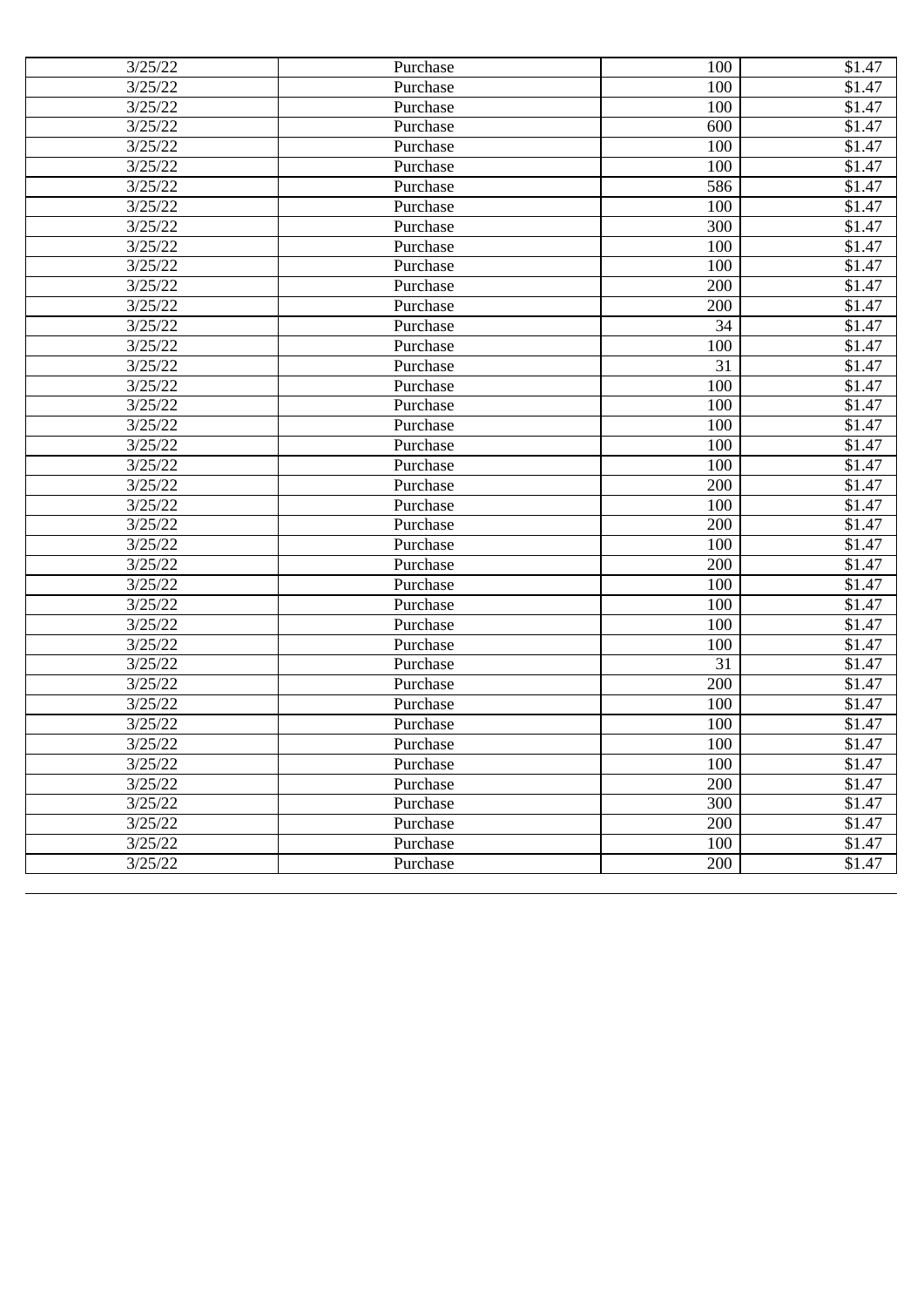| 3/25/22 | Purchase | 400   | \$1.47             |
|---------|----------|-------|--------------------|
| 3/25/22 | Purchase | 495   | \$1.47             |
| 3/25/22 | Purchase | 5     | \$1.47             |
| 3/25/22 | Purchase | 95    | \$1.47             |
| 3/25/22 | Purchase | 400   | \$1.47             |
| 3/25/22 | Purchase | 100   | \$1.47             |
| 3/25/22 | Purchase | 400   | \$1.47             |
| 3/25/22 | Purchase | 400   | \$1.47             |
| 3/25/22 | Purchase | 100   | \$1.47             |
| 3/25/22 | Purchase | 400   | \$1.47             |
| 3/25/22 | Purchase | 100   | \$1.47             |
| 3/25/22 | Purchase | 300   | \$1.47             |
| 3/25/22 | Purchase | 100   | \$1.47             |
| 3/25/22 | Purchase | 100   | $\overline{$1,47}$ |
| 3/25/22 | Purchase | 100   | \$1.47             |
| 3/25/22 | Purchase | 100   | \$1.47             |
| 3/25/22 | Purchase | 200   | \$1.47             |
| 3/25/22 | Purchase | 100   | \$1.47             |
| 3/25/22 | Purchase | 5     | \$1.47             |
| 3/25/22 | Purchase | 295   | \$1.47             |
| 3/25/22 | Purchase | 1,800 | \$1.47             |
| 3/25/22 | Purchase | 200   | \$1.48             |
| 3/25/22 | Purchase | 7     | \$1.48             |
| 3/25/22 | Purchase | 8     | \$1.48             |
| 3/25/22 | Purchase | 100   | \$1.48             |
| 3/25/22 | Purchase | 100   | \$1.48             |
| 3/25/22 | Purchase | 100   | \$1.48             |
| 3/25/22 | Purchase | 4     | $\overline{$1,48}$ |
| 3/25/22 | Purchase | 100   | \$1.48             |
| 3/25/22 | Purchase | 100   | \$1.48             |
| 3/25/22 | Purchase | 100   | \$1.48             |
| 3/25/22 | Purchase | 100   | \$1.48             |
| 3/25/22 | Purchase | 100   | \$1.48             |
| 3/25/22 | Purchase | 100   | \$1.48             |
| 3/25/22 | Purchase | 102   | \$1.48             |
| 3/25/22 | Purchase | 100   | \$1.48             |
| 3/25/22 | Purchase | 178   | \$1.48             |
| 3/25/22 | Purchase | 102   | \$1.48             |
| 3/25/22 | Purchase | 102   | \$1.48             |
| 3/25/22 | Purchase | 100   | \$1.48             |
| 3/25/22 | Purchase | 100   | \$1.48             |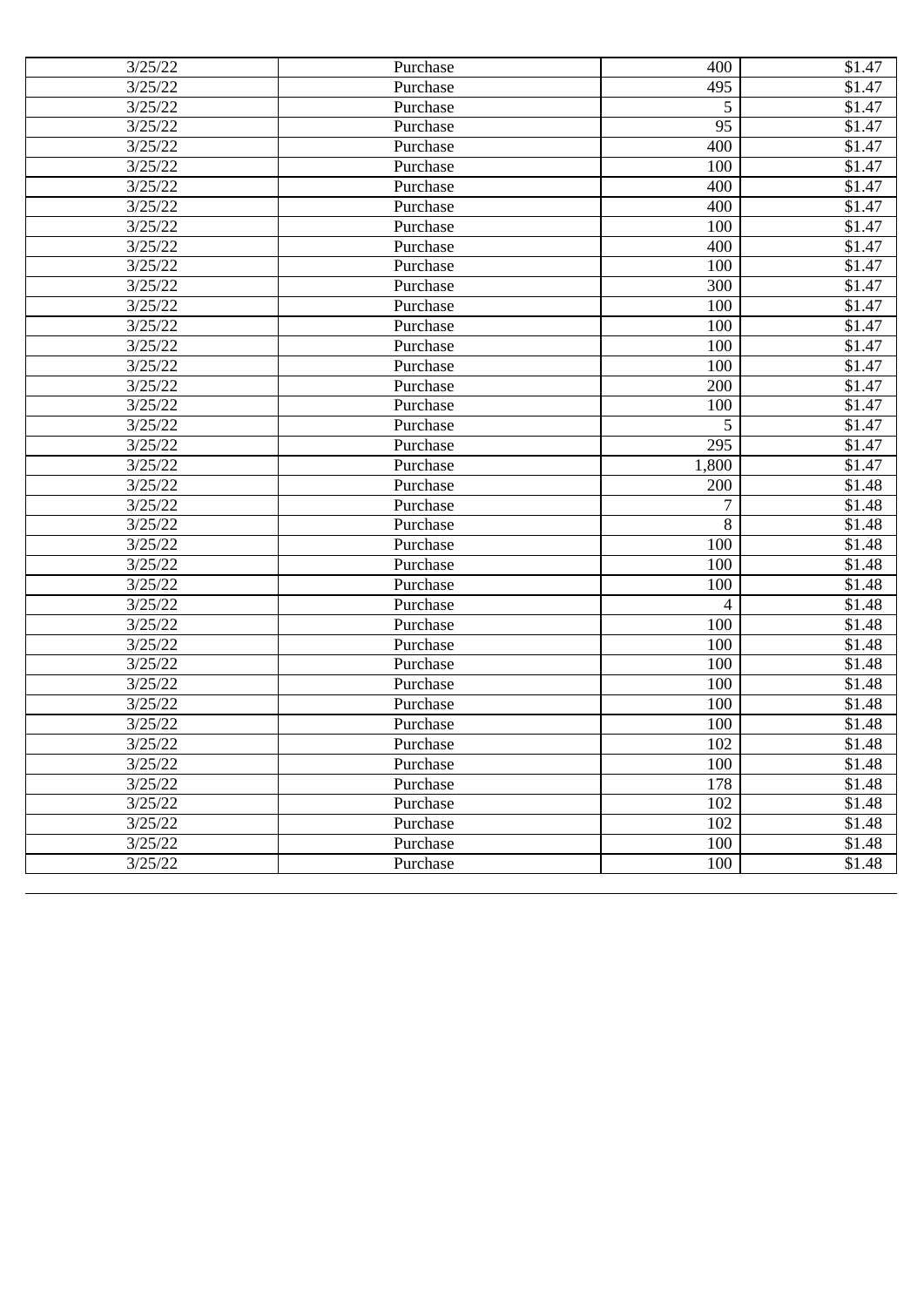| 3/25/22 | Purchase | 300             | \$1.48 |
|---------|----------|-----------------|--------|
| 3/25/22 | Purchase | 100             | \$1.48 |
| 3/25/22 | Purchase | 4               | \$1.48 |
| 3/25/22 | Purchase | 900             | \$1.48 |
| 3/25/22 | Purchase | 100             | \$1.48 |
| 3/25/22 | Purchase | 100             | \$1.48 |
| 3/25/22 | Purchase | 100             | \$1.48 |
| 3/25/22 | Purchase | 100             | \$1.48 |
| 3/25/22 | Purchase | 100             | \$1.48 |
| 3/25/22 | Purchase | 95              | \$1.48 |
| 3/25/22 | Purchase | 5               | \$1.48 |
| 3/25/22 | Purchase | 100             | \$1.48 |
| 3/25/22 | Purchase | 100             | \$1.48 |
| 3/25/22 | Purchase | 100             | \$1.48 |
| 3/25/22 | Purchase | 500             | \$1.48 |
| 3/25/22 | Purchase | 100             | \$1.48 |
| 3/25/22 | Purchase | 500             | \$1.48 |
| 3/25/22 | Purchase | 700             | \$1.48 |
| 3/25/22 | Purchase | 100             | \$1.48 |
| 3/25/22 | Purchase | 100             | \$1.48 |
| 3/25/22 | Purchase | 100             | \$1.48 |
| 3/25/22 | Purchase | 595             | \$1.48 |
| 3/25/22 | Purchase | 1               | \$1.48 |
| 3/25/22 | Purchase | 500             | \$1.48 |
| 3/25/22 | Purchase | 182             | \$1.48 |
| 3/25/22 | Purchase | 100             | \$1.48 |
| 3/25/22 | Purchase | 25              | \$1.48 |
| 3/25/22 | Purchase | 100             | \$1.48 |
| 3/25/22 | Purchase | 25              | \$1.48 |
| 3/25/22 | Purchase | 25              | \$1.48 |
| 3/25/22 | Purchase | $\overline{25}$ | \$1.48 |
| 3/25/22 | Purchase | 25              | \$1.48 |
| 3/25/22 | Purchase | 200             | \$1.48 |
| 3/25/22 | Purchase | 25              | \$1.48 |
| 3/25/22 | Purchase | 25              | \$1.48 |
| 3/25/22 | Purchase | 25              | \$1.48 |
| 3/25/22 | Purchase | 25              | \$1.48 |
| 3/25/22 | Purchase | $\overline{25}$ | \$1.48 |
| 3/25/22 | Purchase | 300             | \$1.48 |
| 3/25/22 | Purchase | 300             | \$1.48 |
| 3/25/22 | Purchase | 250             | \$1.48 |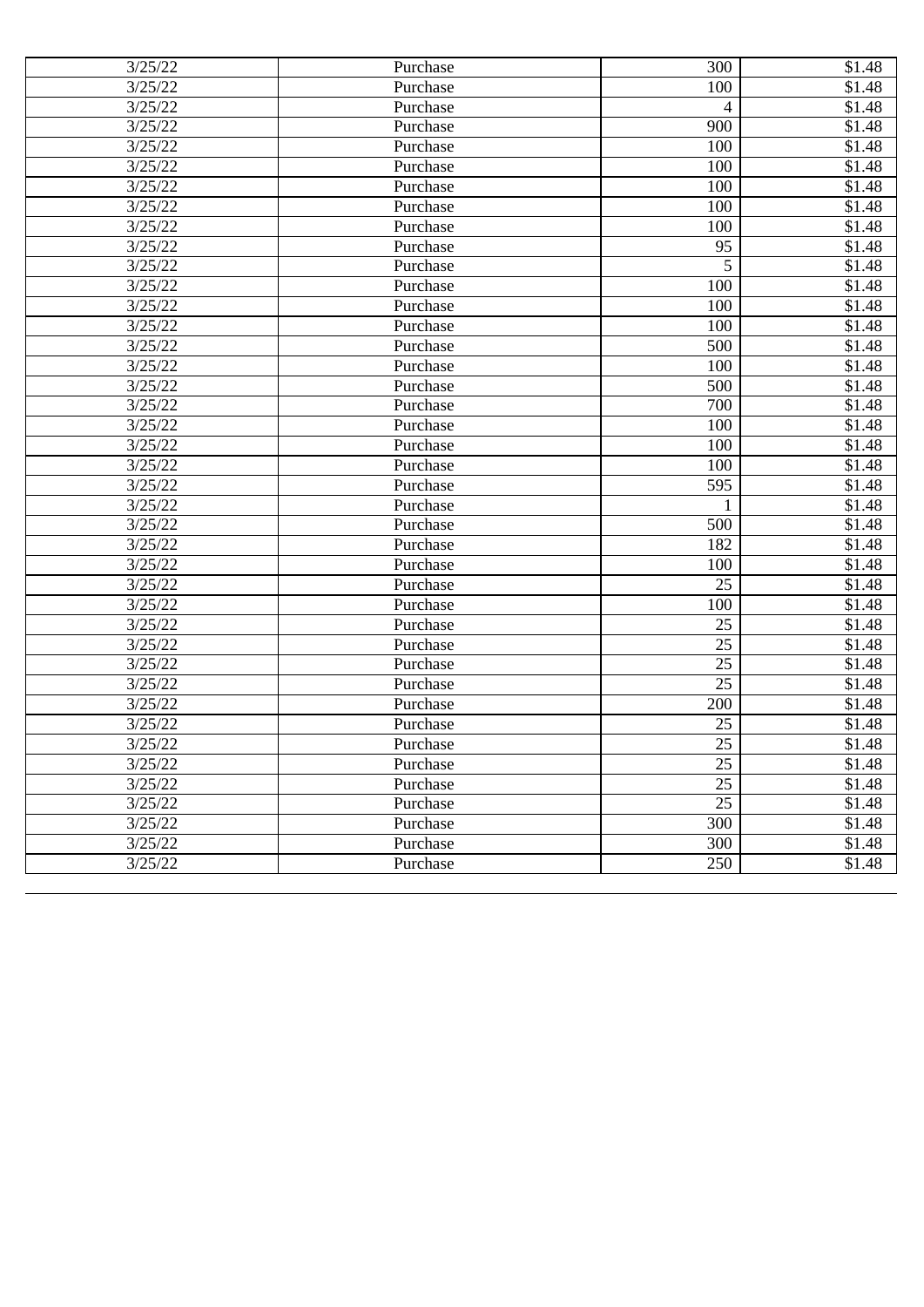| 3/25/22 | Purchase | 200   | \$1.48 |
|---------|----------|-------|--------|
| 3/25/22 | Purchase | 1,000 | \$1.48 |
| 3/25/22 | Purchase | 400   | \$1.48 |
| 3/25/22 | Purchase | 200   | \$1.48 |
| 3/25/22 | Purchase | 100   | \$1.48 |
| 3/25/22 | Purchase | 100   | \$1.48 |
| 3/25/22 | Purchase | 200   | \$1.48 |
| 3/25/22 | Purchase | 140   | \$1.48 |
| 3/25/22 | Purchase | 400   | \$1.48 |
| 3/25/22 | Purchase | 45    | \$1.48 |
| 3/25/22 | Purchase | 300   | \$1.48 |
| 3/25/22 | Purchase | 300   | \$1.48 |
| 3/25/22 | Purchase | 100   | \$1.48 |
| 3/25/22 | Purchase | 300   | \$1.48 |
| 3/25/22 | Purchase | 200   | \$1.48 |
| 3/25/22 | Purchase | 100   | \$1.48 |
| 3/25/22 | Purchase | 150   | \$1.48 |
| 3/25/22 | Purchase | 100   | \$1.48 |
| 3/25/22 | Purchase | 195   | \$1.48 |
| 3/25/22 | Purchase | 100   | \$1.48 |
| 3/25/22 | Purchase | 100   | \$1.48 |
| 3/25/22 | Purchase | 100   | \$1.48 |
| 3/25/22 | Purchase | 200   | \$1.48 |
| 3/25/22 | Purchase | 400   | \$1.48 |
| 3/25/22 | Purchase | 200   | \$1.48 |
| 3/25/22 | Purchase | 200   | \$1.48 |
| 3/25/22 | Purchase | 200   | \$1.48 |
| 3/25/22 | Purchase | 155   | \$1.48 |
| 3/25/22 | Purchase | 100   | \$1.48 |
| 3/25/22 | Purchase | 200   | \$1.48 |
| 3/25/22 | Purchase | 100   | \$1.48 |
| 3/25/22 | Purchase | 100   | \$1.48 |
| 3/25/22 | Purchase | 100   | \$1.48 |
| 3/25/22 | Purchase | 200   | \$1.48 |
| 3/25/22 | Purchase | 100   | \$1.48 |
| 3/25/22 | Purchase | 200   | \$1.48 |
| 3/25/22 | Purchase | 100   | \$1.48 |
| 3/25/22 | Purchase | 65    | \$1.48 |
| 3/25/22 | Purchase | 200   | \$1.48 |
| 3/25/22 | Purchase | 100   | \$1.48 |
| 3/25/22 | Purchase | 100   | \$1.48 |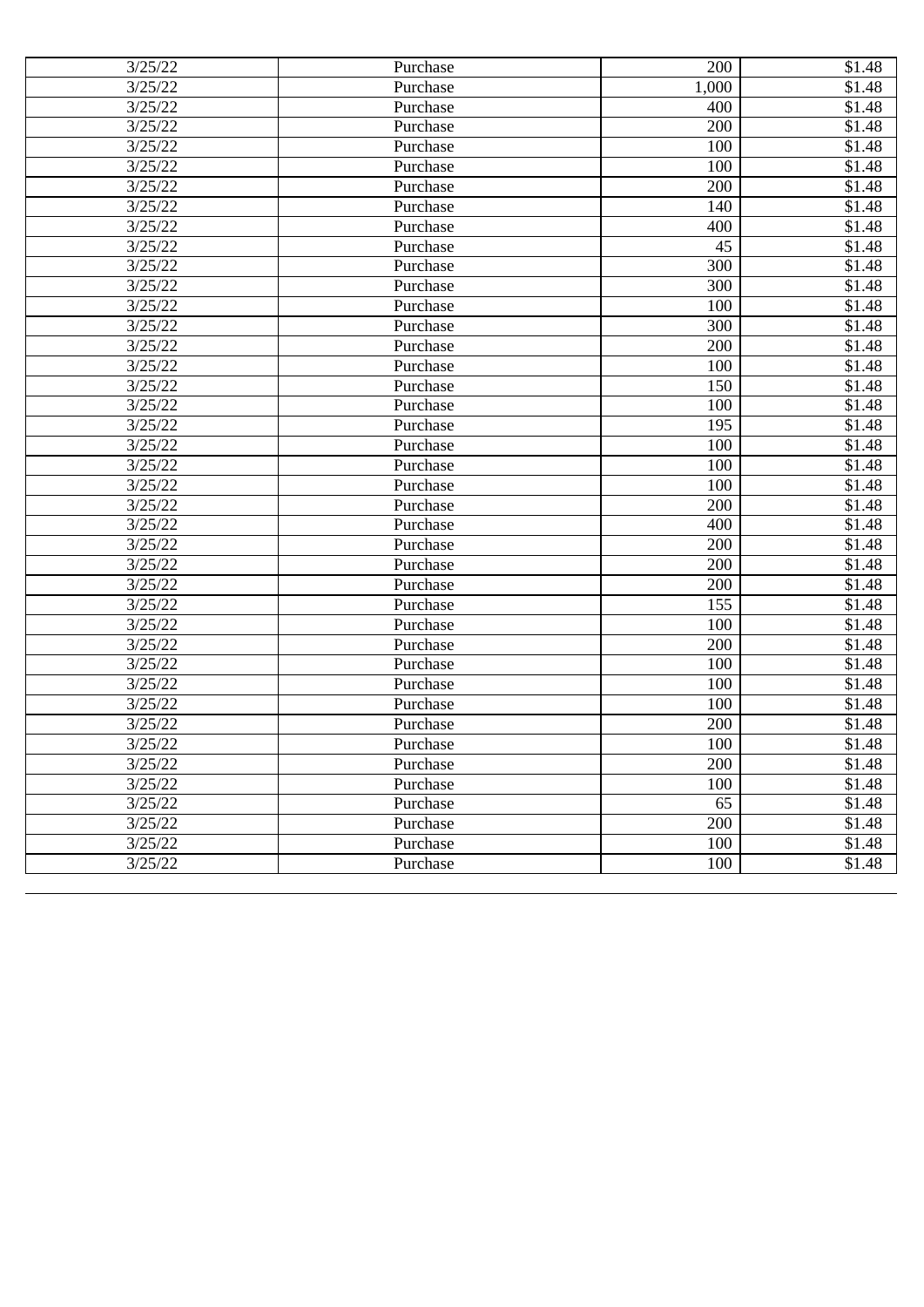| 3/25/22 | Purchase | 100   | \$1.48 |
|---------|----------|-------|--------|
| 3/25/22 | Purchase | 100   | \$1.48 |
| 3/25/22 | Purchase | 100   | \$1.48 |
| 3/25/22 | Purchase | 175   | \$1.48 |
| 3/25/22 | Purchase | 500   | \$1.48 |
| 3/25/22 | Purchase | 400   | \$1.48 |
| 3/25/22 | Purchase | 500   | \$1.48 |
| 3/25/22 | Purchase | 500   | \$1.48 |
| 3/25/22 | Purchase | 100   | \$1.48 |
| 3/25/22 | Purchase | 100   | \$1.48 |
| 3/25/22 | Purchase | 300   | \$1.48 |
| 3/25/22 | Purchase | 100   | \$1.48 |
| 3/25/22 | Purchase | 200   | \$1.48 |
| 3/25/22 | Purchase | 500   | \$1.48 |
| 3/25/22 | Purchase | 100   | \$1.48 |
| 3/25/22 | Purchase | 100   | \$1.48 |
| 3/25/22 | Purchase | 200   | \$1.48 |
| 3/25/22 | Purchase | 200   | \$1.48 |
| 3/25/22 | Purchase | 100   | \$1.48 |
| 3/25/22 | Purchase | 356   | \$1.48 |
| 3/25/22 | Purchase | 100   | \$1.48 |
| 3/25/22 | Purchase | 600   | \$1.48 |
| 3/25/22 | Purchase | 100   | \$1.48 |
| 3/25/22 | Purchase | 100   | \$1.48 |
| 3/25/22 | Purchase | 100   | \$1.48 |
| 3/25/22 | Purchase | 100   | \$1.48 |
| 3/25/22 | Purchase | 100   | \$1.48 |
| 3/25/22 | Purchase | 100   | \$1.48 |
| 3/25/22 | Purchase | 68    | \$1.48 |
| 3/25/22 | Purchase | 100   | \$1.48 |
| 3/25/22 | Purchase | 100   | \$1.48 |
| 3/25/22 | Purchase | 1,100 | \$1.48 |
| 3/25/22 | Purchase | 166   | \$1.48 |
| 3/25/22 | Purchase | 193   | \$1.48 |
| 3/25/22 | Purchase | 100   | \$1.48 |
| 3/25/22 | Purchase | 100   | \$1.48 |
| 3/25/22 | Purchase | 100   | \$1.48 |
| 3/25/22 | Purchase | 1,734 | \$1.48 |
| 3/25/22 | Purchase | 400   | \$1.48 |
| 3/25/22 | Purchase | 400   | \$1.48 |
| 3/25/22 | Purchase | 200   | \$1.48 |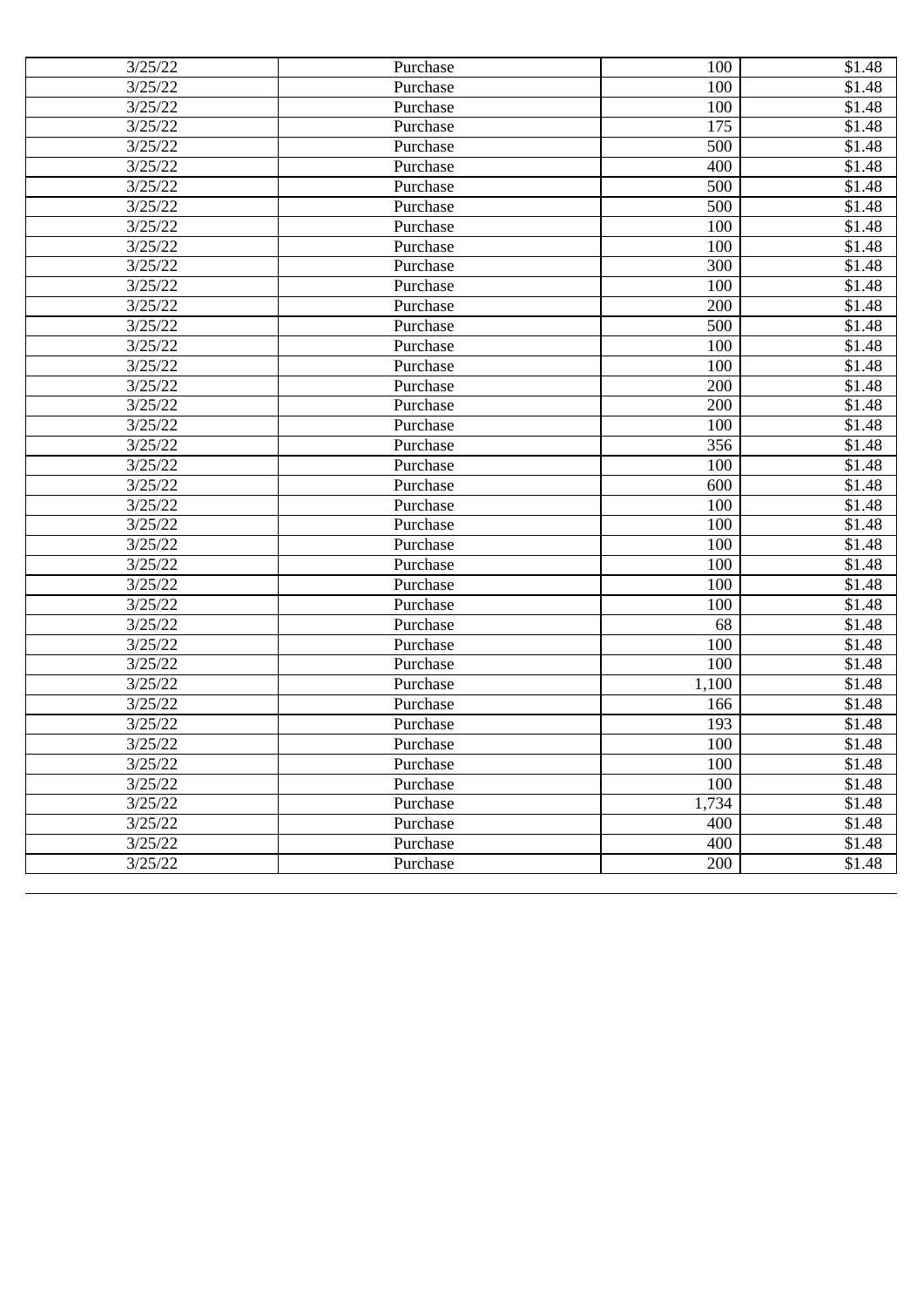| 3/25/22 | Purchase | 100             | \$1.48             |
|---------|----------|-----------------|--------------------|
| 3/25/22 | Purchase | 700             | \$1.48             |
| 3/25/22 | Purchase | 300             | \$1.48             |
| 3/25/22 | Purchase | 185             | \$1.48             |
| 3/25/22 | Purchase | 400             | $\overline{$}1.48$ |
| 3/25/22 | Purchase | 100             | \$1.48             |
| 3/25/22 | Purchase | 200             | $\overline{$}1.48$ |
| 3/25/22 | Purchase | 100             | \$1.48             |
| 3/25/22 | Purchase | 400             | \$1.48             |
| 3/25/22 | Purchase | 400             | \$1.48             |
| 3/25/22 | Purchase | 200             | \$1.48             |
| 3/25/22 | Purchase | 100             | \$1.48             |
| 3/25/22 | Purchase | 100             | $\overline{$}1.48$ |
| 3/25/22 | Purchase | 100             | $\overline{$}1.48$ |
| 3/25/22 | Purchase | 100             | $\overline{$}1.48$ |
| 3/25/22 | Purchase | 100             | \$1.48             |
| 3/25/22 | Purchase | 100             | \$1.48             |
| 3/25/22 | Purchase | 100             | \$1.48             |
| 3/25/22 | Purchase | 300             | \$1.48             |
| 3/25/22 | Purchase | 200             | \$1.48             |
| 3/25/22 | Purchase | 100             | \$1.48             |
| 3/25/22 | Purchase | 100             | \$1.48             |
| 3/25/22 | Purchase | 100             | \$1.48             |
| 3/25/22 | Purchase | 1,058           | \$1.48             |
| 3/25/22 | Purchase | 742             | \$1.48             |
| 3/25/22 | Purchase | 54              | \$1.48             |
| 3/25/22 | Purchase | 100             | \$1.48             |
| 3/25/22 | Purchase | 100             | \$1.48             |
| 3/25/22 | Purchase | 400             | \$1.48             |
| 3/25/22 | Purchase | 400             | \$1.48             |
| 3/25/22 | Purchase | 368             | \$1.48             |
| 3/25/22 | Purchase | 500             | \$1.48             |
| 3/25/22 | Purchase | 400             | \$1.48             |
| 3/25/22 | Purchase | 100             | \$1.48             |
| 3/25/22 | Purchase | 600             | \$1.48             |
| 3/25/22 | Purchase | 100             | \$1.48             |
| 3/25/22 | Purchase | 300             | \$1.48             |
| 3/25/22 | Purchase | 100             | \$1.48             |
| 3/25/22 | Purchase | $\overline{38}$ | \$1.48             |
| 3/25/22 | Purchase | 100             | \$1.48             |
| 3/25/22 | Purchase | 446             | \$1.48             |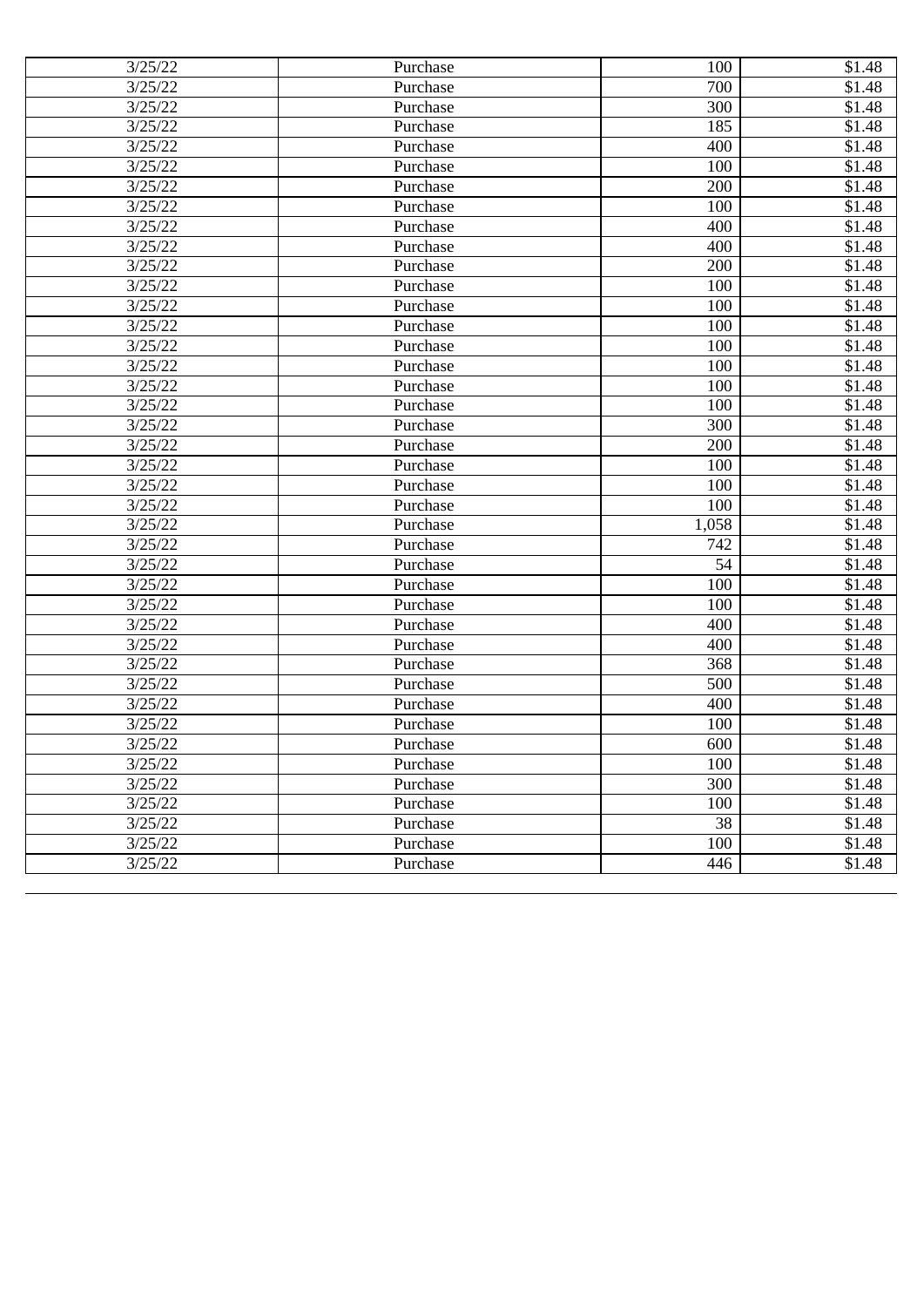| 3/25/22 | Purchase | 100 | \$1.48             |
|---------|----------|-----|--------------------|
| 3/25/22 | Purchase | 100 | \$1.48             |
| 3/25/22 | Purchase | 200 | \$1.48             |
| 3/25/22 | Purchase | 100 | \$1.48             |
| 3/25/22 | Purchase | 100 | $\overline{$}1.48$ |
| 3/25/22 | Purchase | 100 | \$1.48             |
| 3/25/22 | Purchase | 100 | $\overline{$}1.48$ |
| 3/25/22 | Purchase | 100 | \$1.48             |
| 3/25/22 | Purchase | 100 | \$1.48             |
| 3/25/22 | Purchase | 100 | \$1.48             |
| 3/25/22 | Purchase | 100 | \$1.48             |
| 3/25/22 | Purchase | 100 | \$1.48             |
| 3/25/22 | Purchase | 100 | $\overline{$}1.48$ |
| 3/25/22 | Purchase | 100 | $\overline{$1,48}$ |
| 3/25/22 | Purchase | 100 | $\overline{$}1.48$ |
| 3/25/22 | Purchase | 100 | \$1.48             |
| 3/25/22 | Purchase | 100 | \$1.48             |
| 3/25/22 | Purchase | 200 | \$1.48             |
| 3/25/22 | Purchase | 100 | \$1.48             |
| 3/25/22 | Purchase | 400 | \$1.48             |
| 3/25/22 | Purchase | 100 | \$1.48             |
| 3/25/22 | Purchase | 100 | \$1.48             |
| 3/25/22 | Purchase | 100 | \$1.48             |
| 3/25/22 | Purchase | 100 | \$1.48             |
| 3/25/22 | Purchase | 200 | \$1.48             |
| 3/25/22 | Purchase | 100 | \$1.48             |
| 3/25/22 | Purchase | 36  | \$1.48             |
| 3/25/22 | Purchase | 100 | \$1.48             |
| 3/25/22 | Purchase | 200 | \$1.48             |
| 3/25/22 | Purchase | 100 | \$1.48             |
| 3/25/22 | Purchase | 200 | \$1.48             |
| 3/25/22 | Purchase | 100 | \$1.48             |
| 3/25/22 | Purchase | 100 | \$1.48             |
| 3/25/22 | Purchase | 100 | \$1.48             |
| 3/25/22 | Purchase | 64  | \$1.48             |
| 3/25/22 | Purchase | 100 | \$1.48             |
| 3/25/22 | Purchase | 100 | \$1.48             |
| 3/25/22 | Purchase | 100 | \$1.48             |
| 3/25/22 | Purchase | 100 | \$1.48             |
| 3/25/22 | Purchase | 100 | \$1.48             |
| 3/25/22 | Purchase | 100 | \$1.48             |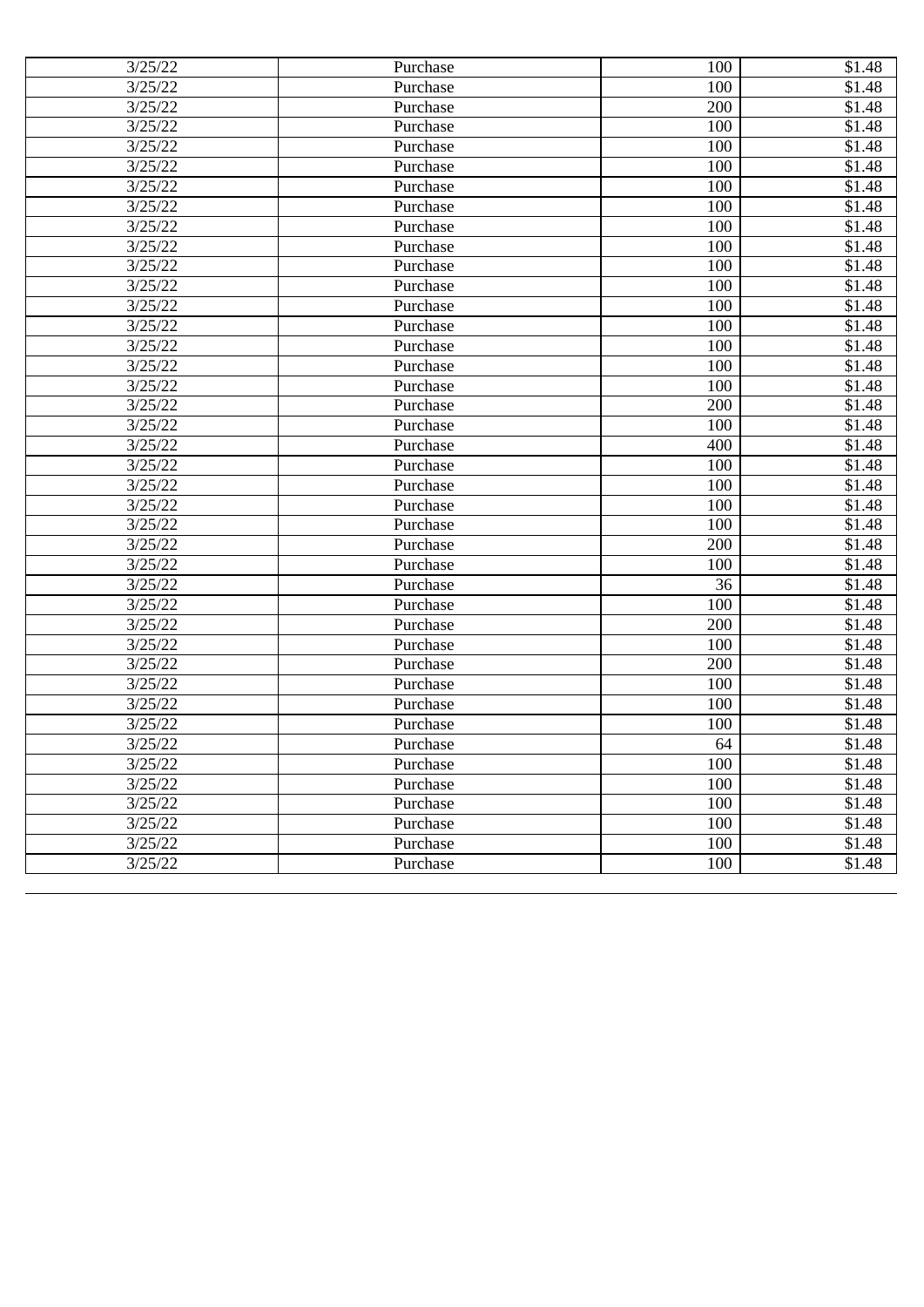| 3/25/22 | Purchase | 100 | \$1.48             |
|---------|----------|-----|--------------------|
| 3/25/22 | Purchase | 900 | \$1.48             |
| 3/25/22 | Purchase | 100 | \$1.48             |
| 3/25/22 | Purchase | 100 | \$1.48             |
| 3/25/22 | Purchase | 100 | \$1.48             |
| 3/25/22 | Purchase | 100 | \$1.48             |
| 3/25/22 | Purchase | 100 | \$1.48             |
| 3/25/22 | Purchase | 100 | \$1.48             |
| 3/25/22 | Purchase | 100 | \$1.48             |
| 3/25/22 | Purchase | 100 | \$1.48             |
| 3/25/22 | Purchase | 100 | \$1.48             |
| 3/25/22 | Purchase | 200 | \$1.48             |
| 3/25/22 | Purchase | 200 | \$1.48             |
| 3/25/22 | Purchase | 100 | \$1.48             |
| 3/25/22 | Purchase | 100 | \$1.48             |
| 3/25/22 | Purchase | 500 | \$1.48             |
| 3/25/22 | Purchase | 400 | \$1.48             |
| 3/25/22 | Purchase | 100 | \$1.48             |
| 3/25/22 | Purchase | 99  | \$1.48             |
| 3/25/22 | Purchase | 100 | \$1.48             |
| 3/25/22 | Purchase | 100 | $\overline{$}1.48$ |
| 3/25/22 | Purchase | 100 | \$1.48             |
| 3/25/22 | Purchase | 200 | \$1.48             |
| 3/25/22 | Purchase | 100 | \$1.48             |
| 3/25/22 | Purchase | 158 | \$1.48             |
| 3/25/22 | Purchase | 100 | \$1.48             |
| 3/25/22 | Purchase | 156 | \$1.48             |
| 3/25/22 | Purchase | 100 | $\overline{$1,48}$ |
| 3/25/22 | Purchase | 100 | \$1.48             |
| 3/25/22 | Purchase | 100 | \$1.48             |
| 3/25/22 | Purchase | 300 | \$1.48             |
| 3/25/22 | Purchase | 100 | \$1.48             |
| 3/25/22 | Purchase | 72  | \$1.48             |
| 3/25/22 | Purchase | 100 | \$1.48             |
| 3/25/22 | Purchase | 28  | \$1.48             |
| 3/25/22 | Purchase | 200 | \$1.48             |
| 3/25/22 | Purchase | 100 | \$1.48             |
| 3/25/22 | Purchase | 100 | \$1.48             |
| 3/25/22 | Purchase | 87  | \$1.48             |
| 3/25/22 | Purchase | 100 | \$1.48             |
| 3/25/22 | Purchase | 100 | \$1.48             |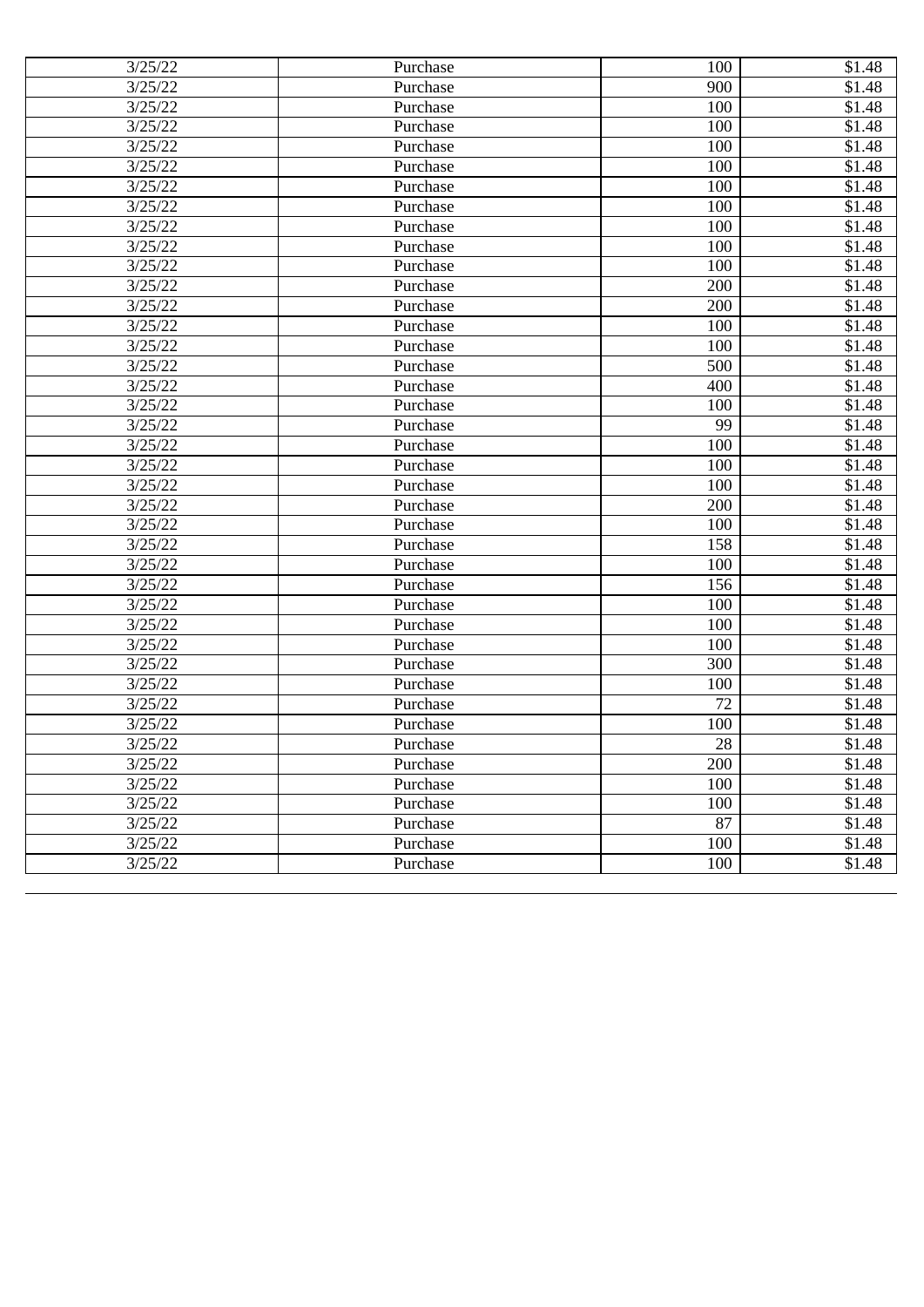| 3/25/22 | Purchase | 100   | \$1.48 |
|---------|----------|-------|--------|
| 3/25/22 | Purchase | 100   | \$1.48 |
| 3/25/22 | Purchase | 100   | \$1.48 |
| 3/25/22 | Purchase | 100   | \$1.48 |
| 3/25/22 | Purchase | 26    | \$1.48 |
| 3/25/22 | Purchase | 100   | \$1.48 |
| 3/25/22 | Purchase | 100   | \$1.48 |
| 3/25/22 | Purchase | 13    | \$1.48 |
| 3/25/22 | Purchase | 100   | \$1.48 |
| 3/25/22 | Purchase | 169   | \$1.48 |
| 3/25/22 | Purchase | 100   | \$1.48 |
| 3/25/22 | Purchase | 100   | \$1.48 |
| 3/25/22 | Purchase | 3,592 | \$1.48 |
| 3/25/22 | Purchase | 100   | \$1.48 |
| 3/25/22 | Purchase | 100   | \$1.48 |
| 3/25/22 | Purchase | 100   | \$1.48 |
| 3/25/22 | Purchase | 100   | \$1.48 |
| 3/25/22 | Purchase | 100   | \$1.48 |
| 3/25/22 | Purchase | 100   | \$1.48 |
| 3/25/22 | Purchase | 200   | \$1.48 |
| 3/25/22 | Purchase | 98    | \$1.48 |
| 3/25/22 | Purchase | 100   | \$1.48 |
| 3/25/22 | Purchase | 100   | \$1.48 |
| 3/25/22 | Purchase | 100   | \$1.48 |
| 3/25/22 | Purchase | 100   | \$1.48 |
| 3/25/22 | Purchase | 1,100 | \$1.48 |
| 3/25/22 | Purchase | 100   | \$1.48 |
| 3/25/22 | Purchase | 100   | \$1.48 |
| 3/25/22 | Purchase | 100   | \$1.48 |
| 3/25/22 | Purchase | 100   | \$1.48 |
| 3/25/22 | Purchase | 100   | \$1.48 |
| 3/25/22 | Purchase | 200   | \$1.48 |
| 3/25/22 | Purchase | 100   | \$1.48 |
| 3/25/22 | Purchase | 100   | \$1.48 |
| 3/25/22 | Purchase | 100   | \$1.48 |
| 3/25/22 | Purchase | 600   | \$1.48 |
| 3/25/22 | Purchase | 100   | \$1.48 |
| 3/25/22 | Purchase | 100   | \$1.48 |
| 3/25/22 | Purchase | 100   | \$1.48 |
| 3/25/22 | Purchase | 100   | \$1.48 |
| 3/25/22 | Purchase | 100   | \$1.48 |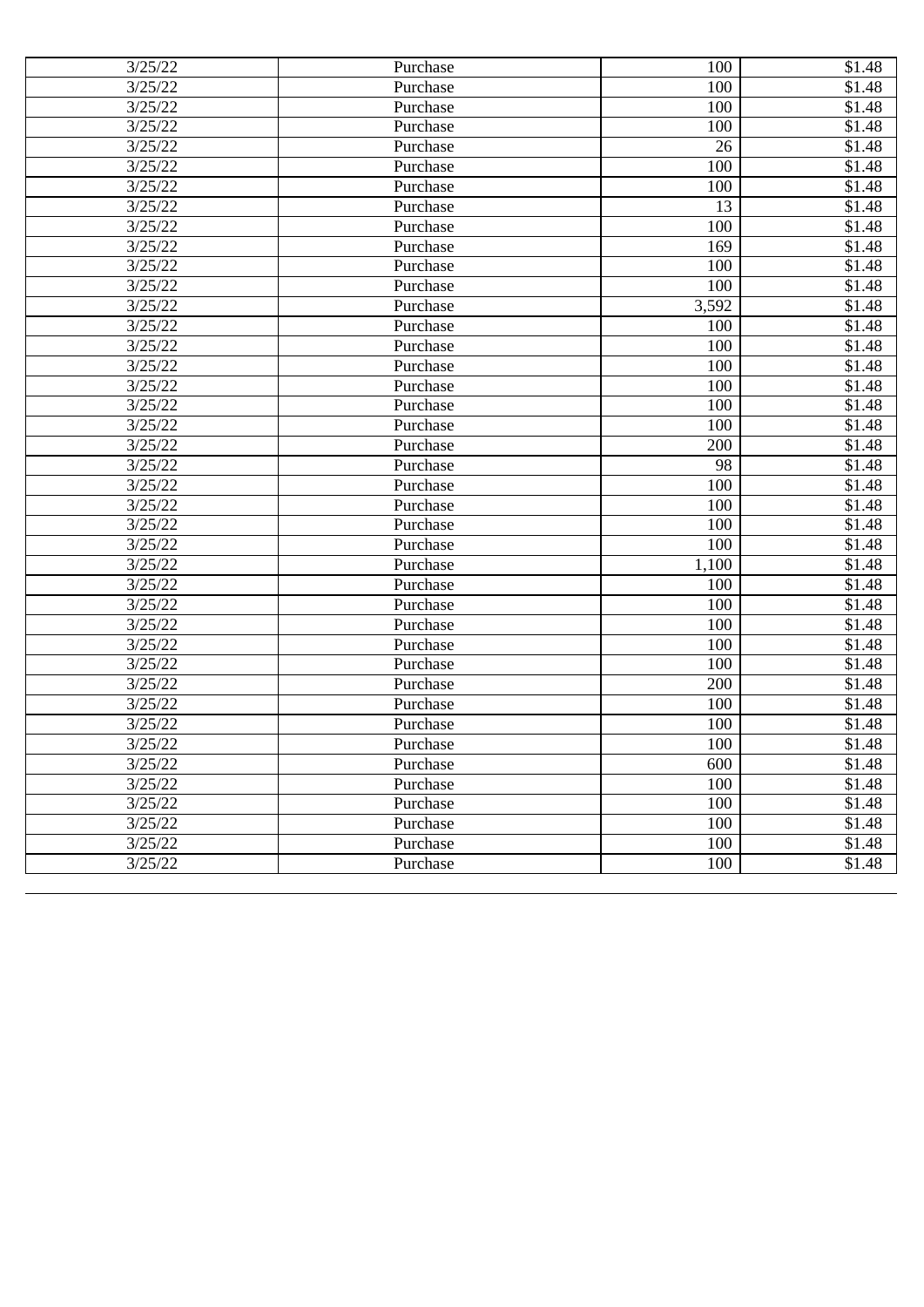| 3/25/22 | Purchase | 100 | \$1.48 |
|---------|----------|-----|--------|
| 3/25/22 | Purchase | 100 | \$1.48 |
| 3/25/22 | Purchase | 100 | \$1.48 |
| 3/25/22 | Purchase | 31  | \$1.48 |
| 3/25/22 | Purchase | 100 | \$1.48 |
| 3/25/22 | Purchase | 200 | \$1.48 |
| 3/25/22 | Purchase | 200 | \$1.48 |
| 3/25/22 | Purchase | 100 | \$1.48 |
| 3/25/22 | Purchase | 900 | \$1.48 |
| 3/25/22 | Purchase | 100 | \$1.48 |
| 3/25/22 | Purchase | 100 | \$1.48 |
| 3/25/22 | Purchase | 100 | \$1.48 |
| 3/25/22 | Purchase | 100 | \$1.48 |
| 3/25/22 | Purchase | 100 | \$1.48 |
| 3/25/22 | Purchase | 100 | \$1.48 |
| 3/25/22 | Purchase | 100 | \$1.48 |
| 3/25/22 | Purchase | 100 | \$1.48 |
| 3/25/22 | Purchase | 100 | \$1.48 |
| 3/25/22 | Purchase | 300 | \$1.48 |
| 3/25/22 | Purchase | 200 | \$1.48 |
| 3/25/22 | Purchase | 200 | \$1.48 |
| 3/25/22 | Purchase | 100 | \$1.48 |
| 3/25/22 | Purchase | 100 | \$1.48 |
| 3/25/22 | Purchase | 100 | \$1.48 |
| 3/25/22 | Purchase | 100 | \$1.48 |
| 3/25/22 | Purchase | 200 | \$1.48 |
| 3/25/22 | Purchase | 200 | \$1.48 |
| 3/25/22 | Purchase | 100 | \$1.48 |
| 3/25/22 | Purchase | 100 | \$1.48 |
| 3/25/22 | Purchase | 100 | \$1.48 |
| 3/25/22 | Purchase | 100 | \$1.48 |
| 3/25/22 | Purchase | 100 | \$1.48 |
| 3/25/22 | Purchase | 100 | \$1.48 |
| 3/25/22 | Purchase | 100 | \$1.48 |
| 3/25/22 | Purchase | 100 | \$1.48 |
| 3/25/22 | Purchase | 100 | \$1.48 |
| 3/25/22 | Purchase | 200 | \$1.48 |
| 3/25/22 | Purchase | 100 | \$1.48 |
| 3/25/22 | Purchase | 400 | \$1.48 |
| 3/25/22 | Purchase | 200 | \$1.48 |
| 3/25/22 | Purchase | 200 | \$1.48 |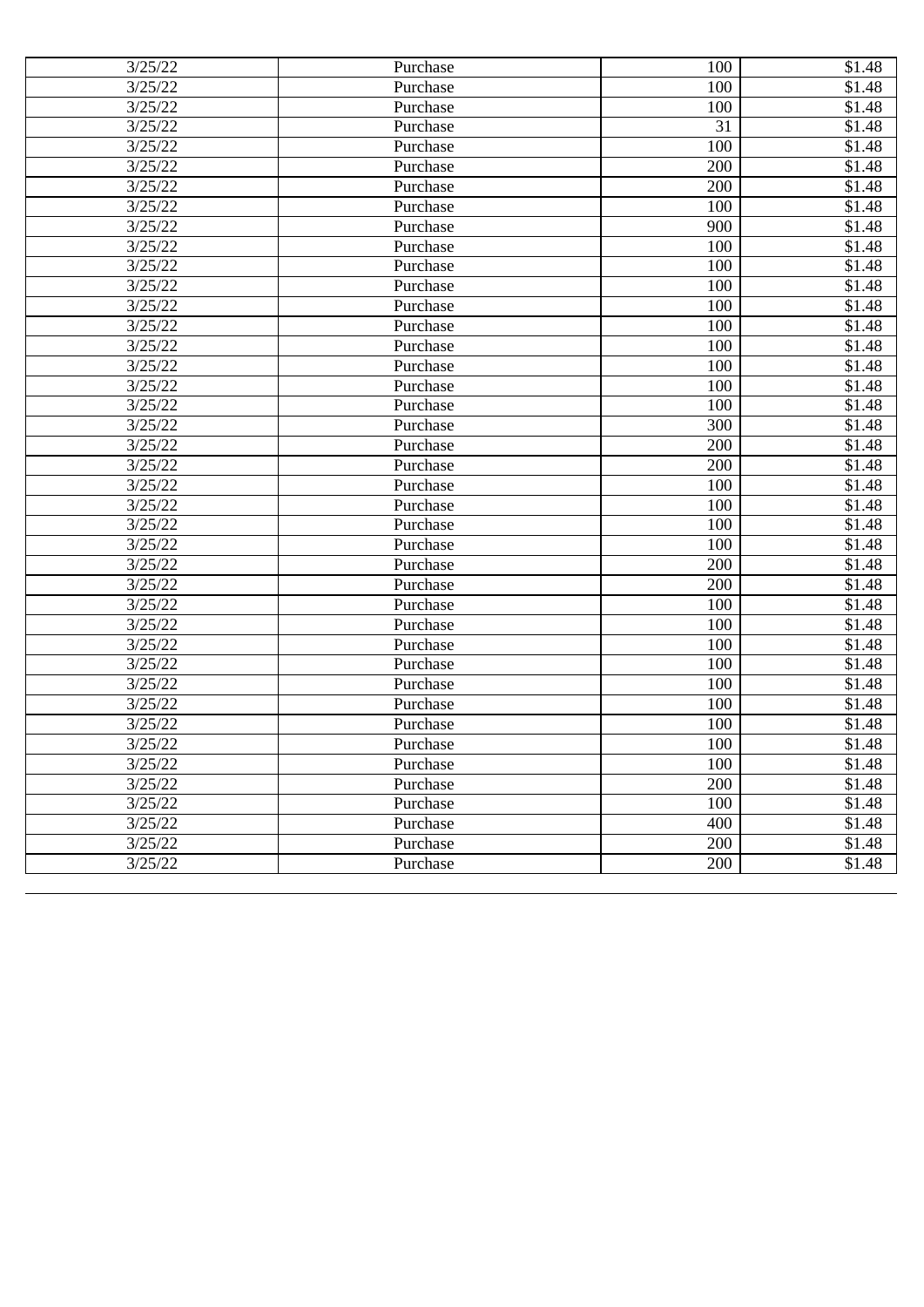| 3/25/22 | Purchase | 400 | \$1.48 |
|---------|----------|-----|--------|
| 3/25/22 | Purchase | 1   | \$1.48 |
| 3/25/22 | Purchase | 400 | \$1.48 |
| 3/25/22 | Purchase | 100 | \$1.48 |
| 3/25/22 | Purchase | 400 | \$1.48 |
| 3/25/22 | Purchase | 100 | \$1.48 |
| 3/25/22 | Purchase | 400 | \$1.48 |
| 3/25/22 | Purchase | 400 | \$1.48 |
| 3/25/22 | Purchase | 400 | \$1.48 |
| 3/25/22 | Purchase | 200 | \$1.48 |
| 3/25/22 | Purchase | 1   | \$1.48 |
| 3/25/22 | Purchase | 200 | \$1.48 |
| 3/25/22 | Purchase | 25  | \$1.48 |
| 3/25/22 | Purchase | 100 | \$1.48 |
| 3/25/22 | Purchase | 100 | \$1.48 |
| 3/25/22 | Purchase | 42  | \$1.48 |
| 3/25/22 | Purchase | 100 | \$1.48 |
| 3/25/22 | Purchase | 100 | \$1.48 |
| 3/25/22 | Purchase | 100 | \$1.48 |
| 3/25/22 | Purchase | 100 | \$1.48 |
| 3/25/22 | Purchase | 100 | \$1.48 |
| 3/25/22 | Purchase | 200 | \$1.48 |
| 3/25/22 | Purchase | 100 | \$1.48 |
| 3/25/22 | Purchase | 100 | \$1.48 |
| 3/25/22 | Purchase | 200 | \$1.48 |
| 3/25/22 | Purchase | 100 | \$1.48 |
| 3/25/22 | Purchase | 100 | \$1.48 |
| 3/25/22 | Purchase | 200 | \$1.48 |
| 3/25/22 | Purchase | 100 | \$1.48 |
| 3/25/22 | Purchase | 195 | \$1.48 |
| 3/25/22 | Purchase | 66  | \$1.48 |
| 3/25/22 | Purchase | 100 | \$1.48 |
| 3/25/22 | Purchase | 200 | \$1.48 |
| 3/25/22 | Purchase | 100 | \$1.48 |
| 3/25/22 | Purchase | 200 | \$1.48 |
| 3/25/22 | Purchase | 200 | \$1.48 |
| 3/25/22 | Purchase | 100 | \$1.48 |
| 3/25/22 | Purchase | 100 | \$1.48 |
| 3/25/22 | Purchase | 200 | \$1.48 |
| 3/25/22 | Purchase | 400 | \$1.48 |
| 3/25/22 | Purchase | 100 | \$1.48 |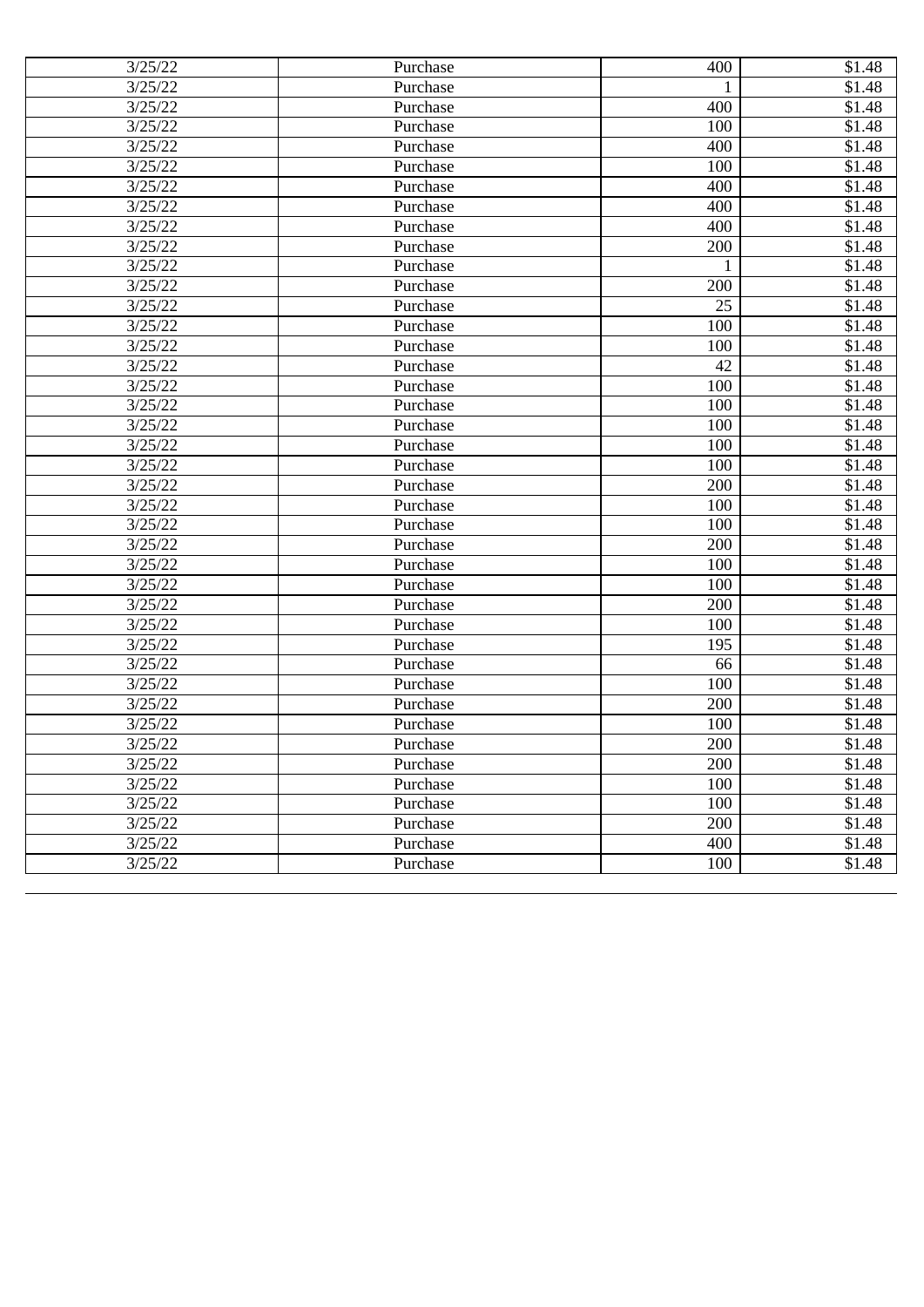| 3/25/22 | Purchase | 200   | \$1.48 |
|---------|----------|-------|--------|
| 3/25/22 | Purchase | 100   | \$1.48 |
| 3/25/22 | Purchase | 200   | \$1.48 |
| 3/25/22 | Purchase | 200   | \$1.48 |
| 3/25/22 | Purchase | 400   | \$1.48 |
| 3/25/22 | Purchase | 400   | \$1.48 |
| 3/25/22 | Purchase | 100   | \$1.48 |
| 3/25/22 | Purchase | 100   | \$1.48 |
| 3/25/22 | Purchase | 100   | \$1.48 |
| 3/25/22 | Purchase | 100   | \$1.48 |
| 3/25/22 | Purchase | 100   | \$1.48 |
| 3/25/22 | Purchase | 100   | \$1.48 |
| 3/25/22 | Purchase | 100   | \$1.48 |
| 3/25/22 | Purchase | 200   | \$1.48 |
| 3/25/22 | Purchase | 100   | \$1.48 |
| 3/25/22 | Purchase | 100   | \$1.48 |
| 3/25/22 | Purchase | 100   | \$1.48 |
| 3/25/22 | Purchase | 100   | \$1.48 |
| 3/25/22 | Purchase | 200   | \$1.48 |
| 3/25/22 | Purchase | 400   | \$1.48 |
| 3/25/22 | Purchase | 100   | \$1.48 |
| 3/25/22 | Purchase | 100   | \$1.48 |
| 3/25/22 | Purchase | 100   | \$1.48 |
| 3/25/22 | Purchase | 100   | \$1.48 |
| 3/25/22 | Purchase | 100   | \$1.48 |
| 3/25/22 | Purchase | 100   | \$1.48 |
| 3/25/22 | Purchase | 1,000 | \$1.48 |
| 3/25/22 | Purchase | 98    | \$1.48 |
| 3/25/22 | Purchase | 100   | \$1.48 |
| 3/25/22 | Purchase | 200   | \$1.48 |
| 3/25/22 | Purchase | 100   | \$1.48 |
| 3/25/22 | Purchase | 22    | \$1.48 |
| 3/25/22 | Purchase | 400   | \$1.48 |
| 3/25/22 | Purchase | 100   | \$1.48 |
| 3/25/22 | Purchase | 200   | \$1.48 |
| 3/25/22 | Purchase | 100   | \$1.48 |
| 3/25/22 | Purchase | 100   | \$1.48 |
| 3/25/22 | Purchase | 98    | \$1.48 |
| 3/25/22 | Purchase | 100   | \$1.48 |
| 3/25/22 | Purchase | 400   | \$1.48 |
| 3/25/22 | Purchase | 200   | \$1.48 |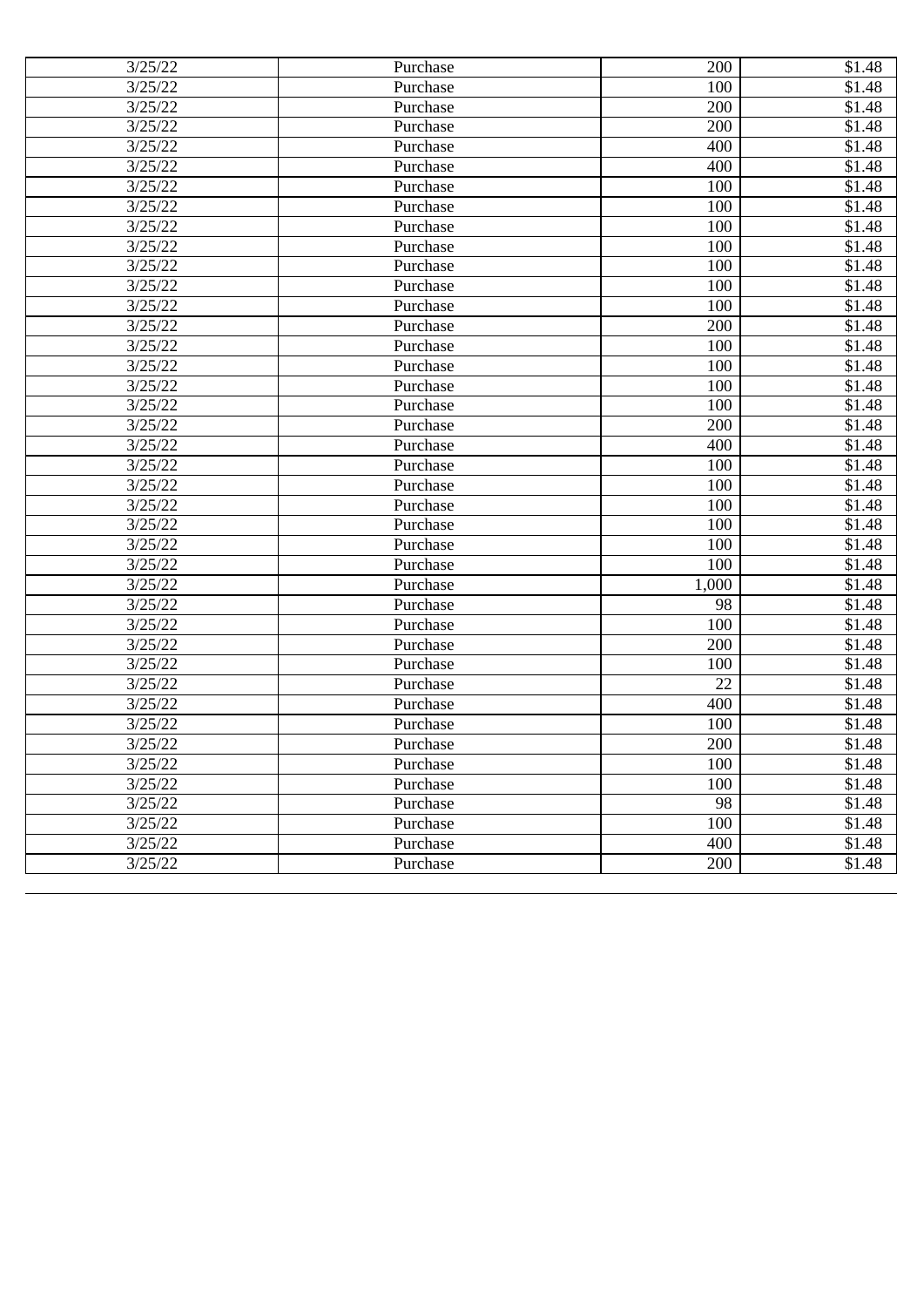| 3/25/22 | Purchase | 200            | \$1.48 |
|---------|----------|----------------|--------|
| 3/25/22 | Purchase | 100            | \$1.48 |
| 3/25/22 | Purchase | 100            | \$1.48 |
| 3/25/22 | Purchase | 100            | \$1.48 |
| 3/25/22 | Purchase | 100            | \$1.48 |
| 3/25/22 | Purchase | 100            | \$1.48 |
| 3/25/22 | Purchase | 1              | \$1.48 |
| 3/25/22 | Purchase | 100            | \$1.48 |
| 3/25/22 | Purchase | 100            | \$1.48 |
| 3/25/22 | Purchase | 100            | \$1.48 |
| 3/25/22 | Purchase | $\overline{2}$ | \$1.48 |
| 3/25/22 | Purchase | 100            | \$1.48 |
| 3/25/22 | Purchase | 400            | \$1.48 |
| 3/25/22 | Purchase | 200            | \$1.48 |
| 3/25/22 | Purchase | 100            | \$1.48 |
| 3/25/22 | Purchase | 1,000          | \$1.48 |
| 3/25/22 | Purchase | 100            | \$1.48 |
| 3/25/22 | Purchase | 100            | \$1.48 |
| 3/25/22 | Purchase | 100            | \$1.48 |
| 3/25/22 | Purchase | 400            | \$1.48 |
| 3/25/22 | Purchase | 95             | \$1.48 |
| 3/25/22 | Purchase | 100            | \$1.48 |
| 3/25/22 | Purchase | 100            | \$1.48 |
| 3/25/22 | Purchase | 285            | \$1.48 |
| 3/25/22 | Purchase | 200            | \$1.48 |
| 3/25/22 | Purchase | 1,400          | \$1.48 |
| 3/25/22 | Purchase | 1,500          | \$1.48 |
| 3/25/22 | Purchase | 400            | \$1.48 |
| 3/25/22 | Purchase | 400            | \$1.48 |
| 3/25/22 | Purchase | 400            | \$1.48 |
| 3/25/22 | Purchase | 400            | \$1.48 |
| 3/25/22 | Purchase | 100            | \$1.48 |
| 3/25/22 | Purchase | 300            | \$1.48 |
| 3/25/22 | Purchase | 500            | \$1.48 |
| 3/25/22 | Purchase | 100            | \$1.48 |
| 3/25/22 | Purchase | 100            | \$1.48 |
| 3/25/22 | Purchase | 300            | \$1.48 |
| 3/25/22 | Purchase | 100            | \$1.48 |
| 3/25/22 | Purchase | 200            | \$1.48 |
| 3/25/22 | Purchase | 100            | \$1.48 |
| 3/25/22 | Purchase | 100            | \$1.48 |